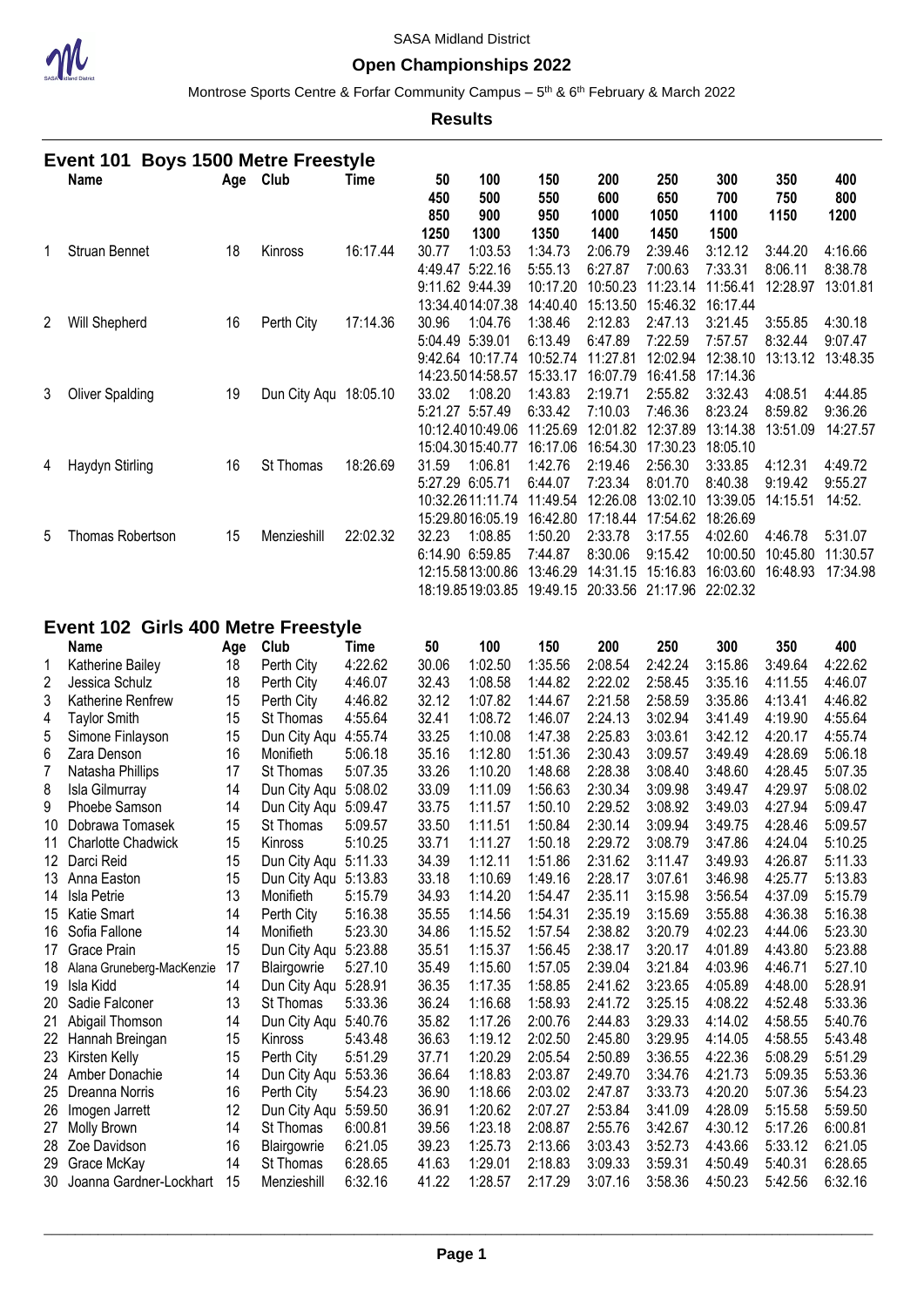

Montrose Sports Centre & Forfar Community Campus – 5<sup>th</sup> & 6<sup>th</sup> February & March 2022

#### **Results**

## **Final of Event 103 Boys 100 Metre IM**

|   | <b>Name</b>             | Age | Club             | Time    | 50    | 100     |
|---|-------------------------|-----|------------------|---------|-------|---------|
|   | A Final                 |     |                  |         |       |         |
|   | Evan Davidson           | 15  | Dun City Aqu     | 59.72   | 28.06 | 59.72   |
| 2 | <b>Travis Davey</b>     | 17  | Dun City Aqu     | 1:01.00 | 28.18 | 1:01.00 |
| 3 | Owen Carroll            | 17  | Perth City       | 1:03.35 | 28.96 | 1:03.35 |
| 4 | Jonathan Venter         | 19  | Perth City       | 1:04.23 | 30.02 | 1:04.23 |
| 5 | Jack Milne              | 21  | Dun City Aqu     | 1:04.51 | 30.11 | 1:04.51 |
| 6 | Sam Harrison            | 18  | Perth City       | 1:04.53 | 30.59 | 1:04.53 |
|   | <b>Junior Final</b>     |     |                  |         |       |         |
|   | Cain Buchanan           | 15  | Dun City Aqu     | 1:05.06 | 30.98 | 1:05.06 |
| 2 | Jensen Norris           | 14  | Perth City       | 1:05.47 | 30.59 | 1:05.47 |
| 3 | Hayden McKenzie         | 16  | <b>Kinross</b>   | 1:11.20 | 33.06 | 1:11.20 |
| 4 | <b>Stuart Pritchard</b> | 16  | Kinross          | 1:12.41 | 32.04 | 1:12.41 |
| 5 | <b>Finlay Watson</b>    | 15  | <b>St Thomas</b> | 1:13.03 | 32.91 | 1:13.03 |
| 6 | Ramsay Cook             | 16  | Montrose         | 1:16.59 | 35.65 | 1:16.59 |

## **Event 103 Boys 100 Metre IM**

|                | Name                    | Age | Club         | Time    | 50    | 100     |
|----------------|-------------------------|-----|--------------|---------|-------|---------|
| 1              | Evan Davidson           | 15  | Dun City Aqu | 1:00.12 | 28.22 | 1:00.12 |
| 2              | <b>Travis Davey</b>     | 17  | Dun City Aqu | 1:00.67 | 27.64 | 1:00.67 |
| 3              | Owen Carroll            | 17  | Perth City   | 1:01.72 | 28.06 | 1:01.72 |
| 4              | Jonathan Venter         | 19  | Perth City   | 1:03.02 | 29.66 | 1:03.02 |
| 5              | Sam Harrison            | 18  | Perth City   | 1:03.53 | 30.58 | 1:03.53 |
| 6              | Jack Milne              | 21  | Dun City Aqu | 1:04.81 | 30.28 | 1:04.81 |
| $\overline{7}$ | John MacKay             | 17  | Perth City   | 1:05.79 | 28.75 | 1:05.79 |
| 8              | Cain Buchanan           | 15  | Dun City Aqu | 1:06.08 | 31.07 | 1:06.08 |
| 9              | Jensen Norris           | 14  | Perth City   | 1:06.73 | 30.12 | 1:06.73 |
| 10             | <b>Andrew Venter</b>    | 18  | Perth City   | 1:07.48 | 30.61 | 1:07.48 |
| 11             | <b>Adam Phillips</b>    | 18  | Dun City Aqu | 1:07.96 | 30.33 | 1:07.96 |
| 12             | Hayden McKenzie         | 16  | Kinross      | 1:11.50 | 32.60 | 1:11.50 |
| 13             | <b>Finlay Watson</b>    | 15  | St Thomas    | 1:12.58 | 33.59 | 1:12.58 |
| 14             | Ramsay Cook             | 16  | Montrose     | 1:13.77 | 33.31 | 1:13.77 |
| 15             | <b>Stuart Pritchard</b> | 16  | Kinross      | 1:14.04 | 32.37 | 1:14.04 |
| 16             | Finn Bannerman          | 15  | Perth City   | 1:14.69 | 35.70 | 1:14.69 |
| 17             | Jedrzej Burakowski      | 16  | Montrose     | 1:15.45 | 34.33 | 1:15.45 |
| 18             | Duncan Crichton         | 15  | Kinross      | 1:16.01 | 35.83 | 1:16.01 |
| 19             | Calum Brown             | 17  | St Thomas    | 1:16.21 | 34.93 | 1:16.21 |
| 20             | Johnny Martin           | 14  | Kinross      | 1:16.32 | 35.38 | 1:16.32 |
| 21             | Kaleb Simpson           | 14  | Montrose     | 1:16.65 | 36.54 | 1:16.65 |
| 22             | <b>Murray Hopkins</b>   | 16  | Menzieshill  | 1:17.37 | 34.95 | 1:17.37 |
| 23             | Ross Hutchinson         | 14  | Monifieth    | 1:18.84 | 36.03 | 1:18.84 |
| 24             | Calum McKenzie          | 13  | Perth City   | 1:19.61 | 35.29 | 1:19.61 |
| 25             | Ruaridh Findlay         | 14  | Dun City Aqu | 1:22.81 | 37.40 | 1:22.81 |
| 26             | Euan Webster            | 14  | Monifieth    | 1:22.84 | 37.35 | 1:22.84 |
| 27             | Gavin Aitchison         | 14  | Dun City Aqu | 1:23.60 | 36.98 | 1:23.60 |
| 28             | Tymon Kopacz            | 14  | Dun City Aqu | 1:23.81 | 37.64 | 1:23.81 |
| 29             | Matthew Pogorzelec      | 14  | Monifieth    | 1:25.03 | 38.75 | 1:25.03 |
| 30             | Matthew Kenny           | 13  | Kinross      | 1:25.43 | 39.31 | 1:25.43 |
| 31             | Thomas Robertson        | 13  | Carnoustie   | 1:27.07 | 40.31 | 1:27.07 |
| 32             | <b>Tearlach Adam</b>    | 12  | Perth City   | 1:27.58 | 41.70 | 1:27.58 |
| 33             | Callum McDonald         | 13  | Dun City Aqu | 1:29.17 | 42.72 | 1:29.17 |
| 34             | Ross Allan              | 12  | Perth City   | 1:29.77 | 42.16 | 1:29.77 |
| 35             | Jake Anderson           | 14  | Carnoustie   | 1:30.11 | 41.18 | 1:30.11 |
| 36             | Coinneach Adam          | 13  | Perth City   | 1:32.72 | 43.63 | 1:32.72 |
| 37             | <b>Stuart Thomson</b>   | 12  | Perth City   | 1:35.36 | 46.72 | 1:35.36 |
| 38             | Harry Ridler            | 12  | Perth City   | 1:35.52 | 45.06 | 1:35.52 |
| 39             | Robbie Phillips         | 12  | Dun City Aqu | 1:35.78 | 46.09 | 1:35.78 |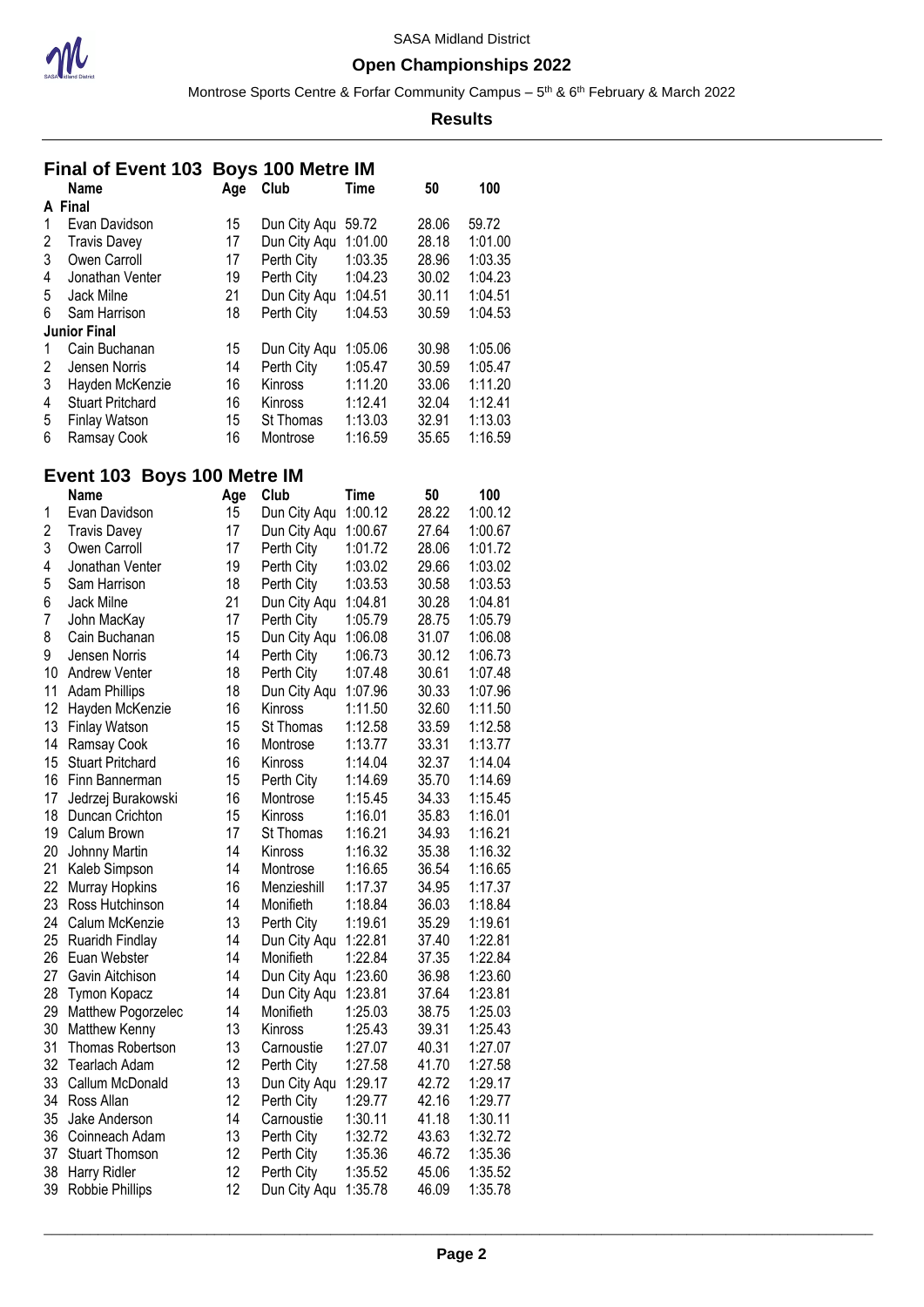

Montrose Sports Centre & Forfar Community Campus – 5<sup>th</sup> & 6<sup>th</sup> February & March 2022

| 40<br>41<br>42   | <b>Harry Martin</b><br>Logan James Lees<br>Fergus Stubbings-Tilley                            | 12<br>13<br>14<br>13 | Perth City<br>Montrose<br>Monifieth                        | 1:37.12<br>1:37.30<br>1:37.66  | 46.20<br>42.67<br>44.62 | 1:37.12<br>1:37.30<br>1:37.66 |
|------------------|-----------------------------------------------------------------------------------------------|----------------------|------------------------------------------------------------|--------------------------------|-------------------------|-------------------------------|
| 43<br>---<br>--- | Luke Hilton-Christie<br>44 Ben Hilton-Christie<br><b>Connor Brierley</b><br><b>Frazer Dow</b> | 13<br>16<br>13       | Dun City Aqu<br>Dun City Aqu<br>Dun City Aqu<br>Perth City | 1:43.22<br>1:50.08<br>DQ<br>DQ | 46.96<br>54.64          | 1:43.22<br>1:50.08            |
|                  |                                                                                               |                      |                                                            |                                |                         |                               |
|                  | Final of Event 104 Girls 100 Metre Butterfly<br><b>Name</b>                                   | Age                  | Club                                                       | <b>Time</b>                    | 50                      | 100                           |
|                  | A Final                                                                                       |                      |                                                            |                                |                         |                               |
| 1                | Katherine Bailey                                                                              | 18                   | Perth City                                                 | 1:02.89                        | 29.79                   | 1:02.89                       |
| $\overline{2}$   | Morven Adams                                                                                  | 21                   | Dun City Aqu                                               | 1:07.23                        | 31.05                   | 1:07.23                       |
| 3                | <b>Elise Cosens</b>                                                                           | 17                   | Perth City                                                 | 1:09.12                        | 31.93                   | 1:09.12                       |
| 4                | Katelyn Tang                                                                                  | 18                   | Perth City                                                 | 1:09.79                        | 32.12                   | 1:09.79                       |
| 5<br>6           | Chloe Mclean                                                                                  | 15<br>17             | Dun City Aqu                                               | 1:11.09                        | 33.13                   | 1:11.09                       |
|                  | <b>Emily Cumming</b><br><b>Junior Final</b>                                                   |                      | Kinross                                                    | 1:11.26                        | 30.76                   | 1:11.26                       |
| 1                | <b>Lucy Stoves</b>                                                                            | 16                   | Dun City Aqu                                               | 1:11.36                        | 31.90                   | 1:11.36                       |
| $\overline{2}$   | Katherine Renfrew                                                                             | 15                   | Perth City                                                 | 1:12.72                        | 34.53                   | 1:12.72                       |
| 3                | Ella Wood                                                                                     | 15                   | Forfar                                                     | 1:15.08                        | 34.84                   | 1:15.08                       |
| 4                | Mhairi Kemp                                                                                   | 14                   | Perth City                                                 | 1:18.29                        | 36.77                   | 1:18.29                       |
| 5                | Isla Petrie                                                                                   | 13                   | Monifieth                                                  | 1:19.35                        | 37.27                   | 1:19.35                       |
| 6                | Libby Coull                                                                                   | 15                   | St Thomas                                                  | 1:20.92                        | 37.36                   | 1:20.92                       |
|                  |                                                                                               |                      |                                                            |                                |                         |                               |
|                  | Event 104 Girls 100 Metre Butterfly                                                           |                      |                                                            |                                |                         |                               |
|                  | <b>Name</b>                                                                                   | Age                  | Club                                                       | <b>Time</b>                    | 50                      | 100                           |
| 1                | Katherine Bailey                                                                              | 18                   | Perth City                                                 | 1:04.26                        | 30.50                   | 1:04.26                       |
| $\overline{2}$   | Morven Adams                                                                                  | 21                   | Dun City Aqu                                               | 1:06.25                        | 30.64                   | 1:06.25                       |
| 3                | <b>Elise Cosens</b>                                                                           | 17                   | Perth City                                                 | 1:07.47                        | 29.72                   | 1:07.47                       |
| 4<br>5           | <b>Emily Cumming</b><br>Katelyn Tang                                                          | 17<br>18             | Kinross<br>Perth City                                      | 1:10.38<br>1:11.04             | 31.14<br>32.19          | 1:10.38<br>1:11.04            |
| 6                | Chloe Mclean                                                                                  | 15                   | Dun City Aqu                                               | 1:11.30                        | 33.14                   | 1:11.30                       |
| $\overline{7}$   | Lucy Stoves                                                                                   | 16                   | Dun City Aqu                                               | 1:11.63                        | 31.75                   | 1:11.63                       |
| 8                | Katherine Renfrew                                                                             | 15                   | Perth City                                                 | 1:13.59                        | 34.07                   | 1:13.59                       |
| 9                | Ella Wood                                                                                     | 15                   | Forfar                                                     | 1:17.17                        | 34.44                   | 1:17.17                       |
| 10               | Mhairi Kemp                                                                                   | 14                   | Perth City                                                 | 1:17.37                        | 36.57                   | 1:17.37                       |
| 11               | Libby Coull                                                                                   | 15                   | St Thomas                                                  | 1:18.17                        | 35.69                   | 1:18.17                       |
| 12               | Isla Petrie                                                                                   | 13                   | Monifieth                                                  | 1:19.77                        | 36.06                   | 1:19.77                       |
| 13               | Cara Jones                                                                                    | 15                   | Dun City Aqu                                               | 1:19.86                        | 36.68                   | 1:19.86                       |
| 14               | <b>Taylor MacKenzie</b>                                                                       | 15                   | Monifieth                                                  | 1:19.93                        | 35.93                   | 1:19.93                       |
| 15               | Sofia Fallone                                                                                 | 14                   | Monifieth                                                  | 1:20.03                        | 36.82                   | 1:20.03                       |
| 16               | <b>Charlotte Chadwick</b>                                                                     | 15                   | Kinross                                                    | 1:20.18                        | 36.66                   | 1:20.18                       |
| 17<br>18         | Caitlin Wigham                                                                                | 15<br>13             | Dun City Aqu                                               | 1:20.65                        | 35.97<br>37.05          | 1:20.65<br>1:20.66            |
| 19               | <b>Emily Thomson</b><br>Alana Gruneberg-MacKenzie                                             | 17                   | Perth City<br>Blairgowrie                                  | 1:20.66<br>1:21.52             | 35.88                   | 1:21.52                       |
| 20               | Ksenia Mann                                                                                   | 12                   | Dun City Aqu                                               | 1:22.89                        | 36.76                   | 1:22.89                       |
| 21               | Sophie Clarke                                                                                 | 12                   | Monifieth                                                  | 1:25.99                        | 36.85                   | 1:25.99                       |
| 22               | Eva Cowling                                                                                   | 14                   | Perth City                                                 | 1:26.99                        | 38.96                   | 1:26.99                       |
| 23               | Eva Warburton                                                                                 | 14                   | Forfar                                                     | 1:27.13                        | 38.65                   | 1:27.13                       |
| 24               | India-Leoni Bryden                                                                            | 15                   | Montrose                                                   | 1:27.31                        | 37.30                   | 1:27.31                       |
| 25               | Grace McCall                                                                                  | 15                   | Perth City                                                 | 1:28.17                        | 39.71                   | 1:28.17                       |
| 26               | Dianne Kelly                                                                                  | 18                   | Perth City                                                 | 1:28.43                        | 37.80                   | 1:28.43                       |
| 27               | Julia Walker                                                                                  | 14                   | Dun City Aqu                                               | 1:29.85                        | 39.16                   | 1:29.85                       |
| 28               | Katie Fraser                                                                                  | 15                   | Kinross                                                    | 1:33.36                        | 41.64                   | 1:33.36                       |
| 29               | <b>Grace Renfrew</b>                                                                          | 12                   | Perth City                                                 | 1:33.86                        | 44.70                   | 1:33.86                       |
| 30<br>31         | <b>Skye Petrie</b>                                                                            | 11<br>13             | Monifieth                                                  | 1:34.82                        | 42.29                   | 1:34.82                       |
|                  | Jessica Sloan                                                                                 |                      | Kinross                                                    | 1:37.02                        | 39.24                   | 1:37.02                       |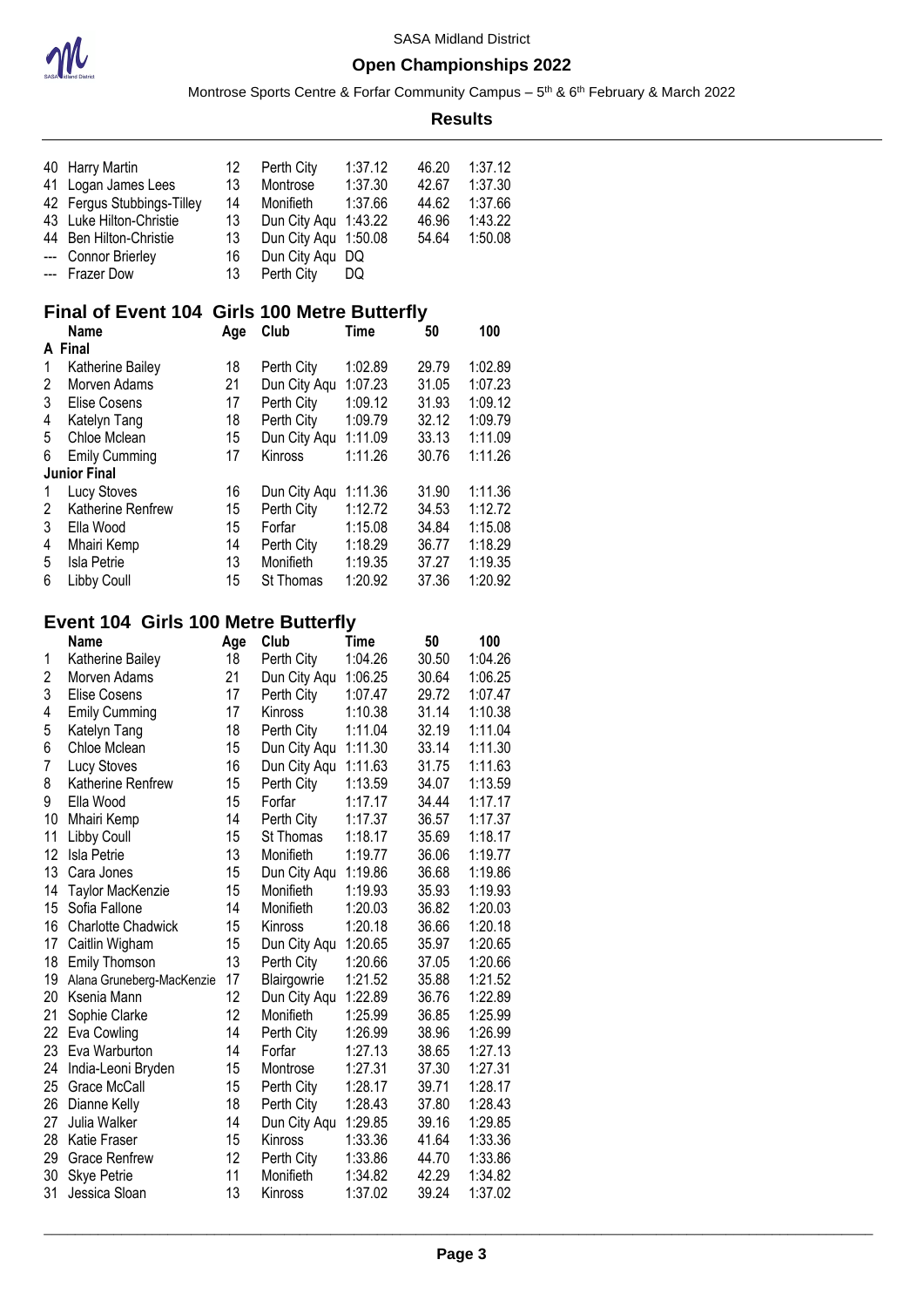

Montrose Sports Centre & Forfar Community Campus – 5<sup>th</sup> & 6<sup>th</sup> February & March 2022

#### **Results**

| 32 Molly Brown      | 14  | St Thomas     | 1:41.34 | 45.66 | 1:41.34         |
|---------------------|-----|---------------|---------|-------|-----------------|
| 33 Erin Cardno      |     | 14 Perth City | 1:42.26 | 44.27 | 1:42.26         |
| 34 Anna Healy       | 12. | Kinross       | 1:43.24 | 45.52 | 1:43.24         |
| 35 Natalie McGregor |     | 13 Perth City | 1:43.56 | 44.65 | 1:43.56         |
| 36 Beth Greig       | 22. | St Thomas     | 2:18.58 |       | 1:03.31 2:18.58 |

#### **Final of Event 105 Boys 50 Metre Butterfly**

|              | <b>Name</b>            | Aae | Club               | Time  |
|--------------|------------------------|-----|--------------------|-------|
|              | A - Final              |     |                    |       |
| $\mathbf{1}$ | Murray Pritchard       | 18  | Perth City         | 26.83 |
|              | 2 Travis Davey         | 17  | Dun City Agu 27.32 |       |
| 3            | Jack Milne             | 21  | Dun City Aqu 28.18 |       |
| 4            | <b>Oliver Spalding</b> | 19  | Dun City Aqu 28.53 |       |
|              | 5 Sam Harrison         | 18  | Perth City         | 29.51 |
|              | --- John MacKay        | 17  | Perth City         | DQ    |

#### **Event 105 Boys 50 Metre Butterfly**

|     | Name                   | Age | Club           | Time  |                        | Name                    | Age | Club         | Time |
|-----|------------------------|-----|----------------|-------|------------------------|-------------------------|-----|--------------|------|
|     | Murray Pritchard       | 18  | Perth City     | 26.70 | 24                     | Duncan Crichton         | 15  | Kinross      | 34.0 |
| 2   | <b>Travis Davey</b>    | 17  | Dun City Agu   | 27.32 | 25                     | Finn Bannerman          | 15  | Perth City   | 34.1 |
| 3   | John MacKay            | 17  | Perth City     | 27.52 | 26                     | Ross Hutchinson         | 14  | Monifieth    | 35.0 |
| 4   | Jack Milne             | 21  | Dun City Aqu   | 28.20 | 27                     | Kaleb Simpson           | 14  | Montrose     | 35.1 |
| 5   | Sam Harrison           | 18  | Perth City     | 28.24 | 28                     | <b>Finlay Watson</b>    | 15  | St Thomas    | 35.7 |
| 6   | <b>Oliver Spalding</b> | 19  | Dun City Aqu   | 28.27 | 29                     | Matthew Pogorzelec      | 14  | Monifieth    | 35.9 |
| 7   | Cameron Mitchell       | 16  | St Thomas      | 28.48 | 30                     | Euan Webster            | 14  | Monifieth    | 36.2 |
| 8   | Jensen Norris          | 14  | Perth City     | 28.49 | 31                     | Matthew Kenny           | 13  | Kinross      | 37.3 |
| 9   | Ben Smallwood          | 16  | <b>Kinross</b> | 29.04 | 32                     | Jackson Ogilvie         | 12  | Monifieth    | 38.2 |
| 10  | Jonathan Venter        | 19  | Perth City     | 29.05 | 33                     | Dillan MacPhail         | 15  | Dun City Aqu | 38.5 |
| 11  | <b>Adam Phillips</b>   | 18  | Dun City Aqu   | 29.20 | 34                     | Logan James Lees        | 13  | Montrose     | 44.4 |
| 12. | Cain Buchanan          | 15  | Dun City Aqu   | 29.46 | 35                     | <b>Tearlach Adam</b>    | 12  | Perth City   | 45.3 |
| 13  | Will Shepherd          | 16  | Perth City     | 29.69 | 36                     | Coinneach Adam          | 13  | Perth City   | 46.7 |
| 14  | <b>Andrew Venter</b>   | 18  | Perth City     | 29.82 | 37                     | Harry Martin            | 12  | Perth City   | 48.2 |
| 15  | Rory Webster           | 15  | Monifieth      | 30.01 | 38                     | Harvey Swan             | 11  | Blairgowrie  | 48.6 |
| 16  | Lewis Brander          | 15  | Monifieth      | 30.12 | 39                     | Fergus Stubbings-Tilley | 14  | Monifieth    | 48.7 |
| 17  | <b>Connor Brierley</b> | 16  | Dun City Aqu   | 30.32 | 40                     | Robbie Phillips         | 12  | Dun City Aqu | 50.2 |
| 18  | Corey Philip           | 14  | Dun City Aqu   | 30.43 | 41                     | Harry Ridler            | 12  | Perth City   | 51.0 |
| 19  | Hayden McKenzie        | 16  | <b>Kinross</b> | 31.08 | ---                    | Tymon Kopacz            | 14  | Dun City Aqu | DQ   |
| 20  | Ramsay Cook            | 16  | Montrose       | 31.44 | $\qquad \qquad \cdots$ | Glen Allan              | 14  | Monifieth    | DQ   |
| 21  | Haydyn Stirling        | 16  | St Thomas      | 32.17 |                        | Gavin Aitchison         | 14  | Dun City Aqu | DQ   |
| 22  | Calum Brown            | 17  | St Thomas      | 32.39 | $---$                  | Jake Anderson           | 14  | Carnoustie   | DQ   |
|     | 23 Murray Hopkins      | 16  | Menzieshill    | 32.59 |                        |                         |     |              |      |

# **Final of Event 106 Girls 50 Metre Backstroke**

|   | .     |
|---|-------|
| Α | Final |

| 1 Scarlett Ferris   | 18               | Perth City 28.91   |       |
|---------------------|------------------|--------------------|-------|
| 2 Lucy Stoves       | 16               | Dun City Aqu 30.94 |       |
| 3 Martha Reeves     | 17               | Dun City Aqu 31.34 |       |
| 4 Katherine Renfrew | 15               | Perth City 32.10   |       |
| 5 Anna Easton       | 15               | Dun City Aqu 32.62 |       |
| 6 Emily Cumming     | 17 <sup>17</sup> | Kinross            | 33.78 |
|                     |                  |                    |       |

| Name             | Aqe | Club               | Time  |   | Name                |    | Age Club       | Time  |
|------------------|-----|--------------------|-------|---|---------------------|----|----------------|-------|
| Final            |     |                    |       |   | <b>Junior Final</b> |    |                |       |
| Murray Pritchard | 18  | Perth City         | 26.83 |   | Cameron Mitchell    | 16 | St Thomas      | 27.97 |
| Travis Davey     | 17  | Dun City Agu 27.32 |       |   | Jensen Norris       | 14 | Perth City     | 28.63 |
| Jack Milne       | 21  | Dun City Agu 28.18 |       |   | Ben Smallwood       | 16 | <b>Kinross</b> | 29.13 |
| Oliver Spalding  | 19  | Dun City Agu 28.53 |       | 4 | Cain Buchanan       | 15 | Dun City Agu   | 29.56 |
| Sam Harrison     | 18  | Perth City         | 29.51 | 5 | Will Shepherd       | 16 | Perth City     | 29.80 |
| John MacKay      |     | Perth City         | DQ    | 6 | Rory Webster        | 15 | Monifieth      | 30.50 |

#### 24 Duncan Crichton 15 Kinross 34.03<br>25 Finn Bannerman 15 Perth City 34.18 25 Finn Bannerman 15 Perth City Ross Hutchinson 14 Monifieth 35.05 27 Kaleb Simpson 14 Montrose 35.15 28 Finlay Watson 15 St Thomas 35.74 Matthew Pogorzelec 14 Monifieth 35.97 Euan Webster 14 Monifieth 36.25 31 Matthew Kenny 13 Kinross 37.37<br>32 Jackson Ogilvie 12 Monifieth 38.22 32 Jackson Ogilvie<br>33 Dillan MacPhail 15 Dun City Aqu 38.51<br>13 Montrose 44.42 34 Logan James Lees 13 Montrose 44.42<br>35 Tearlach Adam 12 Perth City 45.34 35 Tearlach Adam Coinneach Adam 13 Perth City 46.75 37 Harry Martin 12 Perth City 48.28 38 Harvey Swan 11 Blairgowrie 48.68 Fergus Stubbings-Tilley 14 Monifieth 48.71 Robbie Phillips 12 Dun City Aqu 50.26 41 Harry Ridler 12 Perth City 51.05 --- Tymon Kopacz 14 Dun City Aqu DQ --- Glen Allan 14 Monifieth<br>--- Gavin Aitchison 14 Dun City 14 Dun City Aqu DQ<br>14 Carnoustie DQ --- Jake Anderson 14 Carnoustie DQ

| Name                   | Aae | Club               | Time  |   | Name                 | Age | Club               | Time  |
|------------------------|-----|--------------------|-------|---|----------------------|-----|--------------------|-------|
| inal                   |     |                    |       |   | <b>Junior Final</b>  |     |                    |       |
| <b>Scarlett Ferris</b> | 18  | Perth City         | 28.91 |   | Lucy Mcpartland      | 16  | Perth City         | 32.25 |
| Lucy Stoves            | 16  | Dun City Agu 30.94 |       |   | Chloe Mclean         | 15  | Dun City Agu 32.99 |       |
| Martha Reeves          | 17  | Dun City Aqu 31.34 |       | 3 | Taylor Smith         | 15  | St Thomas          | 33.48 |
| Katherine Renfrew      | 15  | Perth City         | 32.10 |   | 4 Charlotte Chadwick | 15  | Kinross            | 35.02 |
| Anna Easton            | 15  | Dun City Agu 32.62 |       |   | 5 Libby Coull        | 15  | St Thomas          | 35.38 |
| <b>Emily Cumming</b>   |     | Kinross            | 33.78 |   | Zara Denson          | 16  | Monifieth          | 36.40 |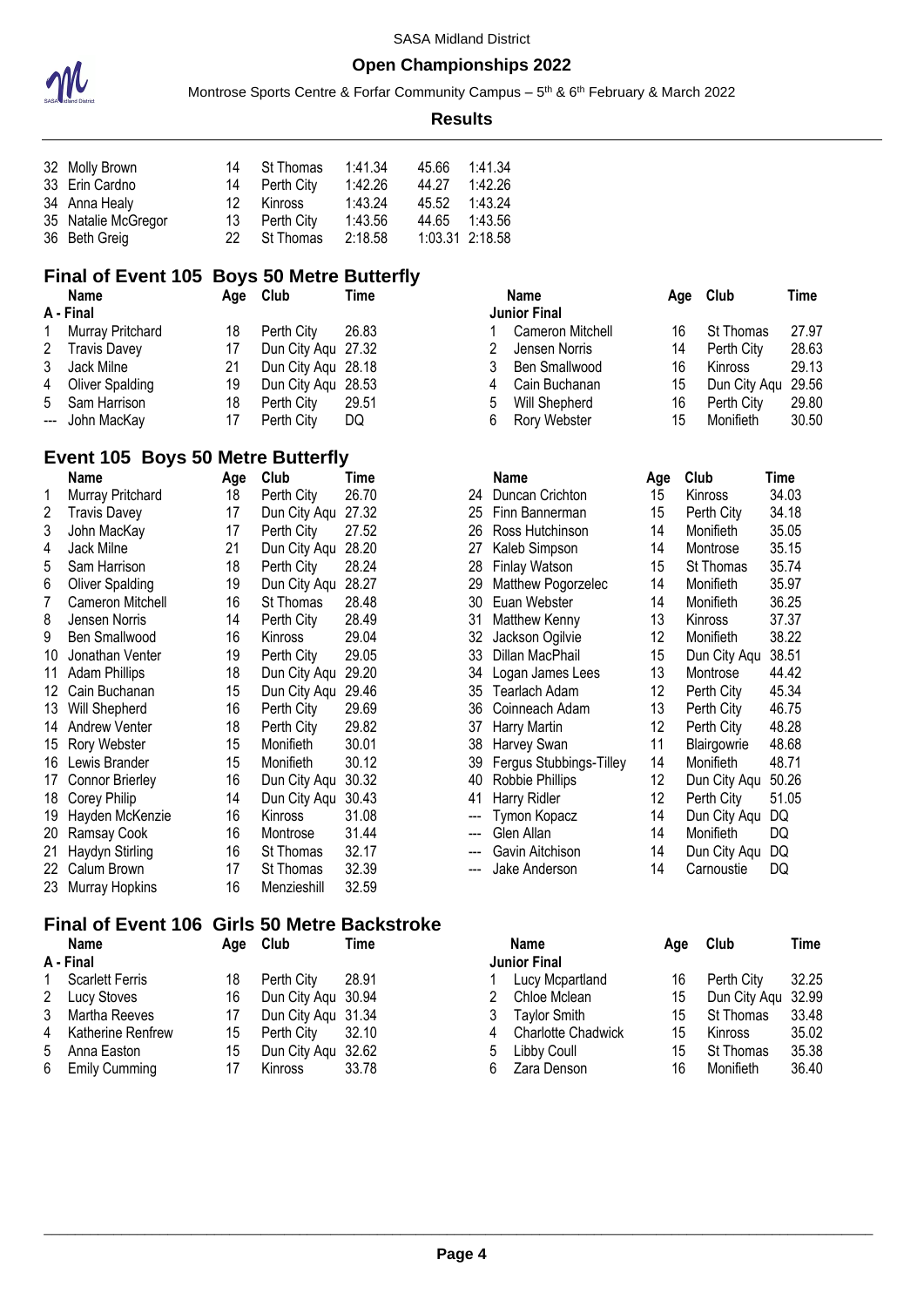

### **Open Championships 2022**

Montrose Sports Centre & Forfar Community Campus – 5<sup>th</sup> & 6<sup>th</sup> February & March 2022

#### **Results**

#### **Event 106 Girls 50 Metre Backstroke**

|                | Name                      | Age | Club                        | <b>Time</b> |    | <b>Name</b>          | Age | Club               | Time  |
|----------------|---------------------------|-----|-----------------------------|-------------|----|----------------------|-----|--------------------|-------|
| 1              | <b>Scarlett Ferris</b>    | 18  | Perth City                  | 28.71       | 33 | Sadie Falconer       | 13  | St Thomas          | 39.14 |
| $\overline{c}$ | <b>Lucy Stoves</b>        | 16  | Dun City Aqu                | 30.52       | 34 | Eva Cowling          | 14  | Perth City         | 39.19 |
| 3              | Martha Reeves             | 17  | Dun City Aqu 31.14          |             | 35 | Katie Robertson      | 13  | Perth City         | 39.39 |
| 4              | <b>Emily Cumming</b>      | 17  | <b>Kinross</b>              | 32.12       | 36 | Faye Aitchison       | 14  | Dun City Agu       | 39.51 |
| 5              | Anna Easton               | 15  | Dun City Aqu                | 32.26       | 37 | Sophie Clarke        | 12  | Monifieth          | 39.81 |
| 6              | Katherine Renfrew         | 15  | Perth City                  | 32.28       | 38 | Grace McCall         | 15  | Perth City         | 40.08 |
| 7              | Rose McLean               | 17  | Perth City                  | 32.29       | 39 | Jessica Sloan        | 13  | Kinross            | 40.21 |
| 8              | Chloe Mclean              | 15  | Dun City Aqu                | 32.57       | 40 | Elena Sanderson      | 13  | Perth City         | 40.29 |
| 9              | Lucy Mcpartland           | 16  | Perth City                  | 32.80       | 41 | Natalie McGregor     | 13  | Perth City         | 40.30 |
| 10             | <b>Taylor Smith</b>       | 15  | St Thomas                   | 32.85       | 42 | Alice Renfrew        | 12  | Perth City         | 40.35 |
| 11             | <b>Emily McGhee</b>       | 19  | Carnoustie                  | 33.96       | 43 | Kayleigh Ross        | 14  | Monifieth          | 40.45 |
| 12             | <b>Charlotte Chadwick</b> | 15  | Kinross                     | 34.52       | 44 | Kirsten Kelly        | 15  | Perth City         | 40.58 |
| 13             | Zara Denson               | 16  | Monifieth                   | 34.84       | 45 | Olivia Dargie        | 14  | Montrose           | 40.78 |
| 14             | Libby Coull               | 15  | St Thomas                   | 35.31       | 46 | Daisy Luhman         | 14  | Dun City Aqu       | 40.87 |
| 15             | Dobrawa Tomasek           | 15  | St Thomas                   | 35.39       | 47 | Hannah Breingan      | 15  | <b>Kinross</b>     | 41.39 |
| 16             | Juliette Kidd             | 13  | Dun City Aqu 35.52          |             | 48 | Mairi MacNeill       | 12  | Perth City         | 42.13 |
| 17             | Lauren Ferrett            | 14  | Dun City Aqu 36.32          |             | 49 | Sarah Gadsden        | 13  | Perth City         | 42.21 |
| 18             | Caitlin Wigham            | 15  | Dun City Aqu 37.07          |             | 50 | Amber Donachie       | 14  | Dun City Aqu 42.26 |       |
| 19             | Cara Jones                | 15  | Dun City Aqu 37.36          |             | 51 | Lucy Ferrett         | 12  | Dun City Agu       | 42.41 |
| 20             | Abigail Thomson           | 14  | Dun City Aqu 37.37          |             | 52 | Georgia McLeod       | 11  | Dun City Aqu 42.54 |       |
| 21             | Manon Schembri            | 14  | Perth City                  | 37.52       | 53 | <b>Skye Doherty</b>  | 14  | Blairgowrie        | 42.99 |
| 22             | <b>Katie Fraser</b>       | 15  | Kinross                     | 37.57       | 54 | Natalia Wakulinska   | 12  | Montrose           | 43.81 |
| 23             | <b>Isla Petrie</b>        | 13  | Monifieth                   | 37.68       | 55 | <b>Grace Renfrew</b> | 12  | Perth City         | 44.23 |
| 24             | <b>Grace Prain</b>        | 15  | Dun City Aqu                | 37.76       | 56 | Katie Scott          | 12  | Perth City         | 44.31 |
| 25             | <b>Claire Gilmore</b>     | 15  | Perth City                  | 37.77       | 57 | Anna Healy           | 12  | Kinross            | 44.79 |
| 26             | Ella Thomson              | 12  | Perth City                  | 38.12       | 58 | Christina Sloan      | 12  | Kinross            | 45.29 |
| 27             | Zoe Davidson              | 16  | Blairgowrie                 | 38.29       | 59 | Erin Cardno          | 14  | Perth City         | 45.31 |
| 28             | Isla Kidd                 | 14  | Dun City Aqu                | 38.47       | 60 | Lara Cowling         | 12  | Perth City         | 46.61 |
| 29             | Ksenia Mann               | 12  | Dun City Aqu                | 38.48       | 61 | Fearne Jarrett       | 11  | Dun City Aqu       | 47.45 |
| 30             | Dianne Kelly              | 18  | Perth City                  | 38.51       | 62 | Maya Suchomska       | 14  | Blairgowrie        | 47.75 |
| 31             | Zara Kidd                 | 14  | Dun City Aqu                | 38.80       | 63 | Kayla Da Silva Reeve | 12  | Menzieshill        | 50.22 |
| 32             | <b>Emily Thomson</b>      | 13  | Perth City                  | 38.90       | 64 | <b>Beth Greig</b>    | 22  | St Thomas          | 59.88 |
|                | Einal of Evont 107        |     | Rove 200 Motro Rrogetetroko |             |    |                      |     |                    |       |

#### **Final of Event 107 Boys 200 Metre Breaststroke**

|       | <b>Name</b>          | Age | Club             | Time    | 50    | 100     | 150     | 200     |
|-------|----------------------|-----|------------------|---------|-------|---------|---------|---------|
|       | A Final              |     |                  |         |       |         |         |         |
|       | Evan Davidson        | 15  | Dun City Aqu     | 2:25.74 | 33.42 | 1:10.68 | 1:48.54 | 2:25.74 |
| 2     | Sam Harrison         | 18  | Perth City       | 2:26.51 | 34.22 | 1:12.12 | 1:50.07 | 2:26.51 |
| 3     | Cameron Mitchell     | 16  | St Thomas        | 2:31.97 | 33.78 | 1:11.78 | 1:50.68 | 2:31.97 |
| 4     | Lewis Brander        | 15  | Monifieth        | 2:41.41 | 37.36 | 1:19.18 | 2:01.48 | 2:41.41 |
| 5     | Corey Philip         | 14  | Dun City Agu     | 2:47.26 | 37.53 | 1:20.56 | 2:04.62 | 2:47.26 |
| $---$ | Euan Weir            | 14  | Dun City Agu DQ  |         |       |         |         |         |
|       | <b>Junior Final</b>  |     |                  |         |       |         |         |         |
| 7     | Finn Bannerman       | 15  | Perth City       | 2:47.80 | 37.55 | 1:19.90 | 2:03.84 | 2:47.80 |
| 8     | Alexander McGregor   | 14  | Perth City       | 2:54.92 | 38.27 | 1:22.52 | 2:09.35 | 2:54.92 |
| 9     | Johnny Martin        | 14  | Kinross          | 2:57.91 | 41.42 | 1:27.09 | 2:14.01 | 2:57.91 |
| 10    | <b>Finlay Watson</b> | 15  | <b>St Thomas</b> | 3:00.19 | 41.17 | 1:27.33 | 2:14.75 | 3:00.19 |
| 11    | Kaleb Simpson        | 14  | Montrose         | 3:03.62 | 40.07 | 1:27.63 | 2:16.73 | 3:03.62 |
| 12    | Jedrzej Burakowski   | 16  | Montrose         | 3:14.21 | 40.70 | 1:26.67 | 2:18.42 | 3:14.21 |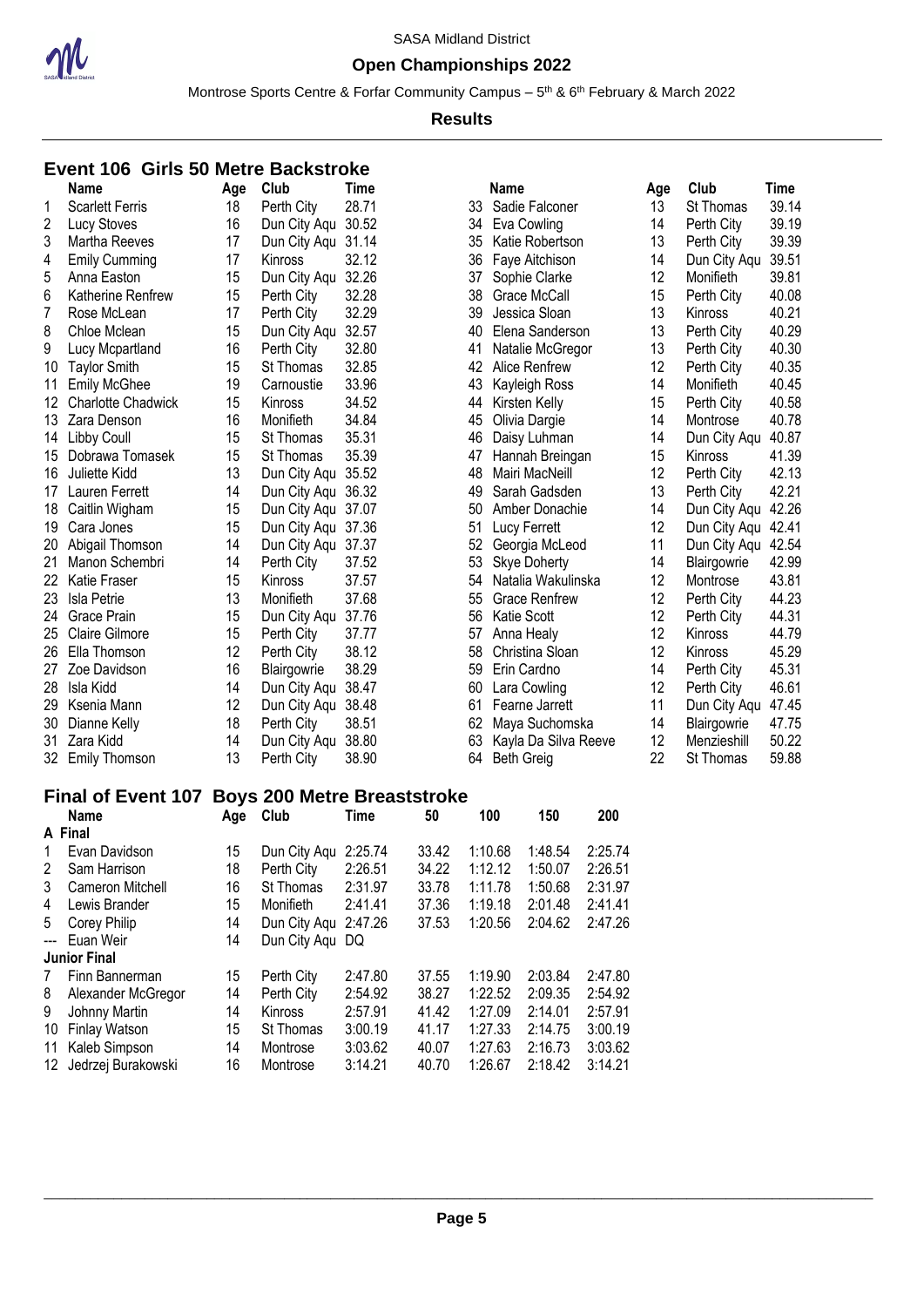

### **Open Championships 2022**

Montrose Sports Centre & Forfar Community Campus – 5<sup>th</sup> & 6<sup>th</sup> February & March 2022

|                         | Event 107 Boys 200 Metre Breaststroke |          |                      |                    |       |                    |                    |                    |
|-------------------------|---------------------------------------|----------|----------------------|--------------------|-------|--------------------|--------------------|--------------------|
|                         | <b>Name</b>                           | Age      | Club                 | Time               | 50    | 100                | 150                | 200                |
| 1                       | Evan Davidson                         | 15       | Dun City Aqu         | 2:26.58            | 33.20 | 1:10.81            | 1:48.90            | 2:26.58            |
| $\overline{2}$          | Sam Harrison                          | 18       | Perth City           | 2:29.34            | 33.42 | 1:11.39            | 1:50.39            | 2:29.34            |
| 3                       | Cameron Mitchell                      | 16       | St Thomas            | 2:38.66            | 32.86 | 1:11.33            | 1:54.27            | 2:38.66            |
| 4                       | Lewis Brander                         | 15       | Monifieth            | 2:41.86            | 36.70 | 1:18.64            | 2:01.02            | 2:41.86            |
| 5                       | Euan Weir                             | 14       | Dun City Aqu 2:42.48 |                    | 35.85 | 1:18.71            | 2:01.27            | 2:42.48            |
| 6                       | Corey Philip                          | 14       | Dun City Aqu 2:48.30 |                    | 37.52 | 1:20.87            | 2:05.36            | 2:48.30            |
| $\overline{7}$          | Finn Bannerman                        | 15       | Perth City           | 2:49.05            | 37.35 | 1:19.78            | 2:04.38            | 2:49.05            |
| 8                       | Alexander McGregor                    | 14       | Perth City           | 2:56.28            | 38.02 | 1:23.21            | 2:09.60            | 2:56.28            |
| 9                       | Johnny Martin                         | 14       | Kinross              | 2:59.11            | 38.36 | 1:23.88            | 2:12.49            | 2:59.11            |
| 10                      | <b>Finlay Watson</b>                  | 15       | St Thomas            | 3:00.24            | 38.91 | 1:23.72            | 2:11.50            | 3:00.24            |
| 11                      | Kaleb Simpson                         | 14       | Montrose             | 3:03.01            | 40.75 | 1:28.61            | 2:16.69            | 3:03.01            |
| 12                      | Jedrzej Burakowski                    | 16       | Montrose             | 3:10.36            | 42.02 | 1:28.55            | 2:18.41            | 3:10.36            |
| 13                      | Ross Allan                            | 12       | Perth City           | 3:40.37            | 48.29 | 1:46.57            | 2:43.61            | 3:40.37            |
| 14                      | Coinneach Adam                        | 13       | Perth City           | 3:42.65            | 49.72 | 1:46.85            | 2:46.15            | 3:42.65            |
| 15                      | <b>Stuart Thomson</b>                 | 12       | Perth City           | 3:54.24            | 52.47 | 1:53.35            | 2:55.82            | 3:54.24            |
| 16                      | Luke Hilton-Christie                  | 13       | Dun City Aqu         | 4:23.22            | 57.52 | 2:05.97            | 3:15.58            | 4:23.22            |
| ---                     | <b>Frazer Dow</b>                     | 13       | Perth City           | DQ                 |       |                    |                    |                    |
|                         | Final of Event 108 Girls 200 Metre IM |          |                      |                    |       |                    |                    |                    |
|                         | <b>Name</b>                           | Age      | Club                 | <b>Time</b>        | 50    | 100                | 150                | 200                |
|                         | A Final                               |          |                      |                    |       |                    |                    |                    |
| 1                       | <b>Scarlett Ferris</b>                | 18       | Perth City           | 2:21.91            | 30.15 | 1:05.30            | 1:47.90            | 2:21.91            |
| $\overline{c}$          | <b>Elise Cosens</b>                   | 17       | Perth City           | 2:22.27            | 30.91 | 1:07.22            | 1:49.88            | 2:22.27            |
| 3                       | Morven Adams                          | 21       | Dun City Aqu 2:27.21 |                    | 31.84 | 1:09.99            | 1:53.06            | 2:27.21            |
| 4                       | <b>Lucy Stoves</b>                    | 16       | Dun City Aqu 2:28.18 |                    | 33.51 | 1:11.60            | 1:52.53            | 2:28.18            |
| 5                       | Jessica Schulz                        | 18       | Perth City           | 2:34.64            | 35.85 | 1:16.72            | 1:59.22            | 2:34.64            |
| $6\phantom{1}6$         | Katelyn Tang                          | 18       | Perth City           | 2:42.48            | 33.07 | 1:14.78            | 2:05.03            | 2:42.48            |
|                         | <b>Junior Final</b>                   |          |                      |                    |       |                    |                    |                    |
| 1                       | <b>Taylor Smith</b>                   | 15       | St Thomas            | 2:34.34            | 34.56 | 1:14.89            | 1:58.39            | 2:34.34            |
| $\overline{\mathbf{c}}$ | Katherine Renfrew                     | 15       | Perth City           | 2:36.31            | 34.39 | 1:13.34            | 2:03.72            | 2:36.31            |
| 3<br>4                  | Simone Finlayson                      | 15       | Dun City Aqu         | 2:39.36            | 36.49 | 1:16.79            | 2:03.33            | 2:39.36            |
| 5                       | Phoebe Samson                         | 14<br>16 | Dun City Aqu         | 2:44.04<br>2:44.33 | 36.37 | 1:17.11<br>1:16.45 | 2:07.43            | 2:44.04<br>2:44.33 |
| 6                       | Lucy Mcpartland<br>Lauren Ferrett     | 14       | Perth City           |                    | 35.58 | 1:17.99            | 2:05.31<br>2:07.63 |                    |
|                         |                                       |          | Dun City Aqu 2:45.86 |                    | 35.15 |                    |                    | 2:45.86            |
|                         | Event 108 Girls 200 Metre IM          |          |                      |                    |       |                    |                    |                    |
|                         | Name                                  | Age      | Club                 | <b>Time</b>        | 50    | 100                | 150                | 200                |
| 1                       | <b>Scarlett Ferris</b>                | 18       | Perth City           | 2:21.89            | 29.58 | 1:05.02            | 1:47.02            | 2:21.89            |
| 2                       | Elise Cosens                          | 17       | Perth City           | 2:26.29            | 31.29 | 1:09.01            | 1:52.01            | 2:26.29            |
| 3                       | Lucy Stoves                           | 16       | Dun City Aqu 2:28.35 |                    | 32.52 | 1:10.05            | 1:51.44            | 2:28.35            |
| 4                       | Morven Adams                          | 21       | Dun City Aqu 2:28.74 |                    | 31.06 | 1:08.66            | 1:53.13            | 2:28.74            |
| 5                       | Jessica Schulz                        | 18       | Perth City           | 2:33.78            | 35.70 | 1:16.49            | 1:58.19            | 2:33.78            |
| 6                       | Chloe Mclean                          | 15       | Dun City Aqu 2:37.80 |                    | 33.83 | 1:12.74            | 2:00.70            | 2:37.80            |
| 7                       | Katherine Renfrew                     | 15       | Perth City           | 2:38.89            | 35.44 | 1:13.60            | 2:04.94            | 2:38.89            |
| 8                       | <b>Taylor Smith</b>                   | 15       | St Thomas            | 2:39.27            | 34.82 | 1:16.59            | 2:01.93            | 2:39.27            |
| 9                       | <b>Emily McGhee</b>                   | 19       | Carnoustie           | 2:39.92            | 34.24 | 1:16.81            | 2:00.92            | 2:39.92            |
| 10                      | Simone Finlayson                      | 15       | Dun City Aqu         | 2:40.99            | 35.97 | 1:16.81            | 2:04.64            | 2:40.99            |
| 11                      | Lucy Mcpartland                       | 16       | Perth City           | 2:41.39            | 34.39 | 1:15.57            | 2:03.79            | 2:41.39            |
| 12                      | Lauren Ferrett                        | 14       | Dun City Aqu 2:43.53 |                    | 35.15 | 1:17.10            | 2:06.33            | 2:43.53            |
| 13                      | Katelyn Tang                          | 18       | Perth City           | 2:43.70            | 32.29 | 1:15.38            | 2:05.86            | 2:43.70            |
| 14                      | Phoebe Samson                         | 14       | Dun City Aqu 2:43.75 |                    | 36.11 | 1:17.51            | 2:07.51            | 2:43.75            |
| 15                      | <b>Charlotte Chadwick</b>             | 15       | Kinross              | 2:45.13            | 36.17 | 1:19.44            | 2:07.71            | 2:45.13            |
| 16                      | Rose McLean                           | 17       | Perth City           | 2:45.22            | 34.96 | 1:15.98            | 2:05.09            | 2:45.22            |
| 17                      | Dobrawa Tomasek                       | 15       | St Thomas            | 2:46.70            | 35.37 | 1:17.81            | 2:08.99            | 2:46.70            |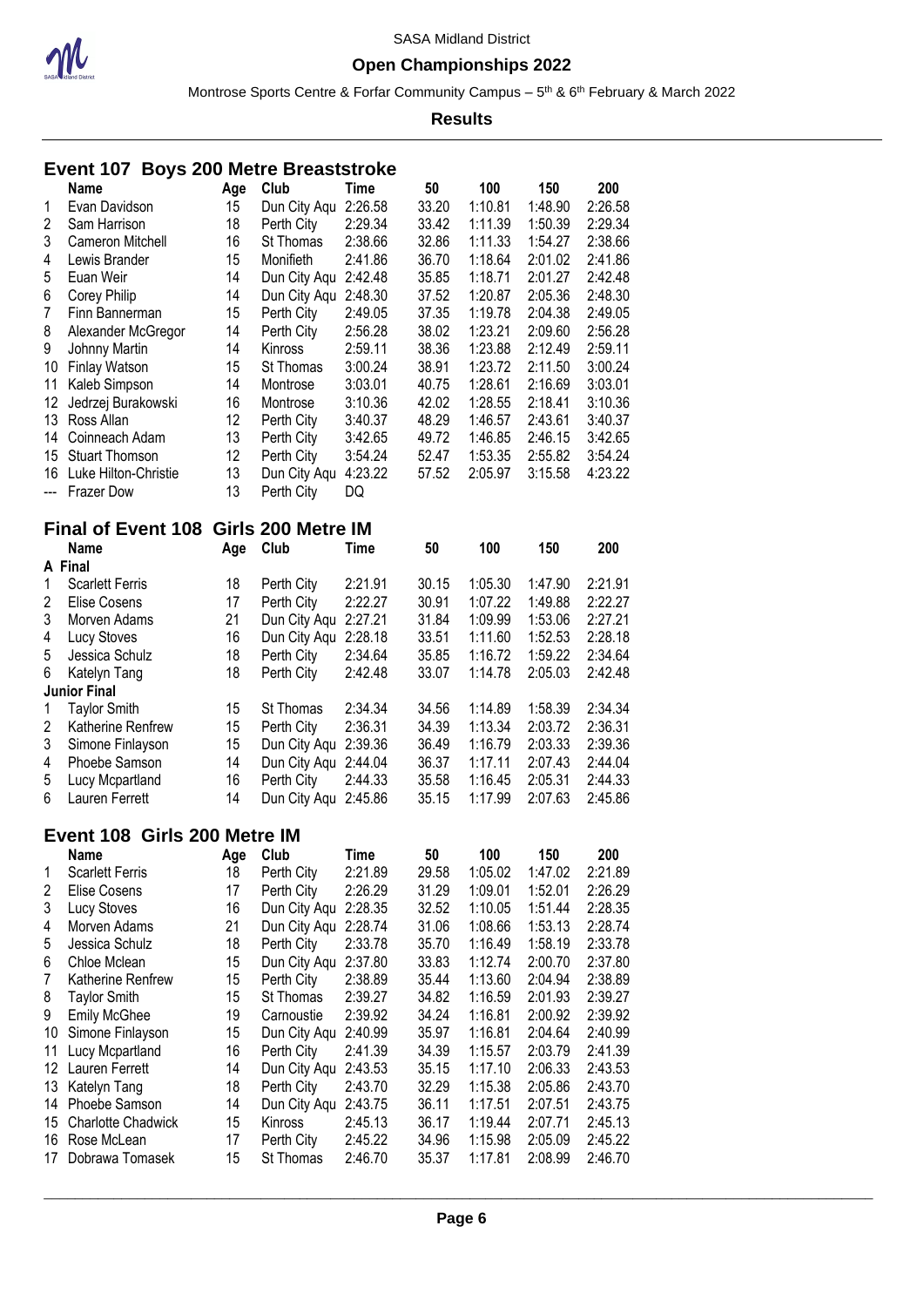

### **Open Championships 2022**

Montrose Sports Centre & Forfar Community Campus – 5<sup>th</sup> & 6<sup>th</sup> February & March 2022

| 1:18.17<br>36.70<br>2:09.48<br>2:47.26<br>18 Darci Reid<br>15<br>Dun City Aqu 2:47.26<br>37.52<br>14<br>Monifieth<br>2:49.19<br>1:20.46<br>2:10.92<br>2:49.19<br>Sofia Fallone<br>2:49.39<br>1:20.43<br>15<br>St Thomas<br>36.92<br>2:11.23<br>2:49.39<br>20 Libby Coull<br>1:23.02<br>Dun City Aqu 2:50.09<br>38.78<br>2:10.56<br>2:50.09<br>Grace Prain<br>15<br>1:22.37<br>2:53.26<br>Dun City Aqu 2:53.26<br>36.30<br>2:13.41<br>Caitlin Wigham<br>15<br>13<br>2:53.75<br>37.52<br>1:22.11<br>2:15.77<br>2:53.75<br>Isla Petrie<br>Monifieth<br>14<br>Dun City Aqu 2:53.99<br>39.78<br>1:24.31<br>2:16.45<br>2:53.99<br>Isla Kidd<br>17<br>2:54.16<br>36.74<br>1:21.31<br>2:14.66<br>2:54.16<br>Blairgowrie<br>Alana Gruneberg-MacKenzie<br>13<br>Dun City Aqu 2:55.24<br>36.50<br>1:20.22<br>2:17.05<br>2:55.24<br>26 Reilly McIntosh<br>38.18<br>1:23.76<br><b>Emily Thomson</b><br>13<br>2:55.82<br>2:15.98<br>2:55.82<br>Perth City<br>42.48<br>1:28.77<br>2:56.01<br>28 Zara Kidd<br>14<br>Dun City Aqu 2:56.01<br>2:18.01<br>1:22.50<br>15<br>Dun City Aqu 2:56.30<br>37.06<br>2:15.64<br>2:56.30<br>Cara Jones<br>14<br>2:56.33<br>2:56.33<br>Katie Smart<br>Perth City<br>40.37<br>1:24.01<br>2:17.27<br>15<br>Monifieth<br>2:56.66<br>37.15<br>1:21.56<br>2:15.09<br>2:56.66<br><b>Taylor MacKenzie</b><br>12<br>Dun City Aqu 2:56.75<br>37.02<br>1:22.81<br>2:17.98<br>2:56.75<br>32 Ksenia Mann<br>18<br>2:56.98<br>37.96<br>1:20.99<br>2:15.07<br>2:56.98<br>33 Dianne Kelly<br>Perth City<br>12<br>2:57.62<br>39.53<br>1:27.67<br>2:18.00<br>2:57.62<br>34 Ella Thomson<br>Perth City<br>Abigail Thomson<br>Dun City Aqu 2:58.42<br>1:27.75<br>2:17.70<br>2:58.42<br>14<br>41.66<br>13<br>43.37<br>1:26.50<br>3:00.03<br>Juliette Kidd<br>Dun City Aqu 3:00.03<br>2:20.15<br>14<br>39.08<br>1:25.41<br>2:17.33<br>3:00.17<br>Julia Walker<br>Dun City Aqu 3:00.17<br>39.21<br>12<br>Monifieth<br>1:24.66<br>2:19.91<br>3:04.38<br>Sophie Clarke<br>3:04.38<br>13<br>Perth City<br>3:05.48<br>44.08<br>1:31.69<br>2:23.92<br>3:05.48<br>Katie Robertson<br>1:28.14<br>2:22.84<br>3:05.49<br>40.77<br>3:05.49<br>Olivia Dargie<br>14<br>Montrose<br>3:06.03<br>38.67<br>2:22.77<br><b>Claire Gilmore</b><br>15<br>Perth City<br>1:25.57<br>3:06.03<br>1:29.01<br>2:25.26<br>13<br>3:06.22<br>43.68<br>3:06.22<br>Sadie Falconer<br>St Thomas<br>2:23.32<br>15<br>3:06.31<br>44.81<br>1:31.89<br>3:06.31<br>Kirsten Kelly<br>Perth City<br>2:26.87<br>3:07.82<br>42.59<br>1:28.40<br>3:07.82<br>Elena Sanderson<br>13<br>Perth City<br>3:08.18<br>43.12<br>1:30.36<br>2:27.52<br>3:08.18<br>45 Hannah Breingan<br>15<br>Kinross<br>3:09.45<br>39.01<br>1:27.51<br>2:23.08<br>3:09.45<br>46 Dreanna Norris<br>16<br>Perth City<br>3:11.58<br>46.02<br>1:35.74<br>2:28.52<br>3:11.58<br>13<br>Perth City<br>Natalie McGregor<br>16<br>3:18.75<br>39.44<br>1:31.95<br>2:31.32<br>3:18.75<br>Orla Faherty<br>Montrose<br>1:31.49<br>11<br>Monifieth<br>3:19.30<br>43.17<br>2:36.32<br>3:19.30<br><b>Skye Petrie</b><br>3:20.99<br>48.27<br>1:38.75<br>12<br>2:38.84<br>3:20.99<br>50 Alice Renfrew<br>Perth City<br>3:21.82<br>1:40.33<br><b>Grace Renfrew</b><br>12<br>Perth City<br>47.76<br>2:41.72<br>3:21.82<br>12<br>Dun City Aqu 3:21.86<br>46.69<br>1:37.28<br>2:34.51<br>3:21.86<br>52 Lucy Ferrett<br>12<br>Perth City<br>3:23.64<br>43.04<br>1:38.75<br>2:37.68<br>3:23.64<br>53 Mairi MacNeill<br>14<br>Monifieth<br>3:23.94<br>47.43<br>1:36.53<br>3:23.94<br>Kayleigh Ross<br>2:40.65<br>45.09<br>1:39.19<br>3:24.95<br>55 Molly Brown<br>14<br>St Thomas<br>3:24.95<br>2:40.65<br>3:27.32<br>47.75<br>1:39.99<br>2:42.75<br>3:27.32<br>56 Anna Healy<br>Kinross<br>12<br>3:28.04<br>1:39.81<br>3:28.04<br>49.34<br>2:39.74<br>57 Joanna Gardner-Lockhart<br>15<br>Menzieshill<br>58 Grace McKay<br>3:28.11<br>46.24<br>1:38.24<br>2:38.90<br>3:28.11<br>St Thomas<br>14<br>59 Georgia McLeod<br>Dun City Aqu 3:33.33<br>51.50<br>1:41.29<br>2:49.19<br>3:33.33<br>11<br>60 Christina Sloan<br>12<br>3:53.16<br>59.66<br>1:55.35<br>2:59.22<br>Kinross<br>3:53.16<br>Perth City<br>Sarah Gadsden<br>13<br>DQ<br>Ella Wood<br>15<br>Forfar<br>DQ<br>Final of Event 109 Boys 200 Metre Freestyle<br>Age Club<br>100<br>150<br>200<br><b>Name</b><br>50<br>Time<br>A Final<br>Murray Pritchard<br>1:58.89<br>26.71<br>1:28.95<br>1:58.89<br>18<br>Perth City<br>57.79<br><b>Travis Davey</b><br>Dun City Aqu 1:59.64<br>27.15<br>57.64<br>1:29.64<br>1:59.64<br>17<br>Owen Carroll<br>17<br>Perth City<br>2:03.97<br>28.64<br>59.57<br>1:31.54<br>2:03.97<br>Jonathan Venter<br>19<br>Perth City<br>2:04.13<br>28.66<br>1:00.52<br>1:32.77<br>2:04.13<br>Dun City Aqu 2:04.32<br>15<br>28.65<br>1:00.54<br>1:33.03<br>2:04.32<br>Cain Buchanan<br>1:02.76<br>Will Shepherd<br>Perth City<br>2:09.35<br>29.79<br>1:36.89<br>16<br>2:09.35<br><b>Junior Final</b><br>Dun City Aqu 2:08.78<br>1:03.47<br>1:36.71<br>Euan Weir<br>14<br>30.15<br>2:08.78 |     |  |  |  |  |  |
|---------------------------------------------------------------------------------------------------------------------------------------------------------------------------------------------------------------------------------------------------------------------------------------------------------------------------------------------------------------------------------------------------------------------------------------------------------------------------------------------------------------------------------------------------------------------------------------------------------------------------------------------------------------------------------------------------------------------------------------------------------------------------------------------------------------------------------------------------------------------------------------------------------------------------------------------------------------------------------------------------------------------------------------------------------------------------------------------------------------------------------------------------------------------------------------------------------------------------------------------------------------------------------------------------------------------------------------------------------------------------------------------------------------------------------------------------------------------------------------------------------------------------------------------------------------------------------------------------------------------------------------------------------------------------------------------------------------------------------------------------------------------------------------------------------------------------------------------------------------------------------------------------------------------------------------------------------------------------------------------------------------------------------------------------------------------------------------------------------------------------------------------------------------------------------------------------------------------------------------------------------------------------------------------------------------------------------------------------------------------------------------------------------------------------------------------------------------------------------------------------------------------------------------------------------------------------------------------------------------------------------------------------------------------------------------------------------------------------------------------------------------------------------------------------------------------------------------------------------------------------------------------------------------------------------------------------------------------------------------------------------------------------------------------------------------------------------------------------------------------------------------------------------------------------------------------------------------------------------------------------------------------------------------------------------------------------------------------------------------------------------------------------------------------------------------------------------------------------------------------------------------------------------------------------------------------------------------------------------------------------------------------------------------------------------------------------------------------------------------------------------------------------------------------------------------------------------------------------------------------------------------------------------------------------------------------------------------------------------------------------------------------------------------------------------------------------------------------------------------------------------------------------------------------------------------------------------------------------------------------------------------------------------------------------------------------------------------------------------------------------------------------------------------------------------------------------------------------------------------------------------------------------------------------------------------------------------------------------------------------------------------------------------------------------------------------------------------------------------------------------------------------------------------------------------------------------------------------------------------------------------------------------------------------------------------------------------------------------|-----|--|--|--|--|--|
|                                                                                                                                                                                                                                                                                                                                                                                                                                                                                                                                                                                                                                                                                                                                                                                                                                                                                                                                                                                                                                                                                                                                                                                                                                                                                                                                                                                                                                                                                                                                                                                                                                                                                                                                                                                                                                                                                                                                                                                                                                                                                                                                                                                                                                                                                                                                                                                                                                                                                                                                                                                                                                                                                                                                                                                                                                                                                                                                                                                                                                                                                                                                                                                                                                                                                                                                                                                                                                                                                                                                                                                                                                                                                                                                                                                                                                                                                                                                                                                                                                                                                                                                                                                                                                                                                                                                                                                                                                                                                                                                                                                                                                                                                                                                                                                                                                                                                                                                                                           |     |  |  |  |  |  |
|                                                                                                                                                                                                                                                                                                                                                                                                                                                                                                                                                                                                                                                                                                                                                                                                                                                                                                                                                                                                                                                                                                                                                                                                                                                                                                                                                                                                                                                                                                                                                                                                                                                                                                                                                                                                                                                                                                                                                                                                                                                                                                                                                                                                                                                                                                                                                                                                                                                                                                                                                                                                                                                                                                                                                                                                                                                                                                                                                                                                                                                                                                                                                                                                                                                                                                                                                                                                                                                                                                                                                                                                                                                                                                                                                                                                                                                                                                                                                                                                                                                                                                                                                                                                                                                                                                                                                                                                                                                                                                                                                                                                                                                                                                                                                                                                                                                                                                                                                                           | 19  |  |  |  |  |  |
|                                                                                                                                                                                                                                                                                                                                                                                                                                                                                                                                                                                                                                                                                                                                                                                                                                                                                                                                                                                                                                                                                                                                                                                                                                                                                                                                                                                                                                                                                                                                                                                                                                                                                                                                                                                                                                                                                                                                                                                                                                                                                                                                                                                                                                                                                                                                                                                                                                                                                                                                                                                                                                                                                                                                                                                                                                                                                                                                                                                                                                                                                                                                                                                                                                                                                                                                                                                                                                                                                                                                                                                                                                                                                                                                                                                                                                                                                                                                                                                                                                                                                                                                                                                                                                                                                                                                                                                                                                                                                                                                                                                                                                                                                                                                                                                                                                                                                                                                                                           |     |  |  |  |  |  |
|                                                                                                                                                                                                                                                                                                                                                                                                                                                                                                                                                                                                                                                                                                                                                                                                                                                                                                                                                                                                                                                                                                                                                                                                                                                                                                                                                                                                                                                                                                                                                                                                                                                                                                                                                                                                                                                                                                                                                                                                                                                                                                                                                                                                                                                                                                                                                                                                                                                                                                                                                                                                                                                                                                                                                                                                                                                                                                                                                                                                                                                                                                                                                                                                                                                                                                                                                                                                                                                                                                                                                                                                                                                                                                                                                                                                                                                                                                                                                                                                                                                                                                                                                                                                                                                                                                                                                                                                                                                                                                                                                                                                                                                                                                                                                                                                                                                                                                                                                                           | 21  |  |  |  |  |  |
|                                                                                                                                                                                                                                                                                                                                                                                                                                                                                                                                                                                                                                                                                                                                                                                                                                                                                                                                                                                                                                                                                                                                                                                                                                                                                                                                                                                                                                                                                                                                                                                                                                                                                                                                                                                                                                                                                                                                                                                                                                                                                                                                                                                                                                                                                                                                                                                                                                                                                                                                                                                                                                                                                                                                                                                                                                                                                                                                                                                                                                                                                                                                                                                                                                                                                                                                                                                                                                                                                                                                                                                                                                                                                                                                                                                                                                                                                                                                                                                                                                                                                                                                                                                                                                                                                                                                                                                                                                                                                                                                                                                                                                                                                                                                                                                                                                                                                                                                                                           | 22  |  |  |  |  |  |
|                                                                                                                                                                                                                                                                                                                                                                                                                                                                                                                                                                                                                                                                                                                                                                                                                                                                                                                                                                                                                                                                                                                                                                                                                                                                                                                                                                                                                                                                                                                                                                                                                                                                                                                                                                                                                                                                                                                                                                                                                                                                                                                                                                                                                                                                                                                                                                                                                                                                                                                                                                                                                                                                                                                                                                                                                                                                                                                                                                                                                                                                                                                                                                                                                                                                                                                                                                                                                                                                                                                                                                                                                                                                                                                                                                                                                                                                                                                                                                                                                                                                                                                                                                                                                                                                                                                                                                                                                                                                                                                                                                                                                                                                                                                                                                                                                                                                                                                                                                           | 23  |  |  |  |  |  |
|                                                                                                                                                                                                                                                                                                                                                                                                                                                                                                                                                                                                                                                                                                                                                                                                                                                                                                                                                                                                                                                                                                                                                                                                                                                                                                                                                                                                                                                                                                                                                                                                                                                                                                                                                                                                                                                                                                                                                                                                                                                                                                                                                                                                                                                                                                                                                                                                                                                                                                                                                                                                                                                                                                                                                                                                                                                                                                                                                                                                                                                                                                                                                                                                                                                                                                                                                                                                                                                                                                                                                                                                                                                                                                                                                                                                                                                                                                                                                                                                                                                                                                                                                                                                                                                                                                                                                                                                                                                                                                                                                                                                                                                                                                                                                                                                                                                                                                                                                                           | 24  |  |  |  |  |  |
|                                                                                                                                                                                                                                                                                                                                                                                                                                                                                                                                                                                                                                                                                                                                                                                                                                                                                                                                                                                                                                                                                                                                                                                                                                                                                                                                                                                                                                                                                                                                                                                                                                                                                                                                                                                                                                                                                                                                                                                                                                                                                                                                                                                                                                                                                                                                                                                                                                                                                                                                                                                                                                                                                                                                                                                                                                                                                                                                                                                                                                                                                                                                                                                                                                                                                                                                                                                                                                                                                                                                                                                                                                                                                                                                                                                                                                                                                                                                                                                                                                                                                                                                                                                                                                                                                                                                                                                                                                                                                                                                                                                                                                                                                                                                                                                                                                                                                                                                                                           | 25  |  |  |  |  |  |
|                                                                                                                                                                                                                                                                                                                                                                                                                                                                                                                                                                                                                                                                                                                                                                                                                                                                                                                                                                                                                                                                                                                                                                                                                                                                                                                                                                                                                                                                                                                                                                                                                                                                                                                                                                                                                                                                                                                                                                                                                                                                                                                                                                                                                                                                                                                                                                                                                                                                                                                                                                                                                                                                                                                                                                                                                                                                                                                                                                                                                                                                                                                                                                                                                                                                                                                                                                                                                                                                                                                                                                                                                                                                                                                                                                                                                                                                                                                                                                                                                                                                                                                                                                                                                                                                                                                                                                                                                                                                                                                                                                                                                                                                                                                                                                                                                                                                                                                                                                           |     |  |  |  |  |  |
|                                                                                                                                                                                                                                                                                                                                                                                                                                                                                                                                                                                                                                                                                                                                                                                                                                                                                                                                                                                                                                                                                                                                                                                                                                                                                                                                                                                                                                                                                                                                                                                                                                                                                                                                                                                                                                                                                                                                                                                                                                                                                                                                                                                                                                                                                                                                                                                                                                                                                                                                                                                                                                                                                                                                                                                                                                                                                                                                                                                                                                                                                                                                                                                                                                                                                                                                                                                                                                                                                                                                                                                                                                                                                                                                                                                                                                                                                                                                                                                                                                                                                                                                                                                                                                                                                                                                                                                                                                                                                                                                                                                                                                                                                                                                                                                                                                                                                                                                                                           | 27  |  |  |  |  |  |
|                                                                                                                                                                                                                                                                                                                                                                                                                                                                                                                                                                                                                                                                                                                                                                                                                                                                                                                                                                                                                                                                                                                                                                                                                                                                                                                                                                                                                                                                                                                                                                                                                                                                                                                                                                                                                                                                                                                                                                                                                                                                                                                                                                                                                                                                                                                                                                                                                                                                                                                                                                                                                                                                                                                                                                                                                                                                                                                                                                                                                                                                                                                                                                                                                                                                                                                                                                                                                                                                                                                                                                                                                                                                                                                                                                                                                                                                                                                                                                                                                                                                                                                                                                                                                                                                                                                                                                                                                                                                                                                                                                                                                                                                                                                                                                                                                                                                                                                                                                           |     |  |  |  |  |  |
|                                                                                                                                                                                                                                                                                                                                                                                                                                                                                                                                                                                                                                                                                                                                                                                                                                                                                                                                                                                                                                                                                                                                                                                                                                                                                                                                                                                                                                                                                                                                                                                                                                                                                                                                                                                                                                                                                                                                                                                                                                                                                                                                                                                                                                                                                                                                                                                                                                                                                                                                                                                                                                                                                                                                                                                                                                                                                                                                                                                                                                                                                                                                                                                                                                                                                                                                                                                                                                                                                                                                                                                                                                                                                                                                                                                                                                                                                                                                                                                                                                                                                                                                                                                                                                                                                                                                                                                                                                                                                                                                                                                                                                                                                                                                                                                                                                                                                                                                                                           | 29  |  |  |  |  |  |
|                                                                                                                                                                                                                                                                                                                                                                                                                                                                                                                                                                                                                                                                                                                                                                                                                                                                                                                                                                                                                                                                                                                                                                                                                                                                                                                                                                                                                                                                                                                                                                                                                                                                                                                                                                                                                                                                                                                                                                                                                                                                                                                                                                                                                                                                                                                                                                                                                                                                                                                                                                                                                                                                                                                                                                                                                                                                                                                                                                                                                                                                                                                                                                                                                                                                                                                                                                                                                                                                                                                                                                                                                                                                                                                                                                                                                                                                                                                                                                                                                                                                                                                                                                                                                                                                                                                                                                                                                                                                                                                                                                                                                                                                                                                                                                                                                                                                                                                                                                           | 30  |  |  |  |  |  |
|                                                                                                                                                                                                                                                                                                                                                                                                                                                                                                                                                                                                                                                                                                                                                                                                                                                                                                                                                                                                                                                                                                                                                                                                                                                                                                                                                                                                                                                                                                                                                                                                                                                                                                                                                                                                                                                                                                                                                                                                                                                                                                                                                                                                                                                                                                                                                                                                                                                                                                                                                                                                                                                                                                                                                                                                                                                                                                                                                                                                                                                                                                                                                                                                                                                                                                                                                                                                                                                                                                                                                                                                                                                                                                                                                                                                                                                                                                                                                                                                                                                                                                                                                                                                                                                                                                                                                                                                                                                                                                                                                                                                                                                                                                                                                                                                                                                                                                                                                                           | 31  |  |  |  |  |  |
|                                                                                                                                                                                                                                                                                                                                                                                                                                                                                                                                                                                                                                                                                                                                                                                                                                                                                                                                                                                                                                                                                                                                                                                                                                                                                                                                                                                                                                                                                                                                                                                                                                                                                                                                                                                                                                                                                                                                                                                                                                                                                                                                                                                                                                                                                                                                                                                                                                                                                                                                                                                                                                                                                                                                                                                                                                                                                                                                                                                                                                                                                                                                                                                                                                                                                                                                                                                                                                                                                                                                                                                                                                                                                                                                                                                                                                                                                                                                                                                                                                                                                                                                                                                                                                                                                                                                                                                                                                                                                                                                                                                                                                                                                                                                                                                                                                                                                                                                                                           |     |  |  |  |  |  |
|                                                                                                                                                                                                                                                                                                                                                                                                                                                                                                                                                                                                                                                                                                                                                                                                                                                                                                                                                                                                                                                                                                                                                                                                                                                                                                                                                                                                                                                                                                                                                                                                                                                                                                                                                                                                                                                                                                                                                                                                                                                                                                                                                                                                                                                                                                                                                                                                                                                                                                                                                                                                                                                                                                                                                                                                                                                                                                                                                                                                                                                                                                                                                                                                                                                                                                                                                                                                                                                                                                                                                                                                                                                                                                                                                                                                                                                                                                                                                                                                                                                                                                                                                                                                                                                                                                                                                                                                                                                                                                                                                                                                                                                                                                                                                                                                                                                                                                                                                                           |     |  |  |  |  |  |
|                                                                                                                                                                                                                                                                                                                                                                                                                                                                                                                                                                                                                                                                                                                                                                                                                                                                                                                                                                                                                                                                                                                                                                                                                                                                                                                                                                                                                                                                                                                                                                                                                                                                                                                                                                                                                                                                                                                                                                                                                                                                                                                                                                                                                                                                                                                                                                                                                                                                                                                                                                                                                                                                                                                                                                                                                                                                                                                                                                                                                                                                                                                                                                                                                                                                                                                                                                                                                                                                                                                                                                                                                                                                                                                                                                                                                                                                                                                                                                                                                                                                                                                                                                                                                                                                                                                                                                                                                                                                                                                                                                                                                                                                                                                                                                                                                                                                                                                                                                           |     |  |  |  |  |  |
|                                                                                                                                                                                                                                                                                                                                                                                                                                                                                                                                                                                                                                                                                                                                                                                                                                                                                                                                                                                                                                                                                                                                                                                                                                                                                                                                                                                                                                                                                                                                                                                                                                                                                                                                                                                                                                                                                                                                                                                                                                                                                                                                                                                                                                                                                                                                                                                                                                                                                                                                                                                                                                                                                                                                                                                                                                                                                                                                                                                                                                                                                                                                                                                                                                                                                                                                                                                                                                                                                                                                                                                                                                                                                                                                                                                                                                                                                                                                                                                                                                                                                                                                                                                                                                                                                                                                                                                                                                                                                                                                                                                                                                                                                                                                                                                                                                                                                                                                                                           | 35  |  |  |  |  |  |
|                                                                                                                                                                                                                                                                                                                                                                                                                                                                                                                                                                                                                                                                                                                                                                                                                                                                                                                                                                                                                                                                                                                                                                                                                                                                                                                                                                                                                                                                                                                                                                                                                                                                                                                                                                                                                                                                                                                                                                                                                                                                                                                                                                                                                                                                                                                                                                                                                                                                                                                                                                                                                                                                                                                                                                                                                                                                                                                                                                                                                                                                                                                                                                                                                                                                                                                                                                                                                                                                                                                                                                                                                                                                                                                                                                                                                                                                                                                                                                                                                                                                                                                                                                                                                                                                                                                                                                                                                                                                                                                                                                                                                                                                                                                                                                                                                                                                                                                                                                           | 36  |  |  |  |  |  |
|                                                                                                                                                                                                                                                                                                                                                                                                                                                                                                                                                                                                                                                                                                                                                                                                                                                                                                                                                                                                                                                                                                                                                                                                                                                                                                                                                                                                                                                                                                                                                                                                                                                                                                                                                                                                                                                                                                                                                                                                                                                                                                                                                                                                                                                                                                                                                                                                                                                                                                                                                                                                                                                                                                                                                                                                                                                                                                                                                                                                                                                                                                                                                                                                                                                                                                                                                                                                                                                                                                                                                                                                                                                                                                                                                                                                                                                                                                                                                                                                                                                                                                                                                                                                                                                                                                                                                                                                                                                                                                                                                                                                                                                                                                                                                                                                                                                                                                                                                                           | 37  |  |  |  |  |  |
|                                                                                                                                                                                                                                                                                                                                                                                                                                                                                                                                                                                                                                                                                                                                                                                                                                                                                                                                                                                                                                                                                                                                                                                                                                                                                                                                                                                                                                                                                                                                                                                                                                                                                                                                                                                                                                                                                                                                                                                                                                                                                                                                                                                                                                                                                                                                                                                                                                                                                                                                                                                                                                                                                                                                                                                                                                                                                                                                                                                                                                                                                                                                                                                                                                                                                                                                                                                                                                                                                                                                                                                                                                                                                                                                                                                                                                                                                                                                                                                                                                                                                                                                                                                                                                                                                                                                                                                                                                                                                                                                                                                                                                                                                                                                                                                                                                                                                                                                                                           | 38  |  |  |  |  |  |
|                                                                                                                                                                                                                                                                                                                                                                                                                                                                                                                                                                                                                                                                                                                                                                                                                                                                                                                                                                                                                                                                                                                                                                                                                                                                                                                                                                                                                                                                                                                                                                                                                                                                                                                                                                                                                                                                                                                                                                                                                                                                                                                                                                                                                                                                                                                                                                                                                                                                                                                                                                                                                                                                                                                                                                                                                                                                                                                                                                                                                                                                                                                                                                                                                                                                                                                                                                                                                                                                                                                                                                                                                                                                                                                                                                                                                                                                                                                                                                                                                                                                                                                                                                                                                                                                                                                                                                                                                                                                                                                                                                                                                                                                                                                                                                                                                                                                                                                                                                           | 39  |  |  |  |  |  |
|                                                                                                                                                                                                                                                                                                                                                                                                                                                                                                                                                                                                                                                                                                                                                                                                                                                                                                                                                                                                                                                                                                                                                                                                                                                                                                                                                                                                                                                                                                                                                                                                                                                                                                                                                                                                                                                                                                                                                                                                                                                                                                                                                                                                                                                                                                                                                                                                                                                                                                                                                                                                                                                                                                                                                                                                                                                                                                                                                                                                                                                                                                                                                                                                                                                                                                                                                                                                                                                                                                                                                                                                                                                                                                                                                                                                                                                                                                                                                                                                                                                                                                                                                                                                                                                                                                                                                                                                                                                                                                                                                                                                                                                                                                                                                                                                                                                                                                                                                                           | 40  |  |  |  |  |  |
|                                                                                                                                                                                                                                                                                                                                                                                                                                                                                                                                                                                                                                                                                                                                                                                                                                                                                                                                                                                                                                                                                                                                                                                                                                                                                                                                                                                                                                                                                                                                                                                                                                                                                                                                                                                                                                                                                                                                                                                                                                                                                                                                                                                                                                                                                                                                                                                                                                                                                                                                                                                                                                                                                                                                                                                                                                                                                                                                                                                                                                                                                                                                                                                                                                                                                                                                                                                                                                                                                                                                                                                                                                                                                                                                                                                                                                                                                                                                                                                                                                                                                                                                                                                                                                                                                                                                                                                                                                                                                                                                                                                                                                                                                                                                                                                                                                                                                                                                                                           | 41  |  |  |  |  |  |
|                                                                                                                                                                                                                                                                                                                                                                                                                                                                                                                                                                                                                                                                                                                                                                                                                                                                                                                                                                                                                                                                                                                                                                                                                                                                                                                                                                                                                                                                                                                                                                                                                                                                                                                                                                                                                                                                                                                                                                                                                                                                                                                                                                                                                                                                                                                                                                                                                                                                                                                                                                                                                                                                                                                                                                                                                                                                                                                                                                                                                                                                                                                                                                                                                                                                                                                                                                                                                                                                                                                                                                                                                                                                                                                                                                                                                                                                                                                                                                                                                                                                                                                                                                                                                                                                                                                                                                                                                                                                                                                                                                                                                                                                                                                                                                                                                                                                                                                                                                           | 42  |  |  |  |  |  |
|                                                                                                                                                                                                                                                                                                                                                                                                                                                                                                                                                                                                                                                                                                                                                                                                                                                                                                                                                                                                                                                                                                                                                                                                                                                                                                                                                                                                                                                                                                                                                                                                                                                                                                                                                                                                                                                                                                                                                                                                                                                                                                                                                                                                                                                                                                                                                                                                                                                                                                                                                                                                                                                                                                                                                                                                                                                                                                                                                                                                                                                                                                                                                                                                                                                                                                                                                                                                                                                                                                                                                                                                                                                                                                                                                                                                                                                                                                                                                                                                                                                                                                                                                                                                                                                                                                                                                                                                                                                                                                                                                                                                                                                                                                                                                                                                                                                                                                                                                                           | 43  |  |  |  |  |  |
|                                                                                                                                                                                                                                                                                                                                                                                                                                                                                                                                                                                                                                                                                                                                                                                                                                                                                                                                                                                                                                                                                                                                                                                                                                                                                                                                                                                                                                                                                                                                                                                                                                                                                                                                                                                                                                                                                                                                                                                                                                                                                                                                                                                                                                                                                                                                                                                                                                                                                                                                                                                                                                                                                                                                                                                                                                                                                                                                                                                                                                                                                                                                                                                                                                                                                                                                                                                                                                                                                                                                                                                                                                                                                                                                                                                                                                                                                                                                                                                                                                                                                                                                                                                                                                                                                                                                                                                                                                                                                                                                                                                                                                                                                                                                                                                                                                                                                                                                                                           | 44  |  |  |  |  |  |
|                                                                                                                                                                                                                                                                                                                                                                                                                                                                                                                                                                                                                                                                                                                                                                                                                                                                                                                                                                                                                                                                                                                                                                                                                                                                                                                                                                                                                                                                                                                                                                                                                                                                                                                                                                                                                                                                                                                                                                                                                                                                                                                                                                                                                                                                                                                                                                                                                                                                                                                                                                                                                                                                                                                                                                                                                                                                                                                                                                                                                                                                                                                                                                                                                                                                                                                                                                                                                                                                                                                                                                                                                                                                                                                                                                                                                                                                                                                                                                                                                                                                                                                                                                                                                                                                                                                                                                                                                                                                                                                                                                                                                                                                                                                                                                                                                                                                                                                                                                           |     |  |  |  |  |  |
|                                                                                                                                                                                                                                                                                                                                                                                                                                                                                                                                                                                                                                                                                                                                                                                                                                                                                                                                                                                                                                                                                                                                                                                                                                                                                                                                                                                                                                                                                                                                                                                                                                                                                                                                                                                                                                                                                                                                                                                                                                                                                                                                                                                                                                                                                                                                                                                                                                                                                                                                                                                                                                                                                                                                                                                                                                                                                                                                                                                                                                                                                                                                                                                                                                                                                                                                                                                                                                                                                                                                                                                                                                                                                                                                                                                                                                                                                                                                                                                                                                                                                                                                                                                                                                                                                                                                                                                                                                                                                                                                                                                                                                                                                                                                                                                                                                                                                                                                                                           |     |  |  |  |  |  |
|                                                                                                                                                                                                                                                                                                                                                                                                                                                                                                                                                                                                                                                                                                                                                                                                                                                                                                                                                                                                                                                                                                                                                                                                                                                                                                                                                                                                                                                                                                                                                                                                                                                                                                                                                                                                                                                                                                                                                                                                                                                                                                                                                                                                                                                                                                                                                                                                                                                                                                                                                                                                                                                                                                                                                                                                                                                                                                                                                                                                                                                                                                                                                                                                                                                                                                                                                                                                                                                                                                                                                                                                                                                                                                                                                                                                                                                                                                                                                                                                                                                                                                                                                                                                                                                                                                                                                                                                                                                                                                                                                                                                                                                                                                                                                                                                                                                                                                                                                                           | 47  |  |  |  |  |  |
|                                                                                                                                                                                                                                                                                                                                                                                                                                                                                                                                                                                                                                                                                                                                                                                                                                                                                                                                                                                                                                                                                                                                                                                                                                                                                                                                                                                                                                                                                                                                                                                                                                                                                                                                                                                                                                                                                                                                                                                                                                                                                                                                                                                                                                                                                                                                                                                                                                                                                                                                                                                                                                                                                                                                                                                                                                                                                                                                                                                                                                                                                                                                                                                                                                                                                                                                                                                                                                                                                                                                                                                                                                                                                                                                                                                                                                                                                                                                                                                                                                                                                                                                                                                                                                                                                                                                                                                                                                                                                                                                                                                                                                                                                                                                                                                                                                                                                                                                                                           | 48  |  |  |  |  |  |
|                                                                                                                                                                                                                                                                                                                                                                                                                                                                                                                                                                                                                                                                                                                                                                                                                                                                                                                                                                                                                                                                                                                                                                                                                                                                                                                                                                                                                                                                                                                                                                                                                                                                                                                                                                                                                                                                                                                                                                                                                                                                                                                                                                                                                                                                                                                                                                                                                                                                                                                                                                                                                                                                                                                                                                                                                                                                                                                                                                                                                                                                                                                                                                                                                                                                                                                                                                                                                                                                                                                                                                                                                                                                                                                                                                                                                                                                                                                                                                                                                                                                                                                                                                                                                                                                                                                                                                                                                                                                                                                                                                                                                                                                                                                                                                                                                                                                                                                                                                           | 49  |  |  |  |  |  |
|                                                                                                                                                                                                                                                                                                                                                                                                                                                                                                                                                                                                                                                                                                                                                                                                                                                                                                                                                                                                                                                                                                                                                                                                                                                                                                                                                                                                                                                                                                                                                                                                                                                                                                                                                                                                                                                                                                                                                                                                                                                                                                                                                                                                                                                                                                                                                                                                                                                                                                                                                                                                                                                                                                                                                                                                                                                                                                                                                                                                                                                                                                                                                                                                                                                                                                                                                                                                                                                                                                                                                                                                                                                                                                                                                                                                                                                                                                                                                                                                                                                                                                                                                                                                                                                                                                                                                                                                                                                                                                                                                                                                                                                                                                                                                                                                                                                                                                                                                                           |     |  |  |  |  |  |
|                                                                                                                                                                                                                                                                                                                                                                                                                                                                                                                                                                                                                                                                                                                                                                                                                                                                                                                                                                                                                                                                                                                                                                                                                                                                                                                                                                                                                                                                                                                                                                                                                                                                                                                                                                                                                                                                                                                                                                                                                                                                                                                                                                                                                                                                                                                                                                                                                                                                                                                                                                                                                                                                                                                                                                                                                                                                                                                                                                                                                                                                                                                                                                                                                                                                                                                                                                                                                                                                                                                                                                                                                                                                                                                                                                                                                                                                                                                                                                                                                                                                                                                                                                                                                                                                                                                                                                                                                                                                                                                                                                                                                                                                                                                                                                                                                                                                                                                                                                           | 51  |  |  |  |  |  |
|                                                                                                                                                                                                                                                                                                                                                                                                                                                                                                                                                                                                                                                                                                                                                                                                                                                                                                                                                                                                                                                                                                                                                                                                                                                                                                                                                                                                                                                                                                                                                                                                                                                                                                                                                                                                                                                                                                                                                                                                                                                                                                                                                                                                                                                                                                                                                                                                                                                                                                                                                                                                                                                                                                                                                                                                                                                                                                                                                                                                                                                                                                                                                                                                                                                                                                                                                                                                                                                                                                                                                                                                                                                                                                                                                                                                                                                                                                                                                                                                                                                                                                                                                                                                                                                                                                                                                                                                                                                                                                                                                                                                                                                                                                                                                                                                                                                                                                                                                                           |     |  |  |  |  |  |
|                                                                                                                                                                                                                                                                                                                                                                                                                                                                                                                                                                                                                                                                                                                                                                                                                                                                                                                                                                                                                                                                                                                                                                                                                                                                                                                                                                                                                                                                                                                                                                                                                                                                                                                                                                                                                                                                                                                                                                                                                                                                                                                                                                                                                                                                                                                                                                                                                                                                                                                                                                                                                                                                                                                                                                                                                                                                                                                                                                                                                                                                                                                                                                                                                                                                                                                                                                                                                                                                                                                                                                                                                                                                                                                                                                                                                                                                                                                                                                                                                                                                                                                                                                                                                                                                                                                                                                                                                                                                                                                                                                                                                                                                                                                                                                                                                                                                                                                                                                           |     |  |  |  |  |  |
|                                                                                                                                                                                                                                                                                                                                                                                                                                                                                                                                                                                                                                                                                                                                                                                                                                                                                                                                                                                                                                                                                                                                                                                                                                                                                                                                                                                                                                                                                                                                                                                                                                                                                                                                                                                                                                                                                                                                                                                                                                                                                                                                                                                                                                                                                                                                                                                                                                                                                                                                                                                                                                                                                                                                                                                                                                                                                                                                                                                                                                                                                                                                                                                                                                                                                                                                                                                                                                                                                                                                                                                                                                                                                                                                                                                                                                                                                                                                                                                                                                                                                                                                                                                                                                                                                                                                                                                                                                                                                                                                                                                                                                                                                                                                                                                                                                                                                                                                                                           | 54  |  |  |  |  |  |
|                                                                                                                                                                                                                                                                                                                                                                                                                                                                                                                                                                                                                                                                                                                                                                                                                                                                                                                                                                                                                                                                                                                                                                                                                                                                                                                                                                                                                                                                                                                                                                                                                                                                                                                                                                                                                                                                                                                                                                                                                                                                                                                                                                                                                                                                                                                                                                                                                                                                                                                                                                                                                                                                                                                                                                                                                                                                                                                                                                                                                                                                                                                                                                                                                                                                                                                                                                                                                                                                                                                                                                                                                                                                                                                                                                                                                                                                                                                                                                                                                                                                                                                                                                                                                                                                                                                                                                                                                                                                                                                                                                                                                                                                                                                                                                                                                                                                                                                                                                           |     |  |  |  |  |  |
|                                                                                                                                                                                                                                                                                                                                                                                                                                                                                                                                                                                                                                                                                                                                                                                                                                                                                                                                                                                                                                                                                                                                                                                                                                                                                                                                                                                                                                                                                                                                                                                                                                                                                                                                                                                                                                                                                                                                                                                                                                                                                                                                                                                                                                                                                                                                                                                                                                                                                                                                                                                                                                                                                                                                                                                                                                                                                                                                                                                                                                                                                                                                                                                                                                                                                                                                                                                                                                                                                                                                                                                                                                                                                                                                                                                                                                                                                                                                                                                                                                                                                                                                                                                                                                                                                                                                                                                                                                                                                                                                                                                                                                                                                                                                                                                                                                                                                                                                                                           |     |  |  |  |  |  |
|                                                                                                                                                                                                                                                                                                                                                                                                                                                                                                                                                                                                                                                                                                                                                                                                                                                                                                                                                                                                                                                                                                                                                                                                                                                                                                                                                                                                                                                                                                                                                                                                                                                                                                                                                                                                                                                                                                                                                                                                                                                                                                                                                                                                                                                                                                                                                                                                                                                                                                                                                                                                                                                                                                                                                                                                                                                                                                                                                                                                                                                                                                                                                                                                                                                                                                                                                                                                                                                                                                                                                                                                                                                                                                                                                                                                                                                                                                                                                                                                                                                                                                                                                                                                                                                                                                                                                                                                                                                                                                                                                                                                                                                                                                                                                                                                                                                                                                                                                                           |     |  |  |  |  |  |
|                                                                                                                                                                                                                                                                                                                                                                                                                                                                                                                                                                                                                                                                                                                                                                                                                                                                                                                                                                                                                                                                                                                                                                                                                                                                                                                                                                                                                                                                                                                                                                                                                                                                                                                                                                                                                                                                                                                                                                                                                                                                                                                                                                                                                                                                                                                                                                                                                                                                                                                                                                                                                                                                                                                                                                                                                                                                                                                                                                                                                                                                                                                                                                                                                                                                                                                                                                                                                                                                                                                                                                                                                                                                                                                                                                                                                                                                                                                                                                                                                                                                                                                                                                                                                                                                                                                                                                                                                                                                                                                                                                                                                                                                                                                                                                                                                                                                                                                                                                           |     |  |  |  |  |  |
|                                                                                                                                                                                                                                                                                                                                                                                                                                                                                                                                                                                                                                                                                                                                                                                                                                                                                                                                                                                                                                                                                                                                                                                                                                                                                                                                                                                                                                                                                                                                                                                                                                                                                                                                                                                                                                                                                                                                                                                                                                                                                                                                                                                                                                                                                                                                                                                                                                                                                                                                                                                                                                                                                                                                                                                                                                                                                                                                                                                                                                                                                                                                                                                                                                                                                                                                                                                                                                                                                                                                                                                                                                                                                                                                                                                                                                                                                                                                                                                                                                                                                                                                                                                                                                                                                                                                                                                                                                                                                                                                                                                                                                                                                                                                                                                                                                                                                                                                                                           |     |  |  |  |  |  |
|                                                                                                                                                                                                                                                                                                                                                                                                                                                                                                                                                                                                                                                                                                                                                                                                                                                                                                                                                                                                                                                                                                                                                                                                                                                                                                                                                                                                                                                                                                                                                                                                                                                                                                                                                                                                                                                                                                                                                                                                                                                                                                                                                                                                                                                                                                                                                                                                                                                                                                                                                                                                                                                                                                                                                                                                                                                                                                                                                                                                                                                                                                                                                                                                                                                                                                                                                                                                                                                                                                                                                                                                                                                                                                                                                                                                                                                                                                                                                                                                                                                                                                                                                                                                                                                                                                                                                                                                                                                                                                                                                                                                                                                                                                                                                                                                                                                                                                                                                                           |     |  |  |  |  |  |
|                                                                                                                                                                                                                                                                                                                                                                                                                                                                                                                                                                                                                                                                                                                                                                                                                                                                                                                                                                                                                                                                                                                                                                                                                                                                                                                                                                                                                                                                                                                                                                                                                                                                                                                                                                                                                                                                                                                                                                                                                                                                                                                                                                                                                                                                                                                                                                                                                                                                                                                                                                                                                                                                                                                                                                                                                                                                                                                                                                                                                                                                                                                                                                                                                                                                                                                                                                                                                                                                                                                                                                                                                                                                                                                                                                                                                                                                                                                                                                                                                                                                                                                                                                                                                                                                                                                                                                                                                                                                                                                                                                                                                                                                                                                                                                                                                                                                                                                                                                           | --- |  |  |  |  |  |
|                                                                                                                                                                                                                                                                                                                                                                                                                                                                                                                                                                                                                                                                                                                                                                                                                                                                                                                                                                                                                                                                                                                                                                                                                                                                                                                                                                                                                                                                                                                                                                                                                                                                                                                                                                                                                                                                                                                                                                                                                                                                                                                                                                                                                                                                                                                                                                                                                                                                                                                                                                                                                                                                                                                                                                                                                                                                                                                                                                                                                                                                                                                                                                                                                                                                                                                                                                                                                                                                                                                                                                                                                                                                                                                                                                                                                                                                                                                                                                                                                                                                                                                                                                                                                                                                                                                                                                                                                                                                                                                                                                                                                                                                                                                                                                                                                                                                                                                                                                           | --- |  |  |  |  |  |
|                                                                                                                                                                                                                                                                                                                                                                                                                                                                                                                                                                                                                                                                                                                                                                                                                                                                                                                                                                                                                                                                                                                                                                                                                                                                                                                                                                                                                                                                                                                                                                                                                                                                                                                                                                                                                                                                                                                                                                                                                                                                                                                                                                                                                                                                                                                                                                                                                                                                                                                                                                                                                                                                                                                                                                                                                                                                                                                                                                                                                                                                                                                                                                                                                                                                                                                                                                                                                                                                                                                                                                                                                                                                                                                                                                                                                                                                                                                                                                                                                                                                                                                                                                                                                                                                                                                                                                                                                                                                                                                                                                                                                                                                                                                                                                                                                                                                                                                                                                           |     |  |  |  |  |  |
|                                                                                                                                                                                                                                                                                                                                                                                                                                                                                                                                                                                                                                                                                                                                                                                                                                                                                                                                                                                                                                                                                                                                                                                                                                                                                                                                                                                                                                                                                                                                                                                                                                                                                                                                                                                                                                                                                                                                                                                                                                                                                                                                                                                                                                                                                                                                                                                                                                                                                                                                                                                                                                                                                                                                                                                                                                                                                                                                                                                                                                                                                                                                                                                                                                                                                                                                                                                                                                                                                                                                                                                                                                                                                                                                                                                                                                                                                                                                                                                                                                                                                                                                                                                                                                                                                                                                                                                                                                                                                                                                                                                                                                                                                                                                                                                                                                                                                                                                                                           |     |  |  |  |  |  |
|                                                                                                                                                                                                                                                                                                                                                                                                                                                                                                                                                                                                                                                                                                                                                                                                                                                                                                                                                                                                                                                                                                                                                                                                                                                                                                                                                                                                                                                                                                                                                                                                                                                                                                                                                                                                                                                                                                                                                                                                                                                                                                                                                                                                                                                                                                                                                                                                                                                                                                                                                                                                                                                                                                                                                                                                                                                                                                                                                                                                                                                                                                                                                                                                                                                                                                                                                                                                                                                                                                                                                                                                                                                                                                                                                                                                                                                                                                                                                                                                                                                                                                                                                                                                                                                                                                                                                                                                                                                                                                                                                                                                                                                                                                                                                                                                                                                                                                                                                                           |     |  |  |  |  |  |
|                                                                                                                                                                                                                                                                                                                                                                                                                                                                                                                                                                                                                                                                                                                                                                                                                                                                                                                                                                                                                                                                                                                                                                                                                                                                                                                                                                                                                                                                                                                                                                                                                                                                                                                                                                                                                                                                                                                                                                                                                                                                                                                                                                                                                                                                                                                                                                                                                                                                                                                                                                                                                                                                                                                                                                                                                                                                                                                                                                                                                                                                                                                                                                                                                                                                                                                                                                                                                                                                                                                                                                                                                                                                                                                                                                                                                                                                                                                                                                                                                                                                                                                                                                                                                                                                                                                                                                                                                                                                                                                                                                                                                                                                                                                                                                                                                                                                                                                                                                           |     |  |  |  |  |  |
|                                                                                                                                                                                                                                                                                                                                                                                                                                                                                                                                                                                                                                                                                                                                                                                                                                                                                                                                                                                                                                                                                                                                                                                                                                                                                                                                                                                                                                                                                                                                                                                                                                                                                                                                                                                                                                                                                                                                                                                                                                                                                                                                                                                                                                                                                                                                                                                                                                                                                                                                                                                                                                                                                                                                                                                                                                                                                                                                                                                                                                                                                                                                                                                                                                                                                                                                                                                                                                                                                                                                                                                                                                                                                                                                                                                                                                                                                                                                                                                                                                                                                                                                                                                                                                                                                                                                                                                                                                                                                                                                                                                                                                                                                                                                                                                                                                                                                                                                                                           | 1   |  |  |  |  |  |
|                                                                                                                                                                                                                                                                                                                                                                                                                                                                                                                                                                                                                                                                                                                                                                                                                                                                                                                                                                                                                                                                                                                                                                                                                                                                                                                                                                                                                                                                                                                                                                                                                                                                                                                                                                                                                                                                                                                                                                                                                                                                                                                                                                                                                                                                                                                                                                                                                                                                                                                                                                                                                                                                                                                                                                                                                                                                                                                                                                                                                                                                                                                                                                                                                                                                                                                                                                                                                                                                                                                                                                                                                                                                                                                                                                                                                                                                                                                                                                                                                                                                                                                                                                                                                                                                                                                                                                                                                                                                                                                                                                                                                                                                                                                                                                                                                                                                                                                                                                           | 2   |  |  |  |  |  |
|                                                                                                                                                                                                                                                                                                                                                                                                                                                                                                                                                                                                                                                                                                                                                                                                                                                                                                                                                                                                                                                                                                                                                                                                                                                                                                                                                                                                                                                                                                                                                                                                                                                                                                                                                                                                                                                                                                                                                                                                                                                                                                                                                                                                                                                                                                                                                                                                                                                                                                                                                                                                                                                                                                                                                                                                                                                                                                                                                                                                                                                                                                                                                                                                                                                                                                                                                                                                                                                                                                                                                                                                                                                                                                                                                                                                                                                                                                                                                                                                                                                                                                                                                                                                                                                                                                                                                                                                                                                                                                                                                                                                                                                                                                                                                                                                                                                                                                                                                                           | 3   |  |  |  |  |  |
|                                                                                                                                                                                                                                                                                                                                                                                                                                                                                                                                                                                                                                                                                                                                                                                                                                                                                                                                                                                                                                                                                                                                                                                                                                                                                                                                                                                                                                                                                                                                                                                                                                                                                                                                                                                                                                                                                                                                                                                                                                                                                                                                                                                                                                                                                                                                                                                                                                                                                                                                                                                                                                                                                                                                                                                                                                                                                                                                                                                                                                                                                                                                                                                                                                                                                                                                                                                                                                                                                                                                                                                                                                                                                                                                                                                                                                                                                                                                                                                                                                                                                                                                                                                                                                                                                                                                                                                                                                                                                                                                                                                                                                                                                                                                                                                                                                                                                                                                                                           | 4   |  |  |  |  |  |
|                                                                                                                                                                                                                                                                                                                                                                                                                                                                                                                                                                                                                                                                                                                                                                                                                                                                                                                                                                                                                                                                                                                                                                                                                                                                                                                                                                                                                                                                                                                                                                                                                                                                                                                                                                                                                                                                                                                                                                                                                                                                                                                                                                                                                                                                                                                                                                                                                                                                                                                                                                                                                                                                                                                                                                                                                                                                                                                                                                                                                                                                                                                                                                                                                                                                                                                                                                                                                                                                                                                                                                                                                                                                                                                                                                                                                                                                                                                                                                                                                                                                                                                                                                                                                                                                                                                                                                                                                                                                                                                                                                                                                                                                                                                                                                                                                                                                                                                                                                           | 5   |  |  |  |  |  |
|                                                                                                                                                                                                                                                                                                                                                                                                                                                                                                                                                                                                                                                                                                                                                                                                                                                                                                                                                                                                                                                                                                                                                                                                                                                                                                                                                                                                                                                                                                                                                                                                                                                                                                                                                                                                                                                                                                                                                                                                                                                                                                                                                                                                                                                                                                                                                                                                                                                                                                                                                                                                                                                                                                                                                                                                                                                                                                                                                                                                                                                                                                                                                                                                                                                                                                                                                                                                                                                                                                                                                                                                                                                                                                                                                                                                                                                                                                                                                                                                                                                                                                                                                                                                                                                                                                                                                                                                                                                                                                                                                                                                                                                                                                                                                                                                                                                                                                                                                                           | 6   |  |  |  |  |  |
|                                                                                                                                                                                                                                                                                                                                                                                                                                                                                                                                                                                                                                                                                                                                                                                                                                                                                                                                                                                                                                                                                                                                                                                                                                                                                                                                                                                                                                                                                                                                                                                                                                                                                                                                                                                                                                                                                                                                                                                                                                                                                                                                                                                                                                                                                                                                                                                                                                                                                                                                                                                                                                                                                                                                                                                                                                                                                                                                                                                                                                                                                                                                                                                                                                                                                                                                                                                                                                                                                                                                                                                                                                                                                                                                                                                                                                                                                                                                                                                                                                                                                                                                                                                                                                                                                                                                                                                                                                                                                                                                                                                                                                                                                                                                                                                                                                                                                                                                                                           |     |  |  |  |  |  |
|                                                                                                                                                                                                                                                                                                                                                                                                                                                                                                                                                                                                                                                                                                                                                                                                                                                                                                                                                                                                                                                                                                                                                                                                                                                                                                                                                                                                                                                                                                                                                                                                                                                                                                                                                                                                                                                                                                                                                                                                                                                                                                                                                                                                                                                                                                                                                                                                                                                                                                                                                                                                                                                                                                                                                                                                                                                                                                                                                                                                                                                                                                                                                                                                                                                                                                                                                                                                                                                                                                                                                                                                                                                                                                                                                                                                                                                                                                                                                                                                                                                                                                                                                                                                                                                                                                                                                                                                                                                                                                                                                                                                                                                                                                                                                                                                                                                                                                                                                                           |     |  |  |  |  |  |
|                                                                                                                                                                                                                                                                                                                                                                                                                                                                                                                                                                                                                                                                                                                                                                                                                                                                                                                                                                                                                                                                                                                                                                                                                                                                                                                                                                                                                                                                                                                                                                                                                                                                                                                                                                                                                                                                                                                                                                                                                                                                                                                                                                                                                                                                                                                                                                                                                                                                                                                                                                                                                                                                                                                                                                                                                                                                                                                                                                                                                                                                                                                                                                                                                                                                                                                                                                                                                                                                                                                                                                                                                                                                                                                                                                                                                                                                                                                                                                                                                                                                                                                                                                                                                                                                                                                                                                                                                                                                                                                                                                                                                                                                                                                                                                                                                                                                                                                                                                           |     |  |  |  |  |  |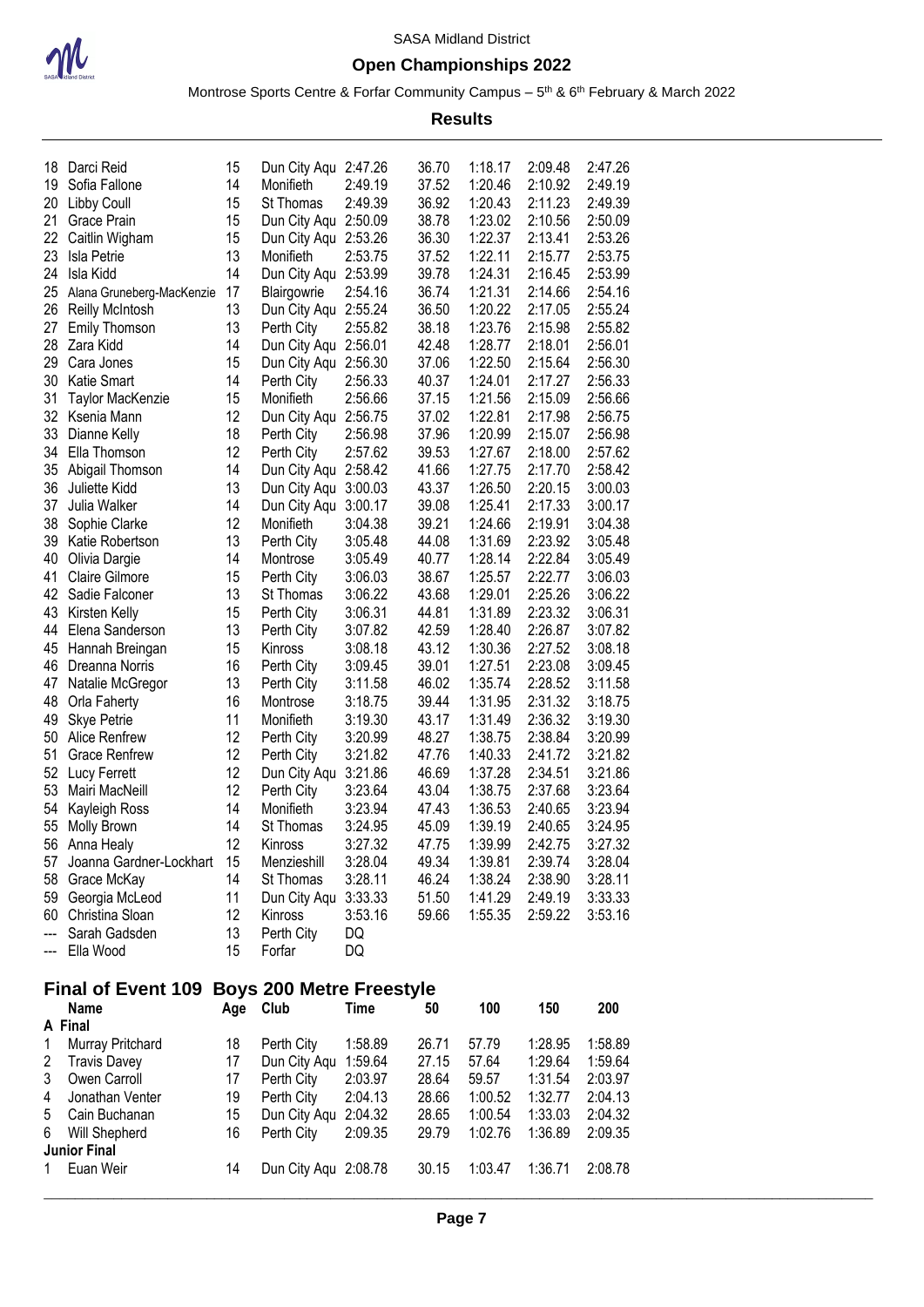

#### **Open Championships 2022**

Montrose Sports Centre & Forfar Community Campus – 5<sup>th</sup> & 6<sup>th</sup> February & March 2022

**Results**

| $\overline{2}$          | Ben Smallwood                                     | 16  | Kinross              | 2:09.63     | 29.84 | 1:03.42                | 1:36.71 | 2:09.63              |
|-------------------------|---------------------------------------------------|-----|----------------------|-------------|-------|------------------------|---------|----------------------|
| 3                       | Hayden McKenzie                                   | 16  | Kinross              | 2:12.86     | 29.90 | 1:04.03                | 1:38.50 | 2:12.86              |
| 4                       | Corey Philip                                      | 14  | Dun City Aqu 2:17.90 |             | 31.26 | 1:06.44                | 1:42.41 | 2:17.90              |
| 5                       | Duncan Crichton                                   | 15  | Kinross              | 2:19.30     | 32.87 | 1:08.33                | 1:45.08 | 2:19.30              |
| 6                       | Jensen Norris                                     | 14  | Perth City           | 2:21.96     | 30.04 | 1:04.70                | 1:42.31 | 2:21.96              |
|                         | Event 109 Boys 200 Metre Freestyle                |     |                      |             |       |                        |         |                      |
|                         | Name                                              | Age | Club                 | <b>Time</b> | 50    | 100                    | 150     | 200                  |
| 1                       | Murray Pritchard                                  | 18  | Perth City           | 1:58.02     | 26.84 | 57.21                  | 1:28.46 | 1:58.02              |
| $\overline{\mathbf{c}}$ | Owen Carroll                                      | 17  | Perth City           | 2:00.40     | 28.45 | 59.80                  | 1:29.75 | 2:00.40              |
| 3                       | <b>Travis Davey</b>                               | 17  | Dun City Aqu         | 2:00.47     | 26.72 | 56.94                  | 1:29.03 | 2:00.47              |
| 4                       | Jonathan Venter                                   | 19  | Perth City           | 2:04.27     | 28.06 | 59.94                  | 1:33.08 | 2:04.27              |
| 5                       | Will Shepherd                                     | 16  | Perth City           | 2:05.56     | 29.20 | 1:01.26                | 1:34.23 | 2:05.56              |
| 6                       | Cain Buchanan                                     | 15  | Dun City Aqu 2:05.83 |             | 27.91 | 1:00.21                | 1:33.34 | 2:05.83              |
| $\overline{7}$          | Jack Milne                                        | 21  | Dun City Aqu 2:05.98 |             | 28.96 | 1:01.29                | 1:34.01 | 2:05.98              |
| 8                       | <b>Oliver Spalding</b>                            | 19  | Dun City Aqu 2:07.10 |             | 29.91 | 1:01.60                | 1:34.57 | 2:07.10              |
| 9                       | Andrew Venter                                     | 18  | Perth City           | 2:09.08     | 29.04 | 1:02.68                | 1:37.78 | 2:09.08              |
| 10                      | <b>Ben Smallwood</b>                              | 16  | Kinross              | 2:09.95     | 28.68 | 1:01.36                | 1:35.74 | 2:09.95              |
| 11                      | Jensen Norris                                     | 14  | Perth City           | 2:10.11     | 29.17 | 1:02.78                | 1:38.01 | 2:10.11              |
| 12 <sup>°</sup>         | Euan Weir                                         | 14  | Dun City Aqu 2:10.16 |             | 30.63 | 1:04.40                | 1:37.90 | 2:10.16              |
| 13                      | <b>Adam Phillips</b>                              | 18  | Dun City Aqu 2:12.10 |             | 30.27 | 1:04.13                | 1:38.24 | 2:12.10              |
| 14                      | Hayden McKenzie                                   | 16  | Kinross              | 2:12.55     | 29.24 | 1:03.57                | 1:39.00 | 2:12.55              |
| 15                      | Corey Philip                                      | 14  | Dun City Aqu 2:15.43 |             | 29.91 | 1:04.39                | 1:40.49 | 2:15.43              |
| 16                      | Duncan Crichton                                   | 15  | Kinross              | 2:20.23     | 32.08 | 1:08.02                | 1:45.56 | 2:20.23              |
| 17                      | <b>Stuart Pritchard</b>                           | 16  | Kinross              | 2:23.21     | 30.92 | 1:07.27                | 1:46.02 | 2:23.21              |
| 18                      | Alexander McGregor                                | 14  | Perth City           | 2:23.78     | 33.35 | 1:10.01                | 1:47.62 | 2:23.78              |
| 19                      | Calum Brown                                       | 17  | St Thomas            | 2:29.07     | 34.02 | 1:12.38                | 1:52.12 | 2:29.07              |
| 20                      | Johnny Martin                                     | 14  | Kinross              | 2:30.34     | 34.46 | 1:12.79                | 1:52.23 | 2:30.34              |
| 21                      | Calum McKenzie                                    | 13  | Perth City           | 2:30.58     | 34.26 | 1:13.43                | 1:53.35 | 2:30.58              |
| 22                      | Ross Hutchinson                                   | 14  | Monifieth            | 2:32.69     | 33.56 | 1:13.04                | 1:53.28 | 2:32.69              |
| 23                      | <b>Frazer Dow</b>                                 | 13  | Perth City           | 2:36.57     | 35.24 | 1:16.09                | 1:57.63 | 2:36.57              |
| 24                      | Matthew Pogorzelec                                | 14  | Monifieth            | 2:36.83     | 37.25 | 1:18.36                | 1:59.27 | 2:36.83              |
| 25                      | Kaleb Simpson                                     | 14  | Montrose             | 2:36.92     | 35.79 | 1:17.50                | 2:00.49 | 2:36.92              |
| 26                      | Gavin Aitchison                                   | 14  | Dun City Aqu 2:37.67 |             | 35.64 | 1:16.92                | 1:59.48 | 2:37.67              |
| 27                      | Dillan MacPhail                                   | 15  | Dun City Aqu 2:38.37 |             | 35.41 | 1:14.56                | 1:57.22 | 2:38.37              |
| 28                      | Rory Polignano                                    | 15  | Monifieth            | 2:44.06     | 34.25 | 1:15.63                | 1:58.57 | 2:44.06              |
| 29                      | Ruaridh Findlay                                   | 14  | Dun City Aqu 2:44.41 |             | 35.79 | 1:17.00                | 2:01.96 | 2:44.41              |
| 30                      | Tearlach Adam                                     | 12  | Perth City           | 2:47.24     | 38.12 | 1:21.30                | 2:05.97 | 2:47.24              |
|                         | 31 Jake Anderson                                  | 14  | Carnoustie           | 2:55.09     | 37.62 | 1:21.44                | 2:08.79 | 2:55.09              |
|                         | 32 Harry Ridler                                   | 12  | Perth City           | 2:56.43     | 41.31 | 1:27.52                | 2:14.21 | 2:56.43              |
|                         | 33 Ross Allan                                     | 12  | Perth City           | 2:58.72     | 39.17 | 1:25.46                | 2:13.15 | 2:58.72              |
|                         | 34 Coinneach Adam                                 | 13  | Perth City           | 2:59.93     | 41.44 | 1:27.70                | 2:15.51 | 2:59.93              |
|                         | 35 Ben Hilton-Christie                            | 13  | Dun City Aqu 3:27.05 |             | 47.59 | 1:42.47                | 2:37.50 | 3:27.05              |
|                         | 36 Glen Allan                                     | 14  | Monifieth            | 3:38.99     | 46.64 | 1:42.29                | 2:40.43 | 3:38.99              |
|                         |                                                   |     |                      |             |       |                        |         |                      |
|                         | Event 110 Girls 4 x 50 Metre Medley Relay<br>Team |     | Time                 | 50          | 100   | 150                    | 200     |                      |
| 1                       | Perth City                                        | A   | 2:01.52              | 29.02       |       | 1:04.91 2:01.52        |         |                      |
|                         | 1) Scarlett Ferris 18                             |     | 2) Jessica Schulz 18 |             |       | 3) Katherine Bailey 18 |         | 4) Elise Cosens 17   |
|                         |                                                   |     |                      |             |       |                        |         |                      |
| 2                       | Dun City Aqu                                      | A   | 2:07.99              | 33.42       |       | 1:08.01 1:39.93        | 2:07.99 |                      |
|                         | 1) Anna Easton 15                                 |     | 2) Lucy Stoves 16    |             |       | 3) Martha Reeves 17    |         | 4) Isla Gilmurray 14 |
| 3                       | Perth City                                        | B   | 2:09.02              | 32.74       |       | 1:10.61 1:40.96        | 2:09.02 |                      |

*1) Rose McLean 17 2) Lucy Mcpartland 16 3) Katelyn Tang 18 4) Katherine Renfrew 15*

4 Dun City Aqu B 2:17.09 32.83 1:14.06 1:45.85 2:17.09<br>1) Chloe Mclean 15 2) Grace Prain 15 3) Morven Adams 21

\_\_\_\_\_\_\_\_\_\_\_\_\_\_\_\_\_\_\_\_\_\_\_\_\_\_\_\_\_\_\_\_\_\_\_\_\_\_\_\_\_\_\_\_\_\_\_\_\_\_\_\_\_\_\_\_\_\_\_\_\_\_\_\_\_\_\_\_\_\_\_\_\_\_\_\_\_\_\_\_\_\_\_\_\_\_\_\_\_\_\_\_\_\_\_\_\_\_\_\_\_\_\_\_\_\_\_

*1) Chloe Mclean 15 2) Grace Prain 15 3) Morven Adams 21 4) Simone Finlayson 15*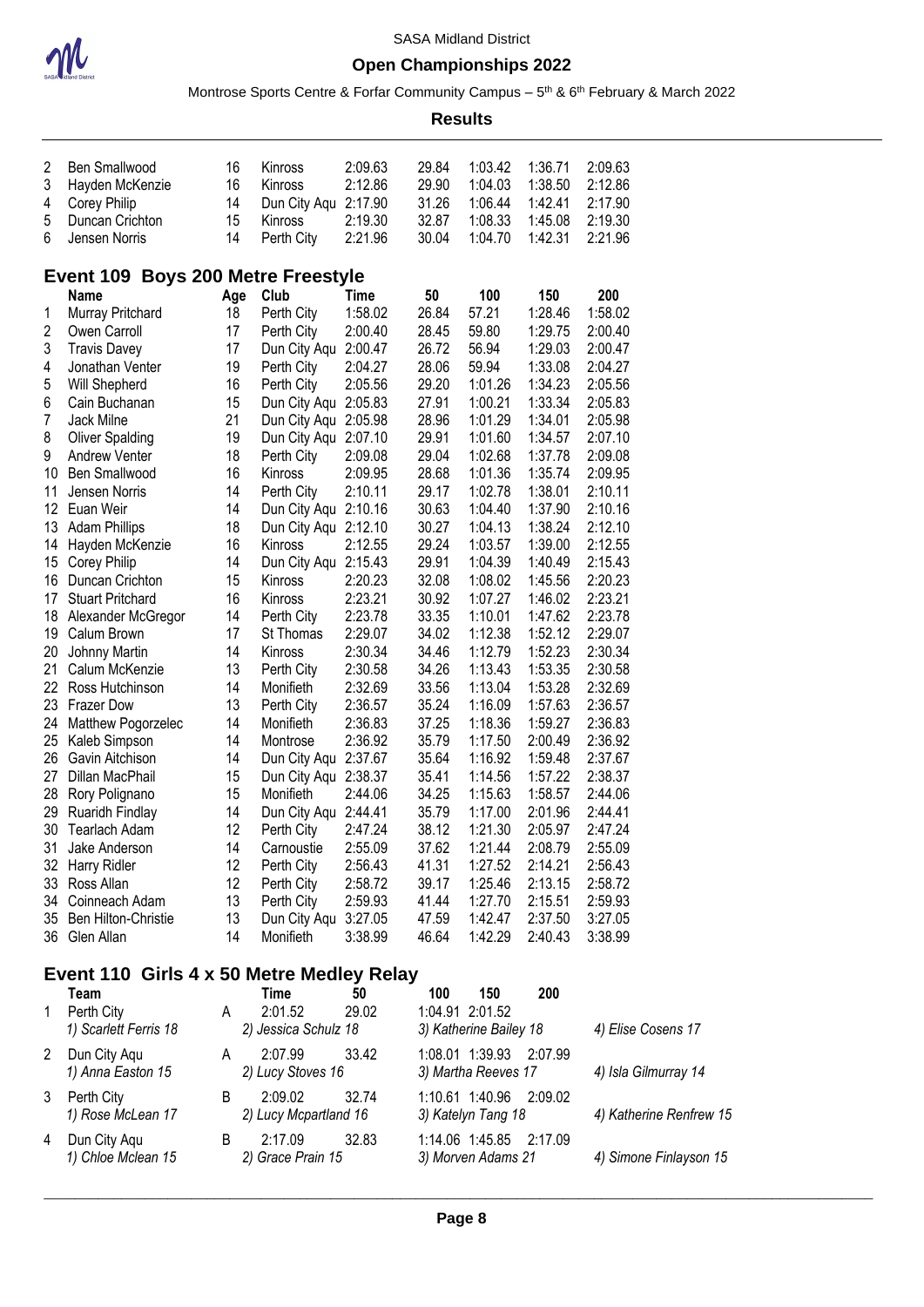

### **Open Championships 2022**

Montrose Sports Centre & Forfar Community Campus – 5<sup>th</sup> & 6<sup>th</sup> February & March 2022

| 5 | St Thomas<br>1) Libby Coull 15               | A  | 2:21.91<br>35.63<br>2) Taylor Smith 15                       | 1:12.60 1:46.73<br>2:21.91<br>3) Dobrawa Tomasek 15                        | 4) Sadie Falconer 13     |
|---|----------------------------------------------|----|--------------------------------------------------------------|----------------------------------------------------------------------------|--------------------------|
| 6 | Dun City Agu<br>1) Lauren Ferrett 14         | C  | 2:22.24<br>36.06<br>2) Abigail Thomson 14                    | 1:17.12 1:52.06<br>2:22.24<br>3) Phoebe Samson 14                          | 4) Darci Reid 15         |
| 7 | Dun City Aqu<br>1) Caitlin Wigham 15         | E. | 2:28.83<br>2) Zara Kidd 14                                   | 3) Julia Walker 14                                                         | 4) Cara Jones 15         |
| 8 | Dun City Aqu<br>1) Juliette Kidd 13          | D  | 2:33.13<br>2) Ksenia Mann 12                                 | 3) Reilly McIntosh 13                                                      | 4) Lucy Ferrett 12       |
| 9 | Dun City Aqu<br>1) Isla Kidd 14              | F  | 2:43.31<br>2) Daisy Luhman 14                                | 3) Amber Donachie 14                                                       | 4) Faye Aitchison 14     |
|   | 10 Montrose<br>1) Orla Faherty 16            | A  | 2:44.19<br>2) Olivia Dargie 14                               | 3) India-Leoni Bryden 15                                                   | 4) Natalia Wakulinska 12 |
|   | Dun City Aqu                                 | G  | X2:25.19<br>2) Fearne Jarrett 11                             | 3) Imogen Jarrett 12                                                       | 4) Georgia McLeod 11     |
|   |                                              |    | Event 111 Mixed 4 x 50 Metre Freestyle Relay                 |                                                                            |                          |
| 1 | Team<br>Perth City<br>1) Jonathan Venter M19 | A  | 50<br><b>Time</b><br>1:45.96<br>26.13<br>2) Elise Cosens W17 | 100<br>150<br>200<br>52.87<br>1:20.12<br>1:45.96<br>3) Scarlett Ferris W18 | 4) Murray Pritchard M18  |
| 2 | Perth City<br>1) Owen Carroll M17            | B  | 1:47.92<br>25.80<br>2) Katherine Bailey W18                  | 54.61<br>1:22.87<br>1:47.92<br>3) Katelyn Tang W18                         | 4) John MacKay M17       |
| 3 | Dun City Aqu<br>1) Travis Davey M17          | A  | 1:48.68<br>26.15<br>2) Evan Davidson M15                     | 52.15<br>1:20.39<br>1:48.68<br>3) Morven Adams W21                         | 4) Lucy Stoves W16       |
| 4 | Dun City Aqu<br>1) Jack Milne M21            | В  | 1:51.88<br>27.23<br>2) Cain Buchanan M15                     | 1:23.48<br>54.19<br>1:51.88<br>3) Martha Reeves W17                        | 4) Isla Gilmurray W14    |
| 5 | Perth City<br>1) Andrew Venter M18           | С  | 1:53.17<br>26.52<br>2) Katherine Renfrew W15                 | 55.79<br>1:25.87<br>1:53.17<br>3) Rose McLean W17                          | 4) Will Shepherd M16     |
| 6 | Dun City Aqu<br>1) Adam Phillips M18         | C  | 1:53.28<br>26.98<br>2) Connor Brierley M16                   | 1:23.95<br>54.23<br>1:53.28<br>3) Chloe Mclean W15                         | 4) Anna Easton W15       |
| 7 | Kinross<br>1) Emily Cumming W17              | A  | 1:53.55<br>29.14<br>2) Charlotte Chadwick W15                | 1:00.36 1:27.95<br>1:53.55<br>3) Hayden McKenzie M16                       | 4) Ben Smallwood M16     |
| 8 | Dun City Aqu<br>1) Corey Philip M14          | D  | 1:55.68<br>27.21<br>2) Euan Weir M14                         | 1:25.29<br>54.53<br>1:55.68<br>3) Simone Finlayson W15                     | 4) Darci Reid W15        |
| 9 | St Thomas<br>1) Taylor Smith W15             | A  | 1:58.45<br>30.03<br>2) Dobrawa Tomasek W15                   | 59.91<br>1:30.09<br>1:58.45<br>3) Cameron Mitchell M16                     | 4) Finlay Watson M15     |
|   | 10 Montrose<br>1) Ramsay Cook M16            | A  | 28.25<br>2:07.11<br>2) India-Leoni Bryden W15                | 1:01.23 1:36.39<br>2:07.11<br>3) Olivia Dargie W14                         | 4) Kaleb Simpson M14     |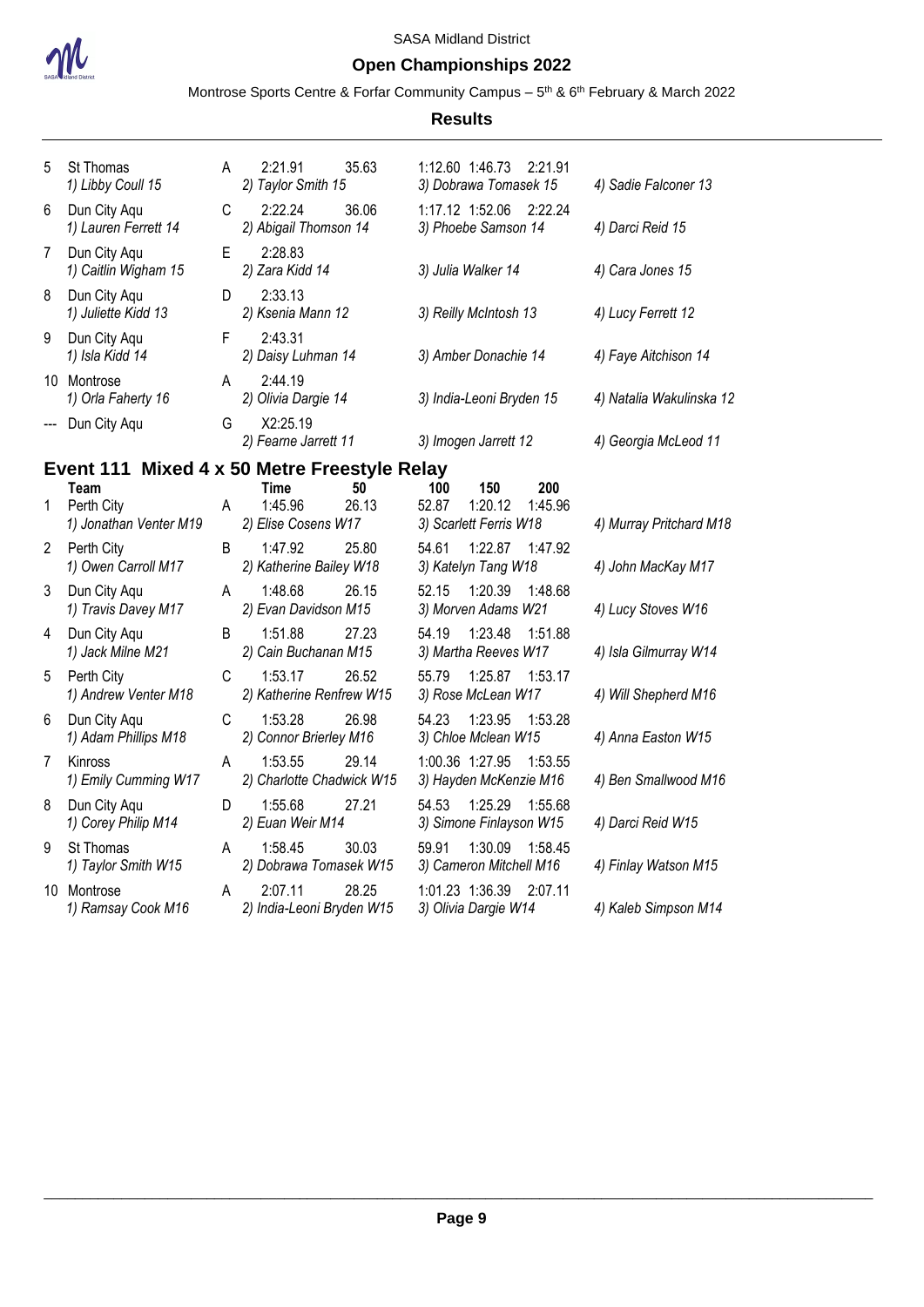

#### **Open Championships 2022**

Montrose Sports Centre & Forfar Community Campus – 5<sup>th</sup> & 6<sup>th</sup> February & March 2022

**Results**

|                | Event 201           |     | <b>Girls 800 Metre Freestyle</b> |          |                  |                                       |                               |                               |                               |                               |                                 |                                 |
|----------------|---------------------|-----|----------------------------------|----------|------------------|---------------------------------------|-------------------------------|-------------------------------|-------------------------------|-------------------------------|---------------------------------|---------------------------------|
|                | <b>Name</b>         | Age | Club                             | Time     | 50<br>450        | 100<br>500                            | 150<br>550                    | 200<br>600                    | 250<br>650                    | 300<br>700                    | 350<br>750                      | 400<br>800                      |
| 1              | Katherine Bailey    | 18  | Perth City                       | 9:13.09  | 30.42<br>5:04.40 | 1:03.61<br>5:39.95                    | 1:37.47<br>6:15.74            | 2:11.02<br>6:51.42            | 2:45.34<br>7:27.20            | 3:19.76<br>8:03.40            | 3:54.64<br>8:39.18              | 4:29.66<br>9:13.09              |
| 2              | Katherine Renfrew   | 15  | Perth City                       | 9:50.23  | 33.32<br>5:33.27 | 1:09.68<br>6:11.20                    | 1:47.08<br>6:48.76            | 2:24.53<br>7:25.23            | 3:02.14<br>8:02.16            | 3:39.89<br>8:39.34            | 4:17.47<br>9:15.22              | 4:55.40<br>9:50.23              |
| 3              | Simone Finlayson    | 15  | Dun City Aqu                     | 10:01.16 | 33.49<br>5:35.63 | 1:09.97<br>6:13.78                    | 1:47.59<br>6:52.60            | 2:24.86<br>7:30.83            | 3:02.47<br>8:09.46            | 3:40.76<br>8:47.60            | 4:18.92<br>9:25.42              | 4:56.78<br>10:01.16             |
| 4              | <b>Taylor Smith</b> | 15  | St Thomas                        | 10:27.13 | 34.36<br>5:47.07 | 1:12.90<br>6:28.03                    | 1:50.85<br>7:08.44            | 2:29.27<br>7:49.28            | 3:08.56<br>8:28.81            | 3:47.69<br>9:08.45            | 4:27.95<br>9:48.26              | 5:08.08<br>10:27.13             |
| 5              | Lauren Ferrett      | 14  | Dun City Aqu 10:32.31            |          | 34.56            | 1:13.41                               | 1:52.55                       | 2:31.59                       | 3:11.72                       | 3:51.62                       | 4:31.75                         | 5:13.25                         |
| 6              | Isla Gilmurray      | 14  | Dun City Aqu 10:36.78            |          | 5:53.96<br>34.36 | 6:35.26<br>1:12.57                    | 7:16.40<br>1:52.64            | 7:56.80<br>2:32.49            | 8:37.51<br>3:12.55            | 9:16.64<br>3:52.47            | 9:54.81<br>4:32.83              | 10:32.31<br>5:13.86             |
| $\overline{7}$ | Anna Easton         | 15  | Dun City Aqu 10:44.44            |          | 5:54.92<br>35.91 | 6:35.65<br>1:16.29                    | 7:16.67<br>1:57.68            | 7:57.13<br>2:39.46            | 8:38.01<br>3:21.02            | 9:18.95<br>4:02.18            | 9:58.32<br>4:42.86              | 10:36.78<br>5:24.29             |
| 8              | Darci Reid          | 15  | Dun City Aqu 10:45.50            |          | 6:05.08<br>36.04 | 6:45.69<br>1:17.29                    | 7:26.36<br>1:58.98            | 8:07.41<br>2:39.99            | 8:47.25<br>3:21.08            | 9:27.38<br>4:02.99            | 10:06.85<br>4:43.77             | 10:44.44<br>5:25.22             |
| 9              | Katie Smart         | 14  | Perth City                       | 10:49.13 | 6:06.72<br>36.19 | 6:47.97<br>1:16.75                    | 7:28.95<br>1:57.38            | 8:09.94<br>2:38.70            | 8:50.56<br>3:20.60            | 9:30.66<br>4:02.11            | 10:09.99<br>4:42.95             | 10:45.50<br>5:24.24             |
|                | 10 Grace Prain      | 15  | Dun City Aqu 11:05.14            |          | 6:05.74<br>36.74 | 6:46.62<br>1:18.11                    | 7:26.94<br>1:59.76            | 8:08.50<br>2:41.59            | 8:49.34<br>3:23.85            | 9:29.98<br>4:06.69            | 10:10.93<br>4:48.24             | 10:49.13<br>5:30.91             |
| 11             | Grace McCall        | 15  | Perth City                       | 11:09.83 | 6:13.01<br>37.19 | 6:53.89<br>1:18.86                    | 7:36.53<br>2:00.98            | 8:19.19<br>2:42.93            | 9:01.56<br>3:25.08            | 9:44.38<br>4:07.85            | 10:26.23<br>4:50.68             | 11:05.14<br>5:32.99             |
|                | 12 Isla Kidd        | 14  | Dun City Aqu 11:11.18            |          | 6:15.49<br>36.91 | 6:58.33<br>1:18.45<br>6:16.93 6:59.39 | 7:41.18<br>2:00.67<br>7:42.02 | 8:24.14<br>2:43.17<br>8:23.92 | 9:07.08<br>3:26.16<br>9:05.98 | 9:49.90<br>4:09.42<br>9:48.09 | 10:30.85<br>4:52.11<br>10:30.55 | 11:09.83<br>5:34.00<br>11:11.18 |
|                |                     |     |                                  |          |                  |                                       |                               |                               |                               |                               |                                 |                                 |

### **Event 202 Boys 400 Metre IM**

|           | Name                | Age | Club                 | Time    | 50    | 100     | 150     | 200     | 250     | 300     | 350     | 400     |
|-----------|---------------------|-----|----------------------|---------|-------|---------|---------|---------|---------|---------|---------|---------|
| $1 \quad$ | <b>Travis Davey</b> | 17  | Dun City Agu         | 4:48.83 | 27.84 | 1:00.74 | 1:37.64 | 2:14.19 | 2:57.01 | 3:40.45 | 4:15.87 | 4:48.83 |
|           | 2 Sam Harrison      | 18  | Perth City           | 4:51.12 | 29.76 | 1:04.36 | 1:45.65 | 2:25.75 | 3:05.96 | 3:46.42 | 4:19.43 | 4:51.12 |
|           | 3 Owen Carroll      | 17  | Perth City           | 4:59.30 | 29.19 | 1:02.90 | 1:41.02 | 2:19.20 | 3:03.44 | 3:47.86 | 4:24.56 | 4:59.30 |
| 4         | Jack Milne          | 21  | Dun City Agu 5:01.05 |         | 30.39 | 1:05.58 | 1:46.66 | 2:26.88 | 3:09.36 | 3:52.27 | 4:27.91 | 5:01.05 |
|           | 5 Euan Weir         | 14  | Dun City Agu         | 5:02.74 | 32.04 | 1:09.25 | 1:47.78 | 2:26.05 | 3:09.94 | 3:54.72 | 4:29.70 | 5:02.74 |
| 6         | Will Shepherd       | 16  | Perth City           | 5:05.00 | 32.19 | 1:09.07 | 1:48.78 | 2:27.59 | 3:12.21 | 3:57.96 | 4:32.28 | 5:05.00 |
| 7         | Jensen Norris       | 14  | Perth City           | 5:11.80 | 31.96 | 1:10.58 | 1:51.67 | 2:32.20 | 3:16.13 | 4:03.24 | 4:39.58 | 5:11.80 |
|           | 8 Haydyn Stirling   | 16  | St Thomas            | 5:20.70 | 33.20 | 1:13.06 | 1:57.18 | 2:36.69 | 3:24.77 | 4:11.90 | 4:48.46 | 5:20.70 |
|           | 9 Connor Brierley   | 16  | Dun City Agu         | 5:22.44 | 31.31 | 1:09.15 | 1:49.83 | 2:31.06 | 3:18.99 | 4:09.84 | 4:47.91 | 5:22.44 |
|           | 10 Calum McKenzie   | 13  | Perth City           | 6:03.85 | 35.98 | 1:21.84 | 2:06.80 | 2:51.31 | 3:45.16 | 4:41.60 | 5:24.18 | 6:03.85 |
|           | 11 Ross Hutchinson  | 14  | Monifieth            | 6:04.69 | 36.21 | 1:21.52 | 2:10.52 | 2:56.89 | 3:47.91 | 4:40.77 | 5:23.78 | 6:04.69 |
|           | 12 Joel Van Blerk   | 14  | Dun City Agu 6:41.95 |         | 42.43 | 1:38.63 | 2:28.29 | 3:17.59 | 4:15.88 | 5:13.08 | 6:00.71 | 6:41.95 |

#### **Final of Event 203 Girls 100 Metre Backstroke**

| <b>Name</b>                            | Aae | Club           | Time    | 50                      | 100     |
|----------------------------------------|-----|----------------|---------|-------------------------|---------|
| A Final                                |     |                |         |                         |         |
| <b>Scarlett Ferris</b><br>$\mathbf{1}$ | 18  | Perth City     | 1:02.46 | 30.00                   | 1:02.46 |
| Lucy Stoves<br>2                       | 16  | Dun City Agu   | 1:06.22 | 31.58                   | 1:06.22 |
| Elise Cosens                           | 17  | Perth City     | 1:07.23 | 32.47                   | 1:07.23 |
| Katherine Renfrew<br>4                 | 15  | Perth City     | 1:08.94 | 33.69                   | 1:08.94 |
| <b>Emily Cumming</b><br>5              | 17  | <b>Kinross</b> | 1:09.59 | 32.40                   | 1:09.59 |
| Chloe Mclean                           | 15  |                |         | 34.07                   | 1:11.20 |
|                                        |     |                |         | Dun City Aqu<br>1:11.20 |         |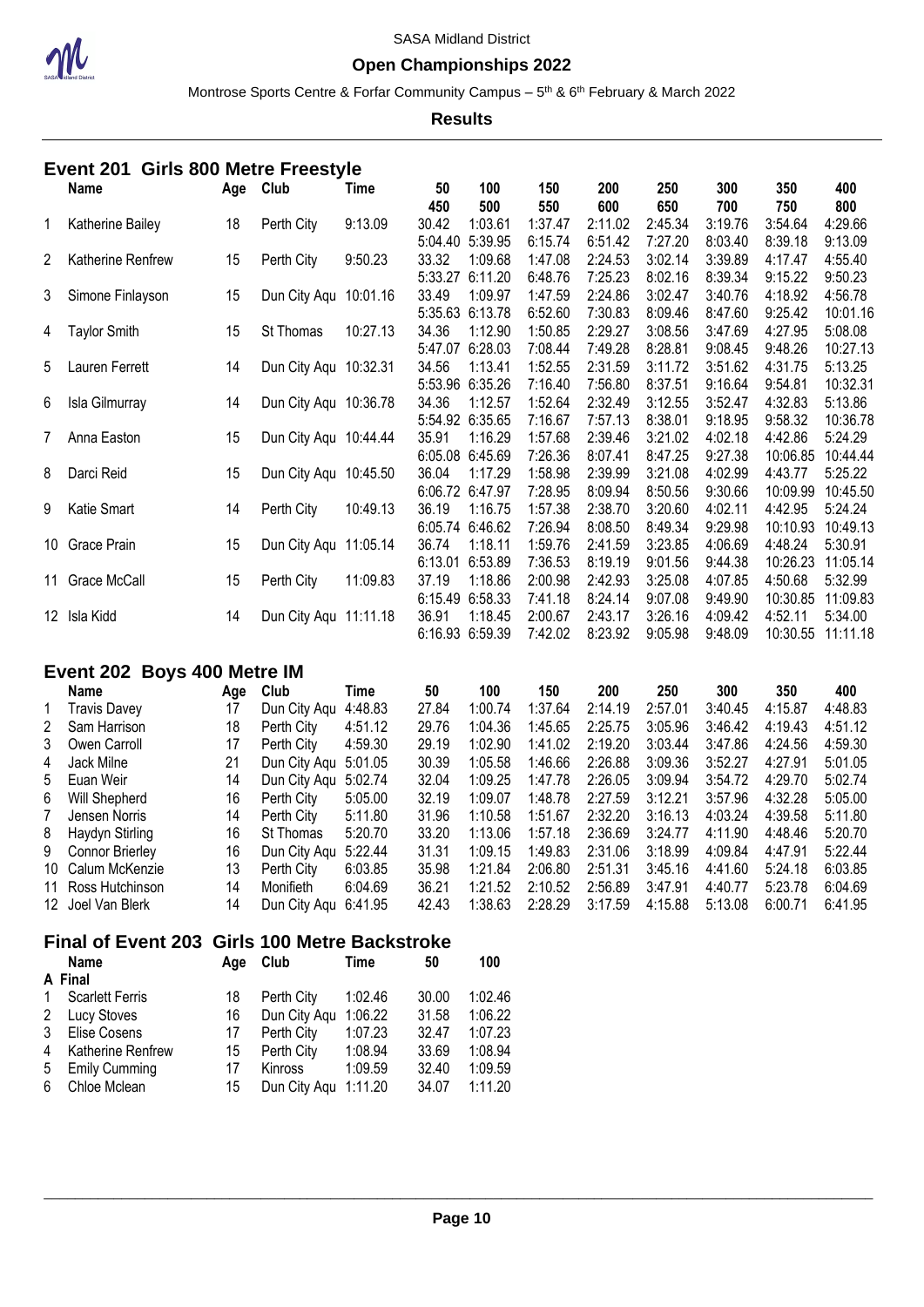

Montrose Sports Centre & Forfar Community Campus – 5<sup>th</sup> & 6<sup>th</sup> February & March 2022

**Results**

|  | <b>Junior Final</b> |  |
|--|---------------------|--|
|  |                     |  |

| 1 Anna Easton        | 15  | Dun City Aqu 1:10.28 |         | 34.04 | 1:10.28 |
|----------------------|-----|----------------------|---------|-------|---------|
| 2 Lucy Mcpartland    | 16  | Perth City           | 1:10.89 | 34.55 | 1:10.89 |
| 3 Zara Denson        | 16. | Monifieth            | 1:12.95 | 35.89 | 1:12.95 |
| 4 Charlotte Chadwick | 15  | Kinross              | 1:13.14 | 35.96 | 1:13.14 |
| 5 Phoebe Samson      | 14  | Dun City Aqu 1:13.54 |         | 35.18 | 1:13.54 |
| 6 Dobrawa Tomasek    | 15  | St Thomas            | 1:15.26 | 36.59 | 1:15.26 |

#### **Event 203 Girls 100 Metre Backstroke**

|    | <b>Name</b>               | Age | Club         | Time    | 50    | 100     |
|----|---------------------------|-----|--------------|---------|-------|---------|
| 1  | <b>Scarlett Ferris</b>    | 18  | Perth City   | 1:03.32 | 30.58 | 1:03.32 |
| 2  | Lucy Stoves               | 16  | Dun City Aqu | 1:06.02 | 31.55 | 1:06.02 |
| 3  | Elise Cosens              | 17  | Perth City   | 1:07.12 | 32.20 | 1:07.12 |
| 4  | Katherine Renfrew         | 15  | Perth City   | 1:08.59 | 33.15 | 1:08.59 |
| 5  | <b>Emily Cumming</b>      | 17  | Kinross      | 1:09.70 | 32.34 | 1:09.70 |
| 6  | Chloe Mclean              | 15  | Dun City Aqu | 1:10.11 | 33.23 | 1:10.11 |
| 7  | Anna Easton               | 15  | Dun City Aqu | 1:10.29 | 33.56 | 1:10.29 |
| 8  | Rose McLean               | 17  | Perth City   | 1:10.50 | 33.30 | 1:10.50 |
| 9  | Lucy Mcpartland           | 16  | Perth City   | 1:11.25 | 34.09 | 1:11.25 |
| 10 | <b>Charlotte Chadwick</b> | 15  | Kinross      | 1:12.91 | 35.88 | 1:12.91 |
| 11 | Phoebe Samson             | 14  | Dun City Aqu | 1:13.15 | 35.23 | 1:13.15 |
| 12 | Zara Denson               | 16  | Monifieth    | 1:13.61 | 36.27 | 1:13.61 |
| 13 | Dobrawa Tomasek           | 15  | St Thomas    | 1:15.06 | 36.52 | 1:15.06 |
| 14 | Juliette Kidd             | 13  | Dun City Aqu | 1:16.73 | 37.07 | 1:16.73 |
| 15 | Gabriella Winton          | 17  | St Thomas    | 1:16.95 | 37.20 | 1:16.95 |
| 16 | <b>Harriet Wheeler</b>    | 15  | Perth City   | 1:17.61 | 37.61 | 1:17.61 |
| 17 | Isla Petrie               | 13  | Monifieth    | 1:18.02 | 37.85 | 1:18.02 |
| 18 | Libby Coull               | 15  | St Thomas    | 1:18.47 | 37.56 | 1:18.47 |
| 19 | Carolyn Rae               | 18  | Monifieth    | 1:18.70 | 38.69 | 1:18.70 |
| 20 | <b>Reilly McIntosh</b>    | 13  | Dun City Aqu | 1:18.96 | 37.89 | 1:18.96 |
| 21 | Caitlin Wigham            | 15  | Dun City Aqu | 1:19.18 | 37.61 | 1:19.18 |
| 22 | India-Leoni Bryden        | 15  | Montrose     | 1:19.81 | 38.95 | 1:19.81 |
| 23 | Katie Fraser              | 15  | Kinross      | 1:20.73 | 38.73 | 1:20.73 |
| 24 | Ksenia Mann               | 12  | Dun City Aqu | 1:20.96 | 39.63 | 1:20.96 |
| 25 | Alana Gruneberg-MacKenzie | 17  | Blairgowrie  | 1:21.39 | 39.03 | 1:21.39 |
| 26 | Jessica Sloan             | 13  | Kinross      | 1:22.08 | 38.34 | 1:22.08 |
| 27 | <b>Emily Thomson</b>      | 13  | Perth City   | 1:22.11 | 39.29 | 1:22.11 |
| 28 | Zara Kidd                 | 14  | Dun City Aqu | 1:23.05 | 40.85 | 1:23.05 |
| 29 | Sadie Falconer            | 13  | St Thomas    | 1:23.10 | 40.41 | 1:23.10 |
| 30 | Sophie Clarke             | 12  | Monifieth    | 1:23.30 | 39.88 | 1:23.30 |
| 31 | Faye Aitchison            | 14  | Dun City Aqu | 1:24.16 | 41.08 | 1:24.16 |
| 32 | Natalie McGregor          | 13  | Perth City   | 1:24.37 | 41.54 | 1:24.37 |
| 33 | Kirsten Kelly             | 15  | Perth City   | 1:26.05 | 41.93 | 1:26.05 |
| 34 | Eva Cowling               | 14  | Perth City   | 1:26.09 | 41.36 | 1:26.09 |
| 35 | Grace McCall              | 15  | Perth City   | 1:26.54 | 42.85 | 1:26.54 |
| 36 | Jessica Leadingham        | 15  | Monifieth    | 1:26.82 | 42.12 | 1:26.82 |
| 37 | Alysia Shepherd           | 13  | Kinross      | 1:27.01 | 42.35 | 1:27.01 |
| 38 | Olivia Dargie             | 14  | Montrose     | 1:27.12 | 43.14 | 1:27.12 |
| 39 | Zoe Davidson              | 16  | Blairgowrie  | 1:27.75 | 41.59 | 1:27.75 |
| 40 | Kayleigh Ross             | 14  | Monifieth    | 1:27.86 | 41.72 | 1:27.86 |
| 41 | Daisy Luhman              | 14  | Dun City Aqu | 1:28.64 | 42.65 | 1:28.64 |
| 42 | Sarah Gadsden             | 13  | Perth City   | 1:29.68 | 43.98 | 1:29.68 |
| 43 | Islay Hannah              | 11  | Perth City   | 1:29.71 | 45.24 | 1:29.71 |
| 44 | <b>Skye Doherty</b>       | 14  | Blairgowrie  | 1:30.76 | 43.67 | 1:30.76 |
| 45 | Anna Healy                | 12  | Kinross      | 1:31.63 | 45.18 | 1:31.63 |
| 46 | Lucy Ferrett              | 12  | Dun City Aqu | 1:32.81 | 45.91 | 1:32.81 |
| 47 | <b>Grace Renfrew</b>      | 12  | Perth City   | 1:32.93 | 45.20 | 1:32.93 |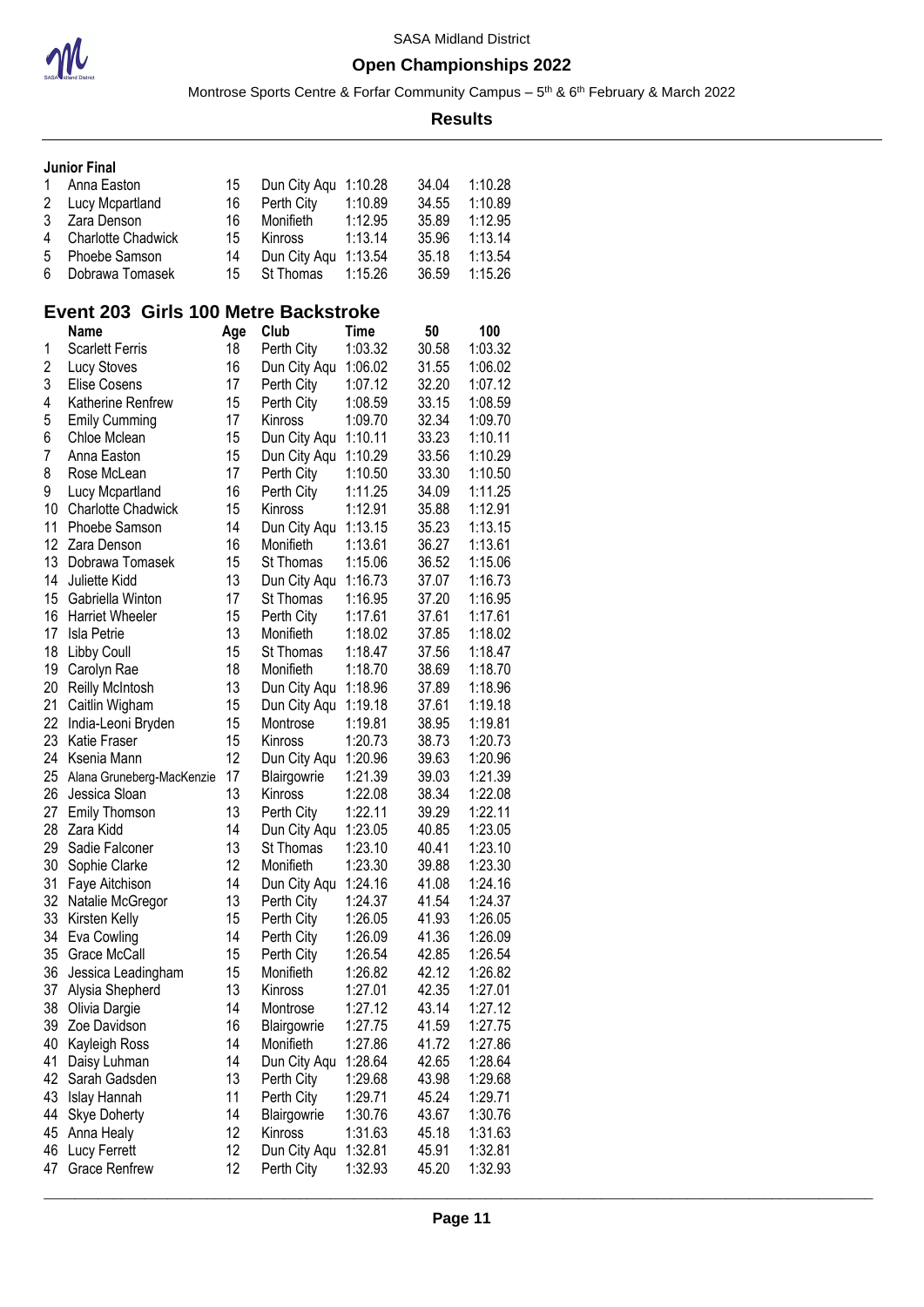

Montrose Sports Centre & Forfar Community Campus – 5<sup>th</sup> & 6<sup>th</sup> February & March 2022

|       |                                                |     |                      |             | <b>Results</b> |                 |  |
|-------|------------------------------------------------|-----|----------------------|-------------|----------------|-----------------|--|
|       | 48 Lily Divers                                 | 12  | Dun City Aqu 1:33.75 |             | 45.74          | 1:33.75         |  |
|       | 49 Georgia McLeod                              | 11  | Dun City Aqu 1:34.20 |             | 45.95          | 1:34.20         |  |
| 50    | Skye Petrie                                    | 11  | Monifieth            | 1:34.35     |                | 1:34.43 1:34.35 |  |
| 51    | Isla Black                                     | 13  | Dun City Aqu 1:34.59 |             | 46.07          | 1:34.59         |  |
|       |                                                |     |                      |             |                | 1:34.65         |  |
|       | 52 Grace McKay                                 | 14  | St Thomas            | 1:34.65     | 45.63          |                 |  |
| 53    | Mairi MacNeill                                 | 12  | Perth City           | 1:35.53     | 46.33          | 1:35.53         |  |
|       | 54 Allegra Polignano                           | 13  | Monifieth            | 1:35.88     | 46.28          | 1:35.88         |  |
| 55    | Natalia Wakulinska                             | 12  | Montrose             | 1:37.83     | 45.07          | 1:37.83         |  |
| 56    | Erin Cardno                                    | 14  | Perth City           | 1:38.18     | 47.60          | 1:38.18         |  |
| 57    | Christina Sloan                                | 12  | Kinross              | 1:40.09     | 47.81          | 1:40.09         |  |
| 58    | Aimie Shaw                                     | 13  | Perth City           | 1:40.76     | 46.80          | 1:40.76         |  |
| 59    | Leni Parsons                                   | 14  | Monifieth            | 1:45.11     | 50.95          | 1:45.11         |  |
| 60    | Sadhbh Marchbank                               | 12  | Blairgowrie          | 1:48.35     | 50.80          | 1:48.35         |  |
|       | 61 Alex Owens                                  | 13  | Perth City           | 1:58.43     | 56.55          | 1:58.43         |  |
| ---   | Katelyn Tang                                   | 18  | Perth City           | DQ          |                |                 |  |
| ---   | Abigail Thomson                                | 14  | Dun City Aqu DQ      |             |                |                 |  |
| --- 1 | Cara McMahon                                   | 13  | Dun City Aqu DQ      |             |                |                 |  |
|       | --- Lara Cowling                               | 12  | Perth City           | DQ          |                |                 |  |
|       |                                                |     |                      |             |                |                 |  |
|       | Final of Event 204 Boys 100 Metre Breaststroke |     |                      |             |                |                 |  |
|       | Name                                           |     | Age Club             | <b>Time</b> | 50             | 100             |  |
|       | A Final                                        |     |                      |             |                |                 |  |
| 1     | Evan Davidson                                  | 15  | Dun City Aqu 1:06.79 |             | 32.04          | 1:06.79         |  |
| 2     | Murray Pritchard                               | 18  | Perth City           | 1:06.80     | 31.35          | 1:06.80         |  |
| 3     | Sam Harrison                                   | 18  | Perth City           | 1:08.91     | 32.60          | 1:08.91         |  |
| 4     | Cameron Mitchell                               | 16  | St Thomas            | 1:09.56     | 32.45          | 1:09.56         |  |
| 5     | <b>Travis Davey</b>                            | 17  | Dun City Aqu 1:10.31 |             | 32.83          | 1:10.31         |  |
| 6     | Jack Milne                                     | 21  | Dun City Aqu 1:11.68 |             | 33.95          | 1:11.68         |  |
|       | <b>Junior Final</b>                            |     |                      |             |                |                 |  |
| 1     | Cain Buchanan                                  | 15  | Dun City Aqu 1:11.84 |             | 34.32          | 1:11.84         |  |
| 2     | Lewis Brander                                  | 15  | Monifieth            | 1:12.35     | 35.01          | 1:12.35         |  |
| 3     | Corey Philip                                   | 14  | Dun City Aqu 1:14.74 |             | 35.53          | 1:14.74         |  |
| 4     | Finn Bannerman                                 | 15  | Perth City           | 1:16.94     | 36.84          | 1:16.94         |  |
| 5     | Alexander McGregor                             | 14  | Perth City           | 1:18.30     | 36.57          | 1:18.30         |  |
| 6     | Jensen Norris                                  | 14  | Perth City           | 1:20.08     | 37.32          | 1:20.08         |  |
|       |                                                |     |                      |             |                |                 |  |
|       | Event 204 Boys 100 Metre Breaststroke          |     |                      |             |                |                 |  |
|       | Name                                           | Age | Club                 | Time        | 50             | 100             |  |
| 1     | Murray Pritchard                               | 18  | Perth City           | 1:05.85     | 30.72          | 1:05.85         |  |
| 2     | Evan Davidson                                  | 15  | Dun City Aqu 1:06.75 |             | 31.54          | 1:06.75         |  |
| 3     | Cameron Mitchell                               | 16  | St Thomas            | 1:08.73     | 31.70          | 1:08.73         |  |
| 4     | <b>Travis Davey</b>                            | 17  | Dun City Aqu 1:08.79 |             | 32.21          | 1:08.79         |  |
| 5     | Sam Harrison                                   | 18  | Perth City           | 1:08.90     | 32.86          | 1:08.90         |  |
| 6     | Jack Milne                                     | 21  | Dun City Aqu 1:11.85 |             | 33.84          | 1:11.85         |  |
| 7     | Cain Buchanan                                  | 15  | Dun City Aqu 1:12.61 |             | 33.92          | 1:12.61         |  |
| 8     | Lewis Brander                                  | 15  | Monifieth            | 1:12.91     | 34.42          | 1:12.91         |  |
| 9     | Corey Philip                                   | 14  | Dun City Aqu 1:13.43 |             | 34.46          | 1:13.43         |  |
| 10    | Finn Bannerman                                 | 15  | Perth City           | 1:16.44     | 36.02          | 1:16.44         |  |
| 11    | <b>Andrew Venter</b>                           | 18  | Perth City           | 1:17.09     | 34.84          | 1:17.09         |  |
|       | 12 Ben Smallwood                               | 16  | Kinross              | 1:18.05     | 35.90          | 1:18.05         |  |
|       | 13 Alexander McGregor                          | 14  | Perth City           | 1:18.67     | 37.02          | 1:18.67         |  |
|       | 14 Adam Phillips                               | 18  | Dun City Aqu 1:18.87 |             | 36.43          | 1:18.87         |  |
|       |                                                | 14  |                      |             | 36.92          | 1:19.09         |  |
| 15    | Jensen Norris                                  |     | Perth City           | 1:19.09     |                |                 |  |
| 16    | Rory Webster                                   | 15  | Monifieth            | 1:19.46     | 36.36          | 1:19.46         |  |
| 17    | <b>Finlay Watson</b>                           | 15  | St Thomas            | 1:20.06     | 36.88          | 1:20.06         |  |
| 18    | Johnny Martin                                  | 14  | Kinross              | 1:20.51     | 37.77          | 1:20.51         |  |
|       | 19 Frazer Dow                                  | 13  | Perth City           | 1:20.72     | 37.49          | 1:20.72         |  |
|       |                                                |     |                      |             |                |                 |  |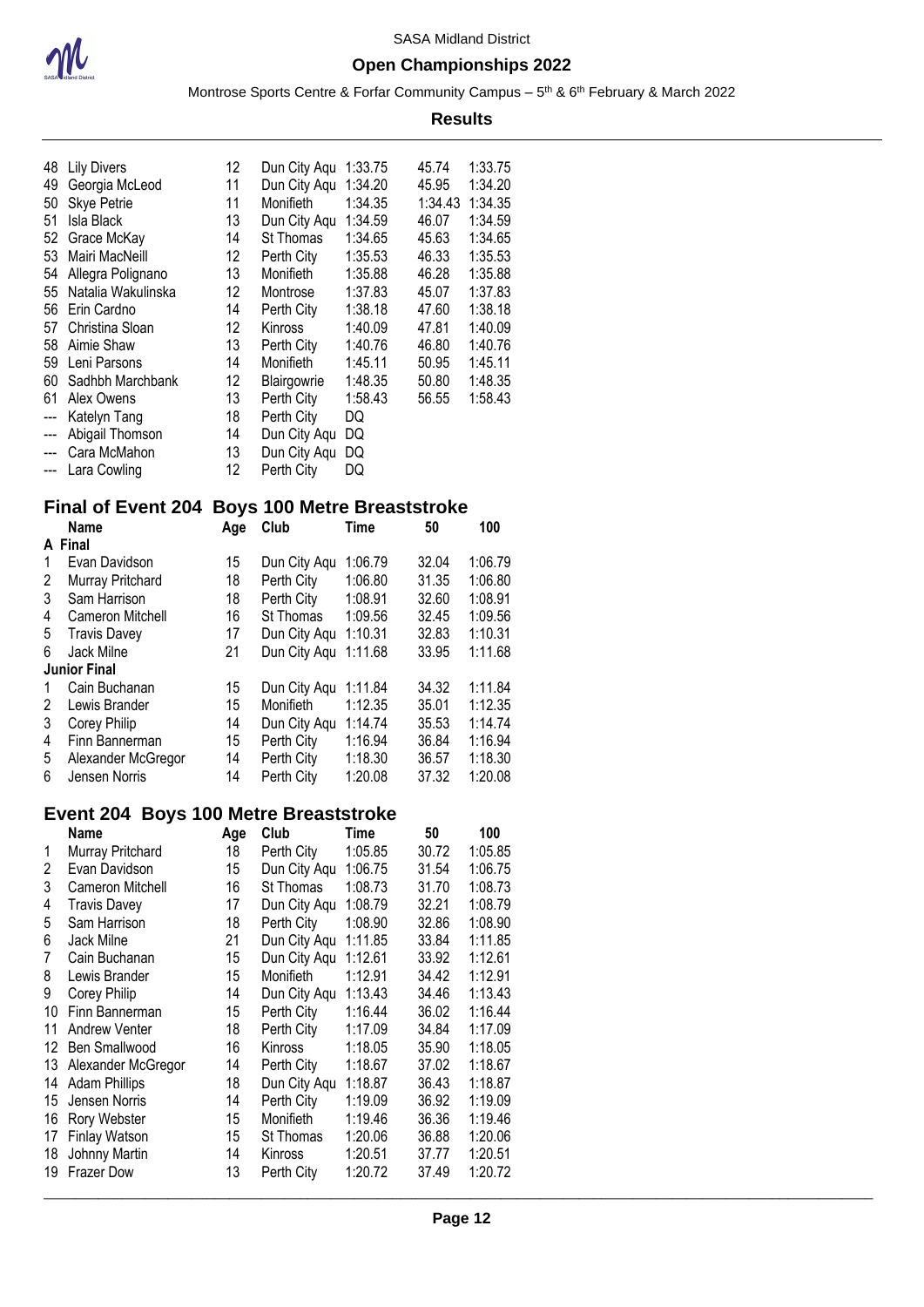

#### **Open Championships 2022**

Montrose Sports Centre & Forfar Community Campus – 5<sup>th</sup> & 6<sup>th</sup> February & March 2022

#### **Results**

| 20  | Kaleb Simpson              | 14 | Montrose         | 1:22.25 | 39.30 | 1:22.25 |
|-----|----------------------------|----|------------------|---------|-------|---------|
| 21  | Jackson Shaw               | 15 | Menzieshill      | 1:22.76 | 38.51 | 1:22.76 |
| 22  | Hayden McKenzie            | 16 | Kinross          | 1:23.28 | 39.10 | 1:23.28 |
| 23  | Haydyn Stirling            | 16 | <b>St Thomas</b> | 1:23.35 | 40.40 | 1:23.35 |
| 24  | Ross Hutchinson            | 14 | Monifieth        | 1:24.99 | 39.91 | 1:24.99 |
| 25  | Jedrzej Burakowski         | 16 | Montrose         | 1:25.28 | 39.36 | 1:25.28 |
| 26  | Kyle Simpson               | 15 | Monifieth        | 1:25.41 | 40.27 | 1:25.41 |
| 27  | Nathan Black               | 16 | Dun City Aqu     | 1:33.38 | 42.84 | 1:33.38 |
| 28  | Rory Polignano             | 15 | Monifieth        | 1:35.28 | 44.21 | 1:35.28 |
| 29  | Euan Webster               | 14 | Monifieth        | 1:36.14 | 44.96 | 1:36.14 |
| 30  | <b>Finlay Bruce</b>        | 13 | Perth City       | 1:37.82 | 45.62 | 1:37.82 |
| 31  | Tearlach Adam              | 12 | Perth City       | 1:38.59 | 45.14 | 1:38.59 |
| 32  | Oisin Marchbank            | 14 | Blairgowrie      | 1:38.82 | 44.59 | 1:38.82 |
| 33  | Thomas Robertson           | 13 | Carnoustie       | 1:39.25 | 45.16 | 1:39.25 |
| 34  | Joel Van Blerk             | 14 | Dun City Aqu     | 1:40.94 | 47.18 | 1:40.94 |
| 35  | <b>Matthew Kenny</b>       | 13 | Kinross          | 1:42.14 | 48.23 | 1:42.14 |
| 36  | <b>Brady Shaw</b>          | 13 | Menzieshill      | 1:42.65 | 49.17 | 1:42.65 |
| 37  | Coinneach Adam             | 13 | Perth City       | 1:42.85 | 48.50 | 1:42.85 |
| 38  | Harry Martin               | 12 | Perth City       | 1:43.12 | 49.26 | 1:43.12 |
| 39  | Ross Allan                 | 12 | Perth City       | 1:44.68 | 48.60 | 1:44.68 |
| 40  | <b>Stuart Thomson</b>      | 12 | Perth City       | 1:48.32 | 50.37 | 1:48.32 |
| 41  | Alasdair Grant             | 14 | Menzieshill      | 1:48.42 | 45.71 | 1:48.42 |
| 42  | <b>Tyler Richardson</b>    | 12 | Blairgowrie      | 1:48.71 | 49.52 | 1:48.71 |
| 43  | Robbie Phillips            | 12 | Dun City Aqu     | 1:49.01 | 49.43 | 1:49.01 |
| 44  | Jackson Ogilvie            | 12 | Monifieth        | 1:50.58 | 49.33 | 1:50.58 |
| 45  | Fergus Stubbings-Tilley    | 14 | Monifieth        | 1:57.31 | 54.80 | 1:57.31 |
| 46  | Harry Ridler               | 12 | Perth City       | 1:57.77 | 56.91 | 1:57.77 |
| 47  | Samuel Onderek             | 12 | Blairgowrie      | 1:58.05 | 56.65 | 1:58.05 |
| 48  | <b>Ben Hilton-Christie</b> | 13 | Dun City Aqu     | 2:06.34 | 59.66 | 2:06.34 |
| --- | Luke Hilton-Christie       | 13 | Dun City Aqu     | DQ      |       |         |
| --- | Euan Greig                 | 12 | Blairgowrie      | DQ      |       |         |

#### **Final of Event 205 Girls 50 Metre Breaststroke**

| <b>Name</b>         | Aqe                                                                                                       | Club       | Time  |                                          | Name            | Age                              | Club       | Time               |
|---------------------|-----------------------------------------------------------------------------------------------------------|------------|-------|------------------------------------------|-----------------|----------------------------------|------------|--------------------|
|                     |                                                                                                           |            |       |                                          |                 |                                  |            |                    |
| <b>Emily McGhee</b> | 19                                                                                                        | Carnoustie | 34.55 |                                          | Zara Denson     | 16                               | Monifieth  | 37.76              |
|                     | 16                                                                                                        |            |       |                                          | Ella Thomson    | 12                               | Perth City | 37.88              |
|                     | 17                                                                                                        |            |       |                                          | Lucy Mcpartland | 16                               | Perth City | 38.00              |
|                     | 17                                                                                                        | St Thomas  | 35.52 | 4                                        |                 | 15                               | Forfar     | 38.70              |
|                     | 18                                                                                                        | Perth City | 36.61 | .5                                       | Ksenia Mann     |                                  |            |                    |
|                     | 15                                                                                                        | St Thomas  | 37.37 | 6.                                       | Lauren Elder    |                                  | Forfar     | 40.16              |
|                     | A - Final<br>2 Lucy Stoves<br>3 Martha Reeves<br>4 Gabriella Winton<br>5 Jessica Schulz<br>6 Taylor Smith |            |       | Dun City Agu 34.79<br>Dun City Agu 35.44 |                 | <b>Junior Final</b><br>Ella Wood |            | Dun City Aqu 39.53 |

### **Event 205 Girls 50 Metre Breaststroke**

| <b>Name</b>         | Age                                                                  | Club       | Time  |                                                                   | <b>Name</b>            | Age                                                                                                                                                     | Club       | Time                                                                                                   |
|---------------------|----------------------------------------------------------------------|------------|-------|-------------------------------------------------------------------|------------------------|---------------------------------------------------------------------------------------------------------------------------------------------------------|------------|--------------------------------------------------------------------------------------------------------|
| <b>Emily McGhee</b> | 19                                                                   | Carnoustie | 34.07 |                                                                   |                        | 15                                                                                                                                                      | Forfar     | 39.7                                                                                                   |
| Lucy Stoves         | 16                                                                   |            |       |                                                                   | <b>Harriet Wheeler</b> | 15                                                                                                                                                      | Perth City | 39.8                                                                                                   |
| Martha Reeves       | 17                                                                   |            |       |                                                                   | Abigail Thomson        | 14                                                                                                                                                      |            | 39.9                                                                                                   |
| Jessica Schulz      | 18                                                                   | Perth City | 36.18 |                                                                   |                        | 15                                                                                                                                                      | Monifieth  | 40.0                                                                                                   |
| Gabriella Winton    | 17                                                                   | St Thomas  | 36.43 | 18                                                                | Manon Schembri         | 14                                                                                                                                                      | Perth City | 40.1                                                                                                   |
| Taylor Smith        | 15                                                                   | St Thomas  | 36.68 |                                                                   | Sofia Fallone          | 14                                                                                                                                                      | Monifieth  | 40.3                                                                                                   |
| Lucy Mcpartland     | 16                                                                   | Perth City | 37.67 |                                                                   |                        | 14                                                                                                                                                      |            | 40.3                                                                                                   |
| Ella Thomson        | 12                                                                   | Perth City | 37.89 |                                                                   |                        | 15                                                                                                                                                      |            | 40.7                                                                                                   |
| Ella Wood           | 15                                                                   | Forfar     | 38.09 |                                                                   | Dobrawa Tomasek        | 15                                                                                                                                                      | St Thomas  | 40.7                                                                                                   |
|                     | 16                                                                   | Monifieth  | 38.42 |                                                                   |                        | 13                                                                                                                                                      | Perth City | 42.1                                                                                                   |
|                     | 18                                                                   | Monifieth  | 39.05 |                                                                   |                        | 15                                                                                                                                                      |            | 42.1                                                                                                   |
|                     | 12                                                                   |            |       |                                                                   | Isla Kidd              | 14                                                                                                                                                      |            |                                                                                                        |
|                     | 17                                                                   | Perth City | 39.45 |                                                                   | Juliette Kidd          | 13                                                                                                                                                      |            |                                                                                                        |
|                     | 10 Zara Denson<br>11 Carolyn Rae<br>12 Ksenia Mann<br>13 Kym Russell |            |       | Dun City Aqu 34.61<br>Dun City Agu 34.98<br>39.38<br>Dun City Aqu |                        | 14 Lauren Elder<br>15<br>16<br>17 Taylor MacKenzie<br>19<br>20 Zara Kidd<br>21 Grace Prain<br>22<br>23 Emily Thomson<br>24 Caitlin Wigham<br>25.<br>26. |            | Dun City Aqu<br>Dun City Aqu<br>Dun City Aqu<br>Dun City Agu<br>Dun City Agu 42.2<br>Dun City Agu 42.3 |

|    | Name                   | Age | Club             | Time  |
|----|------------------------|-----|------------------|-------|
| 14 | Lauren Elder           | 15  | Forfar           | 39.71 |
| 15 | <b>Harriet Wheeler</b> | 15  | Perth City       | 39.83 |
| 16 | Abigail Thomson        | 14  | Dun City Aqu     | 39.95 |
| 17 | Taylor MacKenzie       | 15  | Monifieth        | 40.03 |
| 18 | Manon Schembri         | 14  | Perth City       | 40.13 |
| 19 | Sofia Fallone          | 14  | <b>Monifieth</b> | 40.35 |
| 20 | Zara Kidd              | 14  | Dun City Aqu     | 40.36 |
| 21 | Grace Prain            | 15  | Dun City Aqu     | 40.75 |
| 22 | Dobrawa Tomasek        | 15  | St Thomas        | 40.78 |
| 23 | <b>Emily Thomson</b>   | 13  | Perth City       | 42.15 |
| 24 | Caitlin Wigham         | 15  | Dun City Aqu     | 42.17 |
| 25 | Isla Kidd              | 14  | Dun City Aqu     | 42.23 |
| 26 | Juliette Kidd          | 13  | Dun City Agu     | 42.31 |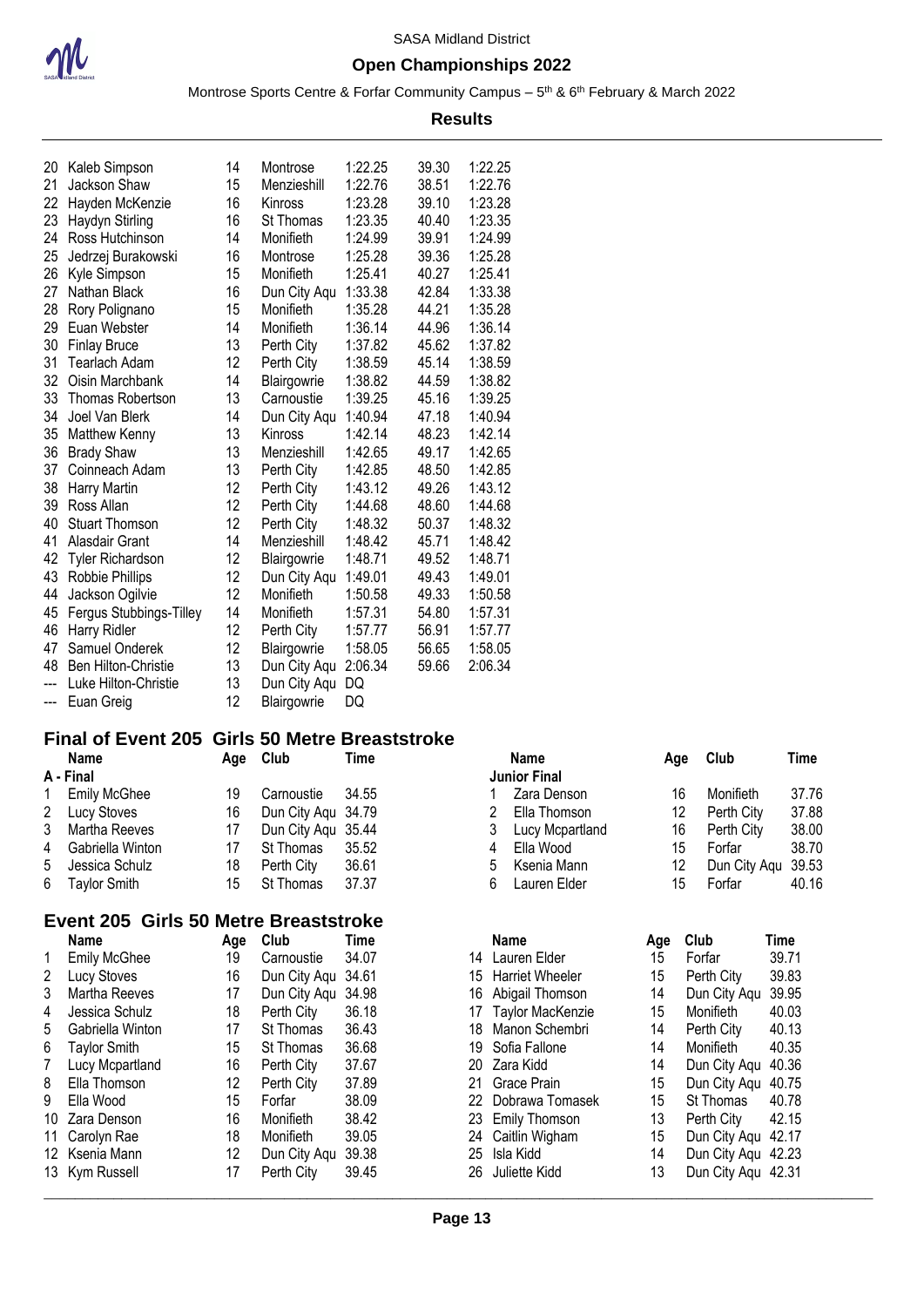

#### **Open Championships 2022**

Montrose Sports Centre & Forfar Community Campus – 5<sup>th</sup> & 6<sup>th</sup> February & March 2022

#### **Results**

| 27 | Sophie Clarke             | 12                | Monifieth    | 42.72 |
|----|---------------------------|-------------------|--------------|-------|
| 28 | Eva Cowling               | 14                | Perth City   | 42.77 |
| 29 | Olivia Dargie             | 14                | Montrose     | 42.80 |
| 30 | Alana Gruneberg-MacKenzie | 17                | Blairgowrie  | 42.81 |
| 31 | Kirsten Kelly             | 15                | Perth City   | 42.88 |
| 32 | Zoe Davidson              | 16                | Blairgowrie  | 43.21 |
| 33 | Julia Walker              | 14                | Dun City Aqu | 43.24 |
| 34 | Natalie McGregor          | 13                | Perth City   | 43.34 |
| 35 | Katie Smart               | 14                | Perth City   | 43.39 |
| 36 | Lottie Affleck            | 14                | Dun City Aqu | 43.40 |
| 37 | Dreanna Norris            | 16                | Perth City   | 43.73 |
| 38 | India-Leoni Bryden        | 15                | Montrose     | 44.26 |
| 39 | Erin Livie                | 14                | Dun City Aqu | 44.90 |
|    | *40 Sarah Gadsden         | 13                | Perth City   | 45.77 |
|    | *40 Imogen Jarrett        | $12 \overline{ }$ | Dun City Aqu | 45.77 |
| 42 | Lucy Ferrett              | 12                | Dun City Aqu | 46.30 |
| 43 | Sadie Falconer            | 13                | St Thomas    | 47.55 |
|    | *44 Daisy Luhman          | 14                | Dun City Aqu | 47.83 |
|    | *44 Jessica Sloan         | 13                | Kinross      | 47.83 |
|    | *46 Lara Cowling          | 12                | Perth City   | 48.17 |
|    | *46 Hannah Breingan       | 15                | Kinross      | 48.17 |
| 48 | Mairi MacNeill            | 12                | Perth City   | 48.21 |

## **Final of Event 206 Boys 50 Metre Freestyle**

|           | <b>Name</b>       |    | Age Club           | Time  |    | Name                |    | Age Club          | Time |
|-----------|-------------------|----|--------------------|-------|----|---------------------|----|-------------------|------|
|           | A - Final         |    |                    |       |    | <b>Junior Final</b> |    |                   |      |
| $1 \quad$ | Murray Pritchard  | 18 | Perth City         | 24.43 |    | 1 Corey Philip      | 14 | Dun City Aqu 26.4 |      |
|           | 2 John MacKay     | 17 | Perth City         | 25.17 |    | Jensen Norris       | 14 | Perth City        | 26.6 |
|           | 3 Jonathan Venter | 19 | Perth City         | 25.97 |    | Will Shepherd       | 16 | Perth City        | 26.7 |
|           | 4 Ben Smallwood   | 16 | Kinross            | 26.04 |    | 4 Connor Brierley   | 16 | Dun City Agu 27.1 |      |
|           | 5 Cain Buchanan   | 15 | Dun City Agu 26.21 |       |    | 5 Cameron Mitchell  | 16 | St Thomas         | 27.3 |
|           | 6 Oliver Spalding | 19 | Dun City Aqu 26.30 |       | 6. | Hayden McKenzie     | 16 | Kinross           | 27.4 |

### **Event 206 Boys 50 Metre Freestyle**

|     | J<br><b>Name</b>        | Age | Club         | Time  |
|-----|-------------------------|-----|--------------|-------|
| 1   | John MacKay             | 17  | Perth City   | 24.91 |
| 2   | Murray Pritchard        | 18  | Perth City   | 25.25 |
| 3   | Jonathan Venter         | 19  | Perth City   | 25.62 |
| 4   | Cain Buchanan           | 15  | Dun City Aqu | 25.93 |
| 5   | Ben Smallwood           | 16  | Kinross      | 26.05 |
| 6   | <b>Oliver Spalding</b>  | 19  | Dun City Aqu | 26.33 |
| 7   | Corey Philip            | 14  | Dun City Aqu | 26.43 |
| 8   | <b>Andrew Venter</b>    | 18  | Perth City   | 26.54 |
| 9   | Caelan Milne            | 18  | Menzieshill  | 26.57 |
| 10  | Sam Harrison            | 18  | Perth City   | 26.70 |
|     | *11 Jensen Norris       | 14  | Perth City   | 26.98 |
| *11 | Hayden McKenzie         | 16  | Kinross      | 26.98 |
| 13  | Will Shepherd           | 16  | Perth City   | 27.04 |
| 14  | Cameron Mitchell        | 16  | St Thomas    | 27.07 |
| 15  | <b>Adam Phillips</b>    | 18  | Dun City Aqu | 27.11 |
| 16  | Connor Brierley         | 16  | Dun City Aqu | 27.45 |
| 17  | Lewis Brander           | 15  | Monifieth    | 27.79 |
| 18  | Rory Webster            | 15  | Monifieth    | 27.83 |
| 19  | <b>Stuart Pritchard</b> | 16  | Kinross      | 27.87 |
| 20  | Nathan Crighton         | 17  | Forfar       | 28.34 |
| 21  | Haydyn Stirling         | 16  | St Thomas    | 28.51 |

|    | *49 Megan Storey    | 13 | Monifieth    | 48.92   |
|----|---------------------|----|--------------|---------|
|    | *49 Grace Renfrew   | 12 | Perth City   | 48.92   |
|    | *51 Alysia Shepherd | 13 | Kinross      | 49.29   |
|    | *51 Skye Doherty    | 14 | Blairgowrie  | 49.29   |
| 53 | Grace McKay         | 14 | St Thomas    | 49.34   |
| 54 | <b>Emily Storey</b> | 13 | Monifieth    | 49.49   |
| 55 | Libby Duncan        | 12 | Menzieshill  | 49.90   |
| 56 | <b>Lily Watkins</b> | 13 | Perth City   | 50.02   |
| 57 | Natalia Wakulinska  | 12 | Montrose     | 50.66   |
| 58 | Anna Healy          | 12 | Kinross      | 51.09   |
| 59 | Eva Weatherburn     | 14 | Monifieth    | 51.22   |
| 60 | <b>Lily Divers</b>  | 12 | Dun City Aqu | 51.51   |
| 61 | <b>Katie Scott</b>  | 12 | Perth City   | 52.59   |
| 62 | Aimie Shaw          | 13 | Perth City   | 53.58   |
| 63 | Maya Suchomska      | 14 | Blairgowrie  | 53.83   |
| 64 | Fearne Jarrett      | 11 | Dun City Aqu | 54.62   |
| 65 | Amber McNally       | 12 | Blairgowrie  | 55.16   |
| 66 | Christina Sloan     | 12 | Kinross      | 55.40   |
| 67 | Sadhbh Marchbank    | 12 | Blairgowrie  | 55.97   |
| 68 | Alex Owens          | 13 | Perth City   | 56.79   |
| 69 | Leni Parsons        | 14 | Monifieth    | 1:00.68 |
| 70 | <b>Beth Greig</b>   | 22 | St Thomas    | 1:06.83 |

|   | <b>Name</b><br><b>Junior Final</b> | Aae | Club         | Time  |
|---|------------------------------------|-----|--------------|-------|
|   | <b>Corey Philip</b>                | 14  | Dun City Aqu | 26.41 |
| 2 | Jensen Norris                      | 14  | Perth City   | 26.67 |
| 3 | Will Shepherd                      | 16  | Perth City   | 26.76 |
| 4 | <b>Connor Brierley</b>             | 16  | Dun City Agu | 27.18 |
| 5 | Cameron Mitchell                   | 16  | St Thomas    | 27.30 |
| 6 | Hayden McKenzie                    | 16  | Kinross      | 27.40 |

|    | <b>EVEIR ZUD DUYS JU MENET FEESLYIE</b> |     |                    |       |    |                     |     |              |       |
|----|-----------------------------------------|-----|--------------------|-------|----|---------------------|-----|--------------|-------|
|    | <b>Name</b>                             | Age | Club               | Time  |    | Name                | Age | Club         | Time  |
|    | John MacKay                             | 17  | Perth City         | 24.91 | 22 | Jackson Shaw        | 15  | Menzieshill  | 29.18 |
| 2  | Murray Pritchard                        | 18  | Perth City         | 25.25 | 23 | Alexander McGregor  | 14  | Perth City   | 29.33 |
| 3  | Jonathan Venter                         | 19  | Perth City         | 25.62 | 24 | Murray Hopkins      | 16  | Menzieshill  | 29.34 |
| 4  | Cain Buchanan                           | 15  | Dun City Aqu       | 25.93 | 25 | Duncan Crichton     | 15  | Kinross      | 29.38 |
| 5  | Ben Smallwood                           | 16  | <b>Kinross</b>     | 26.05 | 26 | Finn Bannerman      | 15  | Perth City   | 29.85 |
| 6  | <b>Oliver Spalding</b>                  | 19  | Dun City Aqu       | 26.33 | 27 | Kyle Simpson        | 15  | Monifieth    | 29.95 |
|    | Corey Philip                            | 14  | Dun City Aqu 26.43 |       | 28 | Nathan Black        | 16  | Dun City Aqu | 30.37 |
| 8  | Andrew Venter                           | 18  | Perth City         | 26.54 | 29 | Ross Hutchinson     | 14  | Monifieth    | 30.43 |
| 9  | Caelan Milne                            | 18  | Menzieshill        | 26.57 | 30 | Rory Polignano      | 15  | Monifieth    | 30.49 |
| 10 | Sam Harrison                            | 18  | Perth City         | 26.70 | 31 | Johnny Martin       | 14  | Kinross      | 30.79 |
|    | *11 Jensen Norris                       | 14  | Perth City         | 26.98 | 32 | Gavin Aitchison     | 14  | Dun City Aqu | 31.01 |
|    | *11 Hayden McKenzie                     | 16  | Kinross            | 26.98 | 33 | <b>Finlay Bruce</b> | 13  | Perth City   | 31.50 |
|    | 13 Will Shepherd                        | 16  | Perth City         | 27.04 | 34 | Kaleb Simpson       | 14  | Montrose     | 31.51 |
|    | 14 Cameron Mitchell                     | 16  | St Thomas          | 27.07 | 35 | <b>Frazer Dow</b>   | 13  | Perth City   | 31.80 |
| 15 | <b>Adam Phillips</b>                    | 18  | Dun City Aqu 27.11 |       | 36 | Dillan MacPhail     | 15  | Dun City Aqu | 31.86 |
| 16 | <b>Connor Brierley</b>                  | 16  | Dun City Aqu 27.45 |       | 37 | Matthew Kenny       | 13  | Kinross      | 32.89 |
| 17 | Lewis Brander                           | 15  | Monifieth          | 27.79 | 38 | Thomas Robertson    | 13  | Carnoustie   | 33.24 |
| 18 | Rory Webster                            | 15  | Monifieth          | 27.83 | 39 | Alasdair Grant      | 14  | Menzieshill  | 33.94 |
| 19 | <b>Stuart Pritchard</b>                 | 16  | Kinross            | 27.87 | 40 | <b>Brady Shaw</b>   | 13  | Menzieshill  | 34.25 |
|    | 20 Nathan Crighton                      | 17  | Forfar             | 28.34 | 41 | Euan Webster        | 14  | Monifieth    | 34.39 |
|    | 21 Haydyn Stirling                      | 16  | St Thomas          | 28.51 | 42 | Jackson Ogilvie     | 12  | Monifieth    | 35.30 |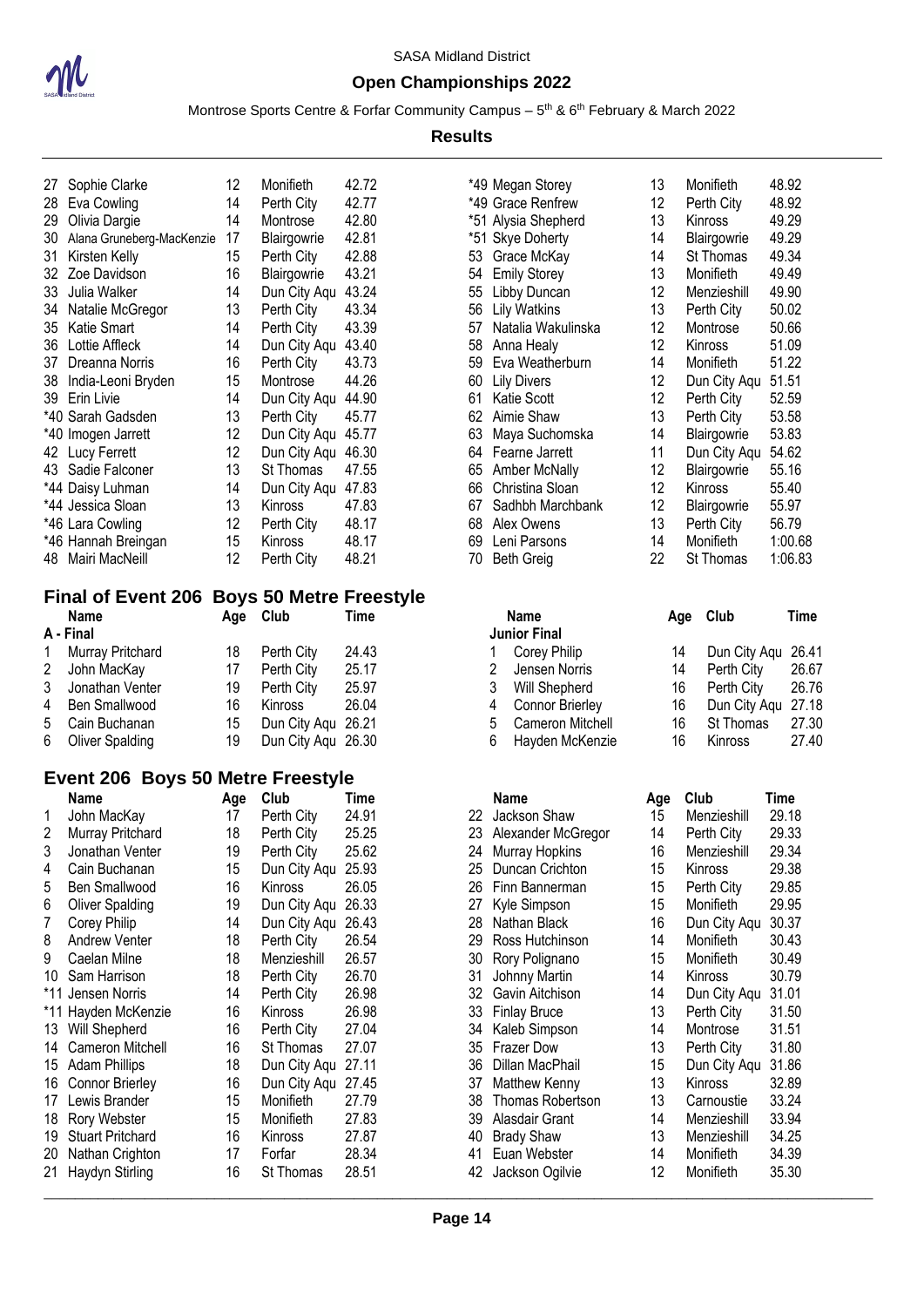

Montrose Sports Centre & Forfar Community Campus – 5<sup>th</sup> & 6<sup>th</sup> February & March 2022

#### **Results**

| 43 Tearlach Adam    | 12              | Perth City   | 35.39 |
|---------------------|-----------------|--------------|-------|
| 44 Harry Martin     | 12              | Perth City   | 35.50 |
| 45 Ross Allan       | 12              | Perth City   | 35.83 |
| 46 Harry Ridler     | 12              | Perth City   | 36.38 |
| *47 Coinneach Adam  | 13              | Perth City   | 36.42 |
| *47 Oisin Marchbank | 14              | Blairgowrie  | 36.42 |
| 49 Robbie Phillips  | 12 <sup>°</sup> | Dun City Agu | 36.76 |
| 50 Tyler Richardson | 12              | Blairgowrie  | 38.44 |

|                | 51 Harvey Swan             | 11 | Blairgowrie        | 39.05 |
|----------------|----------------------------|----|--------------------|-------|
|                | 52 Logan James Lees        | 13 | Montrose           | 39.11 |
|                | 53 Stuart Thomson          | 12 | Perth City         | 39.67 |
|                | 54 Fergus Stubbings-Tilley | 14 | Monifieth          | 40.30 |
|                | 55 Ben Hilton-Christie     | 13 | Dun City Agu       | 42.47 |
|                | 56 Luke Hilton-Christie    | 13 | Dun City Agu 42.48 |       |
| $\overline{a}$ | <b>Finlay Watson</b>       | 15 | St Thomas          | DO    |

### **Event 207 Girls 200 Metre Butterfly**

|              | Name                         | Aqe | Club                 | Time    | 50    | 100             | 150             | 200     |
|--------------|------------------------------|-----|----------------------|---------|-------|-----------------|-----------------|---------|
| $\mathbf{1}$ | Katherine Bailey             | 18  | Perth City           | 2:19.25 | 31.21 | 1:06.47         | 1:42.81         | 2:19.25 |
|              | 2 Chloe Mclean               | 15  | Dun City Agu 2:48.76 |         | 37.15 |                 | 1:18.98 2:04.82 | 2:48.76 |
|              | 3 Carolyn Rae                | 18  | Monifieth            | 2:55.91 | 38.99 | 1:23.92 2:10.69 |                 | 2:55.91 |
|              | 4 Mhairi Kemp                | 14  | Perth City           | 2:58.34 | 38.02 |                 | 1:23.66 2:11.85 | 2:58.34 |
|              | 5 Sofia Fallone              | 14  | Monifieth            | 2:59.20 | 36.81 |                 | 1:22.46 2:11.20 | 2:59.20 |
|              | 6 Joanna Gardner-Lockhart 15 |     | Menzieshill          | 3:48.37 | 48.85 |                 | 1:48.18 2:47.71 | 3:48.37 |

### **Final of Event 208 Boys 200 Metre Backstroke**

|                          | <b>Name</b>             | Age | Club         | Time    | 50    | 100     | 150     | 200     |
|--------------------------|-------------------------|-----|--------------|---------|-------|---------|---------|---------|
|                          | A Final                 |     |              |         |       |         |         |         |
| 1                        | <b>Travis Davey</b>     | 17  | Dun City Agu | 2:10.86 | 29.49 | 1:02.46 | 1:36.70 | 2:10.86 |
| 2                        | Owen Carroll            | 17  | Perth City   | 2:20.76 | 32.83 | 1:08.78 | 1:45.59 | 2:20.76 |
| 3                        | Jonathan Venter         | 19  | Perth City   | 2:21.08 | 33.16 | 1:09.31 | 1:45.86 | 2:21.08 |
| 4                        | Euan Weir               | 14  | Dun City Agu | 2:26.96 | 34.47 | 1:12.12 | 1:50.47 | 2:26.96 |
| 5                        | <b>Adam Phillips</b>    | 18  | Dun City Agu | 2:27.56 | 33.40 | 1:11.52 | 1:50.42 | 2:27.56 |
| $\overline{\phantom{a}}$ | John MacKay             | 17  | Perth City   | DQ      |       |         |         |         |
|                          | <b>Junior Final</b>     |     |              |         |       |         |         |         |
| 1                        | Corey Philip            | 14  | Dun City Aqu | 2:29.48 | 34.33 | 1:13.68 | 1:53.45 | 2:29.48 |
| 2                        | <b>Stuart Pritchard</b> | 16  | Kinross      | 2:29.93 | 34.80 | 1:13.69 | 1:53.18 | 2:29.93 |
| 3                        | Calum McKenzie          | 13  | Perth City   | 2:41.77 | 37.24 | 1:19.00 | 2:02.92 | 2:41.77 |
| 4                        | Duncan Crichton         | 15  | Kinross      | 2:45.61 | 37.95 | 1:20.33 | 2:03.91 | 2:45.61 |
| 5                        | Jedrzej Burakowski      | 16  | Montrose     | 2:51.59 | 38.02 | 1:19.73 | 2:05.68 | 2:51.59 |
| 6                        | Dillan MacPhail         | 15  | Dun City Agu | 3:07.10 | 44.16 | 1:32.55 | 2:20.52 | 3:07.10 |

#### **Event 208 Boys 200 Metre Backstroke**

|    | Name                    | Age | Club                 | Time    | 50    | 100     | 150     | 200     |
|----|-------------------------|-----|----------------------|---------|-------|---------|---------|---------|
| 1  | <b>Travis Davey</b>     | 17  | Dun City Aqu         | 2:11.91 | 28.92 | 1:02.20 | 1:37.35 | 2:11.91 |
| 2  | Owen Carroll            | 17  | Perth City           | 2:15.58 | 31.15 | 1:04.91 | 1:40.02 | 2:15.58 |
| 3  | Jonathan Venter         | 19  | Perth City           | 2:20.94 | 33.06 | 1:08.77 | 1:45.38 | 2:20.94 |
| 4  | John MacKay             | 17  | Perth City           | 2:21.63 | 32.46 | 1:08.53 | 1:45.56 | 2:21.63 |
| 5  | Euan Weir               | 14  | Dun City Aqu         | 2:25.49 | 34.42 | 1:11.18 | 1:48.80 | 2:25.49 |
| 6  | <b>Adam Phillips</b>    | 18  | Dun City Aqu 2:28.02 |         | 34.29 | 1:12.32 | 1:51.54 | 2:28.02 |
| 7  | Corey Philip            | 14  | Dun City Agu         | 2:28.11 | 34.38 | 1:12.04 | 1:51.23 | 2:28.11 |
| 8  | Oliver Spalding         | 19  | Dun City Aqu         | 2:28.45 | 34.47 | 1:11.83 | 1:50.34 | 2:28.45 |
| 9  | <b>Stuart Pritchard</b> | 16  | <b>Kinross</b>       | 2:31.04 | 34.53 | 1:12.70 | 1:52.98 | 2:31.04 |
| 10 | Duncan Crichton         | 15  | Kinross              | 2:44.22 | 38.44 | 1:20.25 | 2:04.05 | 2:44.22 |
| 11 | Calum McKenzie          | 13  | Perth City           | 2:45.24 | 38.22 | 1:20.27 | 2:03.53 | 2:45.24 |
| 12 | Jedrzej Burakowski      | 16  | Montrose             | 2:54.92 | 37.48 | 1:19.15 | 2:06.11 | 2:54.92 |
| 13 | Dillan MacPhail         | 15  | Dun City Agu         | 3:04.61 | 44.32 | 1:31.34 | 2:19.67 | 3:04.61 |
| 14 | Ross Allan              | 12  | Perth City           | 3:06.73 | 43.31 | 1:31.63 | 2:20.08 | 3:06.73 |
| 15 | Rory Polignano          | 15  | Monifieth            | 3:08.90 | 42.98 | 1:32.55 | 2:24.19 | 3:08.90 |
| 16 | Harry Ridler            | 12  | Perth City           | 3:12.66 | 46.40 | 1:35.84 | 2:25.87 | 3:12.66 |
| 17 | Coinneach Adam          | 13  | Perth City           | 3:17.33 | 46.33 | 1:37.52 | 2:28.63 | 3:17.33 |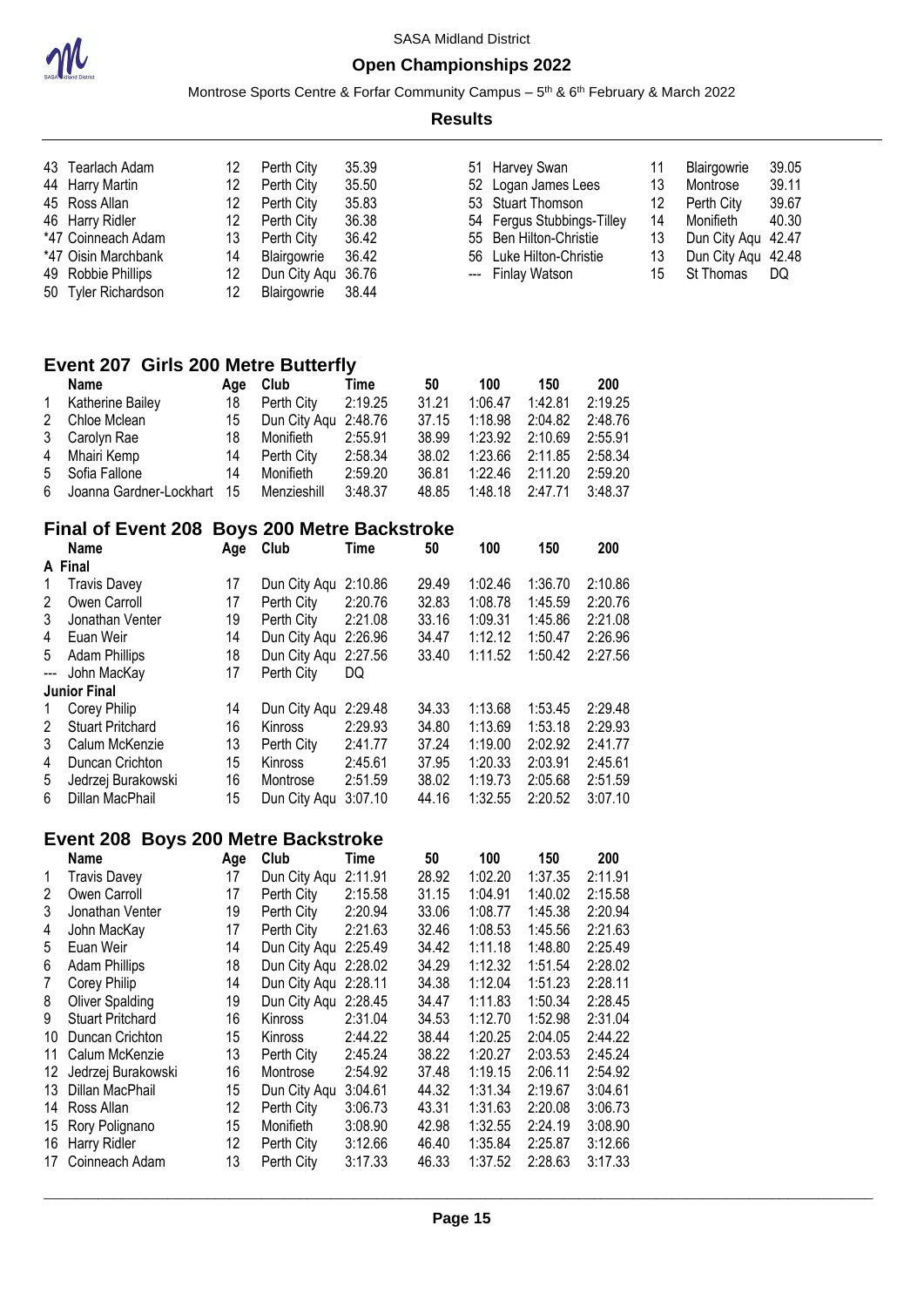

Montrose Sports Centre & Forfar Community Campus – 5<sup>th</sup> & 6<sup>th</sup> February & March 2022

| 18  | Luke Hilton-Christie                         | 13       | Dun City Aqu 3:28.68 |         | 51.41 | 1:45.47 | 2:40.54 | 3:28.68 |
|-----|----------------------------------------------|----------|----------------------|---------|-------|---------|---------|---------|
| --- | Alasdair Grant                               | 14       | Menzieshill          | DQ      |       |         |         |         |
| --- | Fergus Stubbings-Tilley                      | 14       | Monifieth            | DQ      |       |         |         |         |
|     | Evan Davidson                                | 15       | Dun City Aqu DQ      |         |       |         |         |         |
| --- | Ben Hilton-Christie                          | 13       | Dun City Aqu DQ      |         |       |         |         |         |
|     |                                              |          |                      |         |       |         |         |         |
|     | Final of Event 209 Girls 100 Metre Freestyle |          |                      |         |       |         |         |         |
|     | Name                                         | Age Club |                      | Time    | 50    | 100     |         |         |
|     | A Final                                      |          |                      |         |       |         |         |         |
| 1   | <b>Scarlett Ferris</b>                       | 18       | Perth City           | 58.30   | 28.13 | 58.30   |         |         |
| 2   | <b>Elise Cosens</b>                          | 17       | Perth City           | 58.39   | 27.69 | 58.39   |         |         |
|     |                                              |          | Perth City           | 1:00.91 | 29.47 | 1:00.91 |         |         |
| 3   | Katherine Renfrew                            | 15       |                      |         |       |         |         |         |
| 4   | Lucy Stoves                                  | 16       | Dun City Aqu 1:01.31 |         | 29.62 | 1:01.31 |         |         |
| 5   | Jessica Schulz                               | 18       | Perth City           | 1:03.68 | 30.71 | 1:03.68 |         |         |
| 6   | <b>Emily Cumming</b>                         | 17       | Kinross              | 1:05.57 | 30.13 | 1:05.57 |         |         |
|     | <b>Junior Final</b>                          |          |                      |         |       |         |         |         |
| 1   | <b>Taylor Smith</b>                          | 15       | St Thomas            | 1:04.35 | 31.63 | 1:04.35 |         |         |
| 2   | Isla Gilmurray                               | 14       | Dun City Aqu 1:04.72 |         | 31.39 | 1:04.72 |         |         |
| 3   | Dobrawa Tomasek                              | 15       | St Thomas            | 1:04.97 | 31.36 | 1:04.97 |         |         |
| 4   | Chloe Mclean                                 | 15       | Dun City Aqu 1:05.34 |         | 31.24 | 1:05.34 |         |         |
| 5   | Lauren Ferrett                               | 14       | Dun City Aqu 1:05.94 |         | 31.90 | 1:05.94 |         |         |
| 6   | Phoebe Samson                                | 14       | Dun City Aqu 1:06.15 |         | 31.44 | 1:06.15 |         |         |
|     |                                              |          |                      |         |       |         |         |         |
|     | Event 209 Girls 100 Metre Freestyle          |          |                      |         |       |         |         |         |
|     | <b>Name</b>                                  | Age Club |                      | Time    | 50    | 100     |         |         |
| 1   | <b>Elise Cosens</b>                          | 17       | Perth City           | 58.08   | 27.64 | 58.08   |         |         |
| 2   | <b>Scarlett Ferris</b>                       | 18       | Perth City           | 58.86   | 28.25 | 58.86   |         |         |
| 3   | Katherine Renfrew                            | 15       | Perth City           | 1:00.97 | 29.47 | 1:00.97 |         |         |
| 4   | Lucy Stoves                                  | 16       | Dun City Aqu 1:01.42 |         | 29.26 | 1:01.42 |         |         |
| 5   | <b>Emily Cumming</b>                         | 17       | Kinross              | 1:02.98 | 29.22 | 1:02.98 |         |         |
| 6   | Jessica Schulz                               | 18       | Perth City           | 1:03.79 | 30.71 | 1:03.79 |         |         |
| 7   |                                              | 18       | Perth City           | 1:04.42 | 29.68 | 1:04.42 |         |         |
|     | Katelyn Tang                                 |          |                      |         |       |         |         |         |
| 8   | Isla Gilmurray                               | 14       | Dun City Aqu 1:04.49 |         | 31.07 | 1:04.49 |         |         |
| 9   | <b>Taylor Smith</b>                          | 15       | St Thomas            | 1:04.67 | 31.19 | 1:04.67 |         |         |
| 10  | Dobrawa Tomasek                              | 15       | St Thomas            | 1:04.70 | 30.99 | 1:04.70 |         |         |
| 11  | Phoebe Samson                                | 14       | Dun City Aqu 1:05.14 |         | 30.84 | 1:05.14 |         |         |
| 12  | Chloe Mclean                                 | 15       | Dun City Aqu 1:05.43 |         | 31.01 | 1:05.43 |         |         |
|     | 13 Lauren Ferrett                            | 14       | Dun City Aqu 1:05.90 |         | 32.01 | 1:05.90 |         |         |
|     | 14 Martha Reeves                             | 17       | Dun City Aqu 1:06.03 |         | 30.97 | 1:06.03 |         |         |
|     | 15 Emily McGhee                              | 19       | Carnoustie           | 1:06.21 | 32.03 | 1:06.21 |         |         |
|     | *16 Anna Easton                              | 15       | Dun City Aqu 1:06.30 |         | 31.84 | 1:06.30 |         |         |
|     | *16 Rose McLean                              | 17       | Perth City           | 1:06.30 | 31.57 | 1:06.30 |         |         |
| 18  | Simone Finlayson                             | 15       | Dun City Aqu 1:06.55 |         | 32.00 | 1:06.55 |         |         |
| 19  | Darci Reid                                   | 15       | Dun City Aqu 1:06.56 |         | 31.55 | 1:06.56 |         |         |
| 20  | Gabriella Winton                             | 17       | St Thomas            | 1:06.57 | 31.76 | 1:06.57 |         |         |
| 21  | <b>Reilly McIntosh</b>                       | 13       | Dun City Aqu         | 1:06.79 | 31.85 | 1:06.79 |         |         |
| 22  | Kym Russell                                  | 17       | Perth City           | 1:06.89 | 32.24 | 1:06.89 |         |         |
| 23  | <b>Charlotte Chadwick</b>                    | 15       | Kinross              | 1:06.97 | 32.65 | 1:06.97 |         |         |
|     | 24 Harriet Wheeler                           | 15       | Perth City           | 1:07.30 | 32.69 | 1:07.30 |         |         |
|     | 25 Libby Coull                               | 15       | St Thomas            | 1:08.01 | 32.83 | 1:08.01 |         |         |
|     | 26 Carolyn Rae                               | 18       | Monifieth            | 1:08.53 | 33.05 | 1:08.53 |         |         |
|     | 27 Alana Gruneberg-MacKenzie                 | 17       | Blairgowrie          | 1:08.76 | 32.37 | 1:08.76 |         |         |
|     | 28 Sofia Fallone                             | 14       | Monifieth            | 1:08.78 | 33.22 | 1:08.78 |         |         |
|     | 29 Taylor MacKenzie                          | 15       | Monifieth            | 1:08.82 | 32.22 | 1:08.82 |         |         |
|     | 30 Grace Prain                               | 15       | Dun City Aqu         | 1:09.06 | 33.32 | 1:09.06 |         |         |
| 31  | Isla Petrie                                  | 13       | Monifieth            | 1:09.16 | 34.15 | 1:09.16 |         |         |
|     | 32 Manon Schembri                            | 14       | Perth City           | 1:09.36 | 33.40 | 1:09.36 |         |         |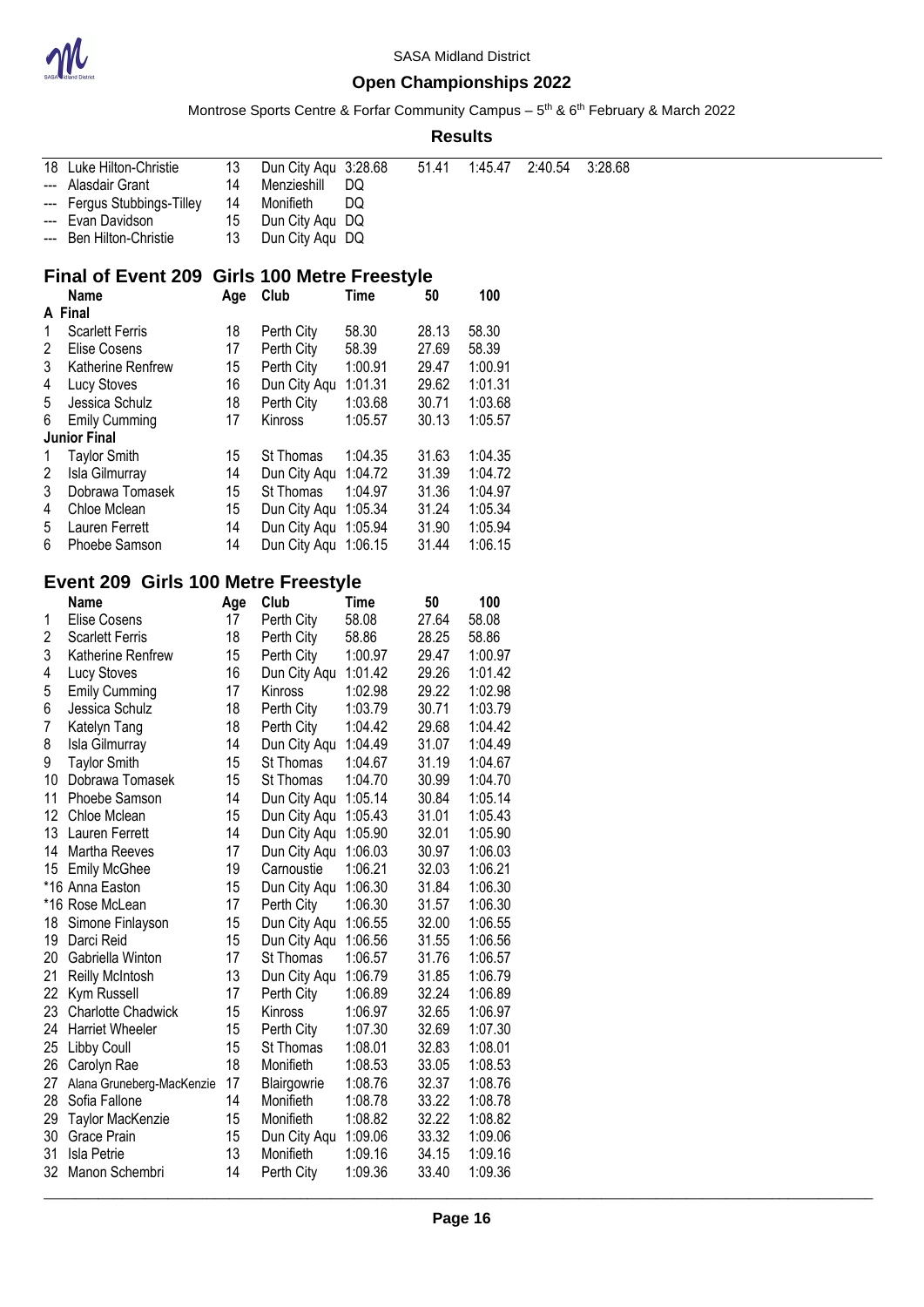

Montrose Sports Centre & Forfar Community Campus – 5<sup>th</sup> & 6<sup>th</sup> February & March 2022

| 33 | Isla Kidd            | 14 | Dun City Aqu | 1:09.53 | 32.90 | 1:09.53 |
|----|----------------------|----|--------------|---------|-------|---------|
| 34 | India-Leoni Bryden   | 15 | Montrose     | 1:10.09 | 34.09 | 1:10.09 |
| 35 | Grace McCall         | 15 | Perth City   | 1:10.33 | 34.58 | 1:10.33 |
| 36 | Ella Thomson         | 12 | Perth City   | 1:10.61 | 34.17 | 1:10.61 |
| 37 | Caitlin Wigham       | 15 | Dun City Aqu | 1:10.84 | 33.91 | 1:10.84 |
| 38 | Zara Kidd            | 14 | Dun City Aqu | 1:10.96 | 34.40 | 1:10.96 |
| 39 | Zoe Neave            | 15 | Kinross      | 1:10.98 | 33.86 | 1:10.98 |
| 40 | Katie Smart          | 14 | Perth City   | 1:11.16 | 34.53 | 1:11.16 |
| 41 | <b>Emily Thomson</b> | 13 | Perth City   | 1:11.59 | 34.66 | 1:11.59 |
| 42 | Abigail Thomson      | 14 | Dun City Aqu | 1:12.58 | 34.99 | 1:12.58 |
| 43 | Ksenia Mann          | 12 | Dun City Aqu | 1:12.64 | 34.79 | 1:12.64 |
| 44 | Juliette Kidd        | 13 | Dun City Aqu | 1:13.16 | 34.21 | 1:13.16 |
| 45 | <b>Alice Stewart</b> | 15 | Forfar       | 1:13.49 | 35.20 | 1:13.49 |
| 46 | Jessica Sloan        | 13 | Kinross      | 1:13.72 | 35.03 | 1:13.72 |
| 47 | Eva Warburton        | 14 | Forfar       | 1:13.84 | 35.09 | 1:13.84 |
| 48 | Julia Walker         | 14 | Dun City Aqu | 1:14.44 | 35.87 | 1:14.44 |
| 49 | Dreanna Norris       | 16 | Perth City   | 1:14.68 | 35.27 | 1:14.68 |
| 50 | Eva Cowling          | 14 | Perth City   | 1:14.74 | 35.65 | 1:14.74 |
| 51 | Sadie Falconer       | 13 | St Thomas    | 1:14.75 | 36.14 | 1:14.75 |
| 52 | Olivia Dargie        | 14 | Montrose     | 1:15.68 | 36.77 | 1:15.68 |
| 53 | Erin Livie           | 14 | Dun City Aqu | 1:15.88 | 35.58 | 1:15.88 |
| 54 | Katie Fraser         | 15 | Kinross      | 1:15.94 | 35.49 | 1:15.94 |
| 55 | Alysia Shepherd      | 13 | Kinross      | 1:16.02 | 36.41 | 1:16.02 |
| 56 | Lottie Affleck       | 14 | Dun City Aqu | 1:16.59 | 37.14 | 1:16.59 |
| 57 | Sophie Clarke        | 12 | Monifieth    | 1:16.66 | 35.20 | 1:16.66 |
| 58 | Kayleigh Ross        | 14 | Monifieth    | 1:16.72 | 37.23 | 1:16.72 |
| 59 | Natalie McGregor     | 13 | Perth City   | 1:16.85 | 35.82 | 1:16.85 |
| 60 | Imogen Jarrett       | 12 | Dun City Aqu | 1:17.16 | 35.25 | 1:17.16 |
| 61 | Jessica Leadingham   | 15 | Monifieth    | 1:17.55 | 37.45 | 1:17.55 |
| 62 | Kirsten Kelly        | 15 | Perth City   | 1:17.58 | 37.18 | 1:17.58 |
| 63 | Faye Aitchison       | 14 | Dun City Aqu | 1:18.09 | 38.19 | 1:18.09 |
| 64 | Megan Storey         | 13 | Monifieth    | 1:18.82 | 37.20 | 1:18.82 |
| 65 | Zoe Davidson         | 16 | Blairgowrie  | 1:20.24 | 37.26 | 1:20.24 |
| 66 | Sarah Gadsden        | 13 | Perth City   | 1:20.31 | 38.15 | 1:20.31 |
| 67 | <b>Grace Renfrew</b> | 12 | Perth City   | 1:20.67 | 39.99 | 1:20.67 |
| 68 | Anna Healy           | 12 | Kinross      | 1:20.88 | 38.38 | 1:20.88 |
| 69 | <b>Skye Doherty</b>  | 14 | Blairgowrie  | 1:22.27 | 39.31 | 1:22.27 |
| 70 | Cara McMahon         | 13 | Dun City Aqu | 1:23.94 | 39.16 | 1:23.94 |
| 71 | Islay Hannah         | 11 | Perth City   | 1:24.00 | 40.39 | 1:24.00 |
| 72 | Georgia McLeod       | 11 | Dun City Aqu | 1:24.03 | 40.31 | 1:24.03 |
| 73 | Mairi MacNeill       | 12 | Perth City   | 1:24.11 | 40.03 | 1:24.11 |
| 74 | Grace McKay          | 14 | St Thomas    | 1:24.53 | 40.66 | 1:24.53 |
| 75 | <b>Lily Divers</b>   | 12 | Dun City Aqu | 1:25.40 | 41.53 | 1:25.40 |
| 76 | <b>Emily Storey</b>  | 13 | Monifieth    | 1:26.05 | 39.79 | 1:26.05 |
| 77 | Natalia Wakulinska   | 12 | Montrose     | 1:27.04 | 40.37 | 1:27.04 |
| 78 | Erin Cardno          | 14 | Perth City   | 1:27.20 | 41.72 | 1:27.20 |
| 79 | Lara Cowling         | 12 | Perth City   | 1:27.23 | 42.70 | 1:27.23 |
| 80 | Allegra Polignano    | 13 | Monifieth    | 1:27.60 | 41.33 | 1:27.60 |
| 81 | Aimie Shaw           | 13 | Perth City   | 1:28.38 | 41.32 | 1:28.38 |
| 82 | Leni Parsons         | 14 | Monifieth    | 1:29.08 | 44.62 | 1:29.08 |
| 83 | Christina Sloan      | 12 | Kinross      | 1:29.49 | 43.17 | 1:29.49 |
| 84 | <b>Isla Black</b>    | 13 | Dun City Aqu | 1:29.55 | 43.57 | 1:29.55 |
| 85 | Katie Scott          | 12 | Perth City   | 1:30.00 | 42.16 | 1:30.00 |
| 86 | Maya Suchomska       | 14 | Blairgowrie  | 1:31.61 | 43.48 | 1:31.61 |
| 87 | Fearne Jarrett       | 11 | Dun City Aqu | 1:31.95 | 45.23 | 1:31.95 |
| 88 | Sadhbh Marchbank     | 12 | Blairgowrie  | 1:34.47 | 45.78 | 1:34.47 |
| 89 | <b>Lily Watkins</b>  | 13 | Perth City   | 1:34.58 | 44.67 | 1:34.58 |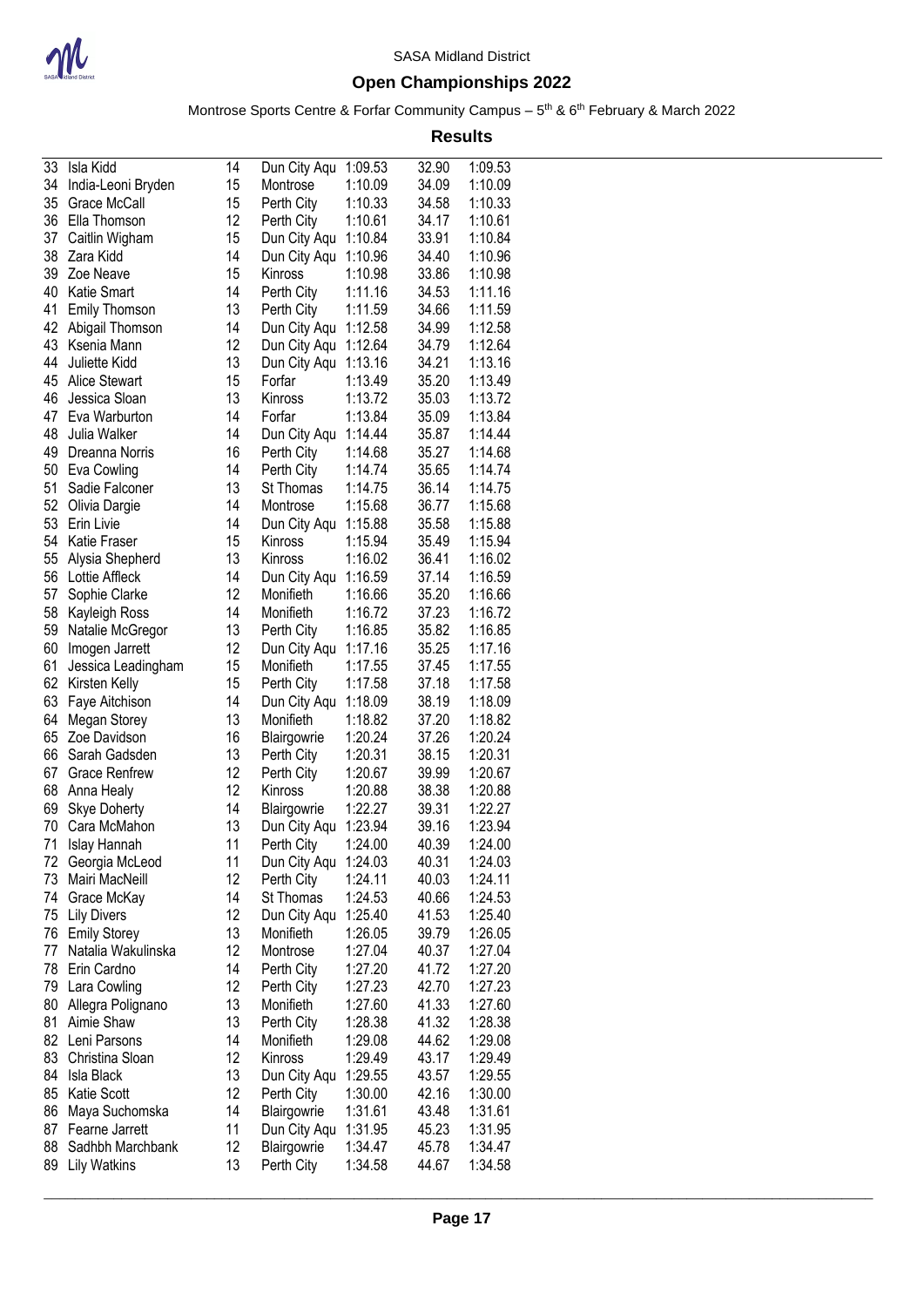

### **Open Championships 2022**

Montrose Sports Centre & Forfar Community Campus – 5<sup>th</sup> & 6<sup>th</sup> February & March 2022

|     |                                                   |                |                                       |                          |                | <b>Results</b>                               |                |                        |
|-----|---------------------------------------------------|----------------|---------------------------------------|--------------------------|----------------|----------------------------------------------|----------------|------------------------|
| --- | 90 Alex Owens<br>91 Beth Greig<br>Hannah Breingan | 13<br>22<br>15 | Perth City<br>St Thomas<br>Kinross    | 1:36.24<br>1:51.68<br>DQ | 46.05<br>53.39 | 1:36.24<br>1:51.68                           |                |                        |
|     | Event 210 Boys 4 x 50 Metre Freestyle Relay       |                |                                       |                          |                |                                              |                |                        |
| 1   | Team<br>Perth City<br>1) Jonathan Venter 19       | A              | Time<br>1:41.47<br>2) John MacKay 17  | 50<br>25.89              | 100<br>51.18   | 150<br>1:16.74<br>3) Owen Carroll 17         | 200<br>1:41.47 | 4) Murray Pritchard 18 |
| 2   | Dun City Aqu<br>1) Travis Davey 17                | A              | 1:43.68<br>2) Jack Milne 21           | 25.21                    | 50.98          | 1:17.55<br>3) Adam Phillips 18               | 1:43.68        | 4) Oliver Spalding 19  |
| 3   | Perth City<br>1) Jensen Norris 14                 | B              | 1:46.13<br>2) Sam Harrison 18         | 27.10                    | 53.13          | 1:19.07<br>3) Andrew Venter 18               | 1:46.13        | 4) Will Shepherd 16    |
| 4   | Dun City Aqu<br>1) Corey Philip 14                | B              | 1:47.44<br>2) Euan Weir 14            | 26.78                    | 54.28          | 1:21.53<br>3) Connor Brierley 16             | 1:47.44        | 4) Cain Buchanan 15    |
| 5   | Kinross<br>1) Hayden McKenzie 16                  | A              | 1:53.05<br>2) Duncan Crichton 15      | 28.53                    |                | 58.72 1:27.18<br>3) Stuart Pritchard 16      | 1:53.05        | 4) Ben Smallwood 16    |
| 6   | Dun City Aqu<br>1) Gavin Aitchison 14             | C              | 2:09.43<br>2) Joel Van Blerk 14       | 31.35                    |                | 1:05.03 1:37.19<br>3) Dillan MacPhail 15     | 2:09.43        | 4) Nathan Black 16     |
| 7   | Montrose<br>1) Jedrzej Burakowski 16              | A              | 2:16.06<br>2) Linden Faherty 13       | 30.99                    |                | 1:04.21 1:48.58<br>3) Logan James Lees 13    | 2:16.06        | 4) Kaleb Simpson 14    |
| 8   | Dun City Agu<br>1) Evan Davidson 15               | D.             | 2:27.90<br>2) Luke Hilton-Christie 13 | 25.06                    |                | 1:07.62 1:50.80<br>3) Ben Hilton-Christie 13 | 2:27.90        | 4) Robbie Phillips 12  |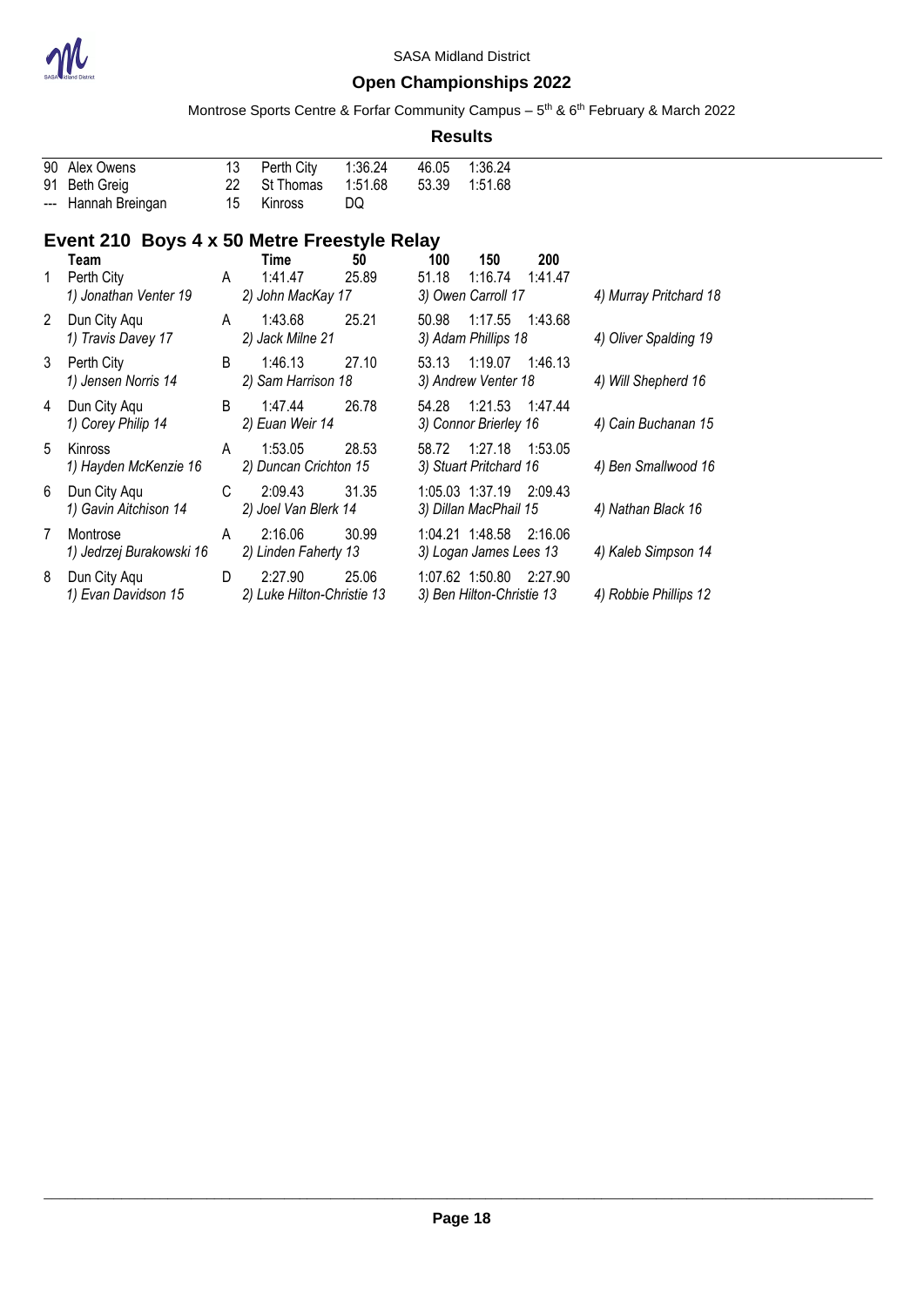

#### **Open Championships 2022**

Montrose Sports Centre & Forfar Community Campus – 5<sup>th</sup> & 6<sup>th</sup> February & March 2022

**Results**

|   | Event 301       |     | <b>Boys 800 Metre Freestyle</b> |          |                  |                                       |                               |                               |                               |                               |                                |                                |
|---|-----------------|-----|---------------------------------|----------|------------------|---------------------------------------|-------------------------------|-------------------------------|-------------------------------|-------------------------------|--------------------------------|--------------------------------|
|   | <b>Name</b>     | Age | Club                            | Time     | 50<br>450        | 100<br>500                            | 150<br>550                    | 200<br>600                    | 250<br>650                    | 300<br>700                    | 350<br>750                     | 400<br>800                     |
|   | Will Shepherd   | 16  | Perth City                      | 9:02.05  | 30.26<br>5:03.30 | 1:03.84<br>5:37.50                    | 1:37.22<br>6:11.90            | 2:11.24<br>6:46.20            | 2:45.37<br>7:20.96            | 3:19.47<br>7:55.51            | 3:54.33<br>8:29.77             | 4:29.01<br>9:02.05             |
| 2 | Cain Buchanan   | 15  | Dun City Agu 9:17.35            |          | 30.48<br>5:04.93 | 1:04.04                               | 1:37.92                       | 2:11.84                       | 2:46.24                       | 3:20.57                       | 3:54.64                        | 4:29.65                        |
| 3 | Euan Weir       | 14  | Dun City Aqu 9:29.43            |          | 33.06            | 5:40.60<br>1:08.68                    | 6:16.82<br>1:44.82            | 6:53.44<br>2:20.93            | 7:29.93<br>2:57.29            | 8:06.22<br>3:33.69            | 8:41.91<br>4:09.79             | 9:17.35<br>4:45.76             |
| 4 | Duncan Crichton | 15  | Kinross                         | 10:37.07 | 33.60<br>6:00.95 | 5:21.56 5:57.39<br>1:12.91<br>6:41.75 | 6:33.48<br>1:53.46<br>7:20.96 | 7:09.28<br>2:34.58<br>8:00.90 | 7:44.71<br>3:16.19<br>8:41.63 | 8:20.04<br>3:57.71<br>9:22.20 | 8:55.11<br>4:39.75<br>10:02.29 | 9:29.43<br>5:20.49<br>10:37.07 |
| 5 | Johnny Martin   | 14  | Kinross                         | 10:45.56 | 35.48            | 1:14.50<br>6:03.85 6:45.12            | 1:55.11<br>7:26.89            | 2:36.33<br>8:08.58            | 3:17.84<br>8:49.63            | 3:59.38<br>9:29.52            | 4:41.14<br>10:08.50            | 5:22.36<br>10:45.56            |
| 6 | Calum Brown     | 17  | St Thomas                       | 10:49.14 | 35.81<br>6:01.72 | 1:15.10<br>6:43.35                    | 1:55.53<br>7:25.01            | 2:36.50<br>8:06.97            | 3:17.96<br>8:48.87            | 3:58.84<br>9:30.36            | 4:39.58<br>10:10.96            | 5:20.22<br>10:49.14            |

### **Event 302 Girls 400 Metre IM**

|                | Name                       | Age | Club             | Time    | 50 | 100 | 150 | 200 | 250 | 300 | 350 | 400 |
|----------------|----------------------------|-----|------------------|---------|----|-----|-----|-----|-----|-----|-----|-----|
| 1              | Katherine Bailey           | 18  | Perth City       | 4:56.78 |    |     |     |     |     |     |     |     |
| $2^{\circ}$    | <b>Scarlett Ferris</b>     | 18  | Perth City       | 5:03.72 |    |     |     |     |     |     |     |     |
| 3              | <b>Katherine Renfrew</b>   | 15  | Perth City       | 5:29.38 |    |     |     |     |     |     |     |     |
| 4              | Simone Finlayson           | 15  | Dun City Agu     | 5:37.55 |    |     |     |     |     |     |     |     |
| 5 <sub>5</sub> | Taylor Smith               | 15  | St Thomas        | 5:44.13 |    |     |     |     |     |     |     |     |
| 6              | <b>Harriet Wheeler</b>     | 15  | Perth City       | 5:52.95 |    |     |     |     |     |     |     |     |
| $7^{\circ}$    | Darci Reid                 | 15  | Dun City Aqu     | 5:53.31 |    |     |     |     |     |     |     |     |
| 8              | Sofia Fallone              | 14  | Monifieth        | 6:00.53 |    |     |     |     |     |     |     |     |
| 9              | Libby Coull                | 15  | <b>St Thomas</b> | 6:03.50 |    |     |     |     |     |     |     |     |
|                | 10 Isla Petrie             | 13  | Monifieth        | 6:07.31 |    |     |     |     |     |     |     |     |
|                | 11 Sadie Falconer          | 13  | <b>St Thomas</b> | 6:28.33 |    |     |     |     |     |     |     |     |
|                | 12 Skye Petrie             | 11  | Monifieth        | 6:53.00 |    |     |     |     |     |     |     |     |
|                | 13 Joanna Gardner-Lockhart | 15  | Menzieshill      | 7:04.44 |    |     |     |     |     |     |     |     |
|                | 14 Molly Brown             | 14  | <b>St Thomas</b> | 7:06.16 |    |     |     |     |     |     |     |     |

### **Final of Event 303 Boys 100 Metre Backstroke**

|    | Name                    | Age | Club           | Time    | 50    | 100     |
|----|-------------------------|-----|----------------|---------|-------|---------|
| A  | Final                   |     |                |         |       |         |
|    | <b>Travis Davey</b>     | 17  | Dun City Aqu   | 59.06   | 28.20 | 59.06   |
| 2  | Owen Carroll            | 17  | Perth City     | 1:03.30 | 30.24 | 1:03.30 |
| 3  | Jonathan Venter         | 19  | Perth City     | 1:04.48 | 31.57 | 1:04.48 |
| 4  | Corey Philip            | 14  | Dun City Aqu   | 1:04.70 | 32.28 | 1:04.70 |
| 5  | John MacKay             | 17  | Perth City     | 1:05.63 | 31.54 | 1:05.63 |
| 6  | Jack Milne              | 21  | Dun City Agu   | 1:08.75 | 32.49 | 1:08.75 |
|    | <b>Junior Final</b>     |     |                |         |       |         |
| 7  | Jensen Norris           | 14  | Perth City     | 1:06.22 | 32.65 | 1:06.22 |
| 8  | <b>Stuart Pritchard</b> | 16  | <b>Kinross</b> | 1:08.75 | 33.96 | 1:08.75 |
| 9  | Rory Webster            | 15  | Monifieth      | 1:09.91 | 33.66 | 1:09.91 |
| 10 | Ben Smallwood           | 16  | Kinross        | 1:10.15 | 34.73 | 1:10.15 |
| 11 | Hayden McKenzie         | 16  | <b>Kinross</b> | 1:11.64 | 34.85 | 1:11.64 |
| 12 | <b>Finlay Brill</b>     | 15  | Monifieth      | 1:14.49 | 35.65 | 1:14.49 |
|    |                         |     |                |         |       |         |

### **Event 303 Boys 100 Metre Backstroke**

| Name              |    | Age Club               | Time | 50    | 100           |
|-------------------|----|------------------------|------|-------|---------------|
| 1 Travis Davey    | 17 | Dun City Aqu 58.83     |      | 27.98 | 58.83         |
| 2 Owen Carroll    |    | 17 Perth City 1:03.01  |      | 30.16 | 1:03.01       |
| 3 Jonathan Venter |    | 19 Perth City  1:03.90 |      | 30.95 | 1:03.90       |
| 4 Corey Philip    | 14 | Dun City Aqu 1:05.14   |      |       | 31.28 1:05.14 |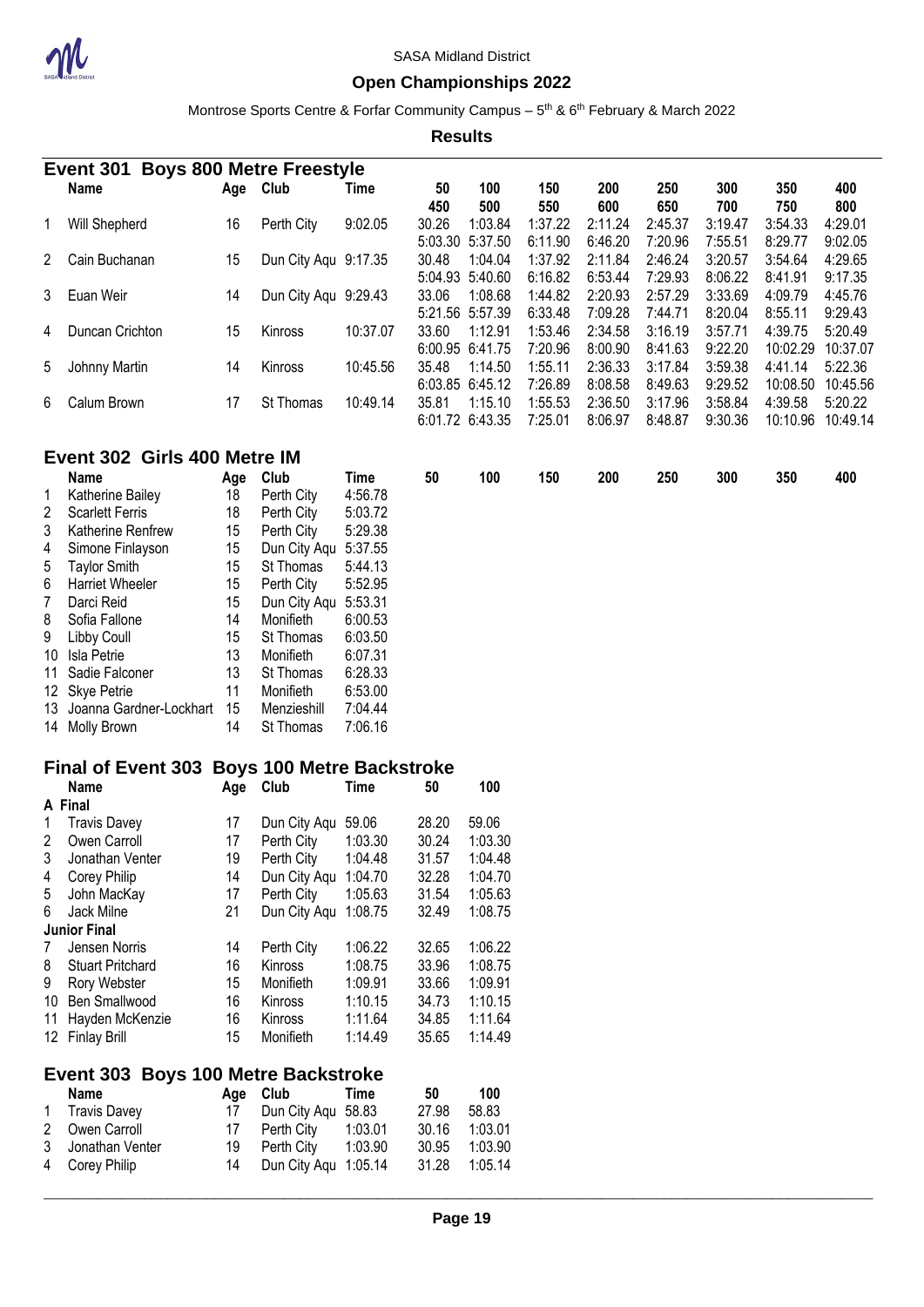

Montrose Sports Centre & Forfar Community Campus – 5<sup>th</sup> & 6<sup>th</sup> February & March 2022

| 5              | Sam Currie                           | 17       | Perth City                          | 1:05.33            | 31.54          | 1:05.33            |
|----------------|--------------------------------------|----------|-------------------------------------|--------------------|----------------|--------------------|
| 6              | Jack Milne                           | 21       | Dun City Aqu                        | 1:05.75            | 31.57          | 1:05.75            |
| 7              | John MacKay                          | 17       | Perth City                          | 1:05.96            | 31.82          | 1:05.96            |
| 8              | Jensen Norris                        | 14       | Perth City                          | 1:07.47            | 32.21          | 1:07.47            |
| 9              | Rory Webster                         | 15       | Monifieth                           | 1:08.44            | 32.79          | 1:08.44            |
| 10             | <b>Stuart Pritchard</b>              | 16       | Kinross                             | 1:09.50            | 33.95          | 1:09.50            |
| 11             | Ben Smallwood                        | 16       | Kinross                             | 1:09.53            | 32.69          | 1:09.53            |
| 12             | Hayden McKenzie                      | 16       | Kinross                             | 1:10.05            | 33.96          | 1:10.05            |
| 13             | <b>Andrew Venter</b>                 | 18       | Perth City                          | 1:12.39            | 34.79          | 1:12.39            |
| 14             | <b>Finlay Brill</b>                  | 15       | Monifieth                           | 1:14.32            | 35.77          | 1:14.32            |
| 15             | <b>Thomas Pritchard</b>              | 14       | Kinross                             | 1:14.56            | 35.83          | 1:14.56            |
| 16             | Finn Bannerman                       | 15       | Perth City                          | 1:16.18            | 36.62          | 1:16.18            |
| 17             | <b>Finlay Bruce</b>                  | 13       | Perth City                          | 1:16.96            | 38.57          | 1:16.96            |
| 18             | Ross Hutchinson                      | 14       | Monifieth                           | 1:17.05            | 36.99          | 1:17.05            |
| 19             | Gavin Aitchison                      | 14       | Dun City Aqu                        | 1:17.87            |                |                    |
| 20             | Calum McKenzie                       | 13       | Perth City                          | 1:17.94            | 38.86          | 1:17.94            |
| 21<br>22       | Ruaridh Findlay                      | 14       | Dun City Aqu                        | 1:22.41            | 39.47          | 1:22.41<br>1:22.49 |
| 23             | Harry Leadingham                     | 16<br>13 | Monifieth                           | 1:22.49            | 40.43<br>39.14 |                    |
| 24             | <b>Matthew Kenny</b><br>Charlie Auld | 14       | Kinross<br>Perth City               | 1:22.58<br>1:22.65 | 40.29          | 1:22.58<br>1:22.65 |
| 25             | Rory Polignano                       | 15       | Monifieth                           | 1:22.69            | 40.46          | 1:22.69            |
| 26             | Dylan Wilson                         | 14       | Perth City                          | 1:24.00            | 40.48          | 1:24.00            |
| 27             | Euan Webster                         | 14       | Monifieth                           | 1:24.33            | 40.63          | 1:24.33            |
| 28             | Dillan MacPhail                      | 15       | Dun City Aqu                        | 1:25.18            | 42.77          | 1:25.18            |
| 29             | <b>Glen Downey</b>                   | 14       | Blairgowrie                         | 1:25.19            | 41.85          | 1:25.19            |
| 30             | Matthew Pogorzelec                   | 14       | Monifieth                           | 1:26.27            | 41.93          | 1:26.27            |
| 31             | Kaleb Simpson                        | 14       | Montrose                            | 1:26.68            | 43.04          | 1:26.68            |
| 32             | <b>Tearlach Adam</b>                 | 12       | Perth City                          | 1:27.03            | 42.37          | 1:27.03            |
| 33             | Callum McDonald                      | 13       | Dun City Aqu                        | 1:28.13            | 42.20          | 1:28.13            |
| 34             | Ross Allan                           | 12       | Perth City                          | 1:28.57            | 42.30          | 1:28.57            |
| 35             | <b>Stuart Thomson</b>                | 12       | Perth City                          | 1:28.95            | 43.31          | 1:28.95            |
| 36             | Joshua Dickson                       | 12       | Dun City Aqu                        | 1:29.81            | 44.95          | 1:29.81            |
| 37             | Harry Ridler                         | 12       | Perth City                          | 1:30.37            | 44.11          | 1:30.37            |
| 38             | <b>Cameron Reid</b>                  | 13       | Forfar                              | 1:30.84            |                |                    |
| 39             | Coinneach Adam                       | 13       | Perth City                          | 1:33.31            | 45.47          | 1:33.31            |
| 40             | Logan James Lees                     | 13       | Montrose                            | 1:34.73            | 46.47          | 1:34.73            |
| 41             | Harry Martin                         | 12       | Perth City                          | 1:36.07            |                |                    |
| 42             | Leo Watson                           | 12       | Menzieshill                         | 1:37.56            |                |                    |
|                | 43 Harry Macnaughton                 | 12       | Perth City                          | 1:38.47            |                |                    |
| 44             | Oisin Marchbank                      | 14       | Blairgowrie                         | 1:40.90            |                |                    |
| 45             | Glen Allan                           | 14       | Monifieth                           | 1:50.47            |                |                    |
| ---            | Fergus Stubbings-Tilley              | 14       | Monifieth                           | DQ                 |                |                    |
| ---            | Logan Symon                          | 14       | Blairgowrie                         | DQ                 |                |                    |
| ---            | Robbie Phillips                      | 12       | Dun City Aqu                        | DQ                 |                |                    |
|                | <b>Final of Event 304</b>            |          | <b>Girls 100 Metre Breaststroke</b> |                    |                |                    |
|                | Name                                 | Age      | Club                                | Time               | 50             | 100                |
|                | A Final                              |          |                                     |                    |                |                    |
| 1              | <b>Emily McGhee</b>                  | 19       | Carnoustie                          | 1:15.72            | 36.21          | 1:15.72            |
| 2              | Fearne Crighton                      | 17       | Perth City                          | 1:15.74            | 35.90          | 1:15.74            |
| 3              | Lucy Stoves                          | 16       | Dun City Aqu                        | 1:16.10            | 35.87          | 1:16.10            |
| $\overline{A}$ | Martha Daouan                        | 17       | $n \cap \{k, j, k, m\}$             | $4.4C$ $AC$        | 20 U.S         | $4.4C$ $AC$        |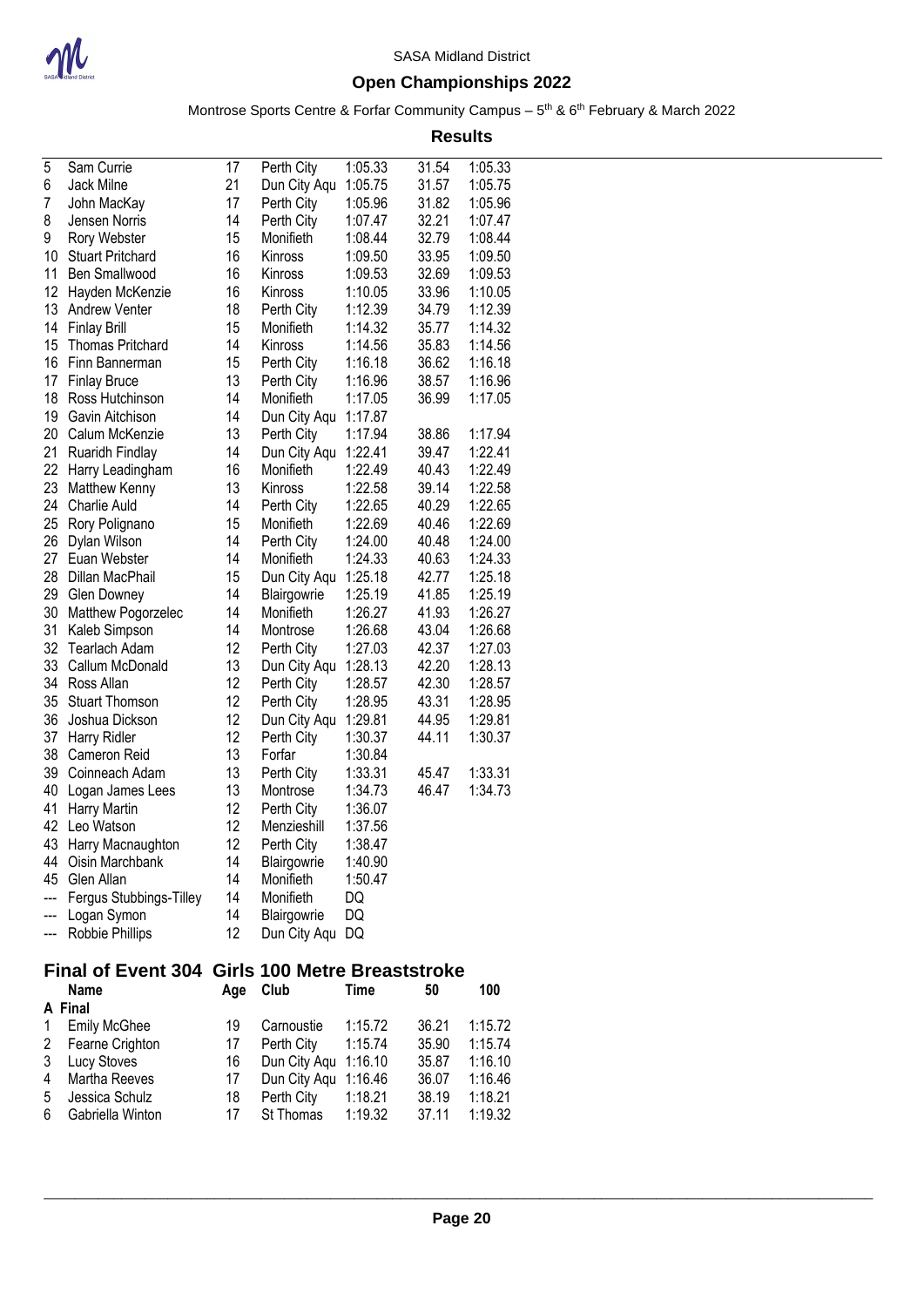

Montrose Sports Centre & Forfar Community Campus – 5<sup>th</sup> & 6<sup>th</sup> February & March 2022

**Results**

| 1:19.45<br>37.76 |                                          |
|------------------|------------------------------------------|
| 1:23.83<br>41.22 |                                          |
| 40.13            |                                          |
| 41.73            |                                          |
| 40.67            |                                          |
| 41.46            |                                          |
|                  | 1:24.55<br>1:25.67<br>1:26.51<br>1:28.23 |

### **Event 304 Girls 100 Metre Breaststroke**

|    | <b>Name</b>               | Age | Club         | Time    | 50    | 100     |
|----|---------------------------|-----|--------------|---------|-------|---------|
| 1  | Fearne Crighton           | 17  | Perth City   | 1:14.76 | 35.80 | 1:14.76 |
| 2  | Lucy Stoves               | 16  | Dun City Aqu | 1:15.71 | 35.61 | 1:15.71 |
| 3  | <b>Emily McGhee</b>       | 19  | Carnoustie   | 1:15.85 | 35.94 | 1:15.85 |
| 4  | Martha Reeves             | 17  | Dun City Aqu | 1:16.31 | 35.13 | 1:16.31 |
| 5  | Jessica Schulz            | 18  | Perth City   | 1:17.23 | 37.24 | 1:17.23 |
| 6  | Gabriella Winton          | 17  | St Thomas    | 1:19.43 | 37.00 | 1:19.43 |
| 7  | <b>Taylor Smith</b>       | 15  | St Thomas    | 1:20.75 | 38.45 | 1:20.75 |
| 8  | Zara Denson               | 16  | Monifieth    | 1:22.35 | 38.42 | 1:22.35 |
| 9  | Isla Gilmurray            | 14  | Dun City Aqu | 1:24.78 | 40.00 | 1:24.78 |
| 10 | Katelyn Tang              | 18  | Perth City   | 1:25.06 | 39.86 | 1:25.06 |
| 11 | Ella Wood                 | 15  | Forfar       | 1:25.07 | 38.66 | 1:25.07 |
| 12 | Lauren Elder              | 15  | Forfar       | 1:25.44 | 39.38 | 1:25.44 |
| 13 | Grace Prain               | 15  | Dun City Aqu | 1:27.08 | 41.51 | 1:27.08 |
| 14 | Ella Thomson              | 12  | Perth City   | 1:27.23 | 40.75 | 1:27.23 |
| 15 | Manon Schembri            | 14  | Perth City   | 1:27.86 | 42.20 | 1:27.86 |
| 16 | Kym Russell               | 17  | Perth City   | 1:27.88 | 41.44 | 1:27.88 |
| 17 | Abigail Thomson           | 14  | Dun City Aqu | 1:28.37 | 41.23 | 1:28.37 |
| 18 | Dobrawa Tomasek           | 15  | St Thomas    | 1:28.41 | 41.45 | 1:28.41 |
| 19 | Zara Kidd                 | 14  | Dun City Aqu | 1:28.43 | 41.72 | 1:28.43 |
| 20 | Ksenia Mann               | 12  | Dun City Aqu | 1:28.57 | 40.93 | 1:28.57 |
| 21 | <b>Harriet Wheeler</b>    | 15  | Perth City   | 1:28.64 | 42.96 | 1:28.64 |
| 22 | Lauren Ferrett            | 14  | Dun City Aqu | 1:29.21 | 42.05 | 1:29.21 |
| 23 | Caitlin Wigham            | 15  | Dun City Aqu | 1:30.31 | 43.46 | 1:30.31 |
| 24 | Amelle McLeod             | 14  | Perth City   | 1:31.23 | 42.79 | 1:31.23 |
| 25 | Taylor MacKenzie          | 15  | Monifieth    | 1:31.38 | 42.86 | 1:31.38 |
| 26 | Dianne Kelly              | 18  | Perth City   | 1:31.99 | 43.51 | 1:31.99 |
| 27 | Olivia Dargie             | 14  | Montrose     | 1:32.10 | 44.74 | 1:32.10 |
| 28 | Isla Kidd                 | 14  | Dun City Aqu | 1:32.58 | 43.80 | 1:32.58 |
| 29 | Alana Gruneberg-MacKenzie | 17  | Blairgowrie  | 1:32.70 | 43.44 | 1:32.70 |
| 30 | Eva Cowling               | 14  | Perth City   | 1:32.94 | 44.53 | 1:32.94 |
| 31 | Julia Walker              | 14  | Dun City Aqu | 1:33.60 | 45.62 | 1:33.60 |
| 32 | Grace McCall              | 15  | Perth City   | 1:33.87 | 45.79 | 1:33.87 |
| 33 | Kirsten Kelly             | 15  | Perth City   | 1:34.55 | 45.95 | 1:34.55 |
| 34 | Katie Robertson           | 13  | Perth City   | 1:34.88 | 46.74 | 1:34.88 |
| 35 | Natalie McGregor          | 13  | Perth City   | 1:35.36 | 45.84 | 1:35.36 |
| 36 | Erin Livie                | 14  | Dun City Aqu | 1:35.60 | 45.39 | 1:35.60 |
| 37 | Lottie Affleck            | 14  | Dun City Aqu | 1:35.96 | 45.64 | 1:35.96 |
| 38 | Zoe Davidson              | 16  | Blairgowrie  | 1:39.48 | 46.60 | 1:39.48 |
| 39 | Elena Sanderson           | 13  | Perth City   | 1:40.57 | 48.90 | 1:40.57 |
| 40 | Imogen Jarrett            | 12  | Dun City Aqu | 1:41.36 | 47.60 | 1:41.36 |
| 41 | Sadie Falconer            | 13  | St Thomas    | 1:42.70 | 48.72 | 1:42.70 |
| 42 | Ailsa Weber               | 13  | Carnoustie   | 1:43.44 | 50.05 | 1:43.44 |
| 43 | Megan Storey              | 13  | Monifieth    | 1:43.45 | 49.40 | 1:43.45 |
| 44 | Grace McKay               | 14  | St Thomas    | 1:45.66 | 50.59 | 1:45.66 |
| 45 | Mairi MacNeill            | 12  | Perth City   | 1:45.87 | 51.39 | 1:45.87 |
| 46 | <b>Grace Renfrew</b>      | 12  | Perth City   | 1:47.26 | 51.98 | 1:47.26 |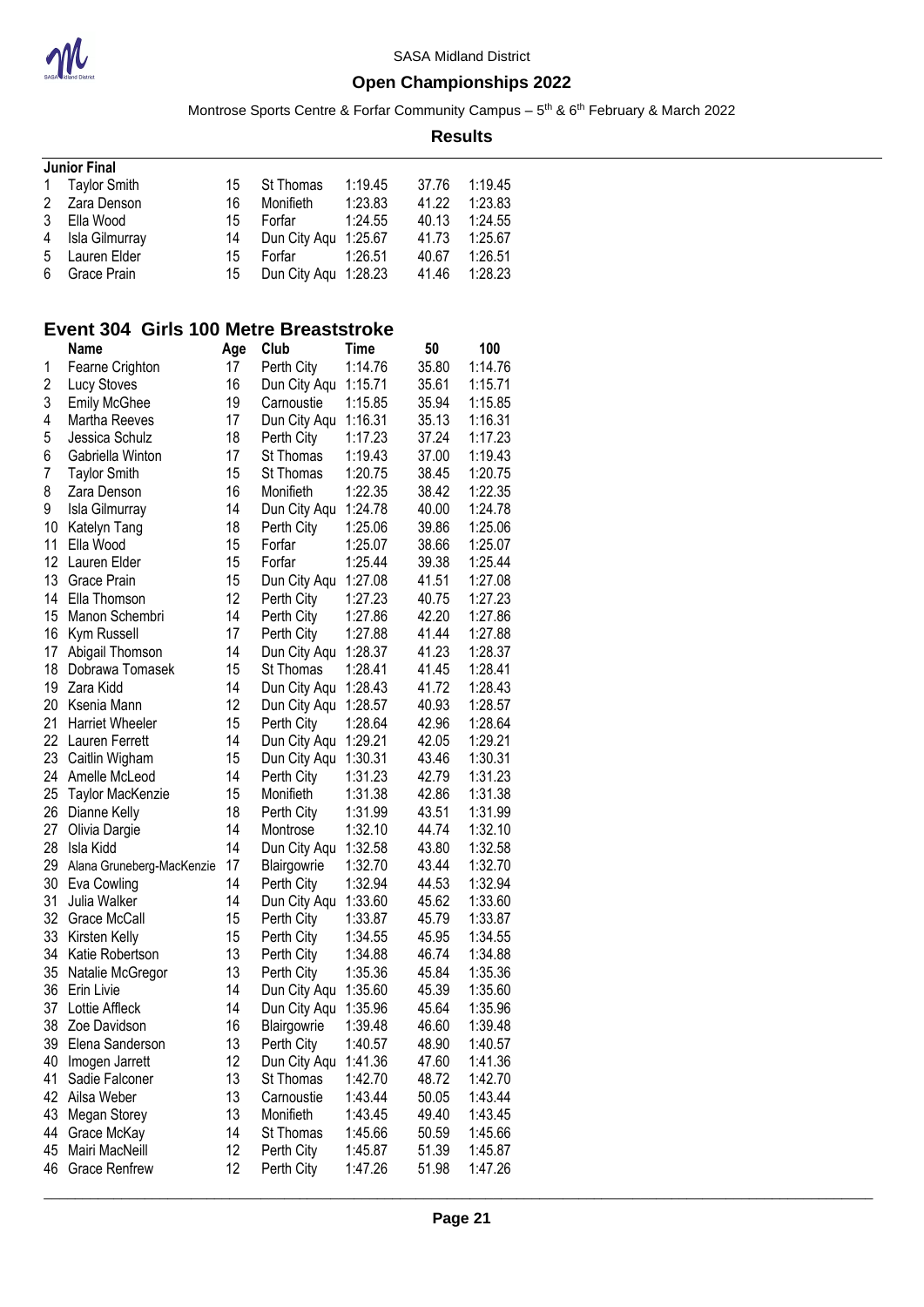

### **Open Championships 2022**

Montrose Sports Centre & Forfar Community Campus – 5<sup>th</sup> & 6<sup>th</sup> February & March 2022

#### **Results**

| 47  | Rebecca Hally       | 13                | Blairgowrie  | 1:47.30 | 49.19   | 1:47.30 |
|-----|---------------------|-------------------|--------------|---------|---------|---------|
| 48  | <b>Skye Doherty</b> | 14                | Blairgowrie  | 1:47.82 | 52.04   | 1:47.82 |
| 49  | Sarah Gadsden       | 13                | Perth City   | 1:47.99 | 49.74   | 1:47.99 |
| 50  | Lara Cowling        | 12                | Perth City   | 1:48.08 | 51.69   | 1:48.08 |
| 51  | Alice Renfrew       | 12                | Perth City   | 1:48.41 | 52.54   | 1:48.41 |
| 52  | Natalia Wakulinska  | 12                | Montrose     | 1:48.62 | 51.47   | 1:48.62 |
| 53  | <b>Emily Storey</b> | 13                | Monifieth    | 1:50.02 | 52.23   | 1:50.02 |
| 54  | Jessica Sloan       | 13                | Kinross      | 1:50.22 | 53.54   | 1:50.22 |
| 55  | Sadhbh Marchbank    | 12                | Blairgowrie  | 1:50.95 | 51.66   | 1:50.95 |
| 56  | Eve Rankin          | $12 \overline{ }$ | Kinross      | 1:54.93 | 54.66   | 1:54.93 |
| 57  | Christina Sloan     | 12                | Kinross      | 1:55.67 | 54.55   | 1:55.67 |
| 58  | Fearne Jarrett      | 11                | Dun City Aqu | 1:56.99 | 55.39   | 1:56.99 |
| 59  | Leni Parsons        | 14                | Monifieth    | 2:00.19 | 57.96   | 2:00.19 |
| 60  | Isla Haxton         | 11                | Perth City   | 2:00.28 | 55.30   | 2:00.28 |
| 61  | Amber McNally       | 12                | Blairgowrie  | 2:01.38 | 58.06   | 2:01.38 |
| 62  | Katie Martin        | 12                | Perth City   | 2:08.96 | 58.93   | 2:08.96 |
| 63  | <b>Beth Greig</b>   | 22                | St Thomas    | 2:22.96 | 1:07.21 | 2:22.96 |
| --- | Juliette Kidd       | 13                | Dun City Aqu | DQ      |         |         |

#### **Final of Event 305 Boys 50 Metre Breaststroke**

|   | <b>Name</b>       | Aqe | Club               | Time  |   | <b>Name</b>         | Aqe | Club               | <b>Time</b> |
|---|-------------------|-----|--------------------|-------|---|---------------------|-----|--------------------|-------------|
|   | A Final           |     |                    |       |   | <b>Junior Final</b> |     |                    |             |
|   | Murray Pritchard  | 18  | Perth City         | 31.13 |   | Corey Philip        | 14  | Dun City Aqu 32.93 |             |
|   | 2 Sam Harrison    | 18  | Perth City         | 31.40 |   | 2 Lewis Brander     | 15  | Monifieth          | 33.17       |
| 3 | Cameron Mitchell  | 16  | St Thomas          | 31.65 |   | Euan Weir           | 14  | Dun City Aqu 33.77 |             |
|   | 4 Jonathan Venter | 19  | Perth City         | 32.15 | 4 | Cain Buchanan       | 15  | Dun City Agu 34.12 |             |
|   | 5 Jack Milne      | 21  | Dun City Agu 32.68 |       | 5 | Finn Bannerman      | 15  | Perth City         | 34.62       |
| 6 | Caelan Milne      | 18  | Menzieshill        | 33.25 |   | Johnny Martin       | 14  | Kinross            | 36.68       |

### **Event 305 Boys 50 Metre Breaststroke**

|    | ,,,                    |                  |              |             |
|----|------------------------|------------------|--------------|-------------|
|    | <b>Name</b>            | Age              | Club         | <b>Time</b> |
| 1  | Murray Pritchard       | 18               | Perth City   | 30.53       |
| 2  | Cameron Mitchell       | 16               | St Thomas    | 31.60       |
| 3  | Sam Harrison           | 18               | Perth City   | 31.61       |
| 4  | Jonathan Venter        | 19               | Perth City   | 32.00       |
| *5 | Jack Milne             | 21               | Dun City Aqu | 33.22       |
| *5 | Caelan Milne           | 18               | Menzieshill  | 33.22       |
| 7  | Corey Philip           | 14               | Dun City Aqu | 33.41       |
| 8  | Euan Weir              | 14               | Dun City Aqu | 33.43       |
| 9  | Lewis Brander          | 15               | Monifieth    | 33.44       |
| 10 | Cain Buchanan          | 15               | Dun City Aqu | 33.80       |
| 11 | <b>Andrew Venter</b>   | 18               | Perth City   | 35.06       |
| 12 | Finn Bannerman         | 15               | Perth City   | 35.08       |
| 13 | <b>Ben Smallwood</b>   | 16               | Kinross      | 35.39       |
| 14 | Johnny Martin          | 14               | Kinross      | 35.59       |
| 15 | <b>Finlay Watson</b>   | 15               | St Thomas    | 35.81       |
| 16 | Jensen Norris          | 14               | Perth City   | 36.00       |
| 17 | John MacKay            | 17               | Perth City   | 36.20       |
| 18 | Jackson Shaw           | 15               | Menzieshill  | 36.38       |
| 19 | <b>Connor Brierley</b> | 16               | Dun City Aqu | 36.58       |
| 20 | Rory Webster           | 15 <sup>15</sup> | Monifieth    | 36.95       |
| 21 | <b>Frazer Dow</b>      | 13               | Perth City   | 37.17       |
| 22 | Kaleb Simpson          | 14               | Montrose     | 37.69       |
| 23 | Ross Hutchinson        | 14               | Monifieth    | 38.05       |
| 24 | Calum McKenzie         | 13               | Perth City   | 40.65       |
|    |                        |                  |              |             |

| ent 305 Boys 50 Metre Breaststroke<br>Name | Age | Club         | Time  |     | Name                    | Age | Club         | Time  |
|--------------------------------------------|-----|--------------|-------|-----|-------------------------|-----|--------------|-------|
| Murray Pritchard                           | 18  | Perth City   | 30.53 | 25  | Nathan Black            | 16  | Dun City Aqu | 41.56 |
| Cameron Mitchell                           | 16  | St Thomas    | 31.60 | 26  | Euan Webster            | 14  | Monifieth    | 43.52 |
| Sam Harrison                               | 18  | Perth City   | 31.61 | 27  | Oisin Marchbank         | 14  | Blairgowrie  | 44.83 |
| Jonathan Venter                            | 19  | Perth City   | 32.00 | 28  | Callum McDonald         | 13  | Dun City Aqu | 44.94 |
| Jack Milne                                 | 21  | Dun City Aqu | 33.22 | 29  | <b>Brady Shaw</b>       | 13  | Menzieshill  | 45.04 |
| Caelan Milne                               | 18  | Menzieshill  | 33.22 | 30  | Tearlach Adam           | 12  | Perth City   | 45.08 |
| Corey Philip                               | 14  | Dun City Agu | 33.41 | 31  | <b>Ruaridh Findlay</b>  | 14  | Dun City Aqu | 45.41 |
| Euan Weir                                  | 14  | Dun City Aqu | 33.43 | 32  | Dylan Wilson            | 14  | Perth City   | 46.27 |
| Lewis Brander                              | 15  | Monifieth    | 33.44 | 33  | <b>Finlay Bruce</b>     | 13  | Perth City   | 46.31 |
| Cain Buchanan                              | 15  | Dun City Aqu | 33.80 | 34  | Coinneach Adam          | 13  | Perth City   | 46.88 |
| Andrew Venter                              | 18  | Perth City   | 35.06 | 35  | Ross Allan              | 12  | Perth City   | 47.84 |
| Finn Bannerman                             | 15  | Perth City   | 35.08 | 36  | Harry Martin            | 12  | Perth City   | 47.88 |
| Ben Smallwood                              | 16  | Kinross      | 35.39 | 37  | Glen Downey             | 14  | Blairgowrie  | 48.34 |
| Johnny Martin                              | 14  | Kinross      | 35.59 | 38  | Jackson Ogilvie         | 12  | Monifieth    | 48.61 |
| Finlay Watson                              | 15  | St Thomas    | 35.81 | 39  | Joshua Dickson          | 12  | Dun City Aqu | 49.30 |
| Jensen Norris                              | 14  | Perth City   | 36.00 | 40  | <b>Charlie Auld</b>     | 14  | Perth City   | 50.31 |
| John MacKay                                | 17  | Perth City   | 36.20 | 41  | Robbie Phillips         | 12  | Dun City Aqu | 51.28 |
| Jackson Shaw                               | 15  | Menzieshill  | 36.38 | 42  | Fergus Stubbings-Tilley | 14  | Monifieth    | 52.05 |
| Connor Brierley                            | 16  | Dun City Aqu | 36.58 | 43  | Logan Symon             | 14  | Blairgowrie  | 55.32 |
| Rory Webster                               | 15  | Monifieth    | 36.95 | 44  | Logan James Lees        | 13  | Montrose     | 55.70 |
| Frazer Dow                                 | 13  | Perth City   | 37.17 | 45  | Harvey Swan             | 11  | Blairgowrie  | 56.15 |
| Kaleb Simpson                              | 14  | Montrose     | 37.69 | 46  | Harry Ridler            | 12  | Perth City   | 56.78 |
| Ross Hutchinson                            | 14  | Monifieth    | 38.05 | --- | Tyler Richardson        | 12  | Blairgowrie  | DQ    |
| Calum McKenzie                             | 13  | Perth City   | 40.65 | --- | <b>Finlay Brill</b>     | 15  | Monifieth    | DQ    |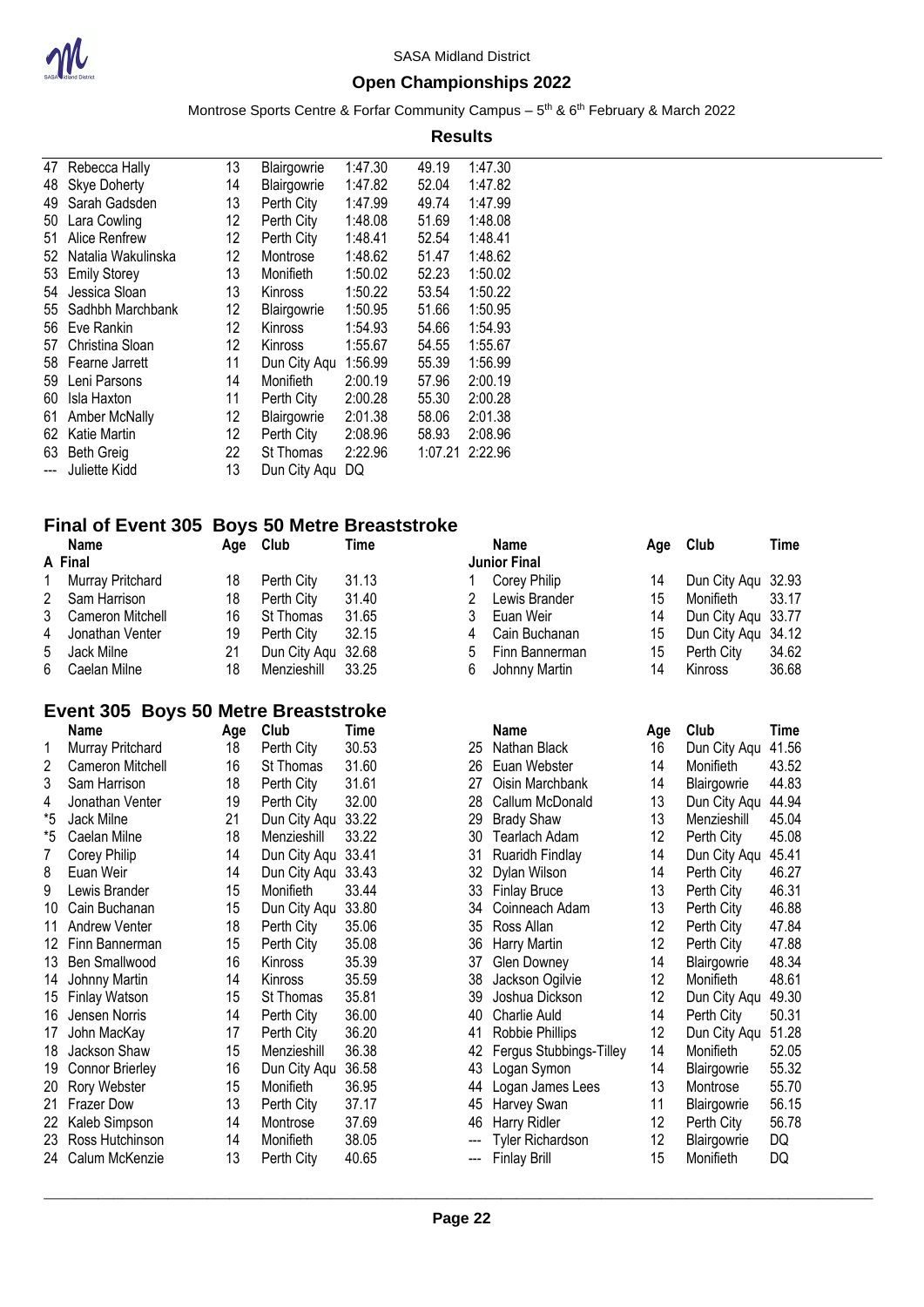

### **Open Championships 2022**

Montrose Sports Centre & Forfar Community Campus – 5<sup>th</sup> & 6<sup>th</sup> February & March 2022

|                | Thomas Robertson                            | 13  | Carnoustie         | DQ          | ---      | Harry Macnaughton       | 12  | Perth City         | DQ    |
|----------------|---------------------------------------------|-----|--------------------|-------------|----------|-------------------------|-----|--------------------|-------|
| ---            | <b>Stuart Thomson</b>                       | 12  | Perth City         | DQ          |          |                         |     |                    |       |
|                |                                             |     |                    |             |          |                         |     |                    |       |
|                | Final of Event 306 Girls 50 Metre Freestyle |     |                    |             |          |                         |     |                    |       |
|                | <b>Name</b>                                 | Age | Club               | Time        |          | <b>Name</b>             | Age | Club               | Time  |
|                | A Final                                     |     |                    |             |          | <b>Junior Final</b>     |     |                    |       |
| 1              | <b>Elise Cosens</b>                         | 17  | Perth City         | 27.08       | 1        | Isla Gilmurray          | 14  | Dun City Aqu       | 29.56 |
| 2              | <b>Scarlett Ferris</b>                      | 18  | Perth City         | 27.24       | 2        | Dobrawa Tomasek         | 15  | St Thomas          | 30.07 |
| 3              | Katherine Renfrew                           | 15  | Perth City         | 28.64       | 3        | Darci Reid              | 15  | Dun City Aqu       | 30.75 |
|                |                                             |     |                    | 29.09       |          | <b>Libby Coull</b>      | 15  |                    | 31.01 |
| 4              | Katelyn Tang                                | 18  | Perth City         |             | 4        |                         |     | St Thomas          |       |
| 5              | Anna Easton                                 | 15  | Dun City Aqu 29.42 |             | 5        | Sofia Fallone           | 14  | Monifieth          | 31.14 |
| 6              | Chloe Mclean                                | 15  | Dun City Aqu 29.87 |             | 6        | <b>Taylor MacKenzie</b> | 15  | Monifieth          | 31.27 |
|                |                                             |     |                    |             |          |                         |     |                    |       |
|                | Event 306 Girls 50 Metre Freestyle          |     |                    |             |          |                         |     |                    |       |
|                | <b>Name</b>                                 | Age | Club               | <b>Time</b> |          | <b>Name</b>             | Age | Club               | Time  |
| 1              | <b>Elise Cosens</b>                         | 17  | Perth City         | 27.14       |          | *39 Elena Sanderson     | 13  | Perth City         | 33.54 |
| $\overline{c}$ | <b>Scarlett Ferris</b>                      | 18  | Perth City         | 27.29       | 41       | Julia Walker            | 14  | Dun City Aqu       | 33.62 |
| 3              | Katherine Renfrew                           | 15  | Perth City         | 28.72       | 42       | Kayleigh Ross           | 14  | Monifieth          | 33.66 |
| 4              | Katelyn Tang                                | 18  | Perth City         | 29.32       | 43       | Lottie Affleck          | 14  | Dun City Aqu 33.87 |       |
| 5              | Chloe Mclean                                | 15  | Dun City Aqu       | 29.42       | 44       | Kirsten Kelly           | 15  | Perth City         | 34.11 |
| 6              | Anna Easton                                 | 15  | Dun City Aqu 29.65 |             | 45       | Faye Aitchison          | 14  | Dun City Aqu       | 34.14 |
| 7              | Isla Gilmurray                              | 14  | Dun City Aqu 29.66 |             | 46       | Isla Graham             | 14  | Forfar             | 34.18 |
| 8              | Dobrawa Tomasek                             | 15  | St Thomas          | 29.94       |          | á47 Olivia Dargie       | 14  | Montrose           | 34.72 |
| 9              | Rose McLean                                 | 17  | Perth City         | 30.24       | 48       | Katie Robertson         | 13  | Perth City         | 34.78 |
| 10             | Darci Reid                                  | 15  | Dun City Aqu       | 30.43       | 49       | <b>Grace Renfrew</b>    | 12  | Perth City         | 34.81 |
| 11             | Gabriella Winton                            | 17  | St Thomas          | 30.45       | 50       | Islay Hannah            | 11  | Perth City         | 35.14 |
| 12             | <b>Emily McGhee</b>                         | 19  | Carnoustie         | 30.50       | 51       | Alice Renfrew           | 12  | Perth City         | 35.23 |
|                |                                             | 17  |                    |             |          |                         | 12  |                    |       |
| 13             | Kym Russáell                                |     | Perth City         | 30.63       | 52       | Imogen Jarrett          |     | Dun City Aqu       | 35.31 |
| 14             | Libby Coull                                 | 15  | St Thomas          | 31.16       | 53       | Eve Rankin              | 12  | Kinross            | 35.55 |
| 15             | <b>Taylor MacKenzie</b>                     | 15  | Monifieth          | 31.26       | 54       | Sarah Gadsden           | 13  | Perth City         | 35.59 |
| 16             | Sofia Fallone                               | 14  | Monifieth          | 31.32       | 55       | Natalie McGregor        | 13  | Perth City         | 35.78 |
| 17             | Lauren Ferrett                              | 14  | Dun City Aqu       | 31.42       | 56       | <b>Megan Storey</b>     | 13  | Monifieth          | 35.89 |
| 18             | Katie Smart                                 | 14  | Perth City         | 31.55       | 57       | Sadie Falconer          | 13  | St Thomas          | 35.99 |
| 19             | Grace McCall                                | 15  | Perth City         | 31.61       | 58       | Molly Brown             | 14  | St Thomas          | 36.64 |
| 20             | India-Leoni Bryden                          | 15  | Montrose           | 31.84       | 59       | Grace McKay             | 14  | St Thomas          | 36.85 |
| 21             | Alana Gruneberg-MacKenzie                   | 17  | Blairgowrie        | 31.88       | 60       | <b>Skye Doherty</b>     | 14  | Blairgowrie        | 37.42 |
| 22             | <b>Harriet Wheeler</b>                      | 15  | Perth City         | 31.90       | 61       | Katie Scott             | 12  | Perth City         | 37.66 |
|                | 23 Ksenia Mann                              | 12  | Dun City Agu 32.09 |             | 62       | Mairi MacNeill          | 12  | Perth City         | 37.84 |
|                | 24 Caitlin Wigham                           | 15  | Dun City Aqu       | 32.10       | 63       | Allsa Weber             | 13  | Carnoustie         | 38.21 |
|                | 25 Ella Thomson                             | 12  | Perth City         | 32.14       | 64       | <b>Emily Storey</b>     | 13  | Monifieth          | 38.31 |
|                | *26 Mhairi Kemp                             | 14  | Perth City         | 32.28       | 65       | Lucy Ferrett            | 12  | Dun City Aqu       | 38.32 |
|                | *26 Isla Kidd                               | 14  | Dun City Aqu       | 32.28       | 66       | Joanna Gardner-Lockhart | 15  | Menzieshill        | 38.99 |
| 28             | Manon Schembri                              | 14  | Perth City         | 32.29       | 67       | Christina Sloan         | 12  | Kinross            | 39.01 |
| 29             | Isla Petrie                                 | 13  | Monifieth          | 32.52       | 68       | Natalia Wakulinska      | 12  | Montrose           | 39.18 |
| 30             | Dianne Kelly                                | 18  | Perth City         | 32.73       | 69       | Isla Haxton             | 11  | Perth City         | 39.44 |
| 31             | Hannah Breingan                             | 15  | Kinross            | 32.89       | 70       | Rebecca Hally           | 13  | Blairgowrie        | 39.45 |
|                |                                             | 14  |                    |             |          |                         | 12  |                    | 39.79 |
|                | 32 Zara Kidd                                | 14  | Dun City Aqu       | 32.98       | 71<br>72 | Lara Cowling            | 12  | Perth City         |       |
|                | 33 Abigail Thomson                          |     | Dun City Aqu 33.09 |             |          | Sadhbh Marchbank        |     | Blairgowrie        | 41.03 |
| 34             | Eva Cowling                                 | 14  | Perth City         | 33.24       | 73       | Leni Parsons            | 14  | Monifieth          | 41.19 |
| 35             | Erin Livie                                  | 14  | Dun City Aqu 33.25 |             | 74       | Fearne Jarrett          | 11  | Dun City Aqu       | 41.50 |
| 36             | Grace Prain                                 | 15  | Dun City Aqu 33.26 |             | 75       | <b>Katie Martin</b>     | 12  | Perth City         | 44.23 |
| 37             | Zoe Davidson                                | 16  | Blairgowrie        | 33.27       | 76       | <b>Amber McNally</b>    | 12  | Blairgowrie        | 46.01 |
|                | 38 Juliette Kidd                            | 13  | Dun City Aqu 33.38 |             | 77       | <b>Beth Greig</b>       | 22  | St Thomas          | 50.04 |
|                | *39 Jessica Sloan                           | 13  | Kinross            | 33.54       |          |                         |     |                    |       |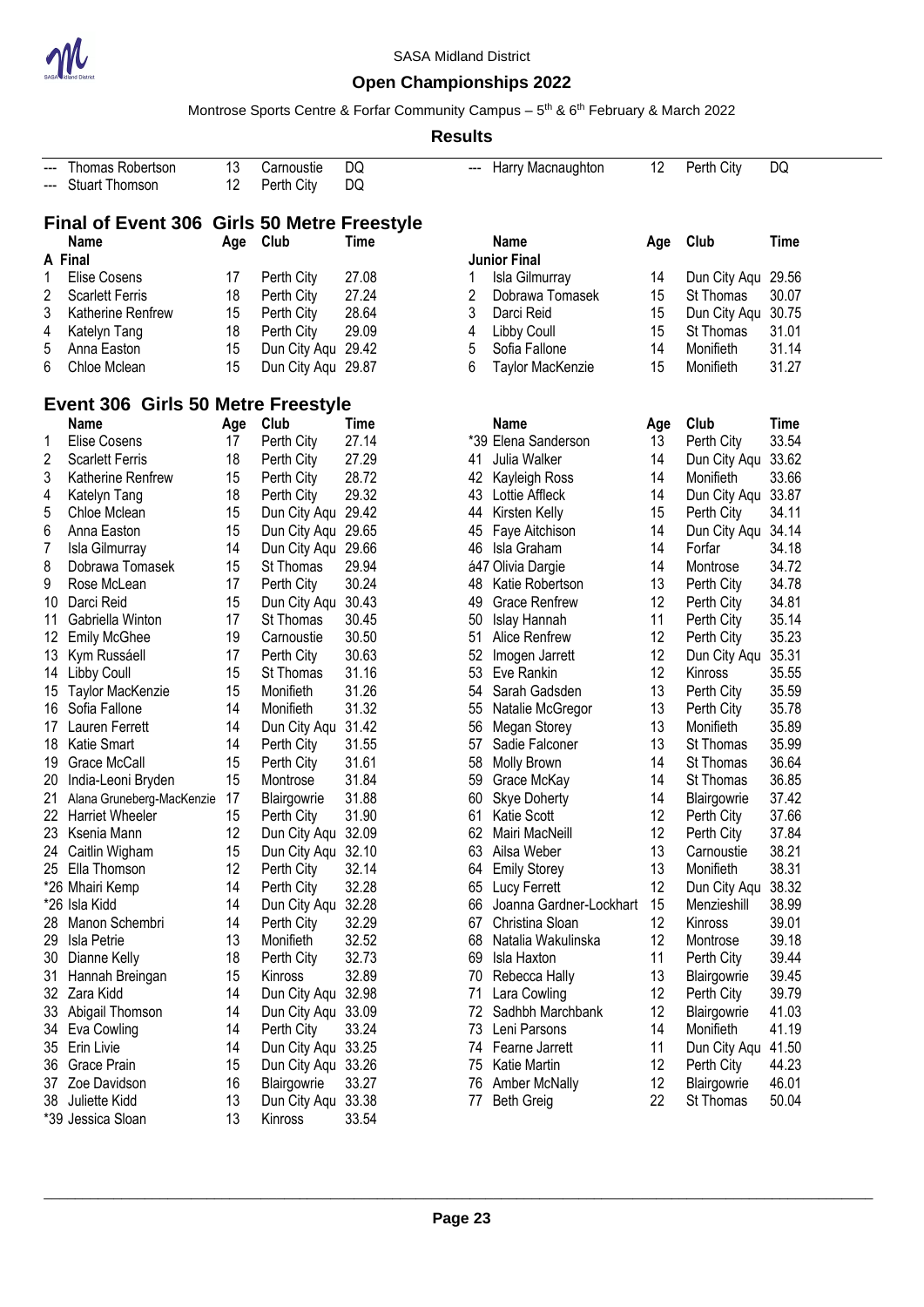

Montrose Sports Centre & Forfar Community Campus – 5<sup>th</sup> & 6<sup>th</sup> February & March 2022

#### **Results**

|   | <b>Final of Event 307</b>                     | <b>Boys 200 Metre Butterfly</b> |                      |         |       |         |         |         |
|---|-----------------------------------------------|---------------------------------|----------------------|---------|-------|---------|---------|---------|
|   | Name                                          | Age                             | Club                 | Time    | 50    | 100     | 150     | 200     |
| 1 | <b>Travis Davey</b>                           | 17                              | Dun City Aqu 2:12.12 |         | 28.90 | 1:02.25 | 1:37.04 | 2:12.12 |
| 2 | <b>Adam Phillips</b>                          | 18                              | Dun City Aqu 2:37.79 |         | 33.23 | 1:10.38 | 1:53.60 | 2:37.79 |
| 3 | Matthew Pogorzelec                            | 14                              | Monifieth            | 3:02.87 | 39.81 | 1:27.98 | 2:17.55 | 3:02.87 |
|   | Final of Event 308 Girls 200 Metre Backstroke |                                 |                      |         |       |         |         |         |
|   | <b>Name</b>                                   | Age                             | Club                 | Time    | 50    | 100     | 150     | 200     |
|   | A Final                                       |                                 |                      |         |       |         |         |         |
| 1 | <b>Scarlett Ferris</b>                        | 18                              | Perth City           | 2:21.79 | 33.43 | 1:08.37 | 1:44.62 | 2:21.79 |
| 2 | Fearne Crighton                               | 17                              | Perth City           | 2:27.76 | 34.01 | 1:11.30 | 1:50.01 | 2:27.76 |
| 3 | Katherine Renfrew                             | 15                              | Perth City           | 2:29.10 | 34.80 | 1:13.28 | 1:52.07 | 2:29.10 |
| 4 | Anna Easton                                   | 15                              | Dun City Aqu         | 2:32.65 | 35.55 | 1:14.48 | 1:54.11 | 2:32.65 |
| 5 | Rose McLean                                   | 17                              | Perth City           | 2:40.26 | 36.38 | 1:16.75 | 1:59.52 | 2:40.26 |
|   | <b>Junior Final</b>                           |                                 |                      |         |       |         |         |         |
|   | Taylor Smith                                  | 15                              | St Thomas            | 2:31.77 | 36.13 | 1:14.40 | 1:53.58 | 2:31.77 |
| 2 | <b>Charlotte Chadwick</b>                     | 15                              | Kinross              | 2:34.30 | 37.06 | 1:16.79 | 1:57.24 | 2:34.30 |
| 3 | Zara Denson                                   | 16                              | Monifieth            | 2:35.68 | 37.27 | 1:16.62 | 1:56.74 | 2:35.68 |
| 4 | Isla Gilmurray                                | 14                              | Dun City Aqu         | 2:40.70 | 38.31 | 1:19.63 | 2:01.46 | 2:40.70 |
| 5 | Katie Smart                                   | 14                              | Perth City           | 2:42.56 | 37.67 | 1:19.13 | 2:01.48 | 2:42.56 |
| 6 | Dobrawa Tomasek                               | 15                              | St Thomas            | 2:45.59 | 39.21 | 1:21.86 | 2:04.52 | 2:45.59 |

#### **Event 308 Girls 200 Metre Backstroke**

|                | Name                      | Age | Club         | Time    | 50    | 100     | 150     | 200     |
|----------------|---------------------------|-----|--------------|---------|-------|---------|---------|---------|
| 1              | <b>Scarlett Ferris</b>    | 18  | Perth City   | 2:18.35 | 32.39 | 1:07.16 | 1:42.93 | 2:18.35 |
| 2              | Fearne Crighton           | 17  | Perth City   | 2:25.91 | 33.23 | 1:10.20 | 1:48.14 | 2:25.91 |
| 3              | Lucy Stoves               | 16  | Dun City Aqu | 2:26.31 | 32.82 | 1:09.01 | 1:47.62 | 2:26.31 |
| 4              | Chloe Mclean              | 15  | Dun City Aqu | 2:30.78 | 34.06 | 1:12.35 | 1:52.04 | 2:30.78 |
| 5              | Katherine Renfrew         | 15  | Perth City   | 2:31.35 | 35.74 | 1:14.28 | 1:53.57 | 2:31.35 |
| 6              | Anna Easton               | 15  | Dun City Aqu | 2:32.55 | 35.58 | 1:14.47 | 1:54.22 | 2:32.55 |
| $\overline{7}$ | <b>Taylor Smith</b>       | 15  | St Thomas    | 2:35.77 | 36.91 | 1:16.32 | 1:56.56 | 2:35.77 |
| 8              | Zara Denson               | 16  | Monifieth    | 2:36.23 | 36.75 | 1:16.06 | 1:56.60 | 2:36.23 |
| 9              | <b>Charlotte Chadwick</b> | 15  | Kinross      | 2:36.55 | 37.04 | 1:16.59 | 1:57.04 | 2:36.55 |
| 10             | Rose McLean               | 17  | Perth City   | 2:37.03 | 35.57 | 1:15.56 | 1:57.14 | 2:37.03 |
| 11             | Isla Gilmurray            | 14  | Dun City Aqu | 2:38.57 | 37.59 | 1:18.07 | 1:59.77 | 2:38.57 |
| 12             | Dobrawa Tomasek           | 15  | St Thomas    | 2:43.41 | 38.56 | 1:20.44 | 2:03.23 | 2:43.41 |
| 13             | Katie Smart               | 14  | Perth City   | 2:43.80 | 38.35 | 1:19.73 | 2:02.26 | 2:43.80 |
| 14             | <b>Reilly McIntosh</b>    | 13  | Dun City Aqu | 2:46.19 | 36.44 | 1:17.60 | 2:01.78 | 2:46.19 |
| 15             | Juliette Kidd             | 13  | Dun City Aqu | 2:47.26 | 38.80 | 1:21.53 | 2:05.30 | 2:47.26 |
| 16             | Isla Petrie               | 13  | Monifieth    | 2:47.48 | 39.90 | 1:22.95 | 2:07.30 | 2:47.48 |
| 17             | Dianne Kelly              | 18  | Perth City   | 2:51.67 | 39.48 | 1:22.51 | 2:07.10 | 2:51.67 |
| 18             | Katie Fraser              | 15  | Kinross      | 2:52.03 | 40.20 | 1:23.59 | 2:08.46 | 2:52.03 |
| 19             | Alana Gruneberg-MacKenzie | 17  | Blairgowrie  | 2:53.49 | 39.48 | 1:23.18 | 2:08.97 | 2:53.49 |
| 20             | India-Leoni Bryden        | 15  | Montrose     | 2:54.89 | 40.70 | 1:25.36 | 2:11.79 | 2:54.89 |
| 21             | Sadie Falconer            | 13  | St Thomas    | 2:57.93 | 44.02 | 1:29.15 | 2:14.90 | 2:57.93 |
| 22             | Hannah Breingan           | 15  | Kinross      | 2:58.48 | 41.83 | 1:27.73 | 2:13.95 | 2:58.48 |
| 23             | Amelle McLeod             | 14  | Perth City   | 2:59.25 | 41.23 | 1:27.16 | 2:14.40 | 2:59.25 |
| 24             | Grace McCall              | 15  | Perth City   | 2:59.61 | 43.32 | 1:28.76 | 2:15.42 | 2:59.61 |
| 25             | Katie Robertson           | 13  | Perth City   | 3:01.01 | 43.43 | 1:28.91 | 2:15.88 | 3:01.01 |
| 26             | Natalie McGregor          | 13  | Perth City   | 3:05.52 | 45.50 | 1:34.39 | 2:21.21 | 3:05.52 |
| 27             | Zoe Davidson              | 16  | Blairgowrie  | 3:13.55 | 44.31 | 1:34.06 | 2:24.78 | 3:13.55 |
| 28             | <b>Skye Petrie</b>        | 11  | Monifieth    | 3:15.58 | 45.76 | 1:36.89 | 2:28.81 | 3:15.58 |
| ---            | Gabriella Winton          | 17  | St Thomas    | DQ      |       |         |         |         |
| ---            | Abigail Thomson           | 14  | Dun City Aqu | DQ      |       |         |         |         |
|                |                           |     |              |         |       |         |         |         |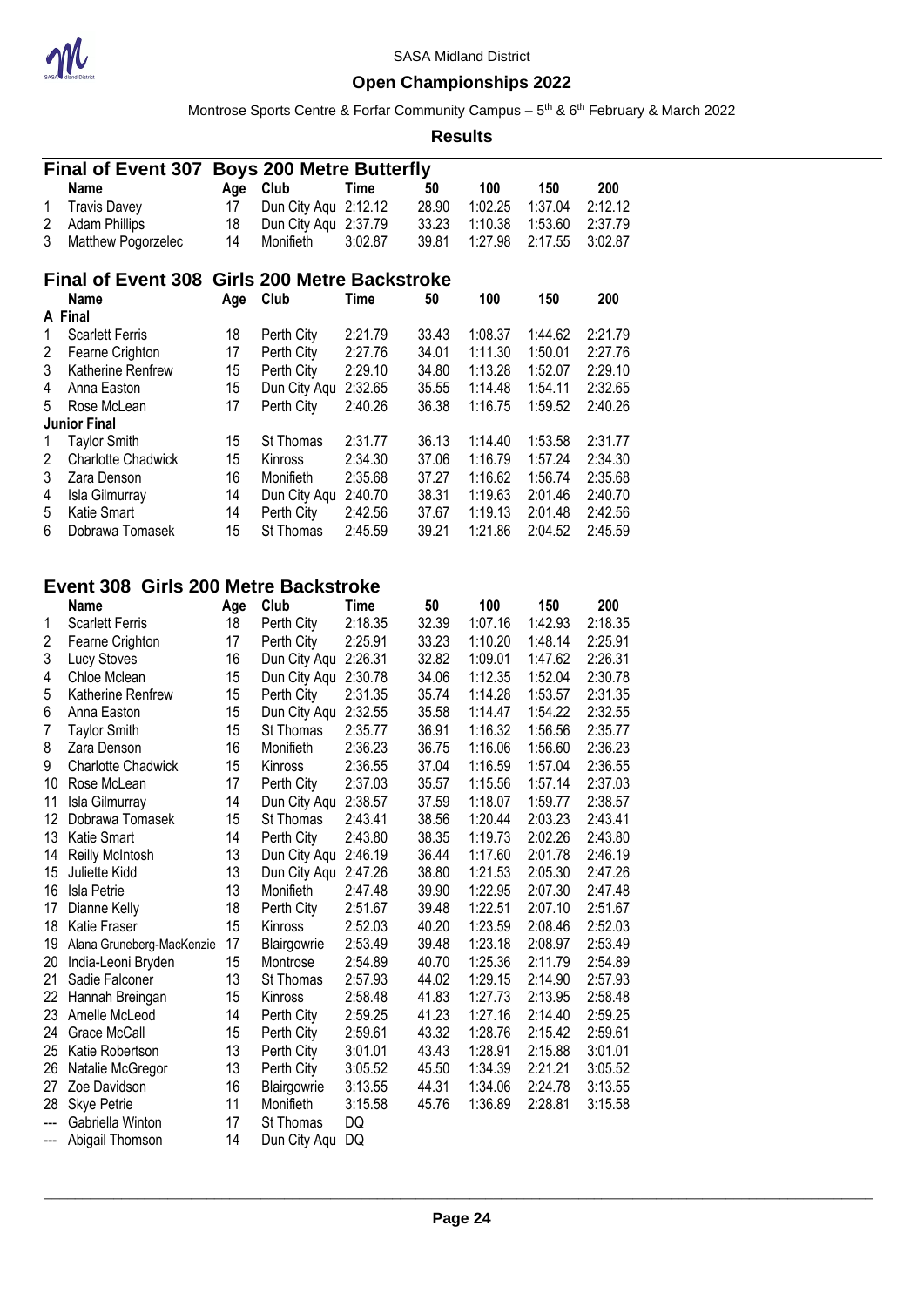

Montrose Sports Centre & Forfar Community Campus – 5<sup>th</sup> & 6<sup>th</sup> February & March 2022

#### **Results**

### **Final of Event 309 Boys 100 Metre Freestyle**

|   | <b>Name</b>         | Age | Club           | Time    | 50    | 100     |
|---|---------------------|-----|----------------|---------|-------|---------|
|   | A Final             |     |                |         |       |         |
| 1 | Murray Pritchard    | 18  | Perth City     | 53.90   | 25.92 | 53.90   |
| 2 | <b>Travis Davey</b> | 17  | Dun City Aqu   | 54.76   | 26.50 | 54.76   |
| 3 | Jonathan Venter     | 19  | Perth City     | 55.78   | 27.20 | 55.78   |
| 4 | John MacKay         | 17  | Perth City     | 56.94   | 27.76 | 56.94   |
| 5 | Ben Smallwood       | 16  | <b>Kinross</b> | 57.37   | 27.60 | 57.37   |
| 6 | Cain Buchanan       | 15  | Dun City Aqu   | 57.73   | 27.69 | 57.73   |
|   | <b>Junior Final</b> |     |                |         |       |         |
| 1 | Jensen Norris       | 14  | Perth City     | 57.30   | 27.94 | 57.30   |
| 2 | Hayden McKenzie     | 16  | <b>Kinross</b> | 58.64   | 28.52 | 58.64   |
| 3 | Will Shepherd       | 16  | Perth City     | 58.81   | 29.07 | 58.81   |
| 4 | Cameron Mitchell    | 16  | St Thomas      | 59.27   | 28.48 | 59.27   |
| 5 | Corey Philip        | 14  | Dun City Aqu   | 59.38   | 29.29 | 59.38   |
| 6 | Euan Weir           | 14  | Dun City Aqu   | 1:03.93 | 29.85 | 1:03.93 |

### **Event 309 Boys 100 Metre Freestyle**

|    | <b>Name</b>             | Age | Club         | Time    | 50    | 100     |
|----|-------------------------|-----|--------------|---------|-------|---------|
| 1  | <b>Travis Davey</b>     | 17  | Dun City Aqu | 54.01   | 26.16 | 54.01   |
| 2  | Jonathan Venter         | 19  | Perth City   | 55.31   | 26.95 | 55.31   |
| 3  | Murray Pritchard        | 18  | Perth City   | 56.52   | 26.89 | 56.52   |
| 4  | John MacKay             | 17  | Perth City   | 56.87   | 27.59 | 56.87   |
| 5  | Ben Smallwood           | 16  | Kinross      | 57.40   | 27.69 | 57.40   |
| 6  | Cain Buchanan           | 15  | Dun City Aqu | 57.79   | 27.58 | 57.79   |
| 7  | Owen Carroll            | 17  | Perth City   | 58.20   | 28.08 | 58.20   |
| 8  | Hayden McKenzie         | 16  | Kinross      | 58.30   | 28.24 | 58.30   |
| 9  | <b>Andrew Venter</b>    | 18  | Perth City   | 58.37   | 28.77 | 58.37   |
| 10 | Will Shepherd           | 16  | Perth City   | 58.44   | 28.66 | 58.44   |
| 11 | Sam Harrison            | 18  | Perth City   | 58.69   | 28.62 | 58.69   |
| 12 | <b>Adam Phillips</b>    | 18  | Dun City Aqu | 58.85   | 27.95 | 58.85   |
| 13 | Cameron Mitchell        | 16  | St Thomas    | 58.97   | 28.19 | 58.97   |
| 14 | Jensen Norris           | 14  | Perth City   | 59.19   | 28.65 | 59.19   |
| 15 | Caelan Milne            | 18  | Menzieshill  | 59.27   | 28.57 | 59.27   |
| 16 | Sam Currie              | 17  | Perth City   | 59.41   | 28.38 | 59.41   |
| 17 | Corey Philip            | 14  | Dun City Aqu | 59.43   | 28.78 | 59.43   |
| 18 | Euan Weir               | 14  | Dun City Aqu | 59.83   | 29.40 | 59.83   |
| 19 | <b>Connor Brierley</b>  | 16  | Dun City Aqu | 1:00.02 | 29.28 | 1:00.02 |
| 20 | Jack Milne              | 21  | Dun City Aqu | 1:00.54 | 28.60 | 1:00.54 |
| 21 | Dylan Wilson            | 16  | Forfar       | 1:01.89 | 28.99 | 1:01.89 |
| 22 | Rory Webster            | 15  | Monifieth    | 1:01.98 | 29.34 | 1:01.98 |
| 23 | Lewis Brander           | 15  | Monifieth    | 1:02.71 | 29.76 | 1:02.71 |
| 24 | Duncan Crichton         | 15  | Kinross      | 1:03.05 | 30.68 | 1:03.05 |
| 25 | <b>Stuart Pritchard</b> | 16  | Kinross      | 1:03.90 | 30.73 | 1:03.90 |
| 26 | <b>Murray Hopkins</b>   | 16  | Menzieshill  | 1:04.38 | 30.17 | 1:04.38 |
| 27 | <b>Finlay Watson</b>    | 15  | St Thomas    | 1:04.48 | 30.24 | 1:04.48 |
| 28 | Finn Bannerman          | 15  | Perth City   | 1:05.54 | 31.31 | 1:05.54 |
| 29 | Jackson Shaw            | 15  | Menzieshill  | 1:05.95 | 30.75 | 1:05.95 |
| 30 | Ross Hutchinson         | 14  | Monifieth    | 1:07.15 | 31.42 | 1:07.15 |
| 31 | <b>Thomas Pritchard</b> | 14  | Kinross      | 1:07.16 | 32.03 | 1:07.16 |
| 32 | Johnny Martin           | 14  | Kinross      | 1:07.19 | 32.04 | 1:07.19 |
| 33 | Calum McKenzie          | 13  | Perth City   | 1:07.74 | 32.98 | 1:07.74 |
| 34 | Nathan Black            | 16  | Dun City Aqu | 1:08.56 | 32.99 | 1:08.56 |
| 35 | <b>Finlay Bruce</b>     | 13  | Perth City   | 1:09.09 | 32.64 | 1:09.09 |
| 36 | Tymon Kopacz            | 14  | Dun City Aqu | 1:09.73 | 31.77 | 1:09.73 |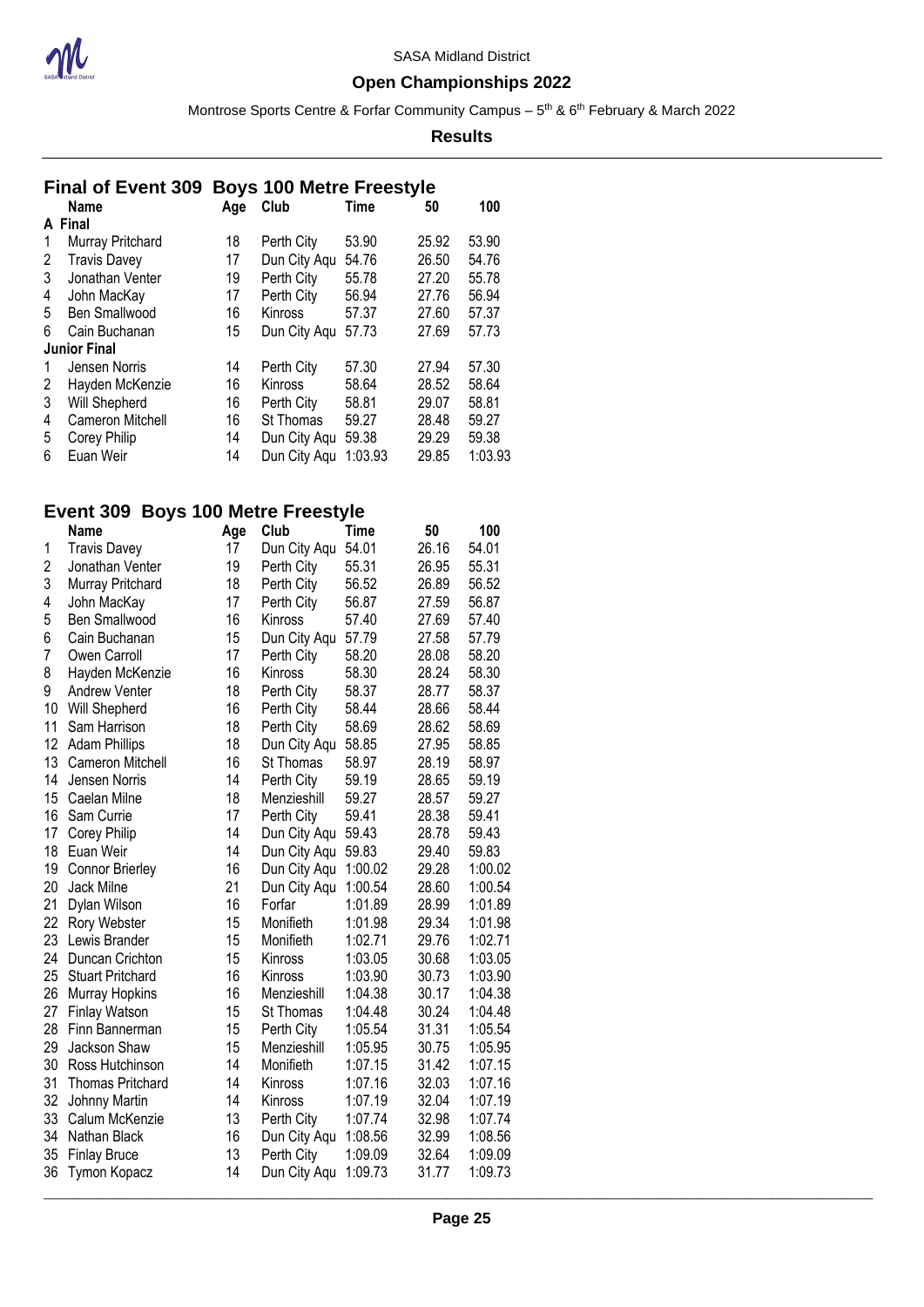

### **Open Championships 2022**

Montrose Sports Centre & Forfar Community Campus – 5<sup>th</sup> & 6<sup>th</sup> February & March 2022

**Results**

| 37 | <b>Finlay Brill</b>     | 15 | Monifieth    | 1:09.89 | 32.68 | 1:09.89 |
|----|-------------------------|----|--------------|---------|-------|---------|
| 38 | <b>Frazer Dow</b>       | 13 | Perth City   | 1:10.06 | 32.89 | 1:10.06 |
| 39 | Adam Wood               | 13 | Forfar       | 1:10.10 | 33.15 | 1:10.10 |
| 40 | Gavin Aitchison         | 14 | Dun City Aqu | 1:10.52 | 34.64 | 1:10.52 |
| 41 | Dillan MacPhail         | 15 | Dun City Aqu | 1:11.33 | 35.75 | 1:11.33 |
| 42 | Rory Polignano          | 15 | Monifieth    | 1:11.49 | 35.11 | 1:11.49 |
| 43 | Kaleb Simpson           | 14 | Montrose     | 1:11.87 | 35.09 | 1:11.87 |
| 44 | Matthew Pogorzelec      | 14 | Monifieth    | 1:12.27 | 35.52 | 1:12.27 |
| 45 | <b>Matthew Kenny</b>    | 13 | Kinross      | 1:12.84 | 35.21 | 1:12.84 |
| 46 | Harry Leadingham        | 16 | Monifieth    | 1:14.88 | 35.85 | 1:14.88 |
| 47 | Charlie Auld            | 14 | Perth City   | 1:15.03 | 35.86 | 1:15.03 |
| 48 | Euan Webster            | 14 | Monifieth    | 1:15.38 | 36.06 | 1:15.38 |
| 49 | Dylan Wilson            | 14 | Perth City   | 1:15.67 | 36.88 | 1:15.67 |
| 50 | Tearlach Adam           | 12 | Perth City   | 1:17.99 | 37.84 | 1:17.99 |
| 51 | <b>Brady Shaw</b>       | 13 | Menzieshill  | 1:18.05 | 35.91 | 1:18.05 |
| 52 | Jackson Ogilvie         | 12 | Monifieth    | 1:19.15 | 37.63 | 1:19.15 |
| 53 | <b>Thomas Robertson</b> | 13 | Carnoustie   | 1:19.49 | 36.76 | 1:19.49 |
| 54 | Harry Martin            | 12 | Perth City   | 1:19.66 | 37.21 | 1:19.66 |
| 55 | Ross Allan              | 12 | Perth City   | 1:20.80 | 38.48 | 1:20.80 |
| 56 | Callum McDonald         | 13 | Dun City Aqu | 1:21.04 | 38.64 | 1:21.04 |
| 57 | Robbie Phillips         | 12 | Dun City Aqu | 1:21.15 | 39.53 | 1:21.15 |
| 58 | Coinneach Adam          | 13 | Perth City   | 1:21.51 | 38.79 | 1:21.51 |
| 59 | Joshua Dickson          | 12 | Dun City Aqu | 1:21.94 | 39.79 | 1:21.94 |
| 60 | Oisin Marchbank         | 14 | Blairgowrie  | 1:22.66 | 38.97 | 1:22.66 |
| 61 | Logan Symon             | 14 | Blairgowrie  | 1:24.05 | 41.61 | 1:24.05 |
| 62 | Harry Ridler            | 12 | Perth City   | 1:24.73 | 40.75 | 1:24.73 |
| 63 | Fergus Stubbings-Tilley | 14 | Monifieth    | 1:26.45 | 40.14 | 1:26.45 |
| 64 | <b>Stuart Thomson</b>   | 12 | Perth City   | 1:27.51 | 40.37 | 1:27.51 |
| 65 | <b>Tyler Richardson</b> | 12 | Blairgowrie  | 1:28.00 | 40.43 | 1:28.00 |
| 66 | Leo Watson              | 12 | Menzieshill  | 1:29.46 | 41.63 | 1:29.46 |
| 67 | Glen Allan              | 14 | Monifieth    | 1:34.09 | 43.94 | 1:34.09 |
| 68 | Harry Macnaughton       | 12 | Perth City   | 1:35.09 | 44.96 | 1:35.09 |

## **Event 310 Girls 4 x 50 Metre Freestyle Relay**

| 1                        | Team<br>Perth City                    | A | Time<br>1:51.60                   | 50<br>27.38 | 100<br>55.80     | 150<br>1:22.65                                  | 200<br>1:51.60 |                       |
|--------------------------|---------------------------------------|---|-----------------------------------|-------------|------------------|-------------------------------------------------|----------------|-----------------------|
| $\mathbf{2}^{\prime}$    | 1) Scarlett Ferris 18<br>Perth City   | B | 2) Katelyn Tang 18<br>1:58.62     | 28.84       | 59.02            | 3) Elise Cosens 17<br>1:28.43                   | 1:58.62        | 4) Fearne Crighton 17 |
|                          | 1) Katherine Renfrew 15               |   | 2) Rose McLean 17                 |             |                  | 3) Jessica Schulz 18                            |                | 4) Harriet Wheeler 15 |
| 3                        | St Thomas<br>1) Dobrawa Tomasek 15    | A | 2:00.75<br>2) Gabriella Winton 17 | 30.00       |                  | 1:00.59 1:31.71<br>3) Libby Coull 15            | 2:00.75        | 4) Taylor Smith 15    |
| 4                        | Dun City Aqu<br>1) Anna Easton 15     | B | 2:01.10<br>2) Simone Finlayson 15 | 29.70       |                  | 1:00.06 1:30.94<br>3) Darci Reid 15             | 2:01.10        | 4) Lauren Ferrett 14  |
| 5                        | Dun City Aqu<br>1) Caitlin Wigham 15  | C | 2:10.32<br>2) Isla Kidd 14        | 32.38       |                  | 1:04.42 1:37.06<br>3) Grace Prain 15            | 2:10.32        | 4) Ksenia Mann 12     |
| 6                        | Dun City Aqu<br>1) Abigail Thomson 14 | D | 2:13.70<br>2) Faye Aitchison 14   | 33.83       | 3) Erin Livie 14 | 1:07.85 1:41.54                                 | 2:13.70        | 4) Zara Kidd 14       |
| $\overline{7}$           | Dun City Aqu<br>1) Juliette Kidd 13   | E | 2:16.46<br>2) Julia Walker 14     | 33.80       |                  | 1:07.03 1:41.93 2:16.46<br>3) Lottie Affleck 14 |                | 4) Imogen Jarrett 12  |
| $\hspace{0.05cm} \ldots$ | Dun City Agu<br>1) Reilly McIntosh 13 | F | X2:20.56<br>2) Lucy Ferrett 12    | 30.40       |                  | 1:09.45 1:51.01 2:20.56<br>3) Fearne Jarrett 11 |                |                       |
| $--$                     | Dun City Aqu<br>1) Lucy Stoves 16     | A | DQ<br>2) Martha Reeves 17         |             |                  | 3) Isla Gilmurray 14                            |                | 4) Chloe Mclean 15    |
|                          |                                       |   |                                   |             |                  |                                                 |                |                       |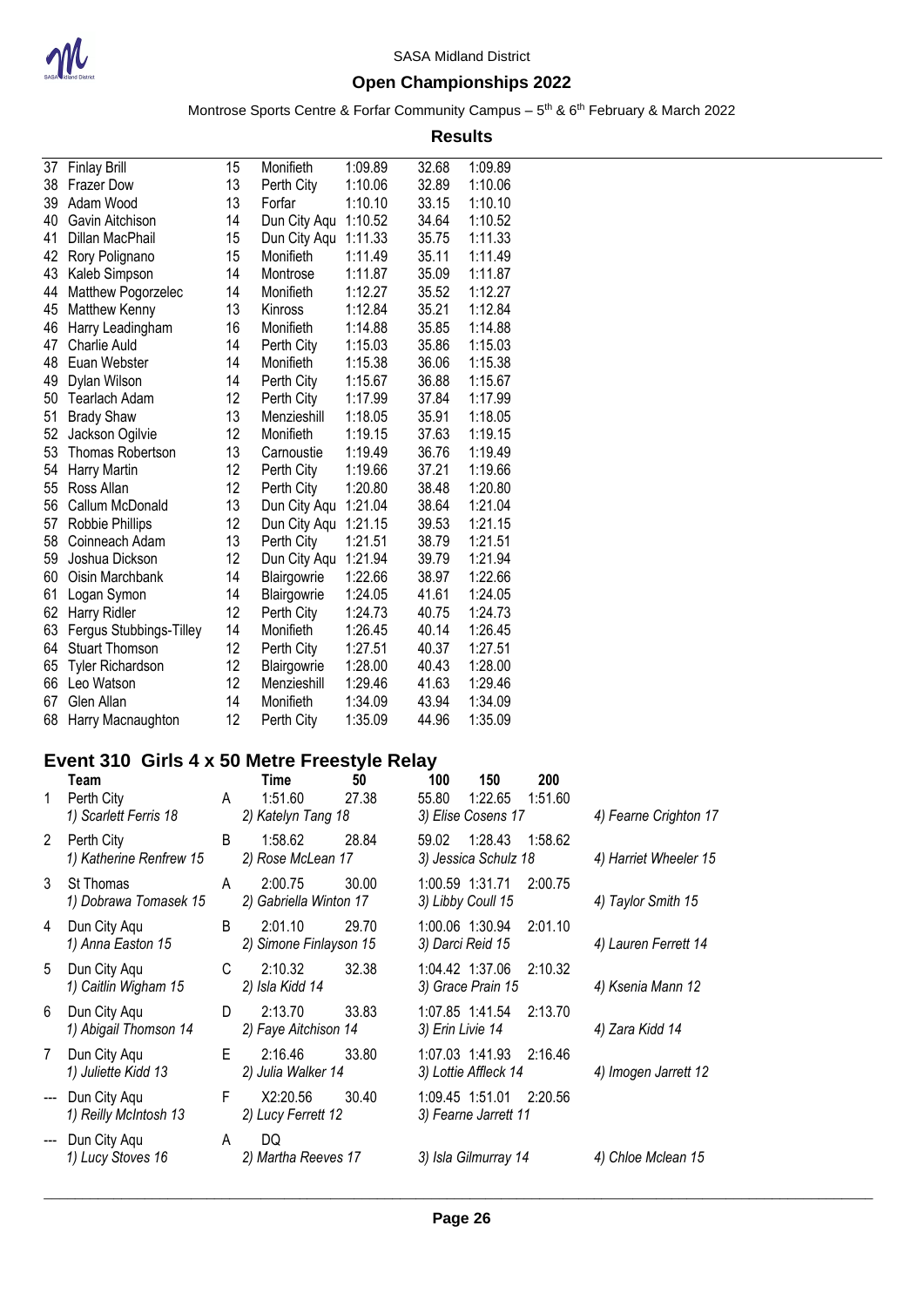

### **Open Championships 2022**

Montrose Sports Centre & Forfar Community Campus – 5<sup>th</sup> & 6<sup>th</sup> February & March 2022

|                | Event 401 Girls 1500 Metre Freestyle    |          |                                              |                    |                          |                                                                                                                                      |                                            |                                                              |                                                              |                                            |                                                   |                                          |
|----------------|-----------------------------------------|----------|----------------------------------------------|--------------------|--------------------------|--------------------------------------------------------------------------------------------------------------------------------------|--------------------------------------------|--------------------------------------------------------------|--------------------------------------------------------------|--------------------------------------------|---------------------------------------------------|------------------------------------------|
|                | Name                                    |          | Age Club                                     | Time               | 50<br>450<br>850<br>1250 | 100<br>500<br>900<br>1300                                                                                                            | 150<br>550<br>950<br>1350                  | 200<br>600<br>1000<br>1400                                   | 250<br>650<br>1050<br>1450                                   | 300<br>700<br>1100<br>1500                 | 350<br>750<br>1150                                | 400<br>800<br>1200                       |
| 1              | Katherine Bailey                        | 18       | Perth City                                   | 17:11.08           | 31.16                    | 1:04.73<br>5:03.79 5:37.92<br>9:39.54 10:14.70<br>14:19.7514:54.48                                                                   | 1:38.78<br>6:12.23<br>10:49.63<br>15:29.56 | 2:13.05<br>6:46.51<br>11:24.74<br>16:04.30                   | 2:47.12<br>7:20.96<br>11:59.81<br>16:38.93                   | 3:21.36<br>7:55.23<br>12:35.03<br>17:11.08 | 3:55.61<br>8:29.66<br>13:09.93                    | 4:29.58<br>9:04.33<br>13:44.91           |
| 2              | Simone Finlayson                        | 15       | Dun City Aqu 19:00.18                        |                    | 32.68                    | 1:09.74<br>5:36.13 6:13.94<br>10:43.1611:21.52 12:00.06<br>15:50.7216:29.75                                                          | 1:47.01<br>6:52.66<br>17:08.48             | 2:25.42<br>7:31.18<br>12:37.76<br>17:47.10                   | 3:03.57<br>8:09.23<br>13:16.62 13:54.95<br>18:25.18          | 3:41.34<br>8:47.81<br>19:00.18             | 4:19.43<br>9:26.15<br>14:33.59                    | 4:57.74<br>10:04.78<br>15:12.47          |
| 3              | Lauren Ferrett                          | 14       | Dun City Aqu 20:18.75                        |                    | 35.33                    | 1:15.26<br>6:00.79 6:42.03<br>11:29.8812:10.35 12:51.11<br>16:59.0117:39.92 18:20.85                                                 | 1:56.25<br>7:22.95                         | 2:36.66<br>8:04.49                                           | 3:17.68<br>8:45.44<br>13:32.27 14:12.95<br>19:01.35 19:41.86 | 3:58.42<br>9:26.56<br>14:54.45<br>20:18.75 | 4:38.81<br>15:36.33                               | 5:19.31<br>10:06.93 10:48.39<br>16:17.60 |
| 4              | Darci Reid                              | 15       | Dun City Aqu 20:40.14                        |                    | 36.28                    | 1:14.68<br>6:01.39 6:42.85<br>11:37.4112:20.10 13:02.24<br>17:16.7617:58.93                                                          | 1:55.19<br>7:24.98<br>18:41.58             | 2:36.27<br>8:06.74                                           | 3:16.87<br>8:49.17<br>13:44.23 14:26.57<br>19:23.63 20:03.95 | 3:58.56<br>9:31.72<br>15:09.16<br>20:40.14 | 4:39.27<br>10:14.29<br>15:51.64                   | 5:20.00<br>10:55.37<br>16:34.02          |
| 5              | Carolyn Rae                             | 18       | Monifieth                                    | 20:51.10           | 37.20                    | 1:18.09<br>6:13.06 6:54.97<br>11:50.3612:32.91<br>17:27.3818:09.67 18:51.10                                                          | 1:59.84<br>7:37.19<br>13:14.64             | 2:41.60<br>8:19.21<br>13:56.46 14:39.51<br>19:32.75 20:13.79 | 3:24.15<br>9:01.52                                           | 4:06.36<br>9:43.61<br>15:21.43<br>20:51.10 | 4:48.52<br>16:03.28                               | 5:30.90<br>10:25.97 11:08.11<br>16:45.50 |
| 6              | <b>Alice Stewart</b>                    | 15       | Forfar                                       | 22:53.31           | 38.04                    | 1:20.85<br>6:42.85 7:29.09<br>12:56.1113:42.87  14:29.72  15:16.38  16:02.73<br>19:07.0919:53.42 20:39.68 21:25.90 22:11.70 22:53.31 | 2:05.17<br>8:15.67                         | 2:50.44<br>9:02.19                                           | 3:36.60<br>9:49.02                                           | 4:23.16<br>10:35.96<br>16:48.83            | 5:09.27<br>11:22.98 12:09.51<br>17:34.72 18:21.11 | 5:56.03                                  |
|                | Event 402 Boys 400 Metre Freestyle      |          |                                              |                    |                          |                                                                                                                                      |                                            |                                                              |                                                              |                                            |                                                   |                                          |
|                | Name                                    | Age      | Club                                         | Time               | 50                       | 100                                                                                                                                  | 150                                        | 200                                                          | 250                                                          | 300                                        | 350                                               | 400                                      |
| 1              | <b>Travis Davey</b>                     | 17       | Dun City Aqu 4:18.80                         |                    | 28.08                    | 1:00.03                                                                                                                              | 1:32.77                                    | 2:05.75                                                      | 2:38.91                                                      | 3:12.34                                    | 3:46.41                                           | 4:18.80                                  |
| $\overline{c}$ | Owen Carroll                            | 17       | Perth City                                   | 4:22.29            | 30.79                    | 1:04.16                                                                                                                              | 1:37.90                                    | 2:11.94                                                      | 2:44.94                                                      | 3:18.03                                    | 3:50.26                                           | 4:22.29                                  |
| 3<br>4         | Will Shepherd<br>Sam Harrison           | 16<br>18 | Perth City<br>Perth City                     | 4:24.81<br>4:31.13 | 30.22<br>29.35           | 1:03.22<br>1:02.34                                                                                                                   | 1:37.54<br>1:36.43                         | 2:11.65<br>2:10.62                                           | 2:45.20<br>2:45.12                                           | 3:18.44<br>3:19.91                         | 3:52.24<br>3:55.33                                | 4:24.81<br>4:31.13                       |
| 5              | Euan Weir                               | 14       | Dun City Aqu 4:32.92                         |                    | 31.09                    | 1:05.76                                                                                                                              | 1:40.47                                    | 2:14.66                                                      | 2:49.45                                                      | 3:24.50                                    | 3:59.26                                           | 4:32.92                                  |
| 6              | Jensen Norris                           | 14       | Perth City                                   | 4:35.63            | 31.17                    | 1:06.09                                                                                                                              | 1:41.65                                    | 2:16.87                                                      | 2:51.64                                                      | 3:27.51                                    | 4:03.12                                           | 4:35.63                                  |
| 7              | Connor Brierley                         | 16       | Dun City Aqu 4:38.89                         |                    | 30.97                    | 1:06.00                                                                                                                              | 1:41.82                                    | 2:17.67                                                      | 2:52.94                                                      | 3:28.93                                    | 4:04.51                                           | 4:38.89                                  |
| 8              | <b>Adam Phillips</b>                    | 18       | Dun City Aqu 4:42.96                         |                    | 31.44                    | 1:06.95                                                                                                                              | 1:44.01                                    | 2:20.18                                                      | 2:55.79                                                      | 3:31.36                                    | 4:07.50                                           | 4:42.96                                  |
| 9              | Hayden McKenzie                         | 16       | Kinross                                      | 4:49.65            | 31.48                    | 1:06.88                                                                                                                              | 1:44.82                                    | 2:22.75                                                      | 3:00.09                                                      | 3:37.20                                    | 4:14.27                                           | 4:49.65                                  |
| 10             | Ross Hutchinson                         | 14       | Monifieth                                    | 5:15.36            | 34.49                    | 1:13.54                                                                                                                              | 1:53.99                                    | 2:34.89                                                      | 3:16.14                                                      | 3:57.19                                    | 4:37.90                                           | 5:15.36                                  |
| 11             | Calum Brown                             | 17       | St Thomas                                    | 5:15.54            | 34.39                    | 1:12.57                                                                                                                              | 1:52.99                                    | 2:33.61                                                      | 3:14.54                                                      | 3:56.11                                    | 4:36.32                                           | 5:15.54                                  |
| 12             | Matthew Pogorzelec                      | 14       | Monifieth                                    | 5:40.98            | 37.50                    | 1:21.17                                                                                                                              | 2:05.71                                    | 2:49.09                                                      | 3:32.59                                                      | 4:17.41<br>4:27.65                         | 5:01.39                                           | 5:40.98                                  |
|                | 13 Ruaridh Findlay<br>14 Joel Van Blerk | 14<br>14 | Dun City Aqu 5:55.20<br>Dun City Agu 5:57.34 |                    | 37.32<br>38.08           | 1:19.72<br>1:23.05                                                                                                                   | 2:07.27<br>2:09.95                         | 2:55.26<br>2:57.34                                           | 3:42.77<br>3:44.01                                           | 4:29.44                                    | 5:12.78<br>5:15.71                                | 5:55.20<br>5:57.34                       |
|                | 15 Ross Allan                           | 12       | Perth City                                   | 6:03.85            | 39.25                    | 1:24.23                                                                                                                              | 2:10.50                                    | 2:58.32                                                      | 3:45.82                                                      | 4:33.33                                    | 5:20.31                                           | 6:03.85                                  |
|                | 16 Leo Watson                           | 12       | Menzieshill                                  | 6:36.96            | 40.79                    | 1:28.42                                                                                                                              | 2:18.73                                    | 3:09.58                                                      | 4:02.42                                                      | 4:54.71                                    | 5:46.84                                           | 6:36.96                                  |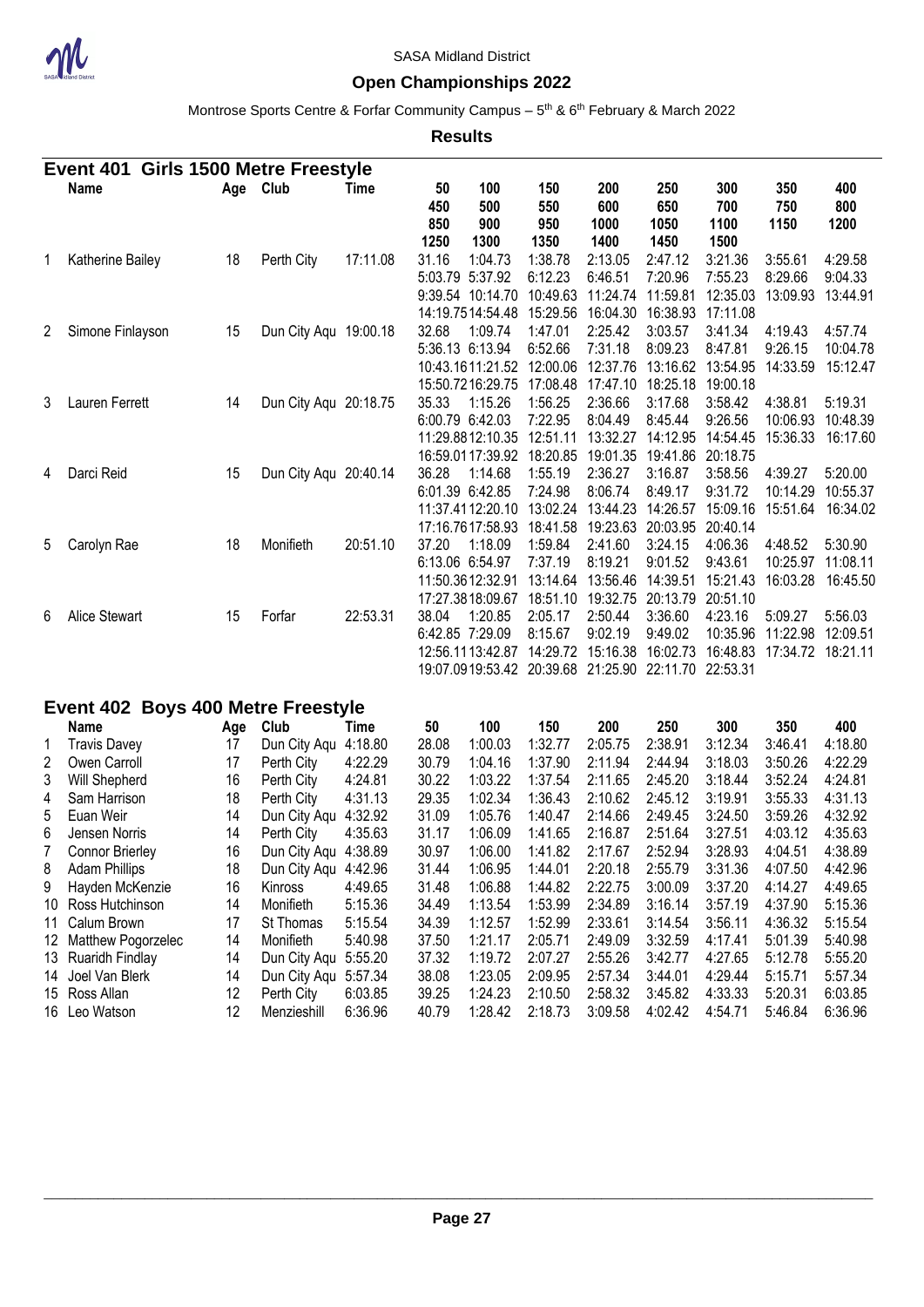

### **Open Championships 2022**

Montrose Sports Centre & Forfar Community Campus – 5<sup>th</sup> & 6<sup>th</sup> February & March 2022

**Results**

|   | Final of Event 403 Girls 100 Metre IM |     |                |         |       |         |
|---|---------------------------------------|-----|----------------|---------|-------|---------|
|   | Name                                  | Age | Club           | Time    | 50    | 100     |
| A | <b>Final</b>                          |     |                |         |       |         |
|   | <b>Scarlett Ferris</b>                | 18  | Perth City     | 1:04.58 | 29.00 | 1:04.58 |
| 2 | Elise Cosens                          | 17  | Perth City     | 1:06.36 | 30.74 | 1:06.36 |
| 3 | Lucy Stoves                           | 16  | Dun City Aqu   | 1:09.01 | 32.09 | 1:09.01 |
| 4 | Fearne Crighton                       | 17  | Perth City     | 1:09.12 | 31.63 | 1:09.12 |
| 5 | <b>Emily Cumming</b>                  | 17  | <b>Kinross</b> | 1:12.88 | 31.64 | 1:12.88 |
| 6 | Martha Reeves                         | 17  | Dun City Aqu   | 1:14.65 | 34.03 | 1:14.65 |
|   | <b>Junior Final</b>                   |     |                |         |       |         |
|   | Katherine Renfrew                     | 15  | Perth City     | 1:11.26 | 32.65 | 1:11.26 |
| 2 | <b>Taylor Smith</b>                   | 15  | St Thomas      | 1:11.69 | 33.82 | 1:11.69 |
| 3 | Chloe Mclean                          | 15  | Dun City Aqu   | 1:11.97 | 32.80 | 1:11.97 |
| 4 | Isla Gilmurray                        | 14  | Dun City Aqu   | 1:14.74 | 36.43 | 1:14.74 |
| 5 | Phoebe Samson                         | 14  | Dun City Aqu   | 1:15.80 | 35.09 | 1:15.80 |
| 6 | Anna Easton                           | 15  | Dun City Agu   | 1:16.47 | 34.12 | 1:16.47 |

### **Event 403 Girls 100 Metre IM**

|                | Name                      | Age | Club                 | <b>Time</b> | 50    | 100     |
|----------------|---------------------------|-----|----------------------|-------------|-------|---------|
| 1              | <b>Scarlett Ferris</b>    | 18  | Perth City           | 1:05.66     | 29.34 | 1:05.66 |
| $\overline{2}$ | <b>Elise Cosens</b>       | 17  | Perth City           | 1:06.85     | 30.71 | 1:06.85 |
| 3              | Lucy Stoves               | 16  | Dun City Aqu         | 1:07.70     | 31.57 | 1:07.70 |
| 4              | Fearne Crighton           | 17  | Perth City           | 1:09.49     | 31.42 | 1:09.49 |
| 5              | Martha Reeves             | 17  | Dun City Aqu 1:11.10 |             | 32.50 | 1:11.10 |
| 6              | <b>Emily Cumming</b>      | 17  | Kinross              | 1:11.87     | 31.43 | 1:11.87 |
| $\overline{7}$ | Chloe Mclean              | 15  | Dun City Aqu 1:12.02 |             | 32.89 | 1:12.02 |
| 8              | Jessica Schulz            | 18  | Perth City           | 1:12.53     | 34.72 | 1:12.53 |
| 9              | <b>Taylor Smith</b>       | 15  | St Thomas            | 1:12.88     | 34.16 | 1:12.88 |
| 10             | Katherine Renfrew         | 15  | Perth City           | 1:13.01     | 33.57 | 1:13.01 |
| 11             | <b>Emily McGhee</b>       | 19  | Carnoustie           | 1:13.02     | 35.93 | 1:13.02 |
| 12             | Isla Gilmurray            | 14  | Dun City Aqu 1:13.56 |             | 33.24 | 1:13.56 |
| 13             | Gabriella Winton          | 17  | St Thomas            | 1:13.82     | 35.38 | 1:13.82 |
| 14             | Katelyn Tang              | 18  | Perth City           | 1:14.34     | 34.46 | 1:14.34 |
|                | 15 Phoebe Samson          | 14  | Dun City Aqu 1:14.89 |             | 34.28 | 1:14.89 |
| 16             | Rose McLean               | 17  | Perth City           | 1:14.92     | 33.65 | 1:14.92 |
|                | 17 Anna Easton            | 15  | Dun City Aqu 1:15.75 |             | 33.84 | 1:15.75 |
| 18             | <b>Charlotte Chadwick</b> | 15  | Kinross              | 1:15.91     | 34.94 | 1:15.91 |
|                | 19 Zara Denson            | 16  | Monifieth            | 1:16.01     | 35.34 | 1:16.01 |
| 20             | Sofia Fallone             | 14  | Monifieth            | 1:16.86     | 34.56 | 1:16.86 |
| 21             | <b>Harriet Wheeler</b>    | 15  | Perth City           | 1:16.95     | 35.88 | 1:16.95 |
| 22             | <b>Grace Prain</b>        | 15  | Dun City Aqu 1:17.18 |             | 35.99 | 1:17.18 |
|                | 23 Kym Russell            | 17  | Perth City           | 1:17.25     | 35.31 | 1:17.25 |
|                | 24 Reilly McIntosh        | 13  | Dun City Aqu 1:18.03 |             | 35.82 | 1:18.03 |
|                | 25 Caitlin Wigham         | 15  | Dun City Aqu 1:18.91 |             | 35.76 | 1:18.91 |
| 26             | Emily Thomson             | 13  | Perth City           | 1:19.40     | 36.02 | 1:19.40 |
| 27             | Libby Coull               | 15  | St Thomas            | 1:19.44     | 36.57 | 1:19.44 |
| 28             | Cara Jones                | 15  | Dun City Aqu 1:19.74 |             | 36.29 | 1:19.74 |
| 29             | Katie Smart               | 14  | Perth City           | 1:20.11     | 36.80 | 1:20.11 |
| 30             | Ella Thomson              | 12  | Perth City           | 1:20.47     | 38.81 | 1:20.47 |
| 31             | Taylor MacKenzie          | 15  | Monifieth            | 1:20.69     | 36.70 | 1:20.69 |
|                | 32 Manon Schembri         | 14  | Perth City           | 1:20.93     | 38.06 | 1:20.93 |
| 33             | Zara Kidd                 | 14  | Dun City Aqu 1:21.05 |             | 39.76 | 1:21.05 |
| 34             | Ksenia Mann               | 12  | Dun City Aqu 1:21.17 |             | 36.56 | 1:21.17 |
| 35             | Juliette Kidd             | 13  | Dun City Aqu 1:21.22 |             | 37.97 | 1:21.22 |
| 36             | Dianne Kelly              | 18  | Perth City           | 1:21.42     | 36.68 | 1:21.42 |
| 37             | Sophie Clarke             | 12  | Monifieth            | 1:21.54     | 36.55 | 1:21.54 |
| 38             | Olivia Dargie             | 14  | Montrose             | 1:21.93     | 39.04 | 1:21.93 |
|                |                           |     |                      |             |       |         |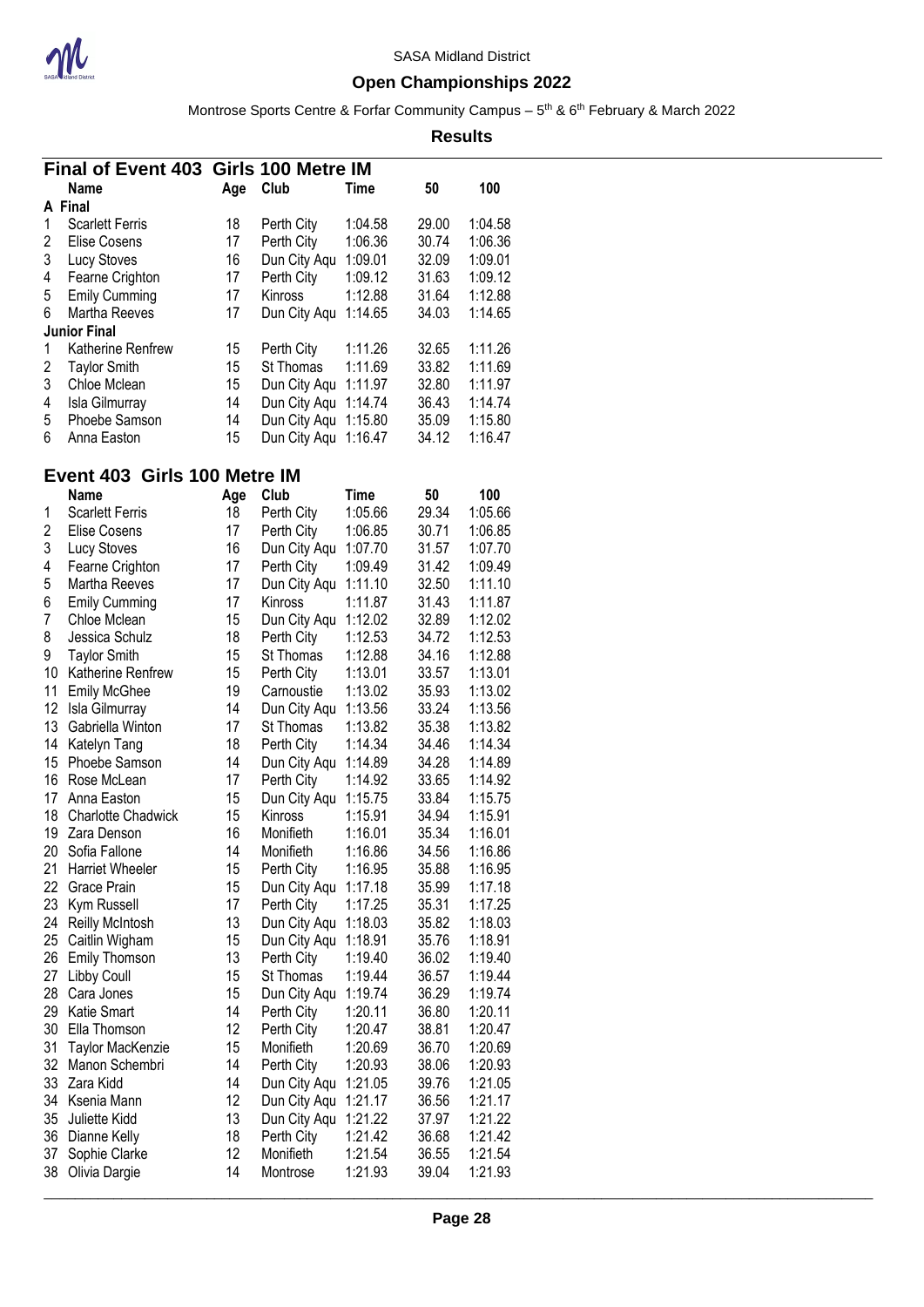

Montrose Sports Centre & Forfar Community Campus – 5<sup>th</sup> & 6<sup>th</sup> February & March 2022

**Results**

| 39  | Grace McCall          | 15 | Perth City   | 1:22.36 | 38.30 | 1:22.36 |
|-----|-----------------------|----|--------------|---------|-------|---------|
| 40  | Julia Walker          | 14 | Dun City Aqu | 1:23.34 | 38.98 | 1:23.34 |
| 41  | <b>Katie Fraser</b>   | 15 | Kinross      | 1:23.42 | 39.53 | 1:23.42 |
| 42  | Zoe Neave             | 15 | Kinross      | 1:23.98 | 37.16 | 1:23.98 |
|     | *43 Eva Cowling       | 14 | Perth City   | 1:25.11 | 39.15 | 1:25.11 |
|     | *43 Kirsten Kelly     | 15 | Perth City   | 1:25.11 | 42.15 | 1:25.11 |
| 45  | Lottie Affleck        | 14 | Dun City Aqu | 1:25.40 | 40.25 | 1:25.40 |
| 46  | <b>Claire Gilmore</b> | 15 | Perth City   | 1:25.62 | 38.67 | 1:25.62 |
| 47  | Katie Robertson       | 13 | Perth City   | 1:25.97 | 41.83 | 1:25.97 |
| 48  | Hannah Breingan       | 15 | Kinross      | 1:26.75 | 40.02 | 1:26.75 |
| 49  | Natalie McGregor      | 13 | Perth City   | 1:26.97 | 40.53 | 1:26.97 |
| 50  | Erin Livie            | 14 | Dun City Aqu | 1:27.01 | 40.38 | 1:27.01 |
| 51  | Megan Storey          | 13 | Monifieth    | 1:27.87 | 39.99 | 1:27.87 |
| 52  | Jessica Sloan         | 13 | Kinross      | 1:28.18 | 38.01 | 1:28.18 |
| 53  | Faye Aitchison        | 14 | Dun City Aqu | 1:29.36 | 40.68 | 1:29.36 |
| 54  | Alice Renfrew         | 12 | Perth City   | 1:29.45 | 42.79 | 1:29.45 |
| 55  | Sadie Falconer        | 13 | St Thomas    | 1:29.98 | 42.50 | 1:29.98 |
| 56  | Kayleigh Ross         | 14 | Monifieth    | 1:30.02 | 40.57 | 1:30.02 |
| 57  | Zoe Davidson          | 16 | Blairgowrie  | 1:30.18 | 42.04 | 1:30.18 |
| 58  | Elena Sanderson       | 13 | Perth City   | 1:30.67 | 41.64 | 1:30.67 |
| 59  | Anna Healy            | 12 | Kinross      | 1:30.79 | 41.29 | 1:30.79 |
| 60  | <b>Skye Petrie</b>    | 11 | Monifieth    | 1:31.12 | 40.77 | 1:31.12 |
| 61  | Sarah Gadsden         | 13 | Perth City   | 1:31.15 | 41.81 | 1:31.15 |
| 62  | Amber Donachie        | 14 | Dun City Aqu | 1:31.18 | 42.11 | 1:31.18 |
| 63  | Imogen Jarrett        | 12 | Dun City Aqu | 1:31.54 | 42.39 | 1:31.54 |
| 64  | <b>Grace Renfrew</b>  | 12 | Perth City   | 1:32.09 | 42.82 | 1:32.09 |
| 65  | Grace McKay           | 14 | St Thomas    | 1:33.93 | 42.66 | 1:33.93 |
| 66  | Lucy Ferrett          | 12 | Dun City Aqu | 1:34.20 | 43.80 | 1:34.20 |
| 67  | <b>Skye Doherty</b>   | 14 | Blairgowrie  | 1:34.46 | 43.53 | 1:34.46 |
| 68  | <b>Emily Storey</b>   | 13 | Monifieth    | 1:34.60 | 44.85 | 1:34.60 |
| 69  | Georgia McLeod        | 11 | Dun City Aqu | 1:35.32 | 43.12 | 1:35.32 |
| 70  | <b>Lily Divers</b>    | 12 | Dun City Aqu | 1:35.50 | 44.84 | 1:35.50 |
| 71  | Eve Rankin            | 12 | Kinross      | 1:35.68 | 46.36 | 1:35.68 |
| 72  | Erin Cardno           | 14 | Perth City   | 1:35.77 | 45.62 | 1:35.77 |
| 73  | Natalia Wakulinska    | 12 | Montrose     | 1:35.87 | 43.68 | 1:35.87 |
| 74  | Molly Brown           | 14 | St Thomas    | 1:35.90 | 44.00 | 1:35.90 |
| 75  | Islay Hannah          | 11 | Perth City   | 1:36.26 | 43.25 | 1:36.26 |
| 76  | Aimie Shaw            | 13 | Perth City   | 1:39.21 | 45.56 | 1:39.21 |
| 77  | Fearne Jarrett        | 11 | Dun City Aqu | 1:40.15 | 46.79 | 1:40.15 |
| 78  | Christina Sloan       | 12 | Kinross      | 1:41.03 | 49.07 | 1:41.03 |
| 79  | Isla Haxton           | 11 | Perth City   | 1:41.65 | 47.06 | 1:41.65 |
| 80  | Lara Cowling          | 12 | Perth City   | 1:42.39 | 47.67 | 1:42.39 |
| 81  | Isla Black            | 13 | Dun City Aqu | 1:42.48 | 49.09 | 1:42.48 |
| 82  | <b>Katie Martin</b>   | 12 | Perth City   | 1:49.89 | 50.30 | 1:49.89 |
| --- | Cara McMahon          | 13 | Dun City Aqu | DQ      |       |         |

## **Final of Event 404 Boys 100 Metre Butterfly**

|   | <b>Name</b>         | Age | Club               | Time    | 50    | 100     |
|---|---------------------|-----|--------------------|---------|-------|---------|
|   | A Final             |     |                    |         |       |         |
| 1 | <b>Travis Davey</b> | 17  | Dun City Agu 58.64 |         | 27.46 | 58.64   |
|   | 2 Murray Pritchard  | 18  | Perth City         | 59.31   | 27.67 | 59.31   |
|   | 3 Jonathan Venter   | 19  | Perth City         | 1:02.76 | 29.26 | 1:02.76 |
|   | 4 Sam Harrison      | 18  | Perth City         | 1:03.28 | 30.31 | 1:03.28 |
| 5 | Jack Milne          | 21  | Dun City Aqu       | 1:03.84 | 29.87 | 1:03.84 |
|   | 6 John MacKay       | 17  | Perth City         | 1:03.94 | 30.09 | 1:03.94 |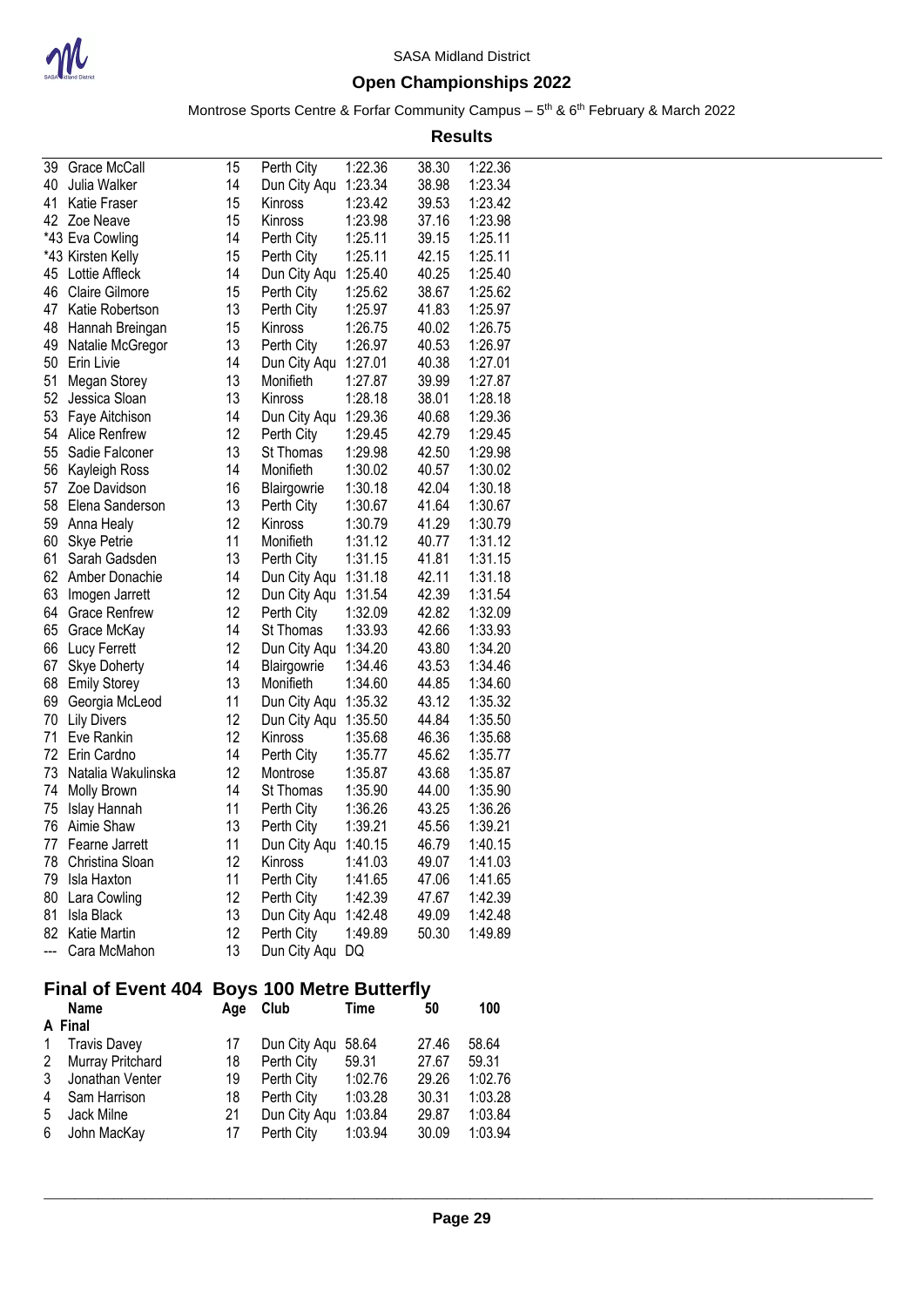

#### **Open Championships 2022**

Montrose Sports Centre & Forfar Community Campus – 5<sup>th</sup> & 6<sup>th</sup> February & March 2022

**Results**

| <b>Junior Final</b> |    |            |         |                                                         |         |
|---------------------|----|------------|---------|---------------------------------------------------------|---------|
| Cain Buchanan       | 15 |            |         | 30.79                                                   | 1:03.88 |
| 2 Cameron Mitchell  | 16 | St Thomas  | 1:04.09 | 29.62                                                   | 1:04.09 |
| Will Shepherd       | 16 | Perth City | 1:06.47 | 32.51                                                   | 1:06.47 |
| Connor Brierley     | 16 |            |         | 32.74                                                   | 1:08.52 |
| Rory Webster        | 15 | Monifieth  | 1:11.29 | 32.47                                                   | 1:11.29 |
| 6 Haydyn Stirling   | 16 | St Thomas  |         | 34.93                                                   | 1:11.91 |
|                     |    |            |         | Dun City Agu 1:03.88<br>Dun City Agu 1:08.52<br>1:11.91 |         |

#### **Event 404 Boys 100 Metre Butterfly**

|    | Name                   | Age | Club         | Time    | 50    | 100     |
|----|------------------------|-----|--------------|---------|-------|---------|
| 1  | <b>Travis Davey</b>    | 17  | Dun City Aqu | 59.56   | 27.57 | 59.56   |
| 2  | Murray Pritchard       | 18  | Perth City   | 1:01.57 | 28.45 | 1:01.57 |
| 3  | Jonathan Venter        | 19  | Perth City   | 1:02.30 | 29.36 | 1:02.30 |
| 4  | Jack Milne             | 21  | Dun City Aqu | 1:02.70 | 29.24 | 1:02.70 |
| 5  | Sam Harrison           | 18  | Perth City   | 1:02.94 | 30.40 | 1:02.94 |
| 6  | John MacKay            | 17  | Perth City   | 1:03.91 | 29.11 | 1:03.91 |
| 7  | Caelan Milne           | 18  | Menzieshill  | 1:04.60 | 29.68 | 1:04.60 |
| 8  | Cain Buchanan          | 15  | Dun City Aqu | 1:04.80 | 30.04 | 1:04.80 |
| 9  | Cameron Mitchell       | 16  | St Thomas    | 1:05.62 | 29.25 | 1:05.62 |
| 10 | <b>Andrew Venter</b>   | 18  | Perth City   | 1:06.04 | 30.56 | 1:06.04 |
| 11 | Ben Smallwood          | 16  | Kinross      | 1:06.20 | 30.39 | 1:06.20 |
| 12 | Will Shepherd          | 16  | Perth City   | 1:06.60 | 31.77 | 1:06.60 |
| 13 | Jensen Norris          | 14  | Perth City   | 1:07.48 | 31.03 | 1:07.48 |
| 14 | <b>Adam Phillips</b>   | 18  | Dun City Aqu | 1:08.59 | 31.51 | 1:08.59 |
| 15 | <b>Connor Brierley</b> | 16  | Dun City Aqu | 1:09.30 | 32.51 | 1:09.30 |
| 16 | Rory Webster           | 15  | Monifieth    | 1:09.73 | 31.27 | 1:09.73 |
| 17 | Haydyn Stirling        | 16  | St Thomas    | 1:11.53 | 34.49 | 1:11.53 |
| 18 | Calum Brown            | 17  | St Thomas    | 1:15.51 | 34.76 | 1:15.51 |
| 19 | Duncan Crichton        | 15  | Kinross      | 1:15.88 | 35.58 | 1:15.88 |
| 20 | Kaleb Simpson          | 14  | Montrose     | 1:19.68 | 38.22 | 1:19.68 |
| 21 | Tymon Kopacz           | 14  | Dun City Aqu | 1:22.42 | 37.92 | 1:22.42 |
| 22 | Gavin Aitchison        | 14  | Dun City Aqu | 1:22.48 | 38.48 | 1:22.48 |
| 23 | Matthew Pogorzelec     | 14  | Monifieth    | 1:22.73 | 40.20 | 1:22.73 |
| 24 | <b>Frazer Dow</b>      | 13  | Perth City   | 1:23.34 | 37.13 | 1:23.34 |
| 25 | Dillan MacPhail        | 15  | Dun City Aqu | 1:29.23 | 41.27 | 1:29.23 |
| 26 | Joel Van Blerk         | 14  | Dun City Aqu | 1:31.24 | 42.36 | 1:31.24 |
| 27 | Jackson Ogilvie        | 12  | Monifieth    | 1:32.13 | 42.25 | 1:32.13 |
| 28 | Harry Martin           | 12  | Perth City   | 1:42.85 | 47.06 | 1:42.85 |

### **Final of Event 405 Girls 50 Metre Butterfly**

|   | <b>Name</b>            | Club<br>Aqe |                    | Time  |   | <b>Name</b>            |
|---|------------------------|-------------|--------------------|-------|---|------------------------|
|   | A Final                |             |                    |       |   | <b>Junior Final</b>    |
| 1 | <b>Scarlett Ferris</b> | 18          | Perth City         | 28.95 |   | <b>Lucy Stoves</b>     |
| 2 | Morven Adams           | 21          | Dun City Aqu 29.80 |       | 2 | Isla Gilmurray         |
| 3 | <b>Emily Cumming</b>   | 17          | <b>Kinross</b>     | 30.42 |   | Ella Wood              |
| 4 | Katelyn Tang           | 18          | Perth City         | 30.85 | 3 | Dobrawa Tomase         |
| 5 | Chloe Mclean           | 15          | Dun City Aqu 31.02 |       | 5 | <b>Harriet Wheeler</b> |
| 6 | Katherine Renfrew      | 15          | Perth City         | 31.25 | 6 | Isla Petrie            |
|   |                        |             |                    |       |   |                        |
|   |                        |             |                    |       |   |                        |

## **Event 405 Girls 50 Metre Butterfly**

| <b>Name</b>       |     | Age Club           | 1 ime |
|-------------------|-----|--------------------|-------|
| 1 Scarlett Ferris | 18. | Perth City         | 28.98 |
| 2 Emily Cumming   | 17  | <b>Kinross</b>     | 29.79 |
| 3 Morven Adams    | 21  | Dun City Aqu 29.90 |       |

| Morven Adams                     | 21  | Dun City Agu 29.80 |       |    | Isla Gilmurray           | 14  | Dun City Agu 32.80 |       |
|----------------------------------|-----|--------------------|-------|----|--------------------------|-----|--------------------|-------|
| <b>Emily Cumming</b>             | 17  | Kinross            | 30.42 |    | Ella Wood                | 15  | Forfar             | 33.24 |
| Katelyn Tang                     | 18  | Perth City         | 30.85 |    | Dobrawa Tomasek          | 15  | St Thomas          | 33.30 |
| Chloe Mclean                     | 15  | Dun City Agu 31.02 |       | 5  | <b>Harriet Wheeler</b>   | 15  | Perth City         | 33.42 |
| Katherine Renfrew                | 15  | Perth City         | 31.25 | 6  | Isla Petrie              | 13  | Monifieth          | 34.46 |
| ent 405 Girls 50 Metre Butterfly |     |                    |       |    |                          |     |                    |       |
| Name                             | Aae | Club               | Time  |    | <b>Name</b>              | Age | <b>Club</b>        | Time  |
| <b>Scarlett Ferris</b>           |     |                    |       |    |                          |     |                    |       |
|                                  | 18  | Perth City         | 28.98 | 4  | Katelyn Tang             | 18  | Perth City         | 30.74 |
| <b>Emily Cumming</b>             | 17  | Kinross            | 29.79 | 5. | Chloe Mclean             | 15  | Dun City Aqu 31.43 |       |
| Morven Adams                     | 21  | Dun City Aqu 29.90 |       | 6. | <b>Katherine Renfrew</b> | 15  | Perth City         | 31.54 |
|                                  |     |                    |       |    |                          |     |                    |       |

**Name Age Club Time Name Age Club Time**

16 Dun City Aqu 31.23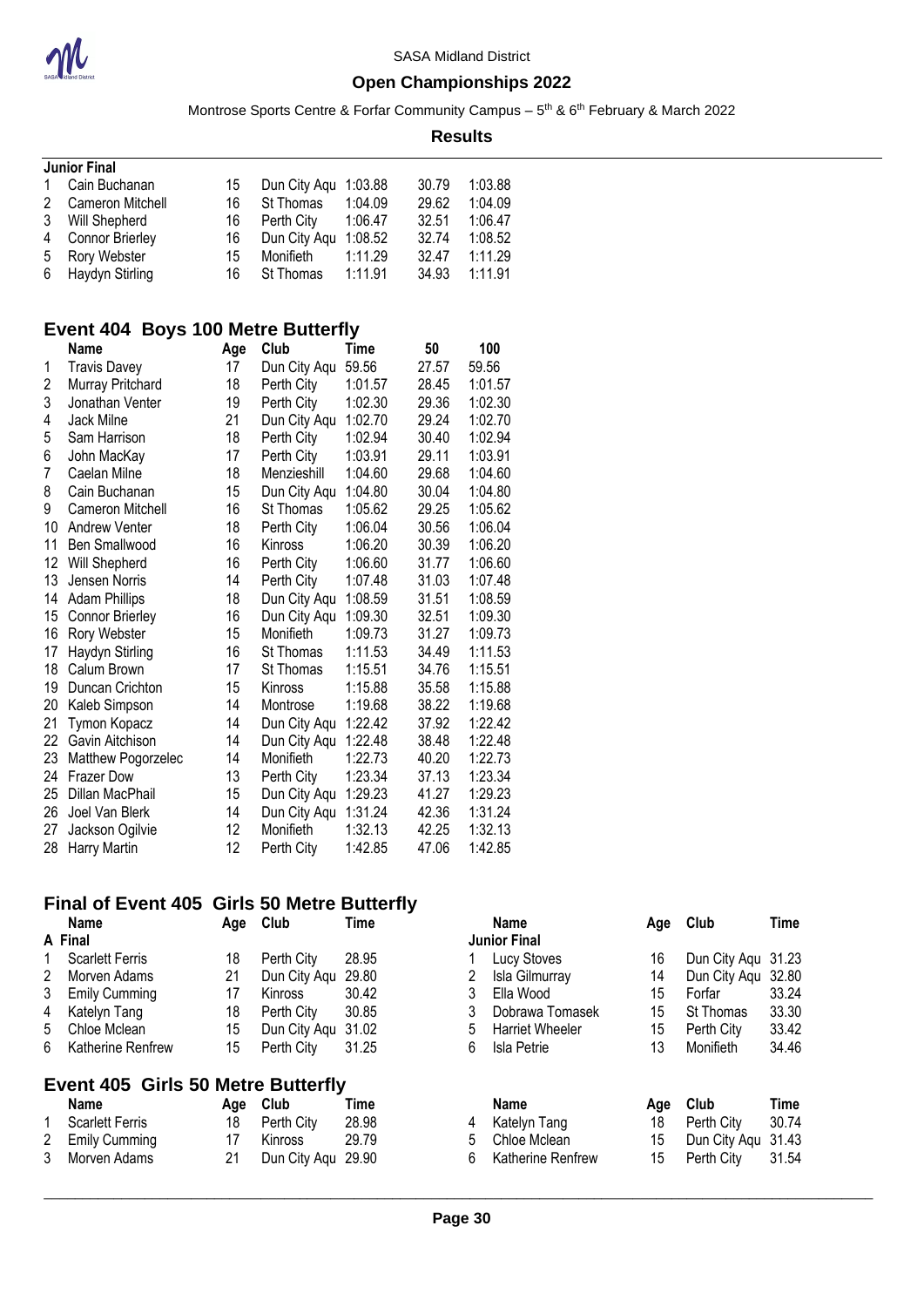

#### **Open Championships 2022**

Montrose Sports Centre & Forfar Community Campus – 5<sup>th</sup> & 6<sup>th</sup> February & March 2022

**Results**

| $\overline{7}$ | Lucy Stoves               | 16 | Dun City Aqu | 31.93 |
|----------------|---------------------------|----|--------------|-------|
| 8              | Kym Russell               | 17 | Perth City   | 32.77 |
| 9              | Isla Gilmurray            | 14 | Dun City Aqu | 33.15 |
| 10             | <b>Emily McGhee</b>       | 19 | Carnoustie   | 33.19 |
| 11             | Gabriella Winton          | 17 | St Thomas    | 33.44 |
| 12             | Dobrawa Tomasek           | 15 | St Thomas    | 33.79 |
|                | 13 Ella Wood              | 15 | Forfar       | 33.84 |
| 14             | <b>Harriet Wheeler</b>    | 15 | Perth City   | 33.85 |
| 15             | Isla Petrie               | 13 | Monifieth    | 34.11 |
| 16             | <b>Emily Thomson</b>      | 13 | Perth City   | 34.44 |
| 17             | Ksenia Mann               | 12 | Dun City Aqu | 34.55 |
| 18             | Alana Gruneberg-MacKenzie | 17 | Blairgowrie  | 34.80 |
| 19             | Sofia Fallone             | 14 | Monifieth    | 34.89 |
| 20             | Cara Jones                | 15 | Dun City Aqu | 35.15 |
| 21             | Grace Prain               | 15 | Dun City Aqu | 35.22 |
| 22             | Taylor MacKenzie          | 15 | Monifieth    | 35.28 |
| 23             | Mhairi Kemp               | 14 | Perth City   | 35.41 |
| 24             | Caitlin Wigham            | 15 | Dun City Aqu | 35.81 |
| 25             | India-Leoni Bryden        | 15 | Montrose     | 36.06 |
| 26             | Eva Warburton             | 14 | Forfar       | 36.12 |
| 27             | Sophie Clarke             | 12 | Monifieth    | 36.30 |
| 28             | Libby Coull               | 15 | St Thomas    | 36.40 |
| 29             | Dianne Kelly              | 18 | Perth City   | 36.52 |
| 30             | Olivia Dargie             | 14 | Montrose     | 36.73 |
| 31             | Ella Thomson              | 12 | Perth City   | 36.79 |
| 32             | Grace McCall              | 15 | Perth City   | 36.90 |
| 33             | <b>Claire Gilmore</b>     | 15 | Perth City   | 37.31 |
| 34             | Zoe Neave                 | 15 | Kinross      | 37.80 |
| 35             | Jessica Sloan             | 13 | Kinross      | 38.43 |
| 36             | Abigail Thomson           | 14 | Dun City Aqu | 38.94 |
| 37             | Eva Cowling               | 14 | Perth City   | 38.95 |
| 38             | Isla Graham               | 14 | Forfar       | 39.37 |

### **Final of Event 406 Boys 50 Metre Backstroke**

| <b>Name</b>        |    | Age Club           | Time  |    | <b>Name</b>            |    | Age Club           | Time  |
|--------------------|----|--------------------|-------|----|------------------------|----|--------------------|-------|
| A Final            |    |                    |       |    | <b>Junior Final</b>    |    |                    |       |
| Travis Davey       |    | Dun City Agu 28.18 |       |    | <b>Connor Brierley</b> | 16 | Dun City Aqu 31.07 |       |
| 2 Owen Carroll     |    | Perth City         | 28.91 |    | Haydyn Stirling        | 16 | St Thomas          | 33.90 |
| 3 Corey Philip     | 14 | Dun City Agu 29.52 |       | 3  | Alexander McGregor     | 14 | Perth City         | 34.1  |
| 4 John MacKay      |    | Perth City         | 30.13 | 4  | Thomas Pritchard       | 14 | Kinross            | 34.7' |
| 5 Stuart Pritchard | 16 | Kinross            | 30.50 | .5 | Ross Hutchinson        | 14 | Monifieth          | 34.78 |
| 6 Rory Webster     | 15 | Monifieth          | 31.76 | 6  | Duncan Crichton        | 15 | Kinross            | 36.10 |

#### **Event 406 Boys 50 Metre Backstroke**

|    | <b>Name</b>             | Age | Club           | Time  |
|----|-------------------------|-----|----------------|-------|
| 1  | <b>Travis Davey</b>     | 17  | Dun City Aqu   | 27.88 |
| 2  | Owen Carroll            | 17  | Perth City     | 29.23 |
| 3  | Corey Philip            | 14  | Dun City Aqu   | 29.49 |
| 4  | John MacKay             | 17  | Perth City     | 30.06 |
| 5  | <b>Stuart Pritchard</b> | 16  | Kinross        | 31.02 |
| 6  | Rory Webster            | 15  | Monifieth      | 31.11 |
| 7  | <b>Ben Smallwood</b>    | 16  | <b>Kinross</b> | 31.49 |
| 8  | <b>Connor Brierley</b>  | 16  | Dun City Aqu   | 31.72 |
| 9  | <b>Andrew Venter</b>    | 18  | Perth City     | 32.04 |
| 10 | Haydyn Stirling         | 16  | St Thomas      | 33.61 |
| 11 | Ross Hutchinson         | 14  | Monifieth      | 33.65 |

| 39  | Zara Kidd            | 14 | Dun City Aqu   | 39.55 |
|-----|----------------------|----|----------------|-------|
| 40  | Juliette Kidd        | 13 | Dun City Aqu   | 39.84 |
| 41  | Megan Storey         | 13 | Monifieth      | 40.29 |
| 42  | Faye Aitchison       | 14 | Dun City Aqu   | 40.54 |
| 43  | Katie Fraser         | 15 | Kinross        | 40.92 |
| 44  | Lottie Affleck       | 14 | Dun City Aqu   | 40.94 |
| 45  | <b>Grace Renfrew</b> | 12 | Perth City     | 40.99 |
| 46  | Cara McMahon         | 13 | Dun City Aqu   | 41.17 |
| 47  | Erin Livie           | 14 | Dun City Aqu   | 41.53 |
| 48  | Natalie McGregor     | 13 | Perth City     | 41.81 |
| 49  | Kayleigh Ross        | 14 | Monifieth      | 41.97 |
| 50  | Anna Healy           | 12 | <b>Kinross</b> | 42.09 |
| 51  | Mairi MacNeill       | 12 | Perth City     | 42.10 |
| 52  | Elena Sanderson      | 13 | Perth City     | 42.43 |
| 53  | <b>Skye Doherty</b>  | 14 | Blairgowrie    | 42.88 |
| 54  | Kirsten Kelly        | 15 | Perth City     | 42.97 |
| 55  | Sadie Falconer       | 13 | St Thomas      | 43.01 |
| 56  | Molly Brown          | 14 | St Thomas      | 43.14 |
| 57  | Grace McKay          | 14 | St Thomas      | 43.32 |
| 58  | <b>Lily Divers</b>   | 12 | Dun City Aqu   | 43.57 |
| 59  | <b>Lucy Ferrett</b>  | 12 | Dun City Aqu   | 44.31 |
| 60  | Erin Cardno          | 14 | Perth City     | 45.84 |
| 61  | Maya Suchomska       | 14 | Blairgowrie    | 45.88 |
| 62  | Eve Rankin           | 12 | Kinross        | 47.06 |
| 63  | Alice Renfrew        | 12 | Perth City     | 47.29 |
| 64  | Natalia Wakulinska   | 12 | Montrose       | 48.69 |
| 65  | Isla Haxton          | 11 | Perth City     | 49.04 |
| 66  | Aimie Shaw           | 13 | Perth City     | 49.53 |
| 67  | Islay Hannah         | 11 | Perth City     | 51.72 |
| 68  | Christina Sloan      | 12 | Kinross        | 52.19 |
| --- | Ailsa Weber          | 13 | Carnoustie     | DQ    |
|     |                      |    |                |       |

| <b>Name</b>             | Age | Club         | Time  |
|-------------------------|-----|--------------|-------|
| <b>Junior Final</b>     |     |              |       |
| <b>Connor Brierley</b>  | 16  | Dun City Aqu | 31.07 |
| Haydyn Stirling         | 16  | St Thomas    | 33.90 |
| Alexander McGregor      | 14  | Perth City   | 34.17 |
| <b>Thomas Pritchard</b> | 14  | Kinross      | 34.71 |
| Ross Hutchinson         | 14  | Monifieth    | 34.78 |
| Duncan Crichton         | 15  | Kinross      | 36.10 |
|                         |     |              |       |

| Name             | Age | Club               | Time  |      | <b>Name</b>         | Age | Club               | Time  |
|------------------|-----|--------------------|-------|------|---------------------|-----|--------------------|-------|
| Travis Davey     | 17  | Dun City Aqu 27.88 |       |      | 12 Thomas Pritchard | 14  | <b>Kinross</b>     | 34.22 |
| Owen Carroll     | 17  | Perth City         | 29.23 | 13   | Nathan Crighton     | 17  | Forfar             | 34.84 |
| Corey Philip     | 14  | Dun City Agu       | 29.49 | 14   | Duncan Crichton     | 15  | <b>Kinross</b>     | 35.12 |
| John MacKay      | 17  | Perth City         | 30.06 | 15.  | Alexander McGregor  | 14  | Perth City         | 35.27 |
| Stuart Pritchard | 16  | <b>Kinross</b>     | 31.02 | 16 - | <b>Finlay Bruce</b> | 13  | Perth City         | 35.99 |
| Rory Webster     | 15  | <b>Monifieth</b>   | 31.11 | 17   | Gavin Aitchison     | 14  | Dun City Aqu 36.12 |       |
| Ben Smallwood    | 16  | <b>Kinross</b>     | 31.49 |      | 18 Ruaridh Findlay  | 14  | Dun City Agu 37.92 |       |
| Connor Brierley  | 16  | Dun City Aqu       | 31.72 | 19.  | <b>Frazer Dow</b>   | 13  | Perth City         | 38.47 |
| Andrew Venter    | 18  | Perth City         | 32.04 | 20   | Dillan MacPhail     | 15  | Dun City Aqu 39.18 |       |
| Haydyn Stirling  | 16  | St Thomas          | 33.61 | 21   | Callum McDonald     | 13  | Dun City Agu 39.52 |       |
| Ross Hutchinson  | 14  | <b>Monifieth</b>   | 33.65 |      | 22 Glen Downey      | 14  | Blairgowrie        | 39.59 |
|                  |     |                    |       |      |                     |     |                    |       |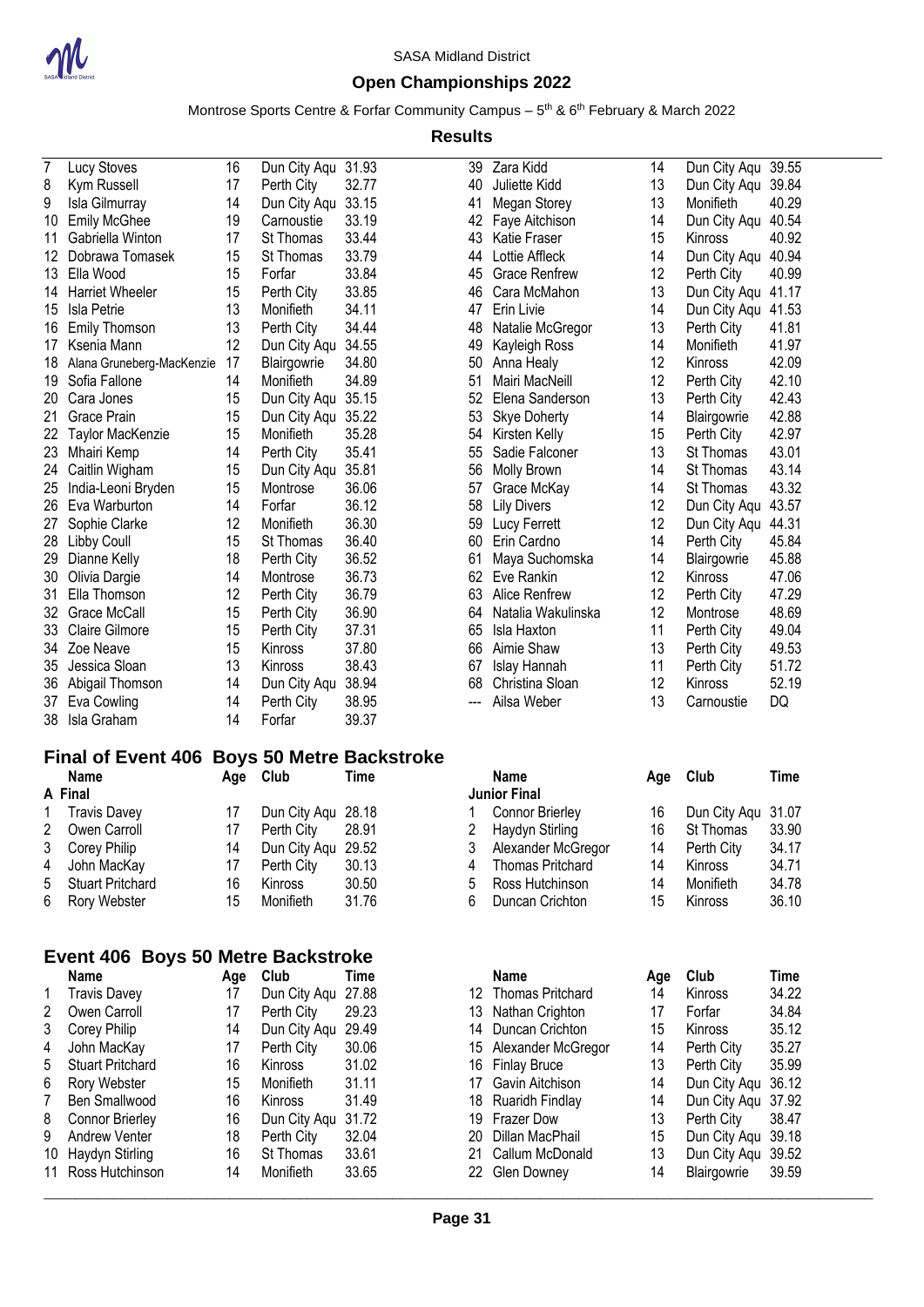

Montrose Sports Centre & Forfar Community Campus – 5<sup>th</sup> & 6<sup>th</sup> February & March 2022

| 23                                     | Tearlach Adam                                   | 12  | Perth City           | 39.73                      |       |                | 29 Logan James Lees |         | 13       | Montrose    | 41.33 |
|----------------------------------------|-------------------------------------------------|-----|----------------------|----------------------------|-------|----------------|---------------------|---------|----------|-------------|-------|
| 24                                     | Ross Allan                                      | 12  | Perth City           | 40.72<br>30 Stuart Thomson |       |                |                     |         |          | Perth City  | 42.50 |
| 25                                     | Logan Symon                                     | 14  | Blairgowrie          | 40.85<br>31 Harry Martin   |       |                |                     |         |          | Perth City  | 42.84 |
| 26                                     | Robbie Phillips                                 | 12  | Dun City Aqu 41.26   | 32 Coinneach Adam          |       |                |                     |         |          | Perth City  | 43.20 |
| 27                                     | Kaleb Simpson                                   | 14  | Montrose             | 41.30                      |       | 33 Harvey Swan |                     |         | 13<br>11 | Blairgowrie | 44.91 |
| 28                                     | <b>Harry Ridler</b>                             | 12  | Perth City           | 41.31                      |       |                | Calum McKenzie      |         | 13       | Perth City  | DQ    |
|                                        |                                                 |     |                      |                            |       |                |                     |         |          |             |       |
|                                        | Final of Event 407 Girls 200 Metre Breaststroke |     |                      |                            |       |                |                     |         |          |             |       |
|                                        | <b>Name</b>                                     | Age | Club                 | Time                       | 50    | 100            | 150                 | 200     |          |             |       |
|                                        | A Final                                         |     |                      |                            |       |                |                     |         |          |             |       |
| 1                                      | Fearne Crighton                                 | 17  | Perth City           | 2:41.81                    | 36.87 | 1:18.80        | 2:01.60             | 2:41.81 |          |             |       |
| 2                                      | Martha Reeves                                   | 17  | Dun City Aqu 2:44.81 |                            | 37.09 | 1:17.98        | 2:01.18             | 2:44.81 |          |             |       |
| 3                                      | Jessica Schulz                                  | 18  | Perth City           | 2:45.99                    | 38.62 | 1:20.11        | 2:02.78             | 2:45.99 |          |             |       |
| 4                                      | <b>Emily McGhee</b>                             | 19  | Carnoustie           | 2:48.25                    | 37.69 | 1:20.53        | 2:05.00             | 2:48.25 |          |             |       |
| 5                                      | <b>Taylor Smith</b>                             | 15  | St Thomas            | 2:54.25                    | 39.29 | 1:24.08        | 2:11.32             | 2:54.25 |          |             |       |
| 6                                      | Gabriella Winton                                | 17  | St Thomas            | 2:54.79                    | 39.57 | 1:24.16        | 2:10.22             | 2:54.79 |          |             |       |
|                                        | <b>Junior Final</b>                             |     |                      |                            |       |                |                     |         |          |             |       |
| 1                                      | Zara Denson                                     | 16  | Monifieth            | 2:57.00                    | 41.27 | 1:26.40        | 2:11.83             | 2:57.00 |          |             |       |
| 2                                      | Ella Thomson                                    | 12  | Perth City           | 3:02.51                    | 42.22 | 1:29.29        | 2:16.49             | 3:02.51 |          |             |       |
| 3                                      | Grace Prain                                     | 15  | Dun City Aqu 3:05.72 |                            | 41.77 | 1:29.17        | 2:18.29             | 3:05.72 |          |             |       |
| 4                                      | Lauren Elder                                    | 15  | Forfar               | 3:08.55                    | 41.86 | 1:30.09        | 2:20.39             | 3:08.55 |          |             |       |
| 5                                      | Abigail Thomson                                 | 14  | Dun City Aqu 3:10.89 |                            | 42.32 | 1:31.48        | 2:20.94             | 3:10.89 |          |             |       |
| 6                                      | <b>Charlotte Chadwick</b>                       | 15  | Kinross              | 3:10.92                    | 44.36 | 1:32.19        | 2:23.44             | 3:10.92 |          |             |       |
|                                        |                                                 |     |                      |                            |       |                |                     |         |          |             |       |
| Event 407 Girls 200 Metre Breaststroke |                                                 |     |                      |                            |       |                |                     |         |          |             |       |
|                                        | Name                                            | Age | Club                 | Time                       | 50    | 100            | 150                 | 200     |          |             |       |
| 1                                      | Lucy Stoves                                     | 16  | Dun City Aqu 2:41.75 |                            | 37.01 | 1:17.31        | 1:59.47             | 2:41.75 |          |             |       |
| 2                                      | Fearne Crighton                                 | 17  | Perth City           | 2:42.81                    | 37.09 | 1:17.83        | 2:01.63             | 2:42.81 |          |             |       |
| 3                                      | Martha Reeves                                   | 17  | Dun City Aqu 2:45.27 |                            | 37.92 | 1:19.70        | 2:02.62             | 2:45.27 |          |             |       |
| 4                                      | Jessica Schulz                                  | 18  | Perth City           | 2:45.54                    | 39.11 | 1:19.93        | 2:02.91             | 2:45.54 |          |             |       |
|                                        |                                                 | 19  | Carnoustie           | 2:48.51                    | 37.72 | 1:20.39        | 2:04.86             | 2:48.51 |          |             |       |
| 5                                      | <b>Emily McGhee</b>                             | 15  | St Thomas            | 2:54.95                    | 39.98 | 1:24.38        | 2:09.98             | 2:54.95 |          |             |       |
| 6<br>7                                 | <b>Taylor Smith</b>                             |     |                      |                            |       |                |                     |         |          |             |       |
|                                        | Gabriella Winton                                | 17  | St Thomas            | 2:55.46                    | 40.21 | 1:24.51        | 2:10.09             | 2:55.46 |          |             |       |
| 8                                      | Zara Denson                                     | 16  | Monifieth            | 2:59.10                    | 41.52 | 1:28.05        | 2:13.56             | 2:59.10 |          |             |       |
| 9                                      | Carolyn Rae                                     | 18  | Monifieth            | 3:01.18                    | 42.99 | 1:29.07        | 2:16.79             | 3:01.18 |          |             |       |
| 10                                     | Ella Thomson                                    | 12  | Perth City           | 3:05.86                    | 42.27 | 1:29.78        | 2:20.14             | 3:05.86 |          |             |       |
| 11                                     | Grace Prain                                     | 15  | Dun City Aqu 3:06.11 |                            | 42.01 | 1:30.25        | 2:18.04             | 3:06.11 |          |             |       |
| 12                                     | Lauren Elder                                    | 15  | Forfar               | 3:06.38                    | 40.84 | 1:27.93        | 2:17.64             | 3:06.38 |          |             |       |
| 13                                     | Charlotte Chadwick                              | 15  | Kinross              | 3:09.82                    | 44.19 | 1:32.05        | 2:23.08             | 3:09.82 |          |             |       |
| 14                                     | Abigail Thomson                                 | 14  | Dun City Aqu 3:10.44 |                            | 44.03 | 1:33.07        | 2:21.58             | 3:10.44 |          |             |       |
| 15                                     | Zara Kidd                                       | 14  | Dun City Aqu 3:10.85 |                            | 43.67 | 1:32.64        | 2:22.49             | 3:10.85 |          |             |       |
| 16                                     | Emily Thomson                                   | 13  | Perth City           | 3:13.46                    | 44.07 | 1:33.64        | 2:25.32             | 3:13.46 |          |             |       |
| 17                                     | Amelle McLeod                                   | 14  | Perth City           | 3:16.25                    | 45.26 | 1:34.90        | 2:26.53             | 3:16.25 |          |             |       |
| 18                                     | Caitlin Wigham                                  | 15  | Dun City Aqu 3:17.42 |                            | 43.80 | 1:34.45        | 2:26.56             | 3:17.42 |          |             |       |
| 19                                     | Ksenia Mann                                     | 12  | Dun City Aqu 3:17.43 |                            | 45.38 | 1:37.24        | 2:30.48             | 3:17.43 |          |             |       |
| 20                                     | Juliette Kidd                                   | 13  | Dun City Aqu 3:17.87 |                            | 45.41 | 1:36.44        | 2:27.70             | 3:17.87 |          |             |       |
| 21                                     | Dianne Kelly                                    | 18  | Perth City           | 3:19.73                    | 44.32 | 1:34.43        | 2:27.76             | 3:19.73 |          |             |       |
| 22                                     | Olivia Dargie                                   | 14  | Montrose             | 3:21.42                    | 44.69 | 1:34.80        | 2:26.35             | 3:21.42 |          |             |       |
| 23                                     | Grace McCall                                    | 15  | Perth City           | 3:21.45                    | 46.77 | 1:38.67        | 2:30.59             | 3:21.45 |          |             |       |
| 24                                     | Katie Robertson                                 | 13  | Perth City           | 3:21.58                    | 48.01 | 1:39.60        | 2:31.61             | 3:21.58 |          |             |       |
| 25                                     | Eva Cowling                                     | 14  | Perth City           | 3:22.32                    | 49.83 | 1:42.45        | 2:34.13             | 3:22.32 |          |             |       |
| 26                                     | Kirsten Kelly                                   | 15  | Perth City           | 3:22.65                    | 48.28 | 1:40.28        | 2:32.89             | 3:22.65 |          |             |       |
| 27                                     | Natalie McGregor                                | 13  | Perth City           | 3:24.55                    | 49.49 | 1:42.00        | 2:35.96             | 3:24.55 |          |             |       |
| 28                                     | Lottie Affleck                                  | 14  | Dun City Aqu 3:29.09 |                            | 47.65 | 1:41.51        | 2:35.40             | 3:29.09 |          |             |       |
| 29                                     | Lucy Ferrett                                    | 12  | Dun City Aqu 3:31.78 |                            | 49.27 | 1:43.08        | 2:38.97             | 3:31.78 |          |             |       |
| 30                                     | Zoe Davidson                                    | 16  | Blairgowrie          | 3:36.01                    | 48.02 | 1:43.84        | 2:40.90             | 3:36.01 |          |             |       |
|                                        |                                                 |     |                      |                            |       |                |                     |         |          |             |       |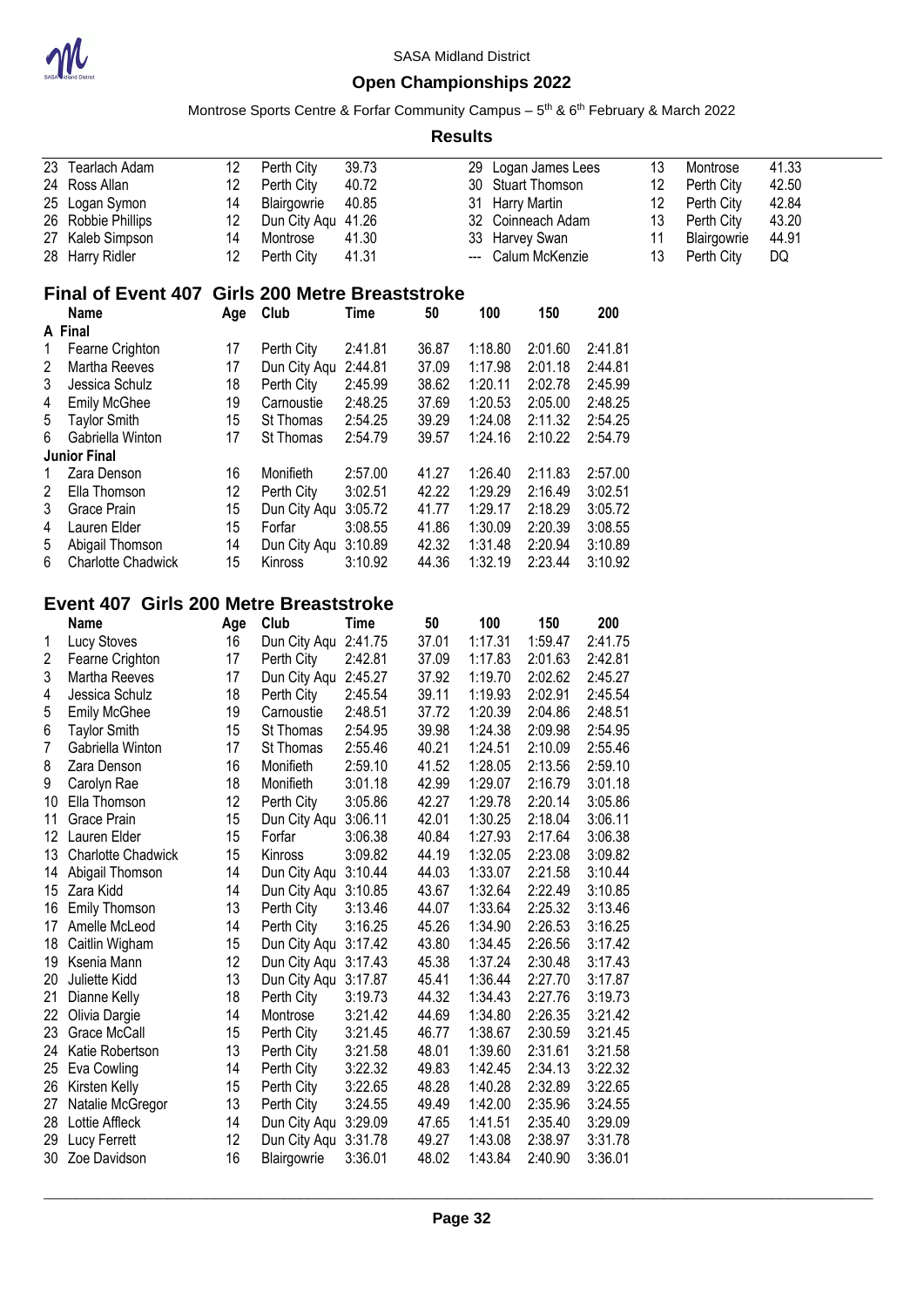

Montrose Sports Centre & Forfar Community Campus – 5<sup>th</sup> & 6<sup>th</sup> February & March 2022

| 31  | Grace McKay                          | 14  | St Thomas            | 3:45.61     | 52.36 | 1:51.34 | 2:49.66 | 3:45.61 |
|-----|--------------------------------------|-----|----------------------|-------------|-------|---------|---------|---------|
|     | 32 Ailsa Weber                       | 13  | Carnoustie           | 3:46.55     | 52.14 | 1:51.04 | 2:51.27 | 3:46.55 |
|     |                                      |     |                      |             |       |         |         |         |
|     |                                      |     |                      |             |       |         |         |         |
|     | Final of Event 408 Boys 200 Metre IM |     |                      |             |       |         |         |         |
|     | <b>Name</b>                          | Age | <b>Club</b>          | Time        | 50    | 100     | 150     | 200     |
|     | A Final                              |     |                      |             |       |         |         |         |
| 1   | Murray Pritchard                     | 18  | Perth City           | 2:13.28     | 27.88 | 1:03.03 | 1:42.35 | 2:13.28 |
| 2   | Jonathan Venter                      | 19  | Perth City           | 2:14.96     | 29.39 | 1:04.27 | 1:43.52 | 2:14.96 |
| 3   | Sam Harrison                         | 18  | Perth City           | 2:19.41     | 29.82 | 1:08.29 | 1:47.41 | 2:19.41 |
| 4   | Cain Buchanan                        | 15  | Dun City Aqu 2:21.78 |             | 30.65 | 1:07.46 | 1:49.02 | 2:21.78 |
| 5   | Euan Weir                            | 14  | Dun City Aqu 2:23.40 |             | 31.75 | 1:09.19 | 1:50.10 | 2:23.40 |
| --- | John MacKay                          | 17  | Perth City           | DQ          |       |         |         |         |
|     | <b>Junior Final</b>                  |     |                      |             |       |         |         |         |
| 1   | Will Shepherd                        | 16  | Perth City           | 2:21.37     | 31.53 | 1:08.44 | 1:51.65 | 2:21.37 |
| 2   | Cameron Mitchell                     | 16  | St Thomas            | 2:21.61     | 30.47 | 1:09.63 | 1:48.68 | 2:21.61 |
| 3   | <b>Corey Philip</b>                  | 14  | Dun City Aqu 2:28.05 |             | 32.14 | 1:09.23 | 1:54.20 | 2:28.05 |
| 4   | <b>Connor Brierley</b>               | 16  | Dun City Aqu 2:34.76 |             | 33.21 | 1:12.63 | 1:59.31 | 2:34.76 |
| 5   | Haydyn Stirling                      | 16  | St Thomas            | 2:35.60     | 34.64 | 1:15.96 | 2:02.07 | 2:35.60 |
| 6   | Alexander McGregor                   | 14  | Perth City           | 2:41.47     | 36.31 | 1:18.00 | 2:05.06 | 2:41.47 |
|     |                                      |     |                      |             |       |         |         |         |
|     |                                      |     |                      |             |       |         |         |         |
|     | Event 408 Boys 200 Metre IM          |     |                      |             |       |         |         |         |
|     | Name                                 |     | Age Club             | <b>Time</b> | 50    | 100     | 150     | 200     |
| 1   | <b>Murray Pritchard</b>              | 18  | Perth City           | 2:17.09     | 28.22 | 1:02.74 | 1:42.95 | 2:17.09 |
| 2   | Jonathan Venter                      | 19  | Perth City           | 2:18.13     | 29.53 | 1:04.16 | 1:45.31 | 2:18.13 |
| 3   | Sam Harrison                         | 18  | Perth City           | 2:18.63     | 29.87 | 1:07.36 | 1:47.12 | 2:18.63 |
| 4   | Cain Buchanan                        | 15  | Dun City Aqu 2:22.20 |             | 30.56 | 1:07.21 | 1:47.73 | 2:22.20 |
| 5   | Euan Weir                            | 14  | Dun City Aqu 2:23.05 |             | 31.61 | 1:08.51 | 1:49.43 | 2:23.05 |
| 6   | John MacKay                          | 17  | Perth City           | 2:23.42     | 29.74 | 1:05.67 | 1:51.06 | 2:23.42 |
| 7   | Jack Milne                           | 21  | Dun City Aqu 2:23.78 |             | 30.26 | 1:08.52 | 1:50.70 | 2:23.78 |
| 8   | Caelan Milne                         | 18  | Menzieshill          | 2:24.20     | 30.33 | 1:50.12 | 2:24.20 |         |
| 9   | Owen Carroll                         | 17  | Perth City           | 2:25.04     | 31.61 | 1:07.23 | 1:49.62 | 2:25.04 |
| 10  | <b>Cameron Mitchell</b>              | 16  | St Thomas            | 2:26.42     | 30.54 | 1:10.62 | 1:50.78 | 2:26.42 |
| 11  | <b>Corey Philip</b>                  | 14  | Dun City Aqu 2:26.75 |             | 32.45 | 1:09.32 | 1:53.79 | 2:26.75 |
|     | 12 Andrew Venter                     | 18  | Perth City           | 2:27.11     | 31.65 | 1:09.90 | 1:54.10 | 2:27.11 |
| 13  | Will Shepherd                        | 16  | Perth City           | 2:27.29     | 31.68 | 1:09.93 | 1:54.38 | 2:27.29 |
| 14  | Jensen Norris                        | 14  | Perth City           | 2:28.71     | 31.03 | 1:10.13 | 1:56.26 | 2:28.71 |
|     | 15 Adam Phillips                     | 18  | Dun City Aqu 2:30.17 |             | 31.33 | 1:09.11 | 1:55.42 | 2:30.17 |
| 16  | <b>Ben Smallwood</b>                 | 16  | Kinross              | 2:32.19     | 31.05 | 1:09.94 | 1:56.29 | 2:32.19 |
| 17  | <b>Connor Brierley</b>               | 16  | Dun City Aqu         | 2:33.90     | 32.54 | 1:11.48 | 1:59.70 | 2:33.90 |
| 18  | Haydyn Stirling                      | 16  | St Thomas            | 2:35.77     | 35.38 | 1:16.09 | 2:03.53 | 2:35.77 |
| 19  | Alexander McGregor                   | 14  | Perth City           | 2:39.61     | 37.01 | 1:18.00 | 2:03.52 | 2:39.61 |
| 20  | Hayden McKenzie                      | 16  | Kinross              | 2:40.00     | 32.47 | 1:11.28 | 2:04.04 | 2:40.00 |
| 21  | Duncan Crichton                      | 15  | Kinross              | 2:45.92     | 35.51 | 1:18.23 | 2:09.58 | 2:45.92 |
| 22  | <b>Thomas Pritchard</b>              | 14  | Kinross              | 2:45.96     | 37.73 | 1:19.70 | 2:08.94 | 2:45.96 |
| 23  | Calum McKenzie                       | 13  | Perth City           | 2:46.77     | 37.04 | 1:18.90 | 2:09.70 | 2:46.77 |
|     | 24 Frazer Dow                        | 13  | Perth City           | 2:47.57     | 39.82 | 1:23.65 | 2:09.43 | 2:47.57 |
| 25  | Ross Hutchinson                      | 14  | Monifieth            | 2:47.78     | 38.44 | 1:20.81 | 2:10.62 | 2:47.78 |
| 26  | Calum Brown                          | 17  | St Thomas            | 2:49.75     | 34.64 | 1:21.22 | 2:12.17 | 2:49.75 |
| 27  | Matthew Pogorzelec                   | 14  | Monifieth            | 3:01.19     | 40.48 | 1:27.80 | 2:22.77 | 3:01.19 |
| 28  | Joel Van Blerk                       | 14  | Dun City Aqu 3:02.31 |             | 41.35 | 1:28.13 | 2:20.98 | 3:02.31 |
| 29  | Callum McDonald                      | 13  | Dun City Aqu 3:07.69 |             | 42.28 | 1:31.17 | 2:23.70 | 3:07.69 |
| 30  | <b>Tearlach Adam</b>                 | 12  | Perth City           | 3:10.57     | 46.25 | 1:34.16 | 2:27.49 | 3:10.57 |
| 31  | <b>Harry Martin</b>                  | 12  | Perth City           | 3:21.64     | 47.35 | 1:39.74 | 2:39.75 | 3:21.64 |
| 32  | Coinneach Adam                       | 13  | Perth City           | 3:21.90     | 48.83 | 1:40.14 | 2:39.29 | 3:21.90 |
| 33  | Ross Allan                           | 12  | Perth City           | 3:22.90     | 51.58 | 1:39.68 | 2:39.60 | 3:22.90 |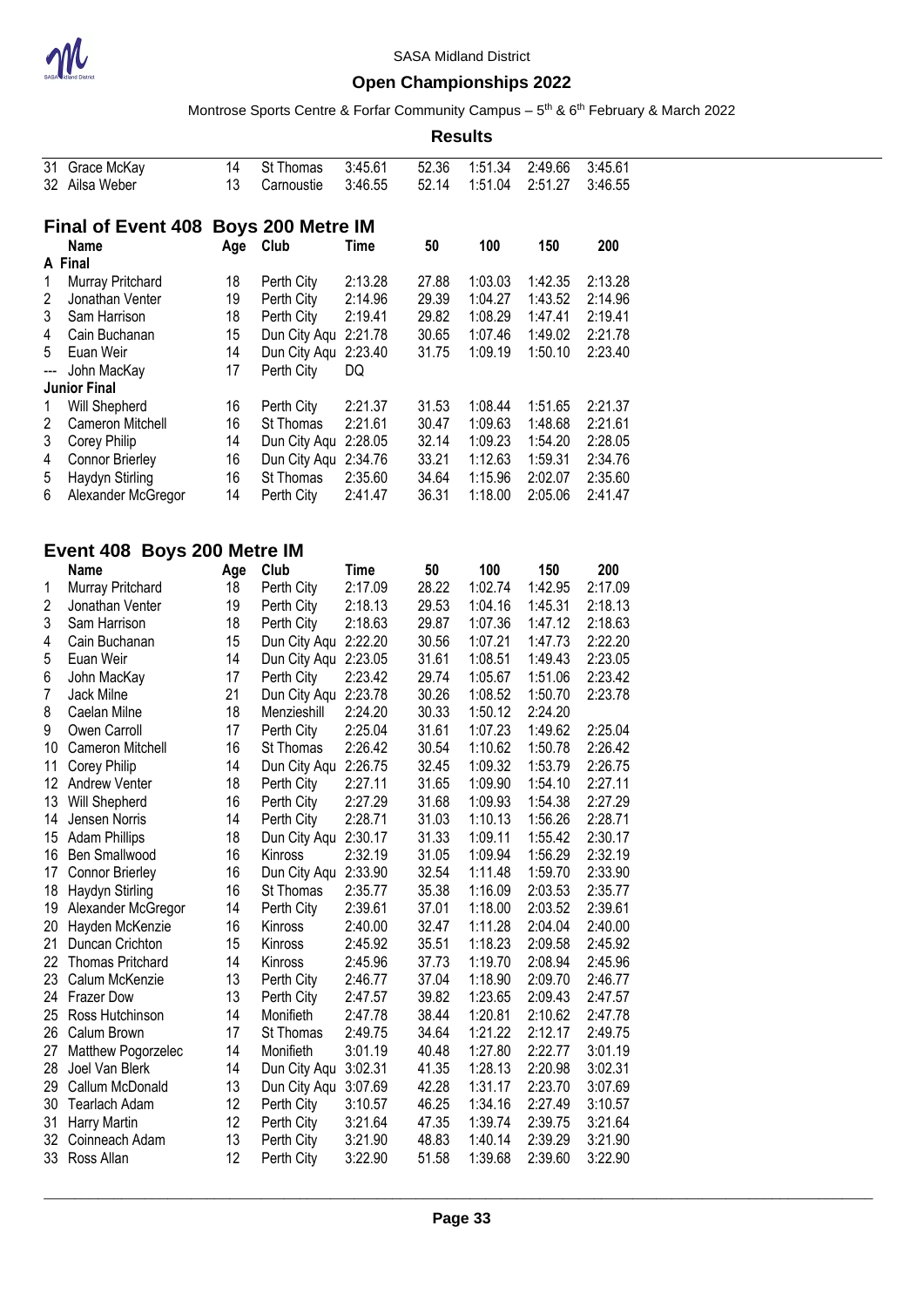

Montrose Sports Centre & Forfar Community Campus – 5<sup>th</sup> & 6<sup>th</sup> February & March 2022

| Results |
|---------|
|---------|

|     | 34 Robbie Phillips<br>35 Stuart Thomson      | 12<br>12 | Dun City Aqu 3:23.55<br>Perth City | 3:29.75 | 50.58<br>56.15 | 1:41.36<br>1:46.42 | 2:39.08<br>2:44.89 | 3:23.55<br>3:29.75 |
|-----|----------------------------------------------|----------|------------------------------------|---------|----------------|--------------------|--------------------|--------------------|
| --- | Kaleb Simpson                                | 14       | Montrose                           | DQ      |                |                    |                    |                    |
| --- | <b>Finlay Bruce</b>                          | 13       | Perth City                         | DQ      |                |                    |                    |                    |
| --- | Leo Watson                                   | 12       | Menzieshill                        | DQ      |                |                    |                    |                    |
| --- | Tymon Kopacz<br>--- Harry Ridler             | 14<br>12 | Dun City Aqu                       | DQ      |                |                    |                    |                    |
|     |                                              |          | Perth City                         | DQ      |                |                    |                    |                    |
|     | Final of Event 409 Girls 200 Metre Freestyle |          |                                    |         |                |                    |                    |                    |
|     | Name<br>A Final                              | Age Club |                                    | Time    | 50             | 100                | 150                | 200                |
| 1   | Elise Cosens                                 |          | Perth City                         | 2:08.66 | 29.78          | 1:02.70            | 1:35.73            | 2:08.66            |
| 2   | Morven Adams                                 | 17<br>21 | Dun City Aqu 2:10.89               |         | 29.95          | 1:02.94            | 1:36.71            | 2:10.89            |
| 3   | Katherine Renfrew                            | 15       | Perth City                         | 2:15.17 | 31.29          | 1:05.16            | 1:40.38            | 2:15.17            |
| 4   | Jessica Schulz                               | 18       | Perth City                         | 2:20.35 | 32.42          | 1:07.82            | 1:43.86            | 2:20.35            |
| 5   | Dobrawa Tomasek                              | 15       | St Thomas                          | 2:21.72 | 31.87          | 1:07.42            | 1:44.87            | 2:21.72            |
| 6   |                                              | 15       | St Thomas                          | 2:29.54 | 33.77          | 1:10.89            | 1:49.67            | 2:29.54            |
|     | <b>Taylor Smith</b><br><b>Junior Final</b>   |          |                                    |         |                |                    |                    |                    |
| 1   | Chloe Mclean                                 | 15       | Dun City Aqu 2:19.66               |         | 31.87          | 1:07.02            | 1:43.76            | 2:19.66            |
| 2   | Phoebe Samson                                | 14       | Dun City Aqu 2:23.44               |         | 33.81          | 1:10.75            | 1:46.99            | 2:23.44            |
| 3   | Anna Easton                                  | 15       | Dun City Aqu 2:24.15               |         | 32.99          | 1:10.23            | 1:47.97            | 2:24.15            |
| 4   | Darci Reid                                   | 15       | Dun City Aqu 2:25.06               |         | 33.44          | 1:10.25            | 1:48.46            | 2:25.06            |
| 5   | Sofia Fallone                                | 14       | Monifieth                          | 2:25.64 | 33.67          | 1:11.02            | 1:49.52            | 2:25.64            |
| 6   | Isla Gilmurray                               | 14       | Dun City Aqu 2:27.37               |         | 34.82          | 1:12.34            | 1:50.55            | 2:27.37            |
|     |                                              |          |                                    |         |                |                    |                    |                    |
|     | Event 409 Girls 200 Metre Freestyle          |          |                                    |         |                |                    |                    |                    |
|     | <b>Name</b>                                  | Age      | <b>Club</b>                        | Time    | 50             | 100                | 150                | 200                |
| 1   | <b>Elise Cosens</b>                          | 17       | Perth City                         | 2:07.88 | 29.40          | 1:01.30            | 1:34.85            | 2:07.88            |
| 2   | Morven Adams                                 | 21       | Dun City Aqu 2:11.63               |         | 29.75          | 1:02.75            | 1:37.20            | 2:11.63            |
| 3   | Katherine Renfrew                            | 15       | Perth City                         | 2:14.64 | 31.05          | 1:05.15            | 1:40.70            | 2:14.64            |
| 4   | Jessica Schulz                               | 18       | Perth City                         | 2:16.39 | 32.02          | 1:06.29            | 1:41.39            | 2:16.39            |
| 5   | <b>Taylor Smith</b>                          | 15       | St Thomas                          | 2:20.88 | 32.46          | 1:08.12            | 1:44.92            | 2:20.88            |
| 6   | Dobrawa Tomasek                              | 15       | St Thomas                          | 2:21.56 | 31.90          | 1:08.42            | 1:45.79            | 2:21.56            |
| 7   | Chloe Mclean                                 | 15       | Dun City Aqu 2:21.61               |         | 32.05          | 1:08.05            | 1:45.62            | 2:21.61            |
| 8   | Phoebe Samson                                | 14       | Dun City Aqu 2:21.93               |         | 32.91          | 1:09.60            | 1:45.80            | 2:21.93            |
| 9   | Darci Reid                                   | 15       | Dun City Aqu 2:23.16               |         | 33.31          | 1:10.39            | 1:47.70            | 2:23.16            |
| 10  | Isla Gilmurray                               | 14       | Dun City Aqu 2:26.07               |         | 32.93          | 1:10.26            | 1:49.21            | 2:26.07            |
| 11  | Sofia Fallone                                | 14       | Monifieth                          | 2:26.30 | 33.38          | 1:11.14            | 1:49.85            | 2:26.30            |
|     | 12 Anna Easton                               | 15       | Dun City Aqu 2:26.41               |         | 32.87          | 1:10.76            | 1:49.58            | 2:26.41            |
|     | 13 Emily McGhee                              | 19       | Carnoustie                         | 2:26.66 | 32.62          | 1:09.46            | 1:48.71            | 2:26.66            |
|     | 14 Katie Smart                               | 14       | Perth City                         | 2:26.74 | 34.10          | 1:11.82            | 1:50.00            | 2:26.74            |
| 15  | <b>Charlotte Chadwick</b>                    | 15       | Kinross                            | 2:26.78 | 33.92          | 1:11.70            | 1:51.09            | 2:26.78            |
|     | 16 Harriet Wheeler                           | 15       | Perth City                         | 2:28.24 | 34.76          | 1:13.75            | 1:52.15            | 2:28.24            |
|     | 17 Libby Coull                               | 15       | St Thomas                          | 2:28.87 | 33.67          | 1:11.65            | 1:51.68            | 2:28.87            |
| 18  | Isla Petrie                                  | 13       | Monifieth                          | 2:29.16 | 34.71          | 1:13.62            | 1:52.30            | 2:29.16            |
| 19  | <b>Grace Prain</b>                           | 15       | Dun City Aqu 2:31.00               |         | 34.26          | 1:12.47            | 1:52.37            | 2:31.00            |
|     | 20 Cara Jones                                | 15       | Dun City Aqu 2:33.15               |         | 34.02          | 1:12.04            | 1:53.35            | 2:33.15            |
|     | 21 Zara Kidd                                 | 14       | Dun City Aqu 2:34.84               |         | 35.71          | 1:16.24            | 1:57.05            | 2:34.84            |
|     | 22 Alana Gruneberg-MacKenzie                 | 17       | Blairgowrie                        | 2:35.47 | 33.33          | 1:11.06            | 1:53.96            | 2:35.47            |
|     | 23 Juliette Kidd                             | 13       | Dun City Aqu 2:36.60               |         | 35.00          | 1:15.91            | 1:57.11            | 2:36.60            |
|     | 24 Eva Cowling                               | 14       | Perth City                         | 2:36.65 | 36.66          | 1:17.31            | 1:58.97            | 2:36.65            |
|     | 25 Amelle McLeod                             | 14       | Perth City                         | 2:36.91 | 35.26          | 1:14.98            | 1:57.10            | 2:36.91            |
|     | 26 Hannah Breingan                           | 15       | Kinross                            | 2:37.26 | 35.74          | 1:16.10            | 1:58.05            | 2:37.26            |
|     | 27 Zoe Neave                                 | 15       | Kinross                            | 2:37.28 | 35.20          | 1:14.67            | 1:56.63            | 2:37.28            |
|     | 28 Elena Sanderson                           | 13       | Perth City                         | 2:37.78 | 35.48          | 1:15.93            | 1:58.11            | 2:37.78            |
|     | 29 Katie Fraser                              | 15       | Kinross                            | 2:37.89 | 36.27          | 1:16.18            | 1:57.91            | 2:37.89            |
|     | 30 Caitlin Wigham                            | 15       | Dun City Aqu 2:38.26               |         | 35.37          | 1:14.89            | 1:57.35            | 2:38.26            |
|     |                                              |          |                                    |         |                |                    |                    |                    |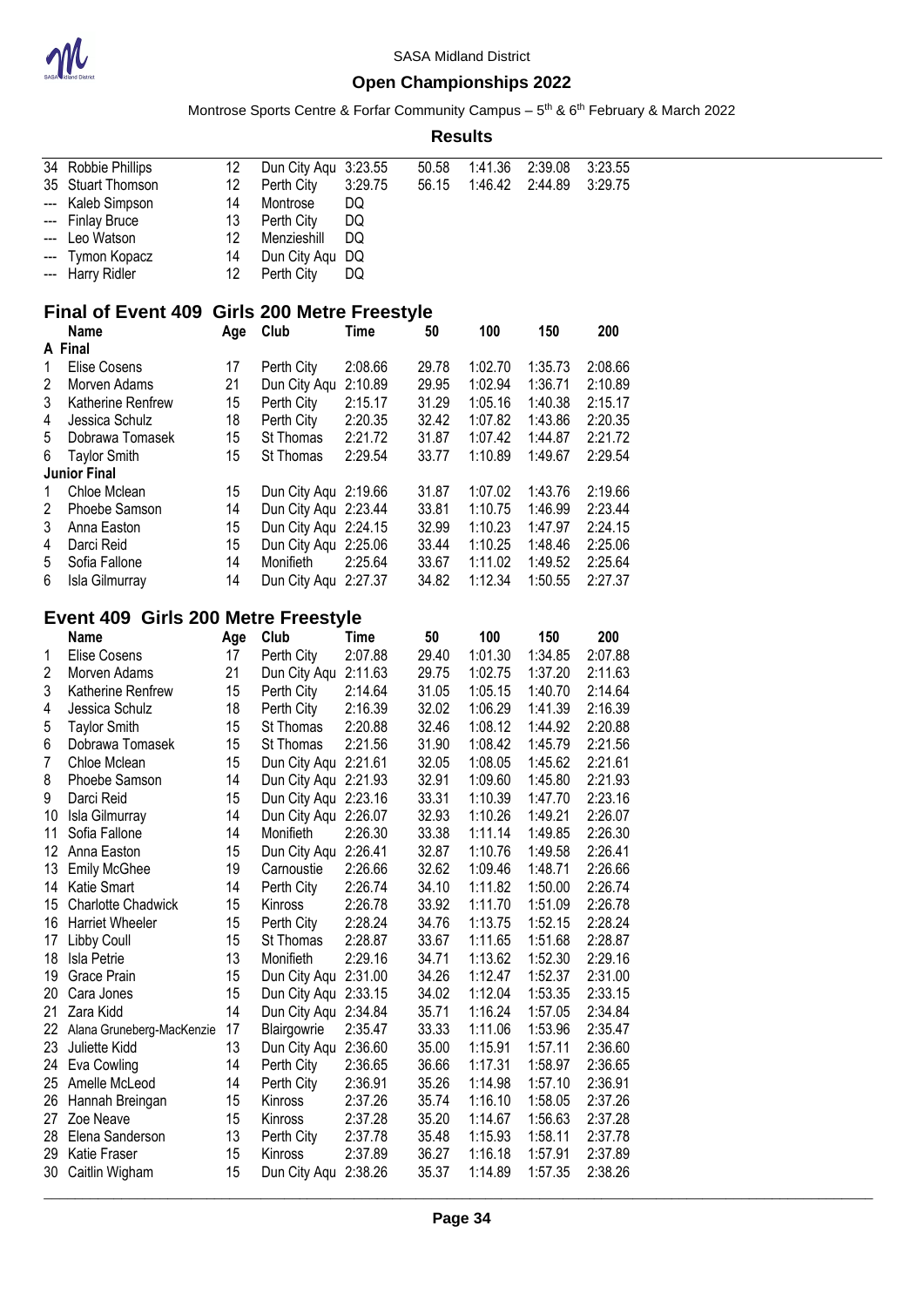

### **Open Championships 2022**

Montrose Sports Centre & Forfar Community Campus – 5<sup>th</sup> & 6<sup>th</sup> February & March 2022

**Results**

| 31 | Ksenia Mann                              | 12 | Dun City Aqu 2:40.48 |         | 36.80 | 1:18.06 | 2:01.60 | 2:40.48 |
|----|------------------------------------------|----|----------------------|---------|-------|---------|---------|---------|
| 32 | Julia Walker                             | 14 | Dun City Aqu 2:40.73 |         | 36.30 | 1:16.84 | 2:00.72 | 2:40.73 |
| 33 | Abigail Thomson                          | 14 | Dun City Aqu         | 2:41.89 | 36.47 | 1:17.39 | 2:00.55 | 2:41.89 |
| 34 | Lottie Affleck                           | 14 | Dun City Aqu         | 2:44.43 | 37.15 | 1:19.22 | 2:03.07 | 2:44.43 |
| 35 | Jessica Sloan                            | 13 | Kinross              | 2:44.53 | 37.63 | 1:19.75 | 2:03.46 | 2:44.53 |
| 36 | Olivia Dargie                            | 14 | Montrose             | 2:45.02 | 38.02 | 1:20.79 | 2:04.41 | 2:45.02 |
| 37 | Kayleigh Ross                            | 14 | Monifieth            | 2:45.99 | 37.56 | 1:18.78 | 2:02.66 | 2:45.99 |
| 38 | Amber Donachie                           | 14 | Dun City Agu         | 2:46.27 | 37.20 | 1:19.83 | 2:03.69 | 2:46.27 |
| 39 | Kirsten Kelly                            | 15 | Perth City           | 2:46.58 | 37.14 | 1:19.61 | 2:03.84 | 2:46.58 |
| 40 | Faye Aitchison                           | 14 | Dun City Aqu         | 2:47.40 | 38.48 | 1:22.11 | 2:06.89 | 2:47.40 |
| 41 | Eve Rankin                               | 12 | Kinross              | 2:48.49 | 38.53 | 1:21.57 | 2:05.58 | 2:48.49 |
| 42 | Erin Livie                               | 14 | Dun City Aqu         | 2:49.93 | 38.34 | 1:20.88 | 2:05.91 | 2:49.93 |
| 43 | Imogen Jarrett                           | 12 | Dun City Aqu         | 2:50.96 | 37.16 | 1:21.73 | 2:08.19 | 2:50.96 |
| 44 | Sarah Gadsden                            | 13 | Perth City           | 2:51.51 | 39.01 | 1:24.07 | 2:10.07 | 2:51.51 |
| 45 | Anna Healy                               | 12 | <b>Kinross</b>       | 2:52.46 | 39.93 | 1:23.42 | 2:09.31 | 2:52.46 |
| 46 | Sophie Clarke                            | 12 | Monifieth            | 2:52.71 | 36.18 | 1:19.95 | 2:06.38 | 2:52.71 |
| 47 | <b>Grace Renfrew</b>                     | 12 | Perth City           | 2:53.35 | 40.02 | 1:25.65 | 2:12.72 | 2:53.35 |
| 48 | Molly Brown                              | 14 | St Thomas            | 2:54.07 | 39.37 | 1:23.58 | 2:09.85 | 2:54.07 |
| 49 | Skye Petrie                              | 11 | Monifieth            | 2:54.61 | 40.30 | 1:25.35 | 2:11.45 | 2:54.61 |
| 50 | Alice Renfrew                            | 12 | Perth City           | 2:56.17 | 40.68 | 1:25.59 | 2:12.72 | 2:56.17 |
| 51 | Cara McMahon                             | 13 | Dun City Aqu         | 2:56.21 | 40.35 | 1:26.38 | 2:13.61 | 2:56.21 |
| 52 | Mairi MacNeill                           | 12 | Perth City           | 3:05.00 | 41.18 | 1:28.74 | 2:18.61 | 3:05.00 |
| 53 | Aimie Shaw                               | 13 | Perth City           | 3:07.68 | 42.58 | 1:31.09 | 2:21.55 | 3:07.68 |
| 54 | Christina Sloan                          | 12 | Kinross              | 3:10.08 | 43.34 | 1:32.07 | 2:22.54 | 3:10.08 |
| 55 | <b>Lily Divers</b>                       | 12 | Dun City Aqu         | 3:11.79 | 42.22 | 1:32.12 | 2:22.72 | 3:11.79 |
| 56 | Grace McKay                              | 14 | St Thomas            | 3:13.85 | 42.94 | 1:34.08 | 2:25.00 | 3:13.85 |
|    | Event 410 Boys 4 x 50 Metre Medley Relay |    |                      |         |       |         |         |         |
|    | Taam                                     |    | <b>Time</b>          | 50      | 100   | 150     | 200     |         |

|   | Team                                   |    | Time                               | 50    | 100   | 150                                              | 200     |                          |
|---|----------------------------------------|----|------------------------------------|-------|-------|--------------------------------------------------|---------|--------------------------|
|   | Perth City<br>1) Owen Carroll 17       | A  | 1:53.35<br>2) Murray Pritchard 18  | 29.41 | 59.65 | 1:27.89<br>3) Jonathan Venter 19                 | 1:53.35 | 4) John MacKay 17        |
| 2 | Dun City Aqu<br>1) Travis Davey 17     | A  | 1:58.32<br>2) Jack Milne 21        | 27.65 | 59.19 | 1:28.49 1:58.32<br>3) Adam Phillips 18           |         | 4) Tymon Kopacz 14       |
| 3 | Dun City Agu<br>1) Corey Philip 14     | B  | 2:00.97<br>2) Euan Weir 14         | 29.58 |       | 1:02.69 1:33.23 2:00.97<br>3) Cain Buchanan 15   |         | 4) Connor Brierley 16    |
| 4 | Perth City<br>1) Andrew Venter 18      | B. | 2:01.86<br>2) Sam Harrison 18      | 31.42 |       | 1:03.08 1:33.33 2:01.86<br>3) Will Shepherd 16   |         | 4) Alexander McGregor 14 |
| 5 | Kinross<br>1) Stuart Pritchard 16      | A  | 2:15.68<br>2) Thomas Pritchard 14  | 32.09 |       | 1:12.30 1:47.77 2:15.68<br>3) Duncan Crichton 15 |         | 4) Hayden McKenzie 16    |
| 6 | Dun City Agu<br>1) Gavin Aitchison 14  | C. | 2:32.67<br>2) Joel Van Blerk 14    | 36.01 |       | 1:22.45 2:01.73 2:32.67<br>3) Ruaridh Findlay 14 |         | 4) Dillan MacPhail 15    |
|   | --- St Thomas<br>1) Haydyn Stirling 16 | A  | X2:06.54<br>2) Cameron Mitchell 16 | 34.00 |       | 1:06.11 1:37.01 2:06.54<br>3) Rory Webster 15    |         | 4) Calum Brown 17        |

### **Event 411 Mixed 4 x 50 Metre Medley Relay**

|   | Team                   |   | Time                    | 50    | 100                     | 150                     | 200     |                        |
|---|------------------------|---|-------------------------|-------|-------------------------|-------------------------|---------|------------------------|
|   | Perth City             | A | 1:55.31                 | 29.42 | 59.76                   | 1:28.64                 | 1:55.31 |                        |
|   | 1) Scarlett Ferris W18 |   | 2) Murray Pritchard M18 |       |                         | 3) John MacKay M17      |         | 4) Elise Cosens W17    |
| 2 | Perth City             | B | 1:57.99                 | 28.88 |                         | 1:03.60 1:33.15 1:57.99 |         |                        |
|   | 1) Owen Carroll M17    |   | 2) Fearne Crighton W17  |       | 3) Katherine Bailey W18 |                         |         | 4) Jonathan Venter M19 |
| 3 | Dun City Agu           | A | 1:58.26                 | 27.37 |                         | 1:01.92 1:32.02         | 1:58.26 |                        |
|   | 1) Travis Davey M17    |   | 2) Martha Reeves W17    |       |                         | 3) Morven Adams W21     |         | 4) Adam Phillips M18   |
| 4 | Perth City             | С | 2:02.91                 | 31.74 |                         | 1:08.49 1:36.70         | 2:02.91 |                        |